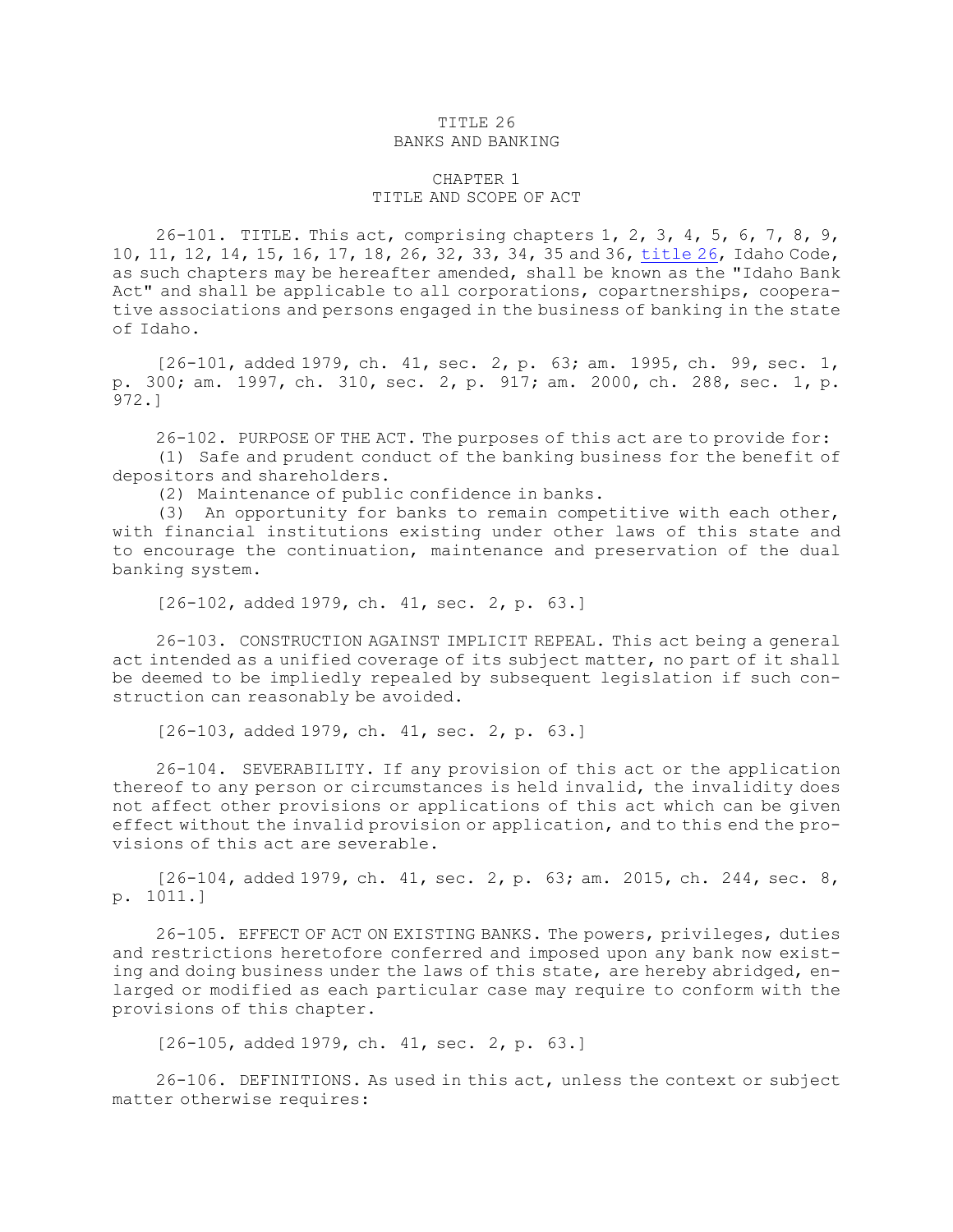(1) "Bank" means any person engaged in soliciting, receiving or accepting money or its equivalent on deposit as <sup>a</sup> regular business whether or not such deposit, however evidenced, is made subject to check or draft or other order.

(2) "Banking business" means the soliciting, receiving or accepting of money or its equivalent on deposit as <sup>a</sup> regular business whether such deposit is made subject to check or draft or is evidenced by <sup>a</sup> certificate of deposit, <sup>a</sup> passbook, <sup>a</sup> note, <sup>a</sup> receipt, or other writing; provided, that nothing herein shall apply to or include money or its equivalent left in escrow or left with an agent pending investment in real estate or securities for or on account of his principal.

(3) "Bank service corporation" means <sup>a</sup> corporation organized to perform bank services for two (2) or more banks, each of which owns part of the capital stock of such corporation, and which are subject to examination by either the department of finance of the state of Idaho or <sup>a</sup> federal bank supervisory agency.

For the purpose of this definition, "bank services" means services such as check and deposit sorting and posting, computation and posting of interest and other credits and charges, preparation and mailing of checks, statements, notices, and similar items, or any other clerical, bookkeeping, accounting, statistical, or similar functions performed for <sup>a</sup> bank.

(4) "Borrowing" means any nondeposit liability.

(5) "Branch" means any location except <sup>a</sup> loan production office, mobile or temporary facility, customer-bank communication terminal or bank service corporation at which <sup>a</sup> bank performs any or all functions of <sup>a</sup> bank.

(6) "Capital" means the amount of unimpaired paid-up common stock plus the amount of paid-up preferred stock issued and unimpaired.

(7) "Capital note" means <sup>a</sup> convertible or nonconvertible note of <sup>a</sup> bank subordinated as to principal and interest to the depositors of the bank and containing such conditions as the director may require.

(8) "Capital structure" means the total of the capital, surplus, undivided profits and subordinated capital notes and contingency reserves of the bank or such other account as determined by the director of the department of finance, less intangible assets.

(9) "Common stock" means the stock of <sup>a</sup> banking corporation other than preferred stock.

(10) "Commercial paper" means <sup>a</sup> short-term negotiable instrument arising out of <sup>a</sup> commercial transaction; provided however, that commercial paper shall not be construed to be <sup>a</sup> deposit as defined in this act.

(11) "Converting bank" means <sup>a</sup> bank converting from <sup>a</sup> state to <sup>a</sup> national bank, or the reverse.

(12) "Demand deposit" means all deposits except time deposits.

(13) "Deposit" means the act of placing or lodging money in the custody of <sup>a</sup> person, for safety or convenience whether interest-bearing or not, to be withdrawn at the will of the depositor or under rules, terms and regulations agreed upon by the depositor and the depository. If the context requires, deposit may also mean the money so deposited or the credit the depositor receives for it.

(14) "Depositor" means any person who deposits money.

(15) "Director" means the director of the department of finance.

(16) "Dissenting stockholder" means <sup>a</sup> stockholder dissenting and voting his dissent as provided in this act.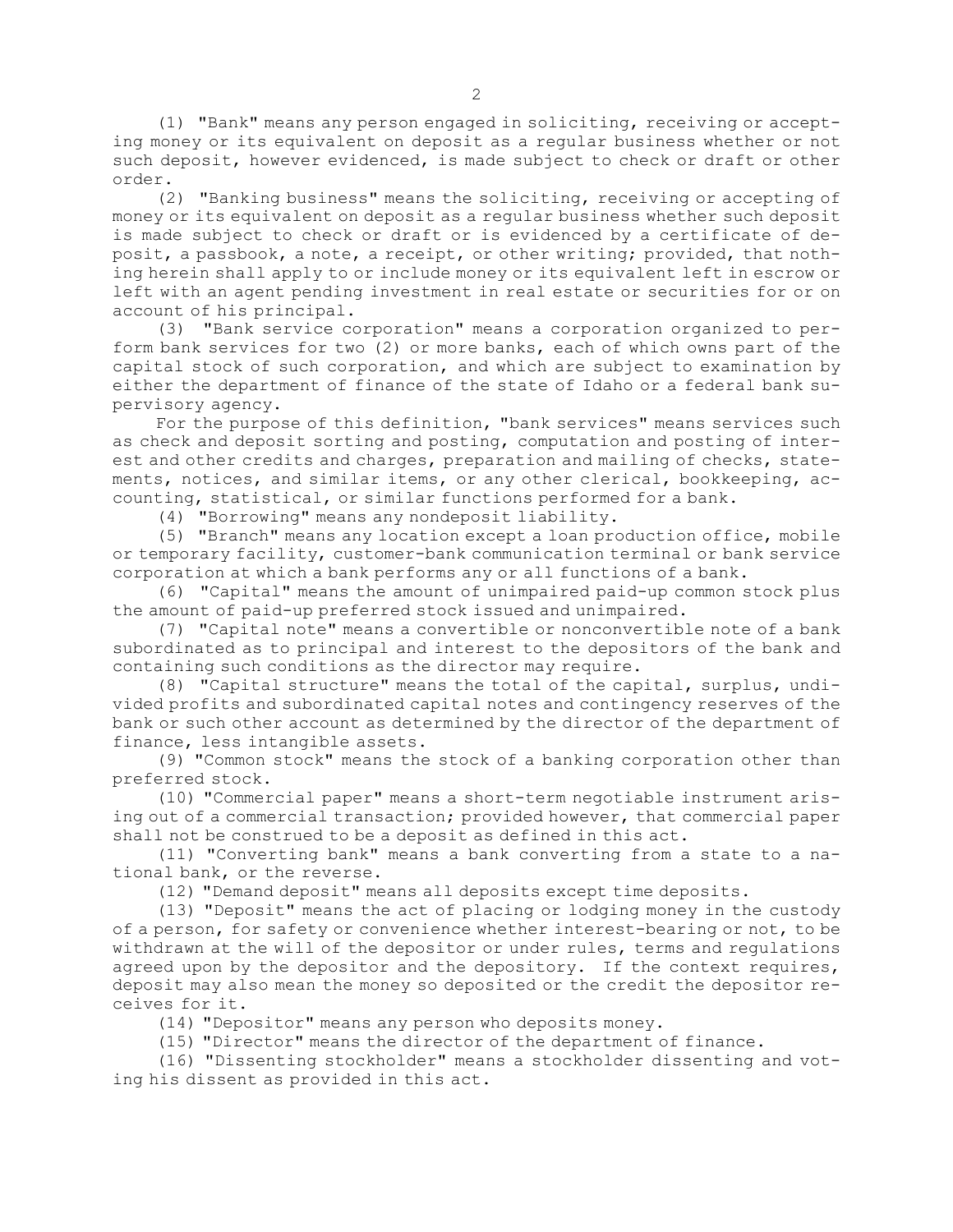(17) "Executive officer" means each officer of <sup>a</sup> bank, who by virtue of his position, has both voice in the formulation of the policy of the bank and responsibility for the implementation of such policy.

(18) "Federal funds" means member bank deposits at federal reserve banks.

(19) "Federal reserve act" means and includes the act of congress of the United States approved December 23, 1913, as amended.

(20) "Federal reserve bank" means <sup>a</sup> federal reserve bank created and organized under the authority of the federal reserve act.

(21) "Federal reserve board" means the board of governors of the federal reserve system created and described in the federal reserve act.

(22) "Federal bank supervisory agency" means the comptroller of the currency, the board of governors of the federal reserve system, or the board of directors of the federal deposit insurance corporation.

(23) "Fiduciary" means trustee, agent, executor, administrator, personal representative, committee, guardian or conservator for <sup>a</sup> minor or other incompetent person, receiver, trustee in bankruptcy, assignee for creditors or any holder of <sup>a</sup> similar position of trust.

(24) "Home state" means:

(a) With respect to <sup>a</sup> state chartered bank, the state from which the bank received the charter under which it operates.

(b) With respect to <sup>a</sup> national bank, the state in which the main office of the national bank is located.

(25) "Host state" means, with respect to any bank, <sup>a</sup> state other than the home state of the bank in which the bank maintains or seeks to establish and maintain <sup>a</sup> branch.

(26) "Member bank" means any national bank or state bank which has become or which becomes <sup>a</sup> member of one (1) of the federal reserve banks created by the federal reserve act.

(27) "Merger" means the union of two (2) or more bank corporations by the transfer of property of all to one (1) of them. As used in this act, "merger" includes <sup>a</sup> consolidation.

(28) "Merging bank" means <sup>a</sup> party to <sup>a</sup> merger.

(29) "Mobile or temporary facility" means <sup>a</sup> place of business of <sup>a</sup> bank from which the bank performs limited activities for limited periods of time.

(30) "National bank" means <sup>a</sup> bank organized under the laws of the United States and issued an organization certificate by the comptroller of the currency.

(31) "Net demand deposits" means the total of the bank's demand deposits after subtracting from the deposit balance due to any bank the deposit balance due from the same bank (other than trust funds deposited by either bank) and any cash items in the process of collection due from or due to such banks shall be included in determining such net balance, except that balances of time deposits of any bank and any balances standing to the credit of private banks, of banks in foreign countries, of foreign branches of other American banks, and of American branches of foreign banks shall be reported gross without any such subtraction, and excluding any deposits received in any office of the bank for deposits in any other office of the bank. The amount of trust funds held in the bank's own trust department, which the bank keeps segregated and apart from its general assets and does not use in the conduct of its business, shall not be included as net deposits.

(32) "Net profits" means profits remaining after the deduction of all expenses including depreciation, losses, or doubtful assets, as required by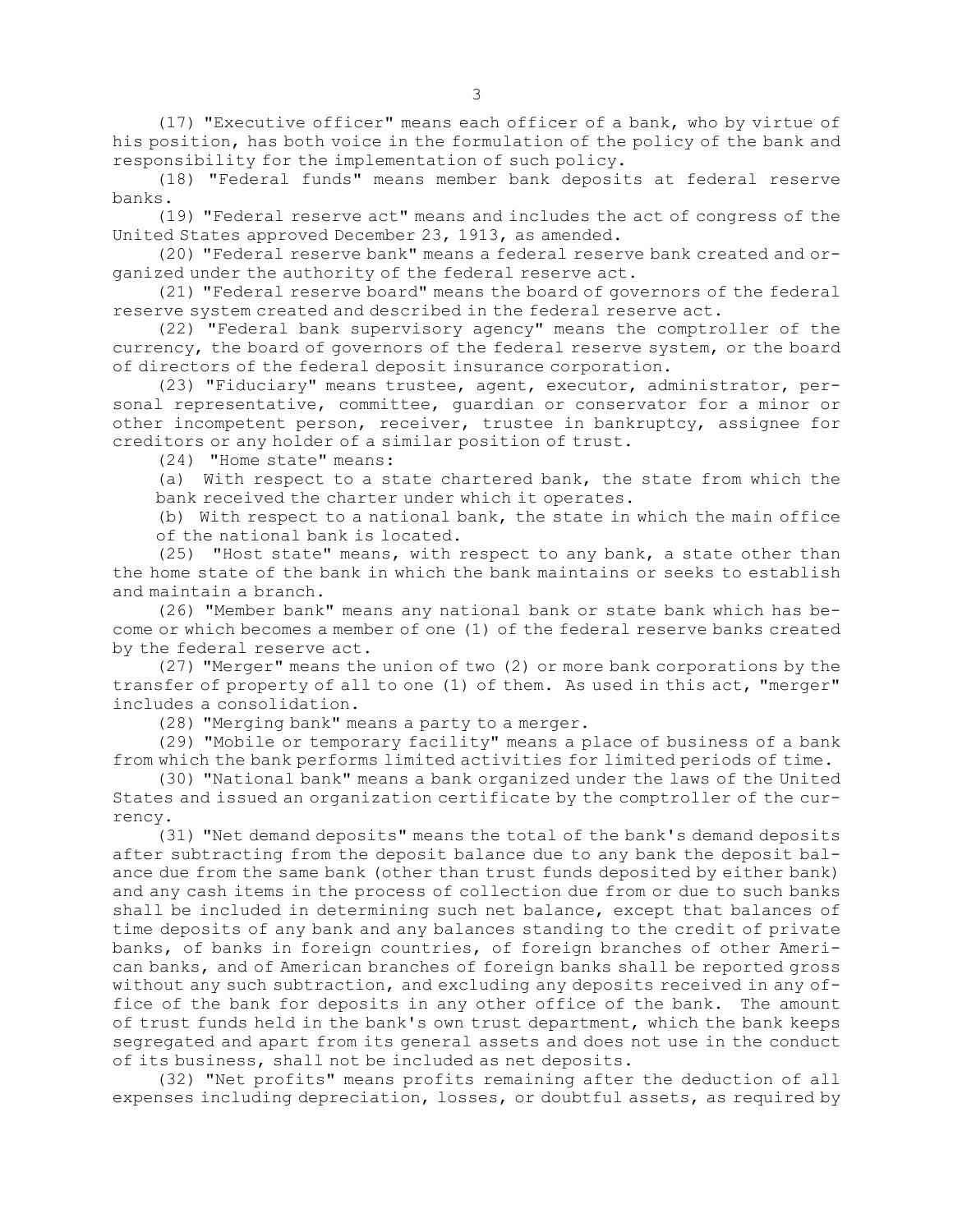the director of the department of finance, interest, and taxes accrued or due.

(33) "Person" means an individual, sole proprietorship, partnership, joint venture, association, trust, estate, business trust, corporation, limited liability company, not-for-profit corporation, sovereign government or agency, instrumentality, or political subdivision thereof, or any similar entity or organization.

(34) "Preferred stock" means <sup>a</sup> class of the stock of <sup>a</sup> banking corporation issued in accordance with section [26-206](https://legislature.idaho.gov/statutesrules/idstat/Title26/T26CH2/SECT26-206), Idaho Code, which is accorded <sup>a</sup> preference or priority over the common stock of the corporation.

(35) "Resulting bank" means the bank resulting from <sup>a</sup> merger or conversion.

(36) "Savings deposit" means <sup>a</sup> deposit:

(a) That consists of funds deposited to the credit of or in which the entire beneficial interest is held by one (1) or more individuals, or <sup>a</sup> corporation, association, or other organization operated primarily for religious, philanthropic, charitable, educational, fraternal, or other similar purposes and not operated for profit; or that consists of funds deposited to the credit of or in which the entire beneficial interest is held by the United States, any state of the United States, or any county, municipality, or political subdivision thereof, the District of Columbia, the Commonwealth of Puerto Rico, the Virgin Islands, American Samoa, Guam, or political subdivision thereof; or that consists of funds deposited to the credit of, or in which any beneficial interest is held by <sup>a</sup> corporation, association, or other organization not qualifying above to the extent such funds do not exceed one hundred fifty thousand dollars (\$150,000) per such depositor at <sup>a</sup> bank; and

(b) With respect to which the depositor is not required by the deposit contract but may at any time be required by the bank to give notice in writing of an intended withdrawal not less than thirty (30) days before such withdrawal is made and which is not payable on <sup>a</sup> specified date or at the expiration of <sup>a</sup> specified time after the date of deposit.

(37) "State bank" means any bank chartered by the state of Idaho.

(38) "Time certificate of deposit" means <sup>a</sup> deposit evidenced by <sup>a</sup> negotiable or nonnegotiable instrument which provides on its face that the amount of such deposit is payable to bearer or to any specified person or to his order:

(a) On <sup>a</sup> certain date, specified in the instrument, not less than thirty

(30) days after the date of the deposit; or

(b) At the expiration of <sup>a</sup> certain specified time not less than thirty

(30) days after date of the instrument; or

(c) Upon notice in writing which is actually required to be given not less than thirty (30) days before the date of repayment; and

(d) In all cases only upon presentation and surrender of the instrument.

(39) "Time deposit" means time certificates of deposit, time deposits open account, and savings deposits.

(40) "Time deposits open account" means <sup>a</sup> deposit, other than <sup>a</sup> time certificate of deposit, with respect to which there is in force <sup>a</sup> written contract with the depositor that neither the whole nor any part of such deposit may be withdrawn, by check or otherwise, prior to the date of maturity, which shall be not less than thirty (30) days after the date of the deposit,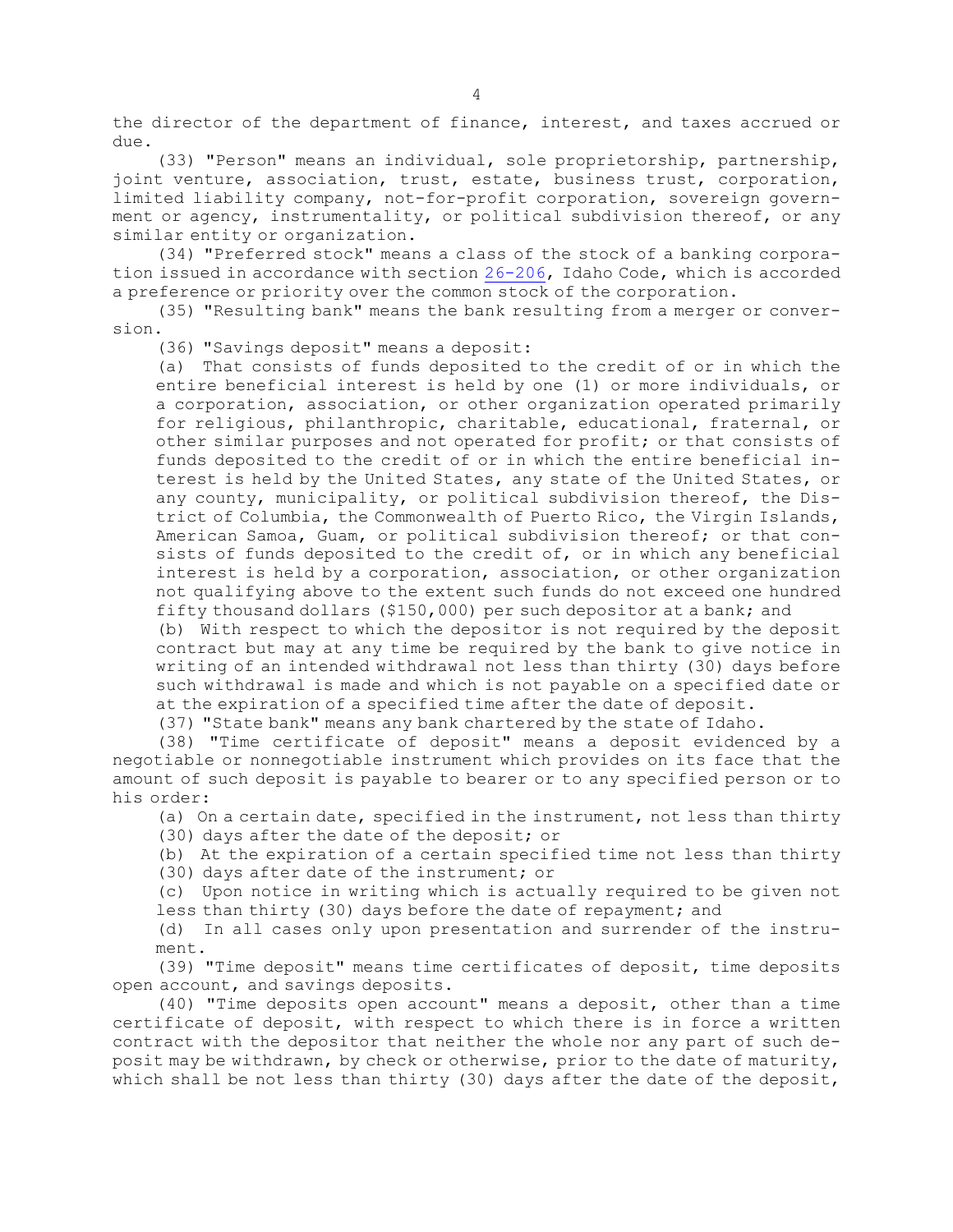or prior to the expiration of the period of notice which must be given by the depositor in writing not less than thirty (30) days in advance of withdrawal.

(41) "Trust department" means the division of <sup>a</sup> bank which has been granted trust powers by the director of finance.

[26-106, added 1979, ch. 41, sec. 2, p. 64; am. 2004, ch. 159, sec. 1, p. 512; am. 2015, ch. 204, sec. 2, p. 618; am. 2016, ch. 47, sec. 3, p. 99.]

26-107. SECTIONS APPLICABLE TO NATIONAL BANKS. The provisions of sec-tions [26-215](https://legislature.idaho.gov/statutesrules/idstat/Title26/T26CH2/SECT26-215), [26-301](https://legislature.idaho.gov/statutesrules/idstat/Title26/T26CH3/SECT26-301) through and including, [26-309](https://legislature.idaho.gov/statutesrules/idstat/Title26/T26CH3/SECT26-309), [26-311](https://legislature.idaho.gov/statutesrules/idstat/Title26/T26CH3/SECT26-311), [26-712](https://legislature.idaho.gov/statutesrules/idstat/Title26/T26CH7/SECT26-712), [26-713](https://legislature.idaho.gov/statutesrules/idstat/Title26/T26CH7/SECT26-713), [26-714](https://legislature.idaho.gov/statutesrules/idstat/Title26/T26CH7/SECT26-714), [26-1203](https://legislature.idaho.gov/statutesrules/idstat/Title26/T26CH12/SECT26-1203), [26-1206](https://legislature.idaho.gov/statutesrules/idstat/Title26/T26CH12/SECT26-1206), [26-1207](https://legislature.idaho.gov/statutesrules/idstat/Title26/T26CH12/SECT26-1207), [26-1208](https://legislature.idaho.gov/statutesrules/idstat/Title26/T26CH12/SECT26-1208), and [26-1209](https://legislature.idaho.gov/statutesrules/idstat/Title26/T26CH12/SECT26-1209), 26-1601 through 26-1605, 26-2601 through 26-2612, Idaho Code, shall also apply to national banks.

[26-107, added 1979, ch. 41, sec. 2, p. 67; am. 1995, ch. 99, sec. 2, p. 300; am. 1997, ch. 225, sec. 1, p. 661; am. 2004, ch. 159, sec. 17, p. 525.]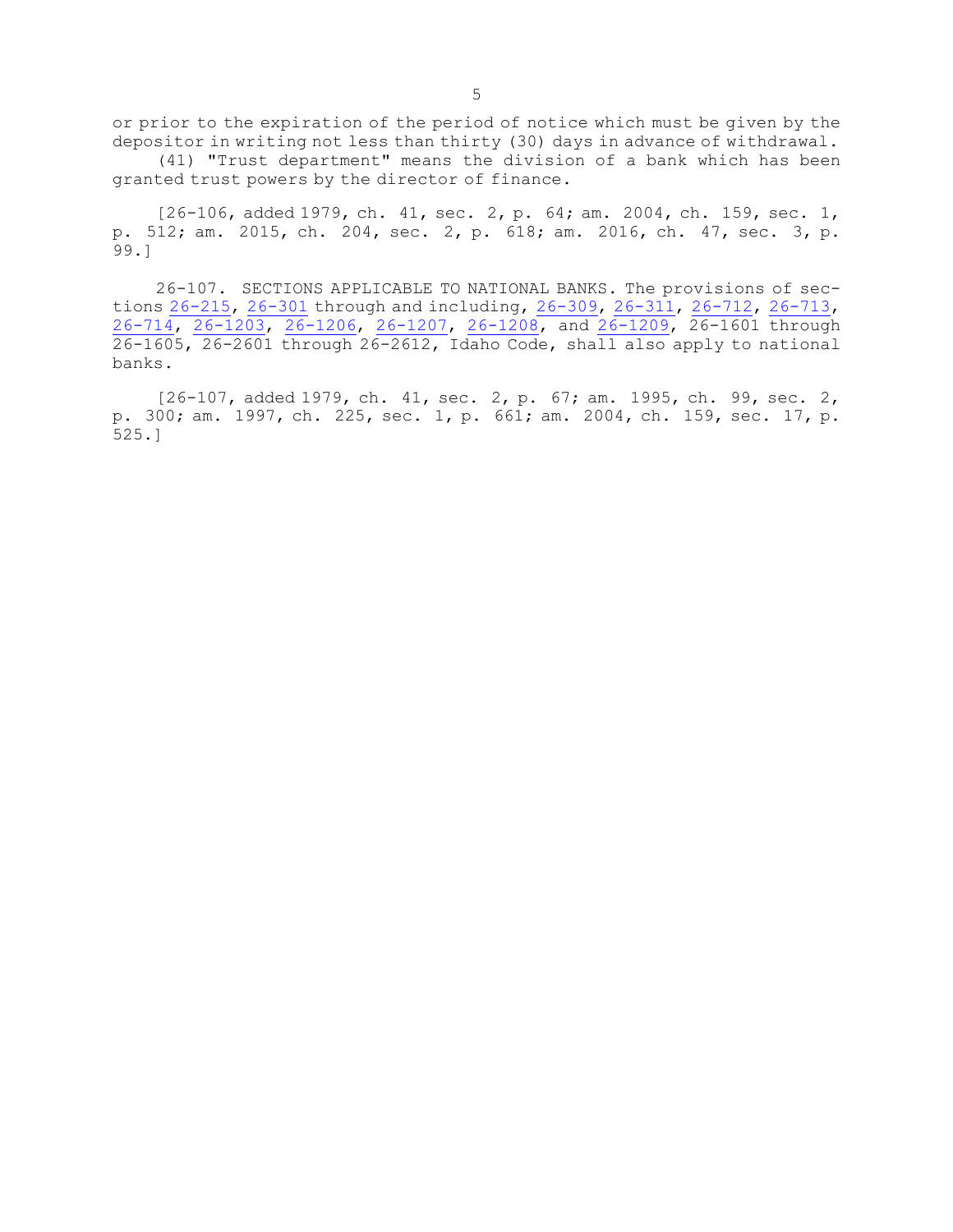### TITLE 26 BANKS AND BANKING

# CHAPTER 2 ORGANIZATION AND CORPORATION POWERS OF BANKS

26-201. GENERAL CORPORATION LAWS APPLICABLE. Except as otherwise provided herein, the general business corporation laws of this state shall apply to all corporations organized and operating under the bank act. In the event of any conflict between the provisions of the bank act and the provisions of the general business corporation laws, the laws governing limited liability companies, partnerships and other business associations and entities, or the laws governing entity mergers, acquisitions, conversions, domestications, interest exchanges and divisions, the bank act shall control.

[26-201, added 1979, ch. 41, sec. 2, p. 68; am. 2008, ch. 140, sec. 3, p. 404.]

26-202. AUTHORIZATION NECESSARY TO DO BUSINESS. It shall be unlawful for any person to engage in or transact any banking business in this state except by means of <sup>a</sup> corporation duly organized for that purpose and chartered under the bank act. Corporations organized to engage in and transact banking business shall be formed by five (5) or more natural persons under the general business corporation laws of this state and as provided in the bank act.

Except as specifically authorized by this act, other laws of the state of Idaho, or federal law, no person except <sup>a</sup> national bank shall engage in or transact any banking business except as is incidental or necessarily preliminary to its organization without the written approval of the director and without his written charter stating that it has complied with the provisions of the bank act and all of the requirements of law and that it is authorized to transact banking business within the state. To obtain <sup>a</sup> charter the incorporators shall file with the director the following information:

(a) Five (5) copies of its articles of incorporation;

(b) Satisfactory proof of compliance with section [26-204](https://legislature.idaho.gov/statutesrules/idstat/Title26/T26CH2/SECT26-204), Idaho Code;

(c) The names and addresses of its officers and directors;

(d) The names and addresses of all subscribers to its common stock and the amounts subscribed by each;

(e) The oath of each and every director as provided in section [26-213](https://legislature.idaho.gov/statutesrules/idstat/Title26/T26CH2/SECT26-213), Idaho Code;

(f) The affidavit of its directors to the effect that said corporation has complied with all the provisions of the bank act required to authorize it to commence business; and

(g) Such other information as the director may require in the form required by the director.

Upon filing of the foregoing, it shall be the duty of the department to examine and investigate into the condition of the corporation, ascertaining whether or not the capital has been paid in and whether the corporation has complied with all the provisions of the law required to entitle it to engage in the business of banking. The department shall also ascertain from the best sources of information at its command whether the character and general fitness of the persons named as subscribers and officers and directors are such that the bank may be operated in <sup>a</sup> safe, prudent and profitable manner and as to command the confidence of the community in which such bank is proposed to be located. If upon such examination, and investigation, it appears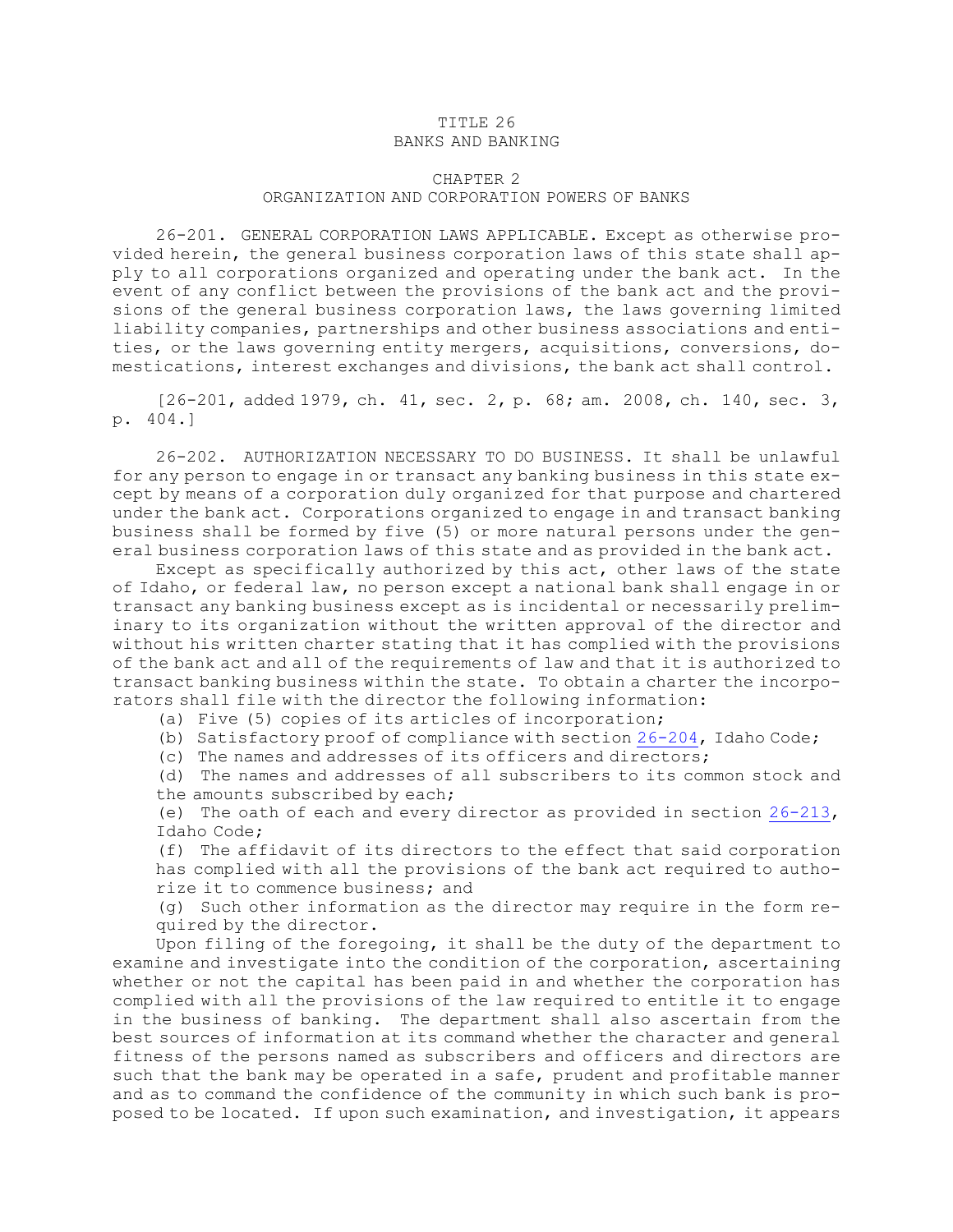that the corporation is lawfully entitled to commence banking business, and the directors and officers are competent to engage in banking business, and its subscribers are such as to command the confidence of the community, and if, in the opinion of the director the organization of the bank is justified, the director shall forthwith issue to the corporation <sup>a</sup> bank charter, under official seal.

If the director has reason to believe that the corporation has been formed for any other business than the legitimate banking business contemplated by the bank act or that the subscribers, officers and directors will not operate the bank in <sup>a</sup> safe, prudent and profitable manner, or that the bank will not have qualified experienced management with experience commensurate with the area where the bank is proposed to be located, he shall withhold such charter, and he may withhold the issuance of such charter to <sup>a</sup> corporation seeking to engage in banking business in an area which in his judgment does not justify or warrant <sup>a</sup> new or additional bank or could not support <sup>a</sup> profitable banking corporation.

[26-202, added 1979, ch. 41, sec. 2, p. 68; am. 2015, ch. 204, sec. 3, p. 622.]

26-203. ARTICLES OF INCORPORATION -- FORM. Proposed articles of incorporation of <sup>a</sup> banking corporation shall be in <sup>a</sup> form acceptable to the director, and must be submitted to the director for approval as to form and content before the same are filed for record in the offices of the secretary of state; provided that no bank shall be required to have the word "corporation" in its corporate name. The articles may include <sup>a</sup> provision which eliminates or limits the personal liability of the directors of the bank in accordance with section [30-1-202](https://legislature.idaho.gov/statutesrules/idstat/Title30/T30CH1/SECT30-1-202), Idaho Code, provided that such provision shall not eliminate or limit the liability of a director under section  $26-213(5)$  $26-213(5)$ , Idaho Code.

[26-203, added 1979, ch. 41, sec. 2, p. 69; am. 1990, ch. 242, sec. 1, p. 694; am. 1998, ch. 337, sec. 1, p. 1083; am. 2008, ch. 140, sec. 4, p. 404.]

26-204. ARTICLES OF INCORPORATION -- AMENDMENT. Any proposed amendment to the articles of incorporation of <sup>a</sup> bank shall, before the same is adopted, be submitted to the director for his approval as to form and content. In addition to the articles of amendment to be filed with the secretary of state under the provisions of the general business corporation act, like articles and <sup>a</sup> copy of the articles of incorporation as amended must be filed in the office of the director and no amendment shall be operative nor effective until such articles be filed in the office of the director and shall have been approved in writing by the director. The articles of incorporation may be amended to include <sup>a</sup> provision which eliminates or limits the personal liability of the directors of the bank in accordance with section [30-1-202](https://legislature.idaho.gov/statutesrules/idstat/Title30/T30CH1/SECT30-1-202), Idaho Code, provided that such provision shall not eliminate or limit the liability of <sup>a</sup> director under section [26-213](https://legislature.idaho.gov/statutesrules/idstat/Title26/T26CH2/SECT26-213)(5), Idaho Code.

[26-204, added 1979, ch. 41, sec. 2, p. 69; am. 1990, ch. 242, sec. 2, p. 694; am. 1998, ch. 337, sec. 2, p. 1083.]

26-205. INCORPORATION -- CAPITAL STRUCTURE REQUIRED. (1) Every banking corporation hereafter organized must have common stock, surplus and undi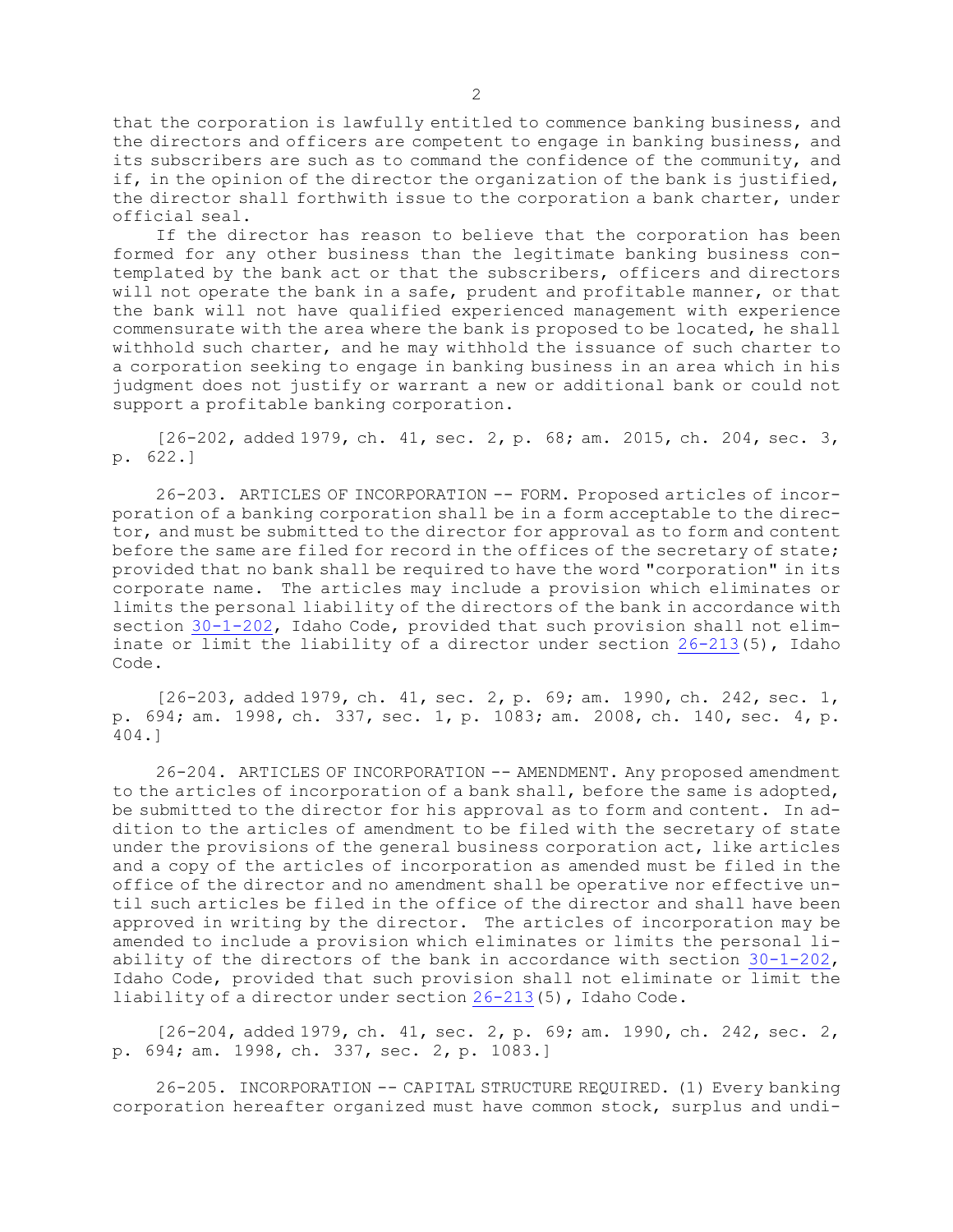vided profits paid up in unhypothecated cash of not less than the following amounts:

(a) In cities, and communities the population of which does not exceed six thousand  $(6,000)$ , a minimum of two hundred fifty thousand dollars (\$250,000) in par value of common stock, fifty thousand dollars (\$50,000) in surplus, and twenty-five thousand dollars (\$25,000) in undivided profits.

(b) In cities, or communities the population of which exceeds six thousand  $(6,000)$ , but does not exceed fifty thousand  $(50,000)$ , a minimum of three hundred fifty thousand dollars (\$350,000) in par value common stock, seventy thousand dollars (\$70,000) in surplus, and thirty-five thousand dollars (\$35,000) in undivided profits.

(c) In cities, or communities the population of which exceeds fifty thousand (50,000), <sup>a</sup> minimum of one million dollars (\$1,000,000) in par value of common stock, two hundred thousand dollars (\$200,000) in surplus, and one hundred thousand dollars (\$100,000) in undivided profits.

(d) The par value of common stock, surplus and undivided profit amounts set out herein are minimum amounts only, and the director may in his discretion require larger amounts of par value of common stock, surplus and undivided profits.

(2) No original subscription to the stock of any bank hereafter organized under the laws of this state shall be valid or operative unless the subscriber also subscribes and actually pays in, in cash, at the time he pays such subscription an additional amount equal to twenty percent (20%) of his subscription, for the purpose of constituting surplus funds for such bank and an additional amount equal to ten percent (10%) of his subscription for the purpose of constituting undivided profits for such bank to be used, so far as necessary, in paying the costs of organization and for the general expenses of the bank. No bank shall issue any share of stock until the full par value thereof, plus twenty percent (20%) surplus and ten percent (10%) undivided profits, has been actually paid in, in cash, as above provided.

(3) The entire par value of the common stock, plus surplus and undivided profits of every banking corporation hereafter formed shall be paid in, in cash, and deposited in <sup>a</sup> bank in the state of Idaho before <sup>a</sup> corporation may be authorized to commence banking business. <sup>A</sup> subscription for which <sup>a</sup> subscriber gives the banking corporation his or her note in payment or part payment of the par value of common stock, plus surplus or undivided profits is void. Stock issued pursuant to this section may not be used as security for <sup>a</sup> loan to purchase stock.

(4) For the purpose of this section, the population shown and determined by the last preceding federal census, or any subsequent census compiled and certified under any law of this state, shall be deemed to be the population of any city in which any such bank is to be organized. If the principal place of business of any bank so organized is located outside of the corporate limits of any city or village, then the population within <sup>a</sup> radius of five (5) miles of its principal place of business, which is not included within the boundaries of any municipal corporation, as such population is shown and determined by such federal or subsequent official census, shall be the basis for classification under the provisions of this section.

(5) <sup>A</sup> bank may not issue preferred stock to meet the capitalization requirements of this section.

[26-205, added 1979, ch. 41, sec. 2, p. 69.]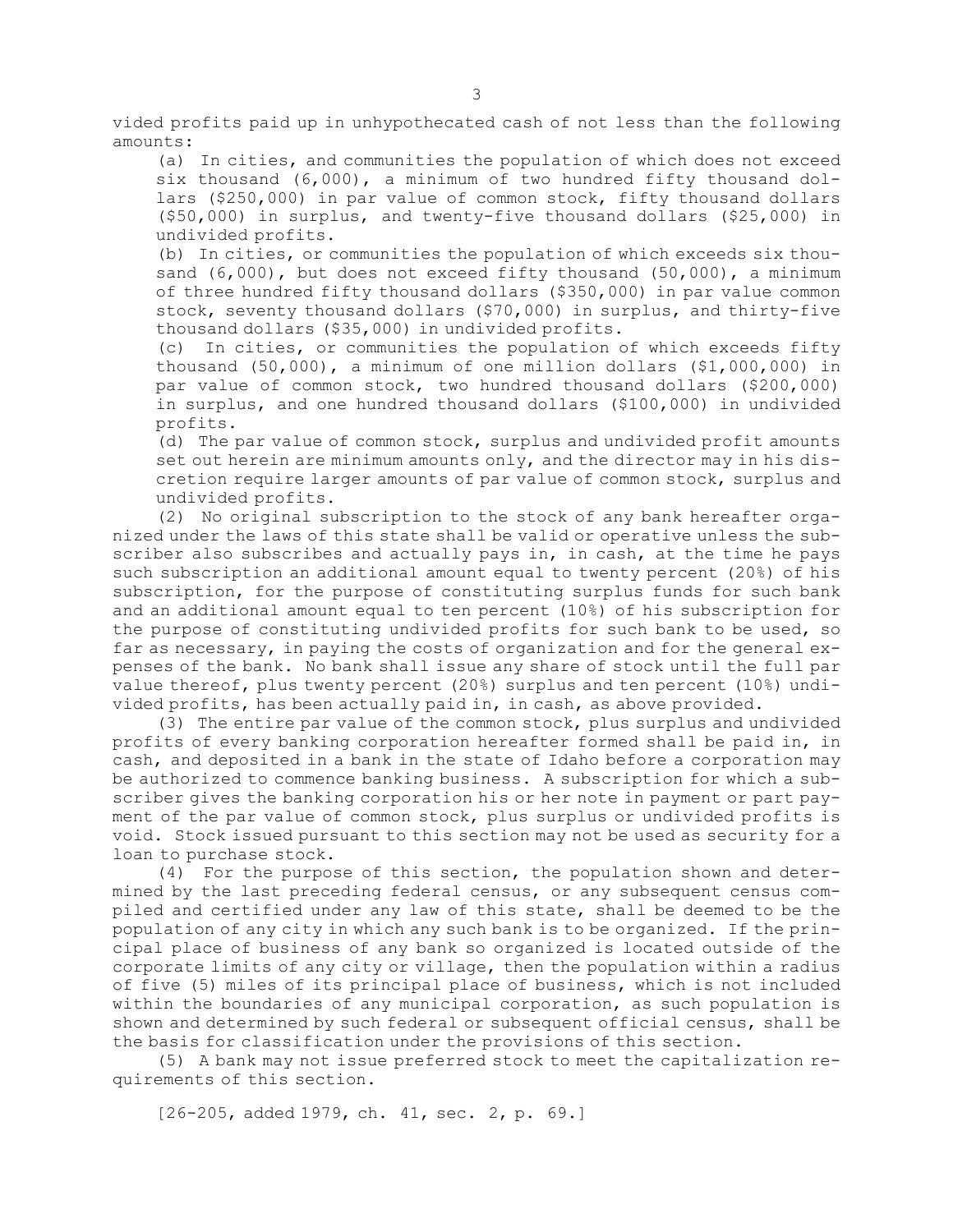26-206. PREFERRED STOCK. (1) Subject to the provisions of the bank act, and by and with the approval and consent of the director, any bank now or hereafter incorporated under the laws of this state may issue such part of its capital as is approved by the director as preferred stock having such special rights, preferences, privileges, immunities, qualifications and restrictions as to voting, dividends, redemption, retirement, participation in corporate assets, not common to other stock, as provided in its articles of incorporation as hereafter adopted or amended, and as are not inconsistent with the provisions of the bank act and the provisions of its articles of incorporation or amendments thereto.

(2) Dividends on preferred stock may be declared and paid only from net profits as defined by section [26-106](/statutesrules/idstat/Title26/T26CH1/SECT26-106), Idaho Code, but such net profits may be current profits or those accumulated as surplus. No dividend shall be declared nor paid, any retirement or redemption of such stock be made, nor any other distribution or payment of corporate assets made thereon or therefor at any time when the total common stock and surplus is below or will be thereby reduced below the minimum common stock required by law plus <sup>a</sup> surplus fund equal to ten percent (10%) of such minimum common stock or the amount of common stock required by the director at the time the bank's charter was issued plus <sup>a</sup> surplus fund equal to ten percent (10%) of such required common stock.

(3) Preferred stock under the provisions of this act must be subscribed and paid for at not less than par value.

(4) Except as otherwise provided in the bank's articles of incorporation or by the bank act, preferred stock authorized by this act is capital and shall be considered as such in computing the capital structure of the bank within the meaning of all provisions of the bank act.

[26-206, added 1979, ch. 41, sec. 2, p. 71; am. 2020, ch. 82, sec. 15, p. 190.]

26-207. BYLAWS. Every banking corporation formed under the bank act must, within thirty (30) days after the issuance of its certificate of incorporation, adopt <sup>a</sup> code of bylaws as provided in the Idaho Business Corporations Act. <sup>A</sup> copy of all bylaws and of any subsequent amendments thereto and <sup>a</sup> copy of the bylaws as amended must be mailed by certified mail return receipt requested to the department within twenty (20) days after the adoption thereof, and no such bylaw or amendment shall be effective until so mailed.

[26-207, added 1979, ch. 41, sec. 2, p. 71.]

26-208. PLACE OF MEETINGS. Regular or special meetings of the board of directors or the executive committee may be held for the transaction of any business of the bank at any place within or outside of the state of Idaho. Unless restricted by the articles of incorporation or bylaws of the bank, any or all directors may participate in any meeting of the board of directors through the use of any means of communication by which all directors participating may simultaneously communicate with each other during the meeting. <sup>A</sup> director participating in <sup>a</sup> meeting by this means is deemed to be present as though in person at the meeting.

[26-208, added 1979, ch. 41, sec. 2, p. 72; am. 2021, ch. 58, sec. 1, p. 186.]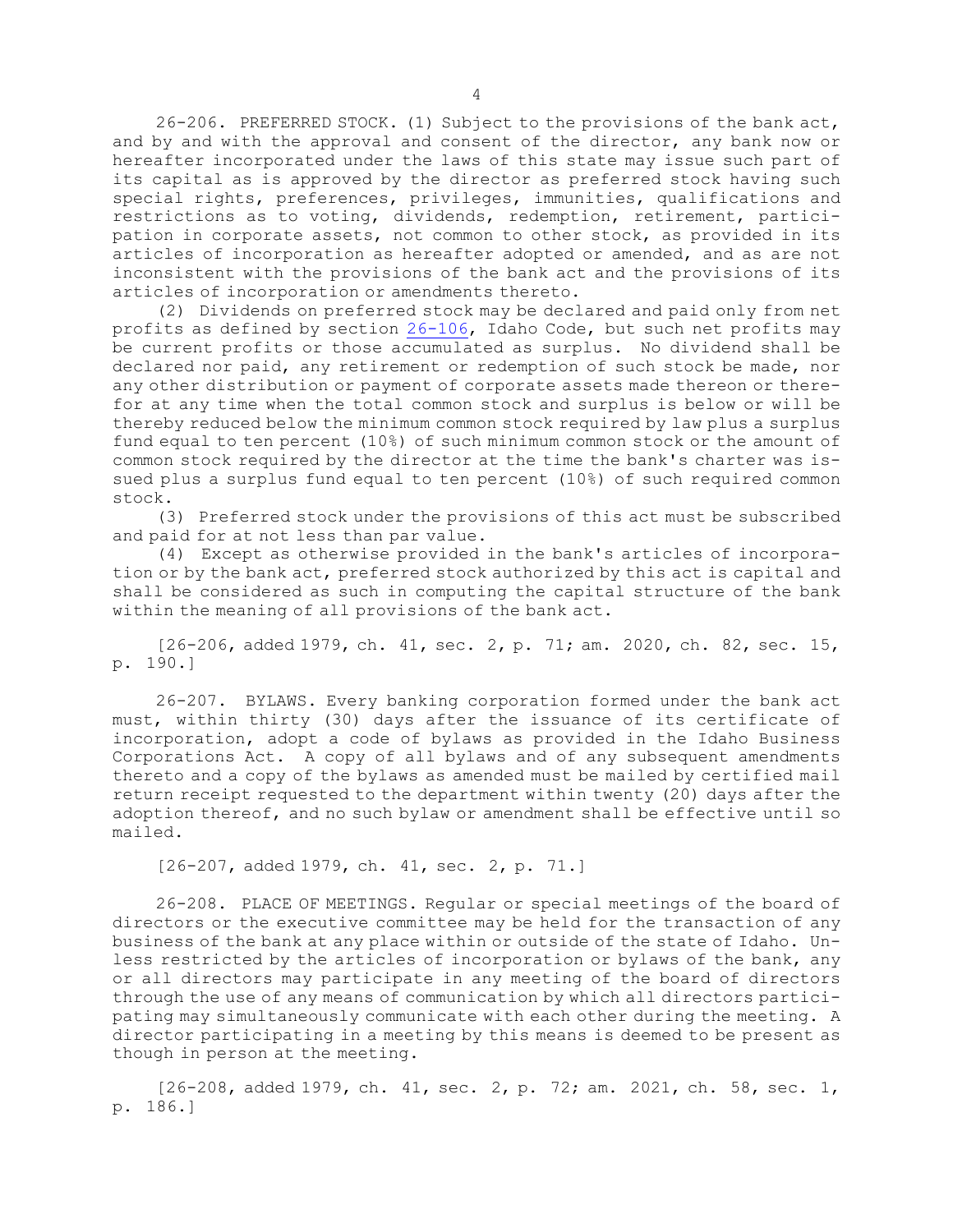26-209. TIME OF ANNUAL MEETING. An annual meeting of stockholders of <sup>a</sup> bank shall be held each year at the time and in the manner indicated in the bylaws.

 $[26-209, \text{ added } 1979, \text{ ch. } 41, \text{ sec. } 2, \text{ p. } 72; \text{ am. } 2015, \text{ ch. } 204, \text{ sec. } 4,$ p. 623.]

26-210. STOCKBOOK. <sup>A</sup> book shall be provided and kept by every bank in which shall be entered the names and residences of the stockholders thereof, the number of shares held by each, the time when such person became <sup>a</sup> stockholder, and also all transfers of stock, stating the time when made, the number of shares and by whom transferred. In all actions, suits and proceedings, said books shall be prima facie evidence of the facts therein stated.

The president, cashier or corporate secretary of every bank shall cause to be kept at all times in the principal place of business of the bank <sup>a</sup> full and correct list of the names and residences of all the shareholders. Such list shall be subject to the inspection of any stockholder of the bank and <sup>a</sup> stockholder may obtain <sup>a</sup> copy of such list upon paying the cost of the reproduction of the list.

[26-210, added 1979, ch. 41, sec. 2, p. 72.]

26-211. STOCK-TRANSFERS. (1) The shares of stock of <sup>a</sup> bank shall be deemed personal property and shall be transferred on the books of the bank in such manner as the bylaws thereof shall direct.

(2) All transfers of voting securities of <sup>a</sup> bank by sale, gift or otherwise shall be reported to the director thirty (30) days prior to such transfer and shall be approved by the director prior to such transfer if, immediately after the transfer, the acquiring person or persons acting in concert will own, control, or hold with power to vote ten percent (10%) or more of any class of voting securities of the bank. The director may disapprove <sup>a</sup> transfer of voting securities if he finds that the transferee has been removed from <sup>a</sup> position as <sup>a</sup> director, officer or employee of <sup>a</sup> bank or other financial institution pursuant to an order of <sup>a</sup> state or federal agency, has been convicted of <sup>a</sup> felony or if in his opinion the transferee does not satisfy the requirements of <sup>a</sup> stockholder, director or officer as set out in section [26-202](https://legislature.idaho.gov/statutesrules/idstat/Title26/T26CH2/SECT26-202), Idaho Code. The provisions of this subsection shall not apply to <sup>a</sup> voting trust existing prior to July 1, 1978.

[26-211, added 1979, ch. 41, sec. 2, p. 72; am. 1980, ch. 132, sec. 1, p. 291; am. 2015, ch. 204, sec. 5, p. 623.]

26-212. RIGHT OF EXAMINATION BY STOCKHOLDER. No stockholder of any bank who is not <sup>a</sup> director shall have the right to inspect the books and records of such bank showing its transactions with any of its customers but any such stockholder shall have the right to inspect, during business hours, the daily statement showing the general assets and liabilities of such bank.

[26-212, added 1979, ch. 41, sec. 2, p. 72.]

26-213. BOARD OF DIRECTORS -- ELECTION, MEETINGS, DUTIES, LIABILITIES, OATH, REMOVAL -- OFFICERS -- ELECTION AND BOND. (1) The affairs, business and property of <sup>a</sup> bank shall be managed and controlled by <sup>a</sup> board of not less than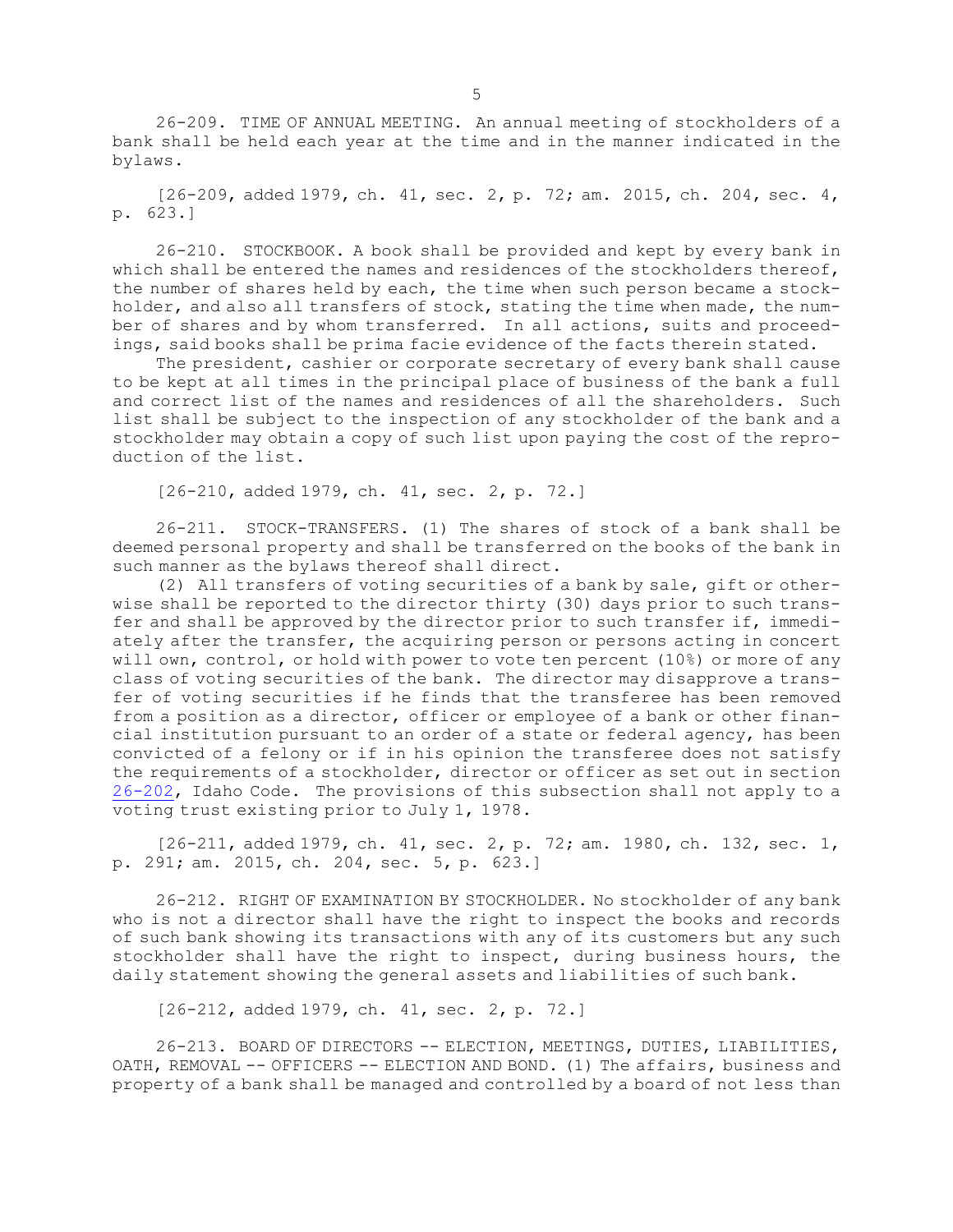five (5) directors, who shall be elected by the stockholders at their regular stated annual meetings.

(2) No person shall be eligible to serve as <sup>a</sup> director of any bank organized or existing under the laws of this state, unless he shall be the owner in his own right of unhypothecated common stock of the bank in the amount of at least five hundred dollars (\$500) par value. One (1) or more of the directors of <sup>a</sup> bank, the majority of the common stock of which is owned by <sup>a</sup> bank holding company, may satisfy the requirement of this subsection by owning in his own right at least five hundred dollars (\$500) of the unhypothecated common stock of the bank holding company, either the par value or the book value.

(3) Any vacancy in the board of directors shall be filled by the board, and any directors so appointed shall hold office until the next annual meeting of stockholders. The board of directors shall, immediately following each annual meeting of stockholders, organize and elect <sup>a</sup> president, vice president, and cashier, who may also be the secretary and treasurer of the bank, and such other officers as shall be provided for in the bylaws, and shall fix the salary of all officers and employees or delegate such authority to its managing officer or officers. Directors of every bank shall hold at least six (6) meetings per year; provided, no more than ninety (90) days may elapse between board of directors meetings, and complete records of such meetings shall be entered in the minute book and signed by both the chairman and the secretary.

(4) Whenever <sup>a</sup> vote is taken upon any matter, <sup>a</sup> record shall be kept and entered in the minutes of those voting in the affirmative and those voting in the negative. At every meeting it shall be the duty of the directors to familiarize themselves with loans and investments made since the previous regular meeting, and any director may request <sup>a</sup> listing of all loans made since the previous regular meeting. It shall be the duty of the president and cashier to furnish such information to the directors. The directors shall familiarize themselves with the existing liabilities to the bank of every officer and director of their bank at least once during each calendar year. The minutes of the meeting shall record the approval or disapproval of loans, investments and liabilities of officers.

(5) Any director, officer or person who shall participate in any violation of the laws of this state relative to banks or banking shall be liable for all damages which said bank, its stockholders, depositors, or creditors shall sustain in consequence of such violation. It shall be the duty of every director of <sup>a</sup> bank personally to attend all meetings of the board of directors unless unavoidably detained therefrom. Any director who shall habitually absent himself from such meeting shall be deemed to have participated in any violation of law that may have occurred in his absence, and he shall not be permitted to set up such absence as <sup>a</sup> defense thereto.

(6) Every director shall take and subscribe an oath that he will diligently and honestly perform his duty in such office and will not knowingly violate or permit <sup>a</sup> violation of any provisions of the bank act, and such oath of office shall be transmitted to and filed with the department of finance. <sup>A</sup> director may be removed from office at any time for violation of his oath of office by the affirmative vote of two-thirds (2/3) of the entire board, exclusive of the director to be removed.

(7) Every active officer and employee of any bank in this state shall furnish <sup>a</sup> surety bond in the penal sum of fifty thousand dollars (\$50,000) to the bank by which he is employed for the faithful performance of his duties, executed by <sup>a</sup> surety company authorized to do business in the state of Idaho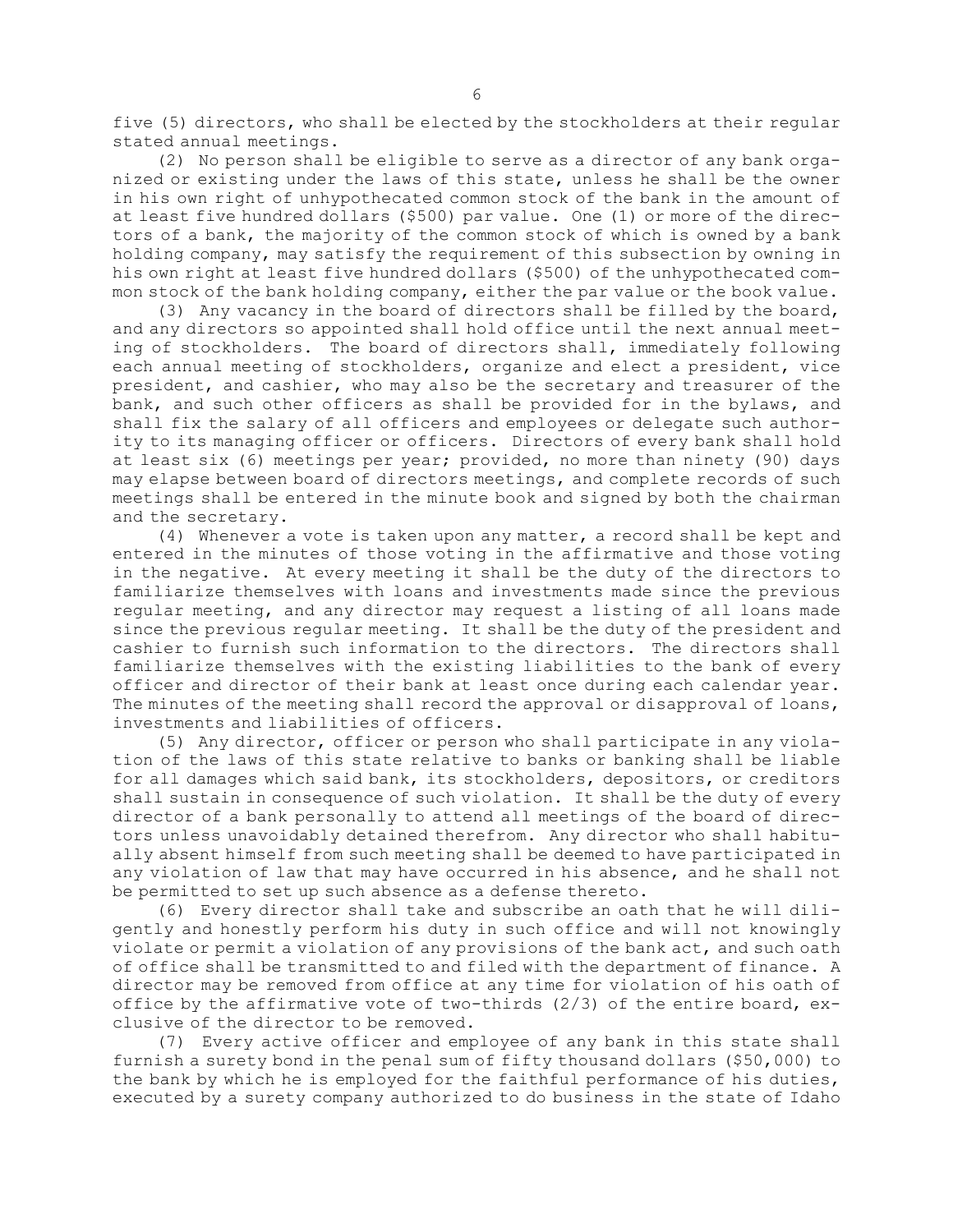as <sup>a</sup> surety. In lieu of the individual surety bonds required by this section, <sup>a</sup> bank may provide <sup>a</sup> bankers blanket or financial institution bond in <sup>a</sup> minimum amount of two hundred fifty thousand dollars (\$250,000). The conditions of such bond, whether the instrument so describes the conditions or not, shall be that the principal shall protect the obligee against any loss or liability that the obligee may suffer or incur by reason of the acts of dishonesty of the principal.

(8) In lieu of the bonds required in subsection (7) of this section, <sup>a</sup> bank may, with the approval of the director of the department of finance, provide to the director <sup>a</sup> certificate of deposit issued by any other bank in the state of Idaho. The principal amount of the certificate of deposit shall be payable to the director and shall be in an amount to be determined by the director, but not less than two hundred fifty thousand dollars (\$250,000). The interest on the certificate of deposit shall be payable to the bank providing the certificate of deposit to the director. The certificate of deposit shall be maintained at all times the bank is authorized to do business under this chapter, and for <sup>a</sup> period of time thereafter to be determined by the director, but not to exceed three (3) years.

(9) Every bank shall provide adequate insurance protection or indemnity against robbery and burglary and other similar insurable losses.

(10) All surety bonds shall be approved by and filed with the directors. The directors or the director may require an increase of the amount of any such bond whenever either the directors or the director deem necessary for the better protection of the bank.

[26-213, added 1979, ch. 41, sec. 2, p. 73; am. 1986, ch. 316, sec. 1, p. 780; am. 1987, ch. 293, sec. 1, p. 623; am. 1991, ch. 145, sec. 1, p. 344; am. 1993, ch. 53, sec. 1, p. 137; am. 2007, ch. 126, sec. 1, p. 376; am. 2021, ch. 58, sec. 2, p. 187.]

26-214. POWER OF BANKS TO GRANT OPTIONS TO PURCHASE OR SELL SHARES OF ITS STOCK TO ITS EMPLOYEES. (1) Any bank may grant options to purchase, sell or enter into agreements to sell, shares of its stock to its employees whether or not such transactions qualify for special tax treatment under the Internal Revenue Code of 1954 as defined in section [63-3004](https://legislature.idaho.gov/statutesrules/idstat/Title63/T63CH30/SECT63-3004), Idaho Code, and regulations promulgated thereunder, provided that the following conditions are met:

(a) Application for approval shall be made to the director of the department of finance in the form of <sup>a</sup> letter accompanied by the following information:

1. Description of all material provisions of the plan.

2. Proposed notice of stockholders' meeting, proxy and proxy statement.

3. The number of shares of authorized but unissued stock to be allocated to the plan.

4. Proposed amendments, if any, to articles of incorporation creating authorized but unissued stock and eliminating preemptive rights as to the shares reserved under the plan.

(b) The plan is administered by <sup>a</sup> committee, none of whose members may participate in the plan;

(c) The number of shares allocable to any person under the plan is reasonable in relation to the purpose of the plan and the needs of the bank; and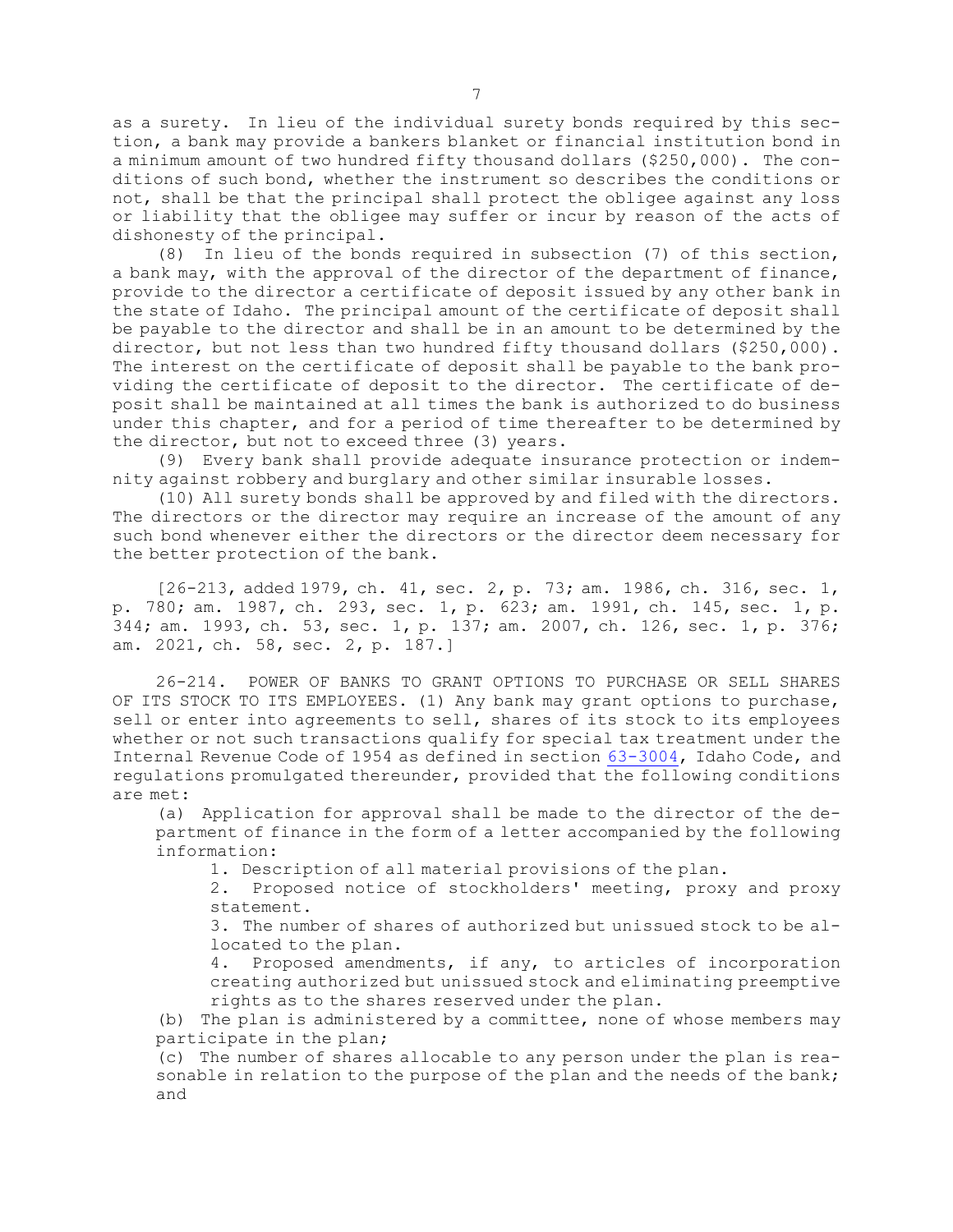(d) In the case of <sup>a</sup> stock option plan, the number of shares subject to the plan is not unreasonable in relation to the bank's capital structure and anticipated growth.

(2) (a) Employees' stock option and stock purchase plans or agreements may provide that options may be exercisable or that shares may be purchased on any business day. Stock certificates representing the shares purchased pursuant to the exercise of options may be validly issued to such purchasers on receipt of the purchase price.

(b) The increase in capital represented by stock certificates issued pursuant to this section will not be applicable for the purposes of permitted investment in banking premises, permitted indebtedness, lending limits, branches, banking facilities and other like purposes until it has been duly paid in as part of the capital of such bank.

[26-214, added 1979, ch. 41, sec. 2, p. 74.]

26-215. FEDERAL RESERVE -- MEMBERSHIP. Any bank shall have the power to subscribe to the capital stock and become <sup>a</sup> member of <sup>a</sup> federal reserve bank.

Any bank incorporated under the laws of this state which is or which becomes <sup>a</sup> member of <sup>a</sup> federal reserve bank is, by the bank act, vested with all powers conferred upon member banks of the federal reserve banks by the terms of the Federal Reserve Act as fully and completely as if such powers were specifically enumerated and described herein. All such powers shall be exercised subject to all restrictions and limitations imposed by the Federal Reserve Act, or by regulations of the Federal Reserve Board, made pursuant thereto. The right of the legislature to revoke or to amend the powers herein converted is, however, expressly reserved.

Compliance on the part of any such bank with the reserve requirements of the Federal Reserve Act shall be held to be in full compliance with those provisions of the laws of this state which require banks to maintain cash balances in their vaults or with other banks, and no such bank shall be required to carry or maintain reserve other than such as is required under the terms of the Federal Reserve Act. Any such bank shall continue to be subject to the supervision and examinations required by the laws of this state, except that the Federal Reserve Board shall have the right, if it deems necessary, to make examinations; and the authorities of this state having supervision over such bank may disclose to the Federal Reserve Board or to examiners duly appointed by it, all information in reference to the affairs of any bank which has become or desires to become <sup>a</sup> member of <sup>a</sup> federal reserve bank.

[26-215, added 1979, ch. 41, sec. 2, p. 75.]

26-216. CUSTODIAL ACCOUNTS. A bank is authorized to act as custodian or fiduciary, and may receive reasonable compensation for so acting, under any written trust instrument or custodial agreement in connection with <sup>a</sup> tax-advantaged savings plan authorized under the Internal Revenue Code or [chapter](/statutesrules/idstat/Title63/T63CH30) 30, title 63, Idaho Code, if the funds of such trust or funds subject to the custodial agreement are invested only in savings accounts or deposits in such bank or in obligations or securities issued by such bank. All funds held in such custodial or fiduciary capacity by any such bank may be commingled for appropriate purposes of investment, but individual records shall be kept by the custodian for each participant and shall show in proper detail all transactions engaged in under the authority of this section.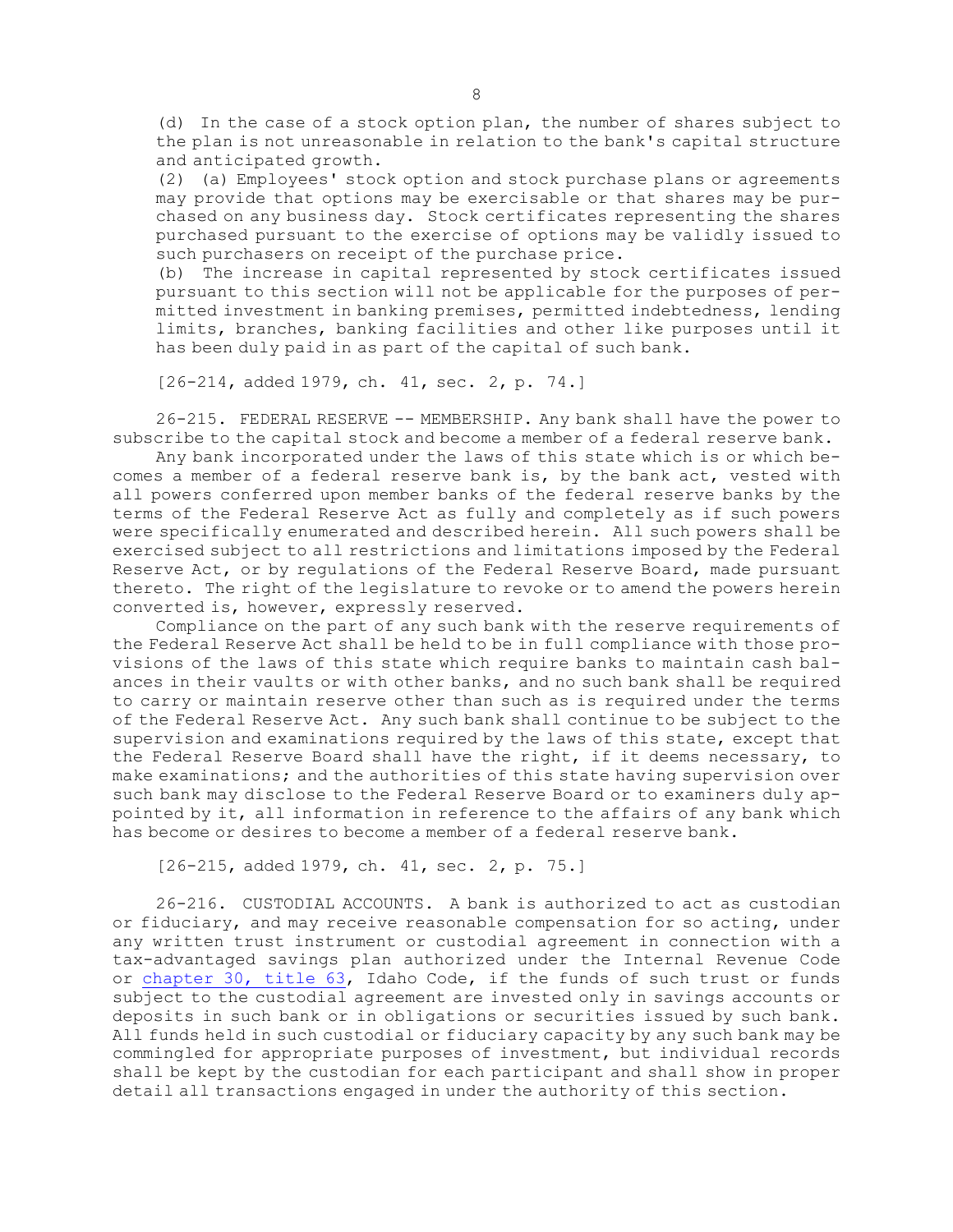[26-216, added 1979, ch. 41, sec. 2, p. 76; am. 2020, ch. 181, sec. 1, p. 557.]

26-217. BANKS EMPOWERED TO COMPLY WITH REQUIREMENTS FOR FEDERAL DE-POSIT INSURANCE. Any banking institution now or hereafter organized under the laws of this state is hereby empowered, on the authority of its board of directors, or <sup>a</sup> majority thereof, to enter into such contracts, incur such obligations and generally to do and perform any and all such acts and things whatsoever as may be necessary or appropriate in order to take advantage of any and all memberships, loans, subscriptions, contracts, grants, rights, or privileges, which may at any time be available or enure to banking institutions or to their depositors, creditors, stockholders, conservators, receivers or liquidators, by virtue of those provisions of section 8 of the federal "Banking Act of 1933" (sec. 12B of the Federal Reserve Act, as amended), which establish the Federal Deposit Insurance Corporation and provide for the insurance of deposits, or of any other provisions of that or of any other act or resolution of congress to aid, regulate or safeguard banking institutions and their depositors, including any amendments of the same or any substitutions therefor; also, to subscribe for and acquire any stock, debentures, bonds or other types of securities of the Federal Deposit Insurance Corporation and to comply with the lawful regulations and requirements from time to time issued or made by such corporation.

[26-217, added 1979, ch. 41, sec. 2, p. 76.]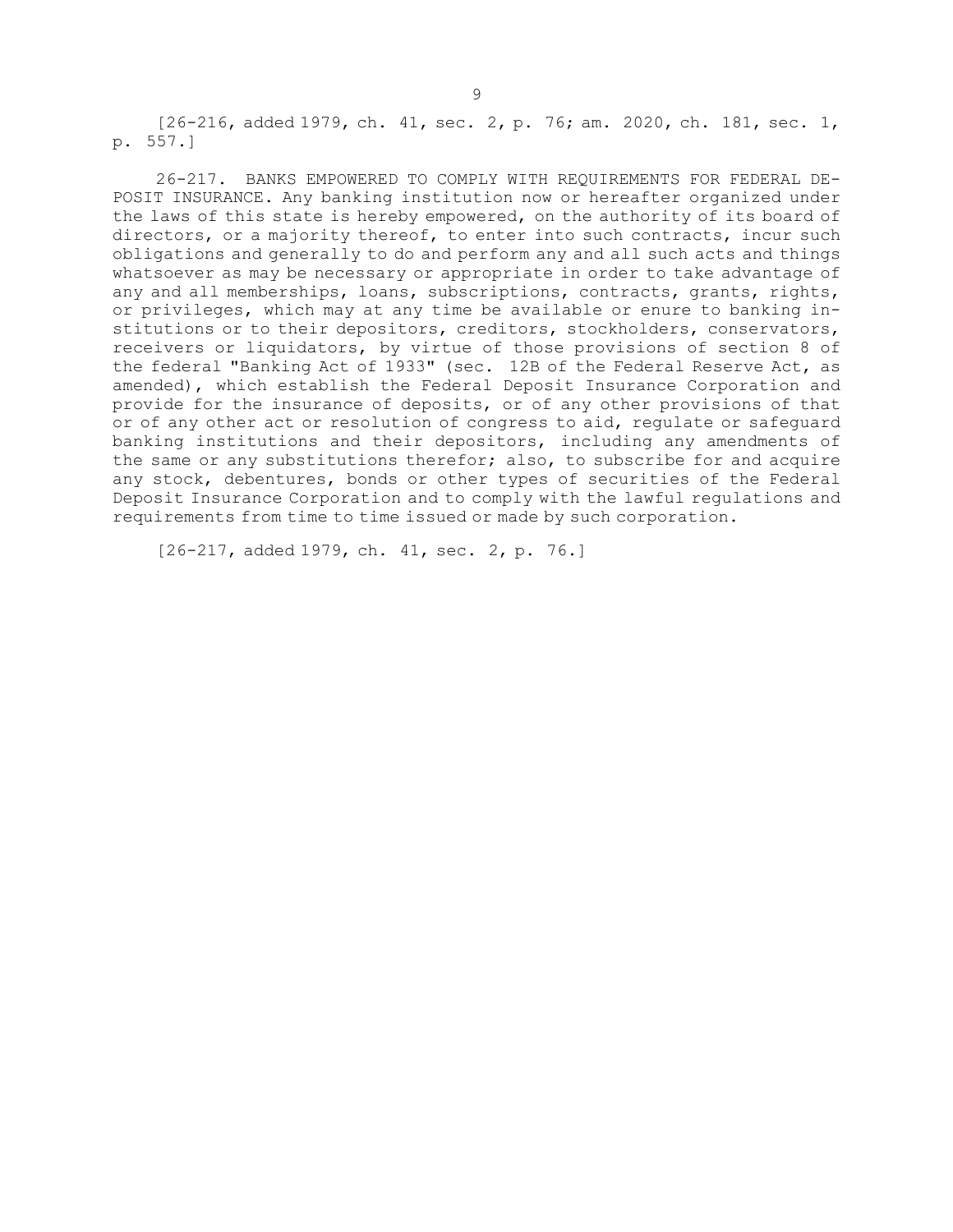## TITLE 26 BANKS AND BANKING

## CHAPTER 3 BANK BRANCHES

26-301. BRANCH -- REQUIREMENTS. No bank shall maintain any branch except as provided for in this act. Any bank organized and chartered under the laws of Idaho may, upon written application to and with the approval of the director, establish and operate one (1) or more branches for the transaction of its business at any location. Any such bank may establish and operate <sup>a</sup> branch in <sup>a</sup> state other than Idaho, provided that the bank shall comply with all applicable provisions of Idaho law, the law of the other state and federal law. Any bank organized and chartered under the laws of another state or under federal law may establish and operate one (1) or more branches in Idaho as permitted by [chapter](https://legislature.idaho.gov/statutesrules/idstat/Title26/T26CH16) 16, title 26, Idaho Code, and federal law.

[26-301, added 1979, ch. 41, sec. 2, p. 76; am. 1995, ch. 99, sec. 3, p. 301; am. 2015, ch. 204, sec. 6, p. 623.]

26-302. ESTABLISHMENT OF LOAN PRODUCTION OFFICES AUTHORIZED. A bank may, after providing notice to the director, establish and maintain one (1) or more loan production offices at any location in the state of Idaho.

(1) <sup>A</sup> loan production office when so established may conduct any of the following activities:

(a) Solicit loans on behalf of the bank;

(b) Provide information on loans, rates and terms;

(c) Accept loan applications and supporting documents;

(d) Review and process loan applications for compliance with under-

writing standards and completeness of documents;

(e) Approve loan applications;

(f) Conduct loan closing activities, such as the execution of promissory notes and deeds of trust; and

(g) Engage in other loan production office activities that the bank's primary state or federal regulator has approved for banks subject to its supervision.

(2) <sup>A</sup> loan production office shall not have the power to solicit, receive or accept money or its equivalent on deposit, or disburse loan funds to customers.

(3) <sup>A</sup> bank that desires to establish <sup>a</sup> loan production office in this state shall provide written notice to the director of its intent to do so no later than thirty (30) days prior to opening the loan production office. The notice to the director shall provide the following information:

(a) The name of the bank and address of the main office;

(b) The city and street address of the loan production office;

(c) The activities proposed to be conducted at the loan production office, including the types of loans to be solicited and originated at the office; and

(d) Any additional relevant information required by the director.

(4) Following <sup>a</sup> bank's establishment of <sup>a</sup> loan production office in this state, <sup>a</sup> bank shall give notice to the director of any relocation or closure of the office, the date of the relocation or closure and the disposition of any records previously maintained at the loan production office.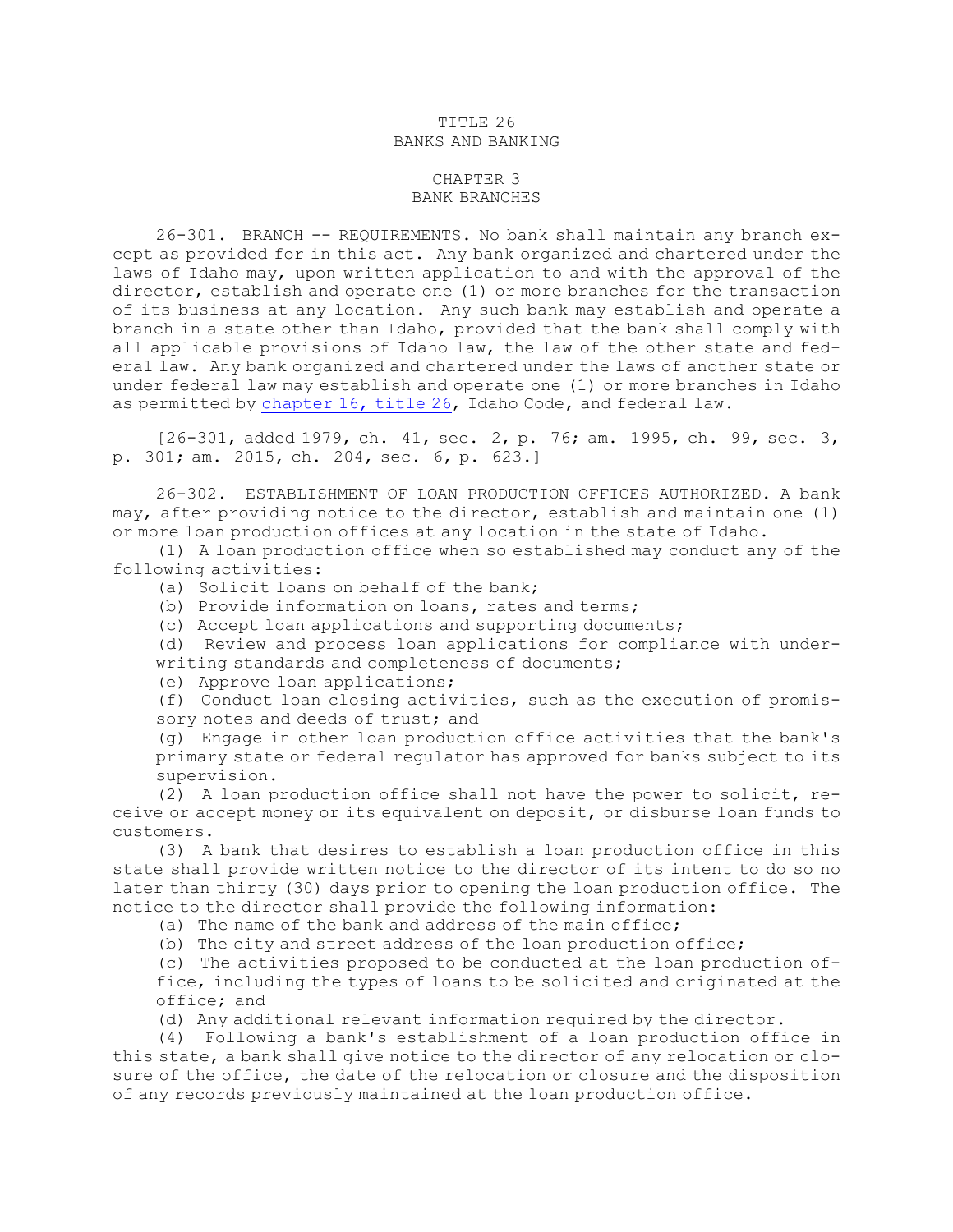(5) Each loan production office shall be subject to examination and supervision by the director in the same manner and to the same extent as the bank.

(6) <sup>A</sup> state bank may establish and operate <sup>a</sup> loan production office in <sup>a</sup> state other than Idaho, provided that the bank shall comply with all applicable provisions of Idaho law, the law of the other state where the loan production office will be located and federal law.

(7) Each loan production office operating in Idaho on July 1, 2015, shall provide written notice to the director containing the information required in subsection (3) of this section on or before August 1, 2015.

[26-302, added 2015, ch. 204, sec. 8, p. 624.]

26-303. SECTION CONCERNING BRANCH BANKS UNAFFECTED. The sections of this chapter relating to loan production offices and mobile or temporary facilities shall not be construed to modify or repeal section [26-301](https://legislature.idaho.gov/statutesrules/idstat/Title26/T26CH3/SECT26-301), Idaho Code, and the terms "loan production office," "mobile facility" and "temporary facility" as used in the bank act shall not be construed to mean branch bank.

[26-303, added 1979, ch. 41, sec. 2, p. 77; am. 2015, ch. 204, sec. 9, p. 624.]

26-305. RESPONSIBILITIES OF BANK. Any bank establishing <sup>a</sup> loan production office or mobile or temporary facility shall be responsible for all transactions of the loan production office or mobile or temporary facility, and for keeping accounts and books covering all business transactions of the loan production office or mobile or temporary facility.

[26-305, added 1979, ch. 41, sec. 2, p. 77; am. 2015, ch. 204, sec. 10, p. 624.]

26-306. MOBILE OR TEMPORARY FACILITY. Mobile facilities or temporary facilities may be established with the approval of the director and under such conditions as the director may establish.

[26-306, added 1979, ch. 41, sec. 2, p. 77; am. 2015, ch. 204, sec. 11, p. 625.]

26-309. CUSTOMER-BANK COMMUNICATION TERMINAL. <sup>A</sup> bank may make available for use by its customers one (1) or more electronic devices or machines through which the customer may communicate to the bank <sup>a</sup> request to withdraw money either from his account or from <sup>a</sup> previously authorized line of credit, or an instruction to receive or transfer funds for the customer's benefit. The device may receive or dispense cash in accordance with such <sup>a</sup> request or instruction, subject to verification on line or off line by the bank. Any transactions initiated through such <sup>a</sup> device shall be subject to verification by the bank either by direct wire transmission or otherwise. Such facilities may be unmanned or manned.

<sup>A</sup> person may perform as would <sup>a</sup> device so long as the person does not perform any functions not specifically authorized by this section.

These devices shall be designated as <sup>a</sup> customer-bank communication terminal (CBCT). The use of <sup>a</sup> CBCT at locations other than the main office or <sup>a</sup> branch office of the bank does not constitute branch banking. <sup>A</sup> bank shall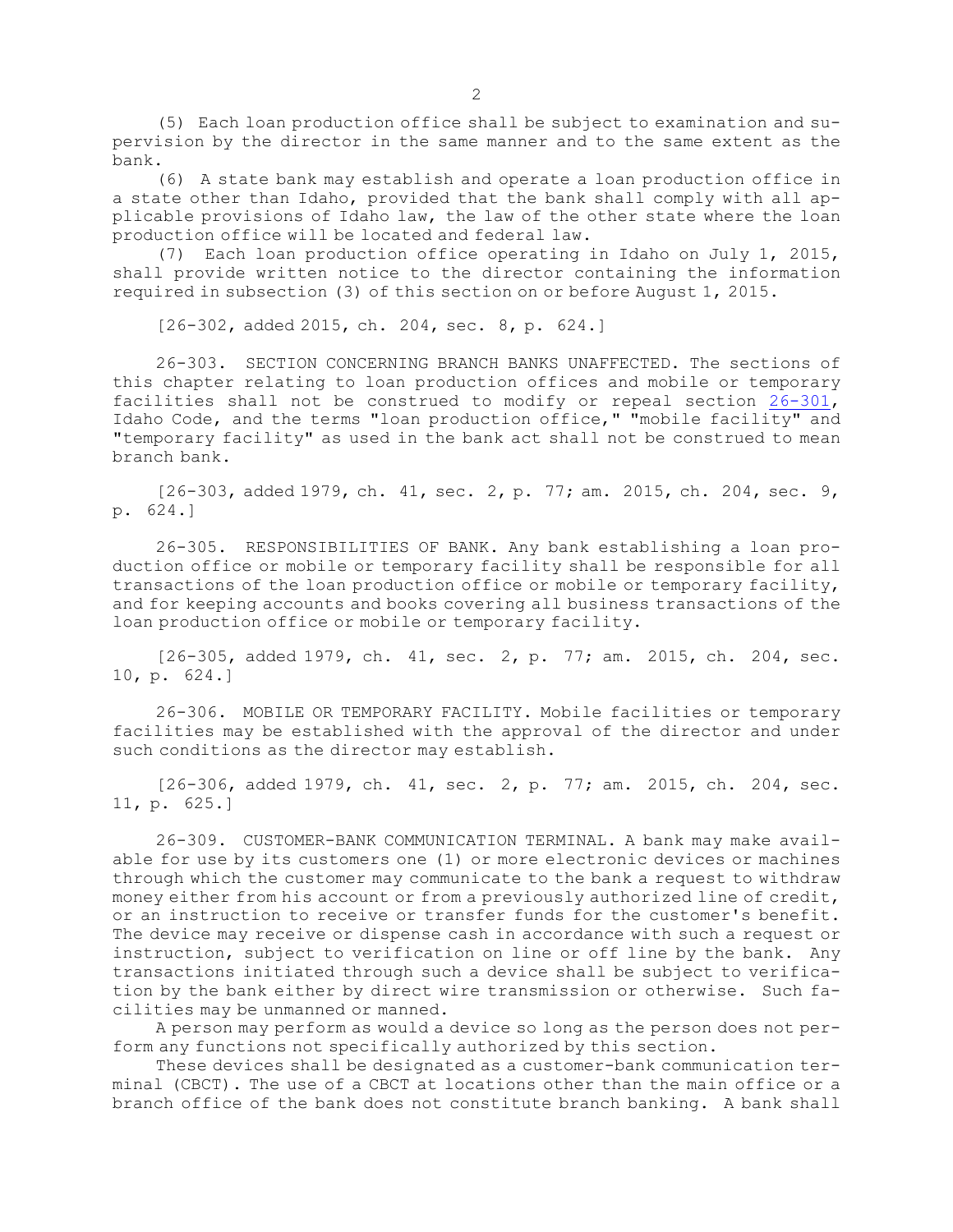provide insurance protection under its bonding program for transactions involving such devices.

(1) The establishment and use of <sup>a</sup> CBCT is subject to the following limitations:

(a) Written notice must be given to the director's office no less than thirty (30) days before any CBCT is put into operation. Any bank presently utilizing <sup>a</sup> CBCT shall comply with the notice requirements within thirty (30) days. Such notice shall describe with regard to the communication system:

1. the location;

2. <sup>a</sup> general description of the area where located and the manner of installation;

- 3. the manner of operation;
- 4. the kinds of functions which will be performed;

5. whether the CBCT will be shared, and, if so, under what terms and with what other institutions and their location;

6. the manufacturer and, if owned, the purchase price or, if leased, <sup>a</sup> copy of the lease;

7. the distance from the nearest banking office and from the nearest similar CBCT of the reporting bank; and

8. the distance from the nearest banking office and nearest CBCT of another commercial bank, which will share the facility, and the name of such other bank or banks.

- (b) The functions of the CBCT shall be limited to:
	- 1. the receiving of deposits;
	- 2. the cashing of checks;
	- 3. the dispensing of cash;
	- 4. payment of loan proceeds on <sup>a</sup> prearranged line of credit;
	- 5. the communication of other such information directly related
	- to the customer's account; and
	- 6. receiving loan payments;
	- 7. any other function authorized to be performed by national banks and approved by the director.

(c) Arrangements may be made at the CBCT for the placing or installation of <sup>a</sup> receptacle in which <sup>a</sup> customer may place packaged communication intended for the bank.

(d) The CBCT shall be <sup>a</sup> communication service available only to customers of the bank or other financial institution which the management of the bank may approve.

(e) The CBCT shall not be advertised as full service banking or as performing anything other than activities set out in subsection (1)(b) of this section.

(2) To the extent consistent with the anti-trust laws, banks are required to share unmanned CBCTs at <sup>a</sup> reasonable fee with one (1) or more other financial institutions if requested by the other financial institution. <sup>A</sup> bank may connect CBCTs with <sup>a</sup> regional or national consumer funds transfer system for the purpose of handling financial transactions of the kind authorized by subsection (1)(b) of this section. An agreement to share CBCT usage may not prohibit, limit or restrict the right of <sup>a</sup> bank to charge <sup>a</sup> customer any fee allowed by state or federal law or require the bank to limit or waive its rights or obligations under the provisions of this section. No bank may impose <sup>a</sup> fee for the use of <sup>a</sup> CBCT by those using an access device not issued by that bank unless such fee is clearly disclosed to the customer at <sup>a</sup> time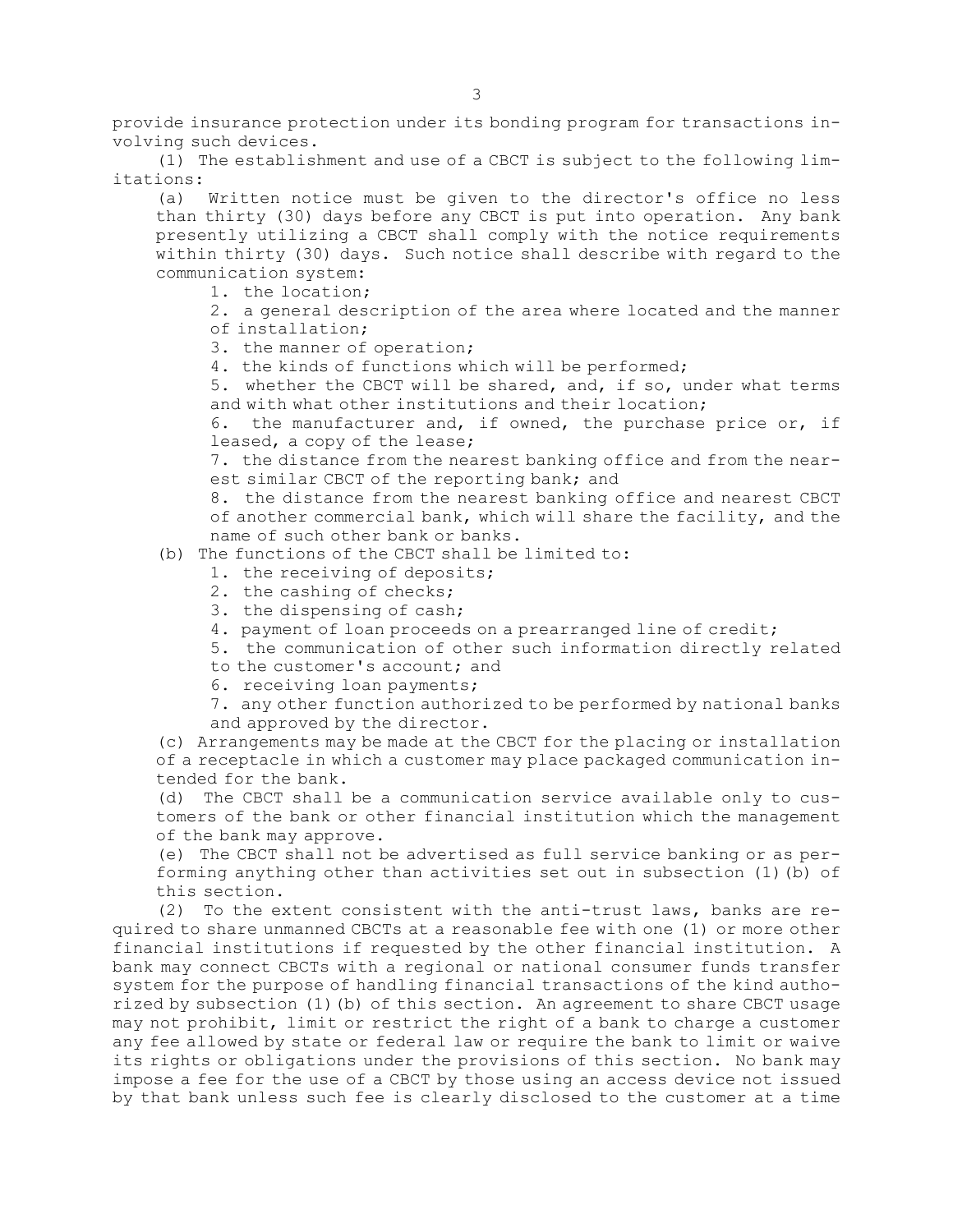and in <sup>a</sup> manner that allows the user to terminate or cancel the transaction without incurring the fee. The fee may be in addition to any other charges imposed on the user by the operator of any consumer funds transfer system or by the user's own financial institution.

(3) The director may issue <sup>a</sup> cease and desist order upon <sup>a</sup> finding that <sup>a</sup> bank utilizing <sup>a</sup> CBCT is doing so in <sup>a</sup> manner not specifically authorized in this section.

(4) This section and regulations adopted pursuant to it shall be deemed to apply to national banks operating customer-bank communication terminals and for the purpose of the bank act <sup>a</sup> financial institution shall mean any state or federally chartered commercial bank, savings and loan association or credit union authorized by the department of finance or <sup>a</sup> comparable federal agency to do business in the state of Idaho.

[26-309, added 1979, ch. 41, sec. 2, p. 78; am. 1993, ch. 52, sec. 1, p. 133; am. 1993, ch. 53, sec. 2, p. 139.]

26-311. BRANCHES FOLLOWING RELOCATION. Notwithstanding any other provision of law, <sup>a</sup> bank that relocates its main office from another state into Idaho pursuant to 12 U.S.C. 30, 12 U.S.C. 36, and section [26-1101](https://legislature.idaho.gov/statutesrules/idstat/Title26/T26CH11/SECT26-1101), Idaho Code, shall continue to be authorized to establish and operate branches within this state as provided in section [26-301](https://legislature.idaho.gov/statutesrules/idstat/Title26/T26CH3/SECT26-301), Idaho Code, even if, after its relocation into Idaho, its home state as defined by section [26-1603](https://legislature.idaho.gov/statutesrules/idstat/Title26/T26CH16/SECT26-1603), Idaho Code, becomes <sup>a</sup> state other than Idaho.

[26-311, added 1997, ch. 225, sec. 2, p. 662.]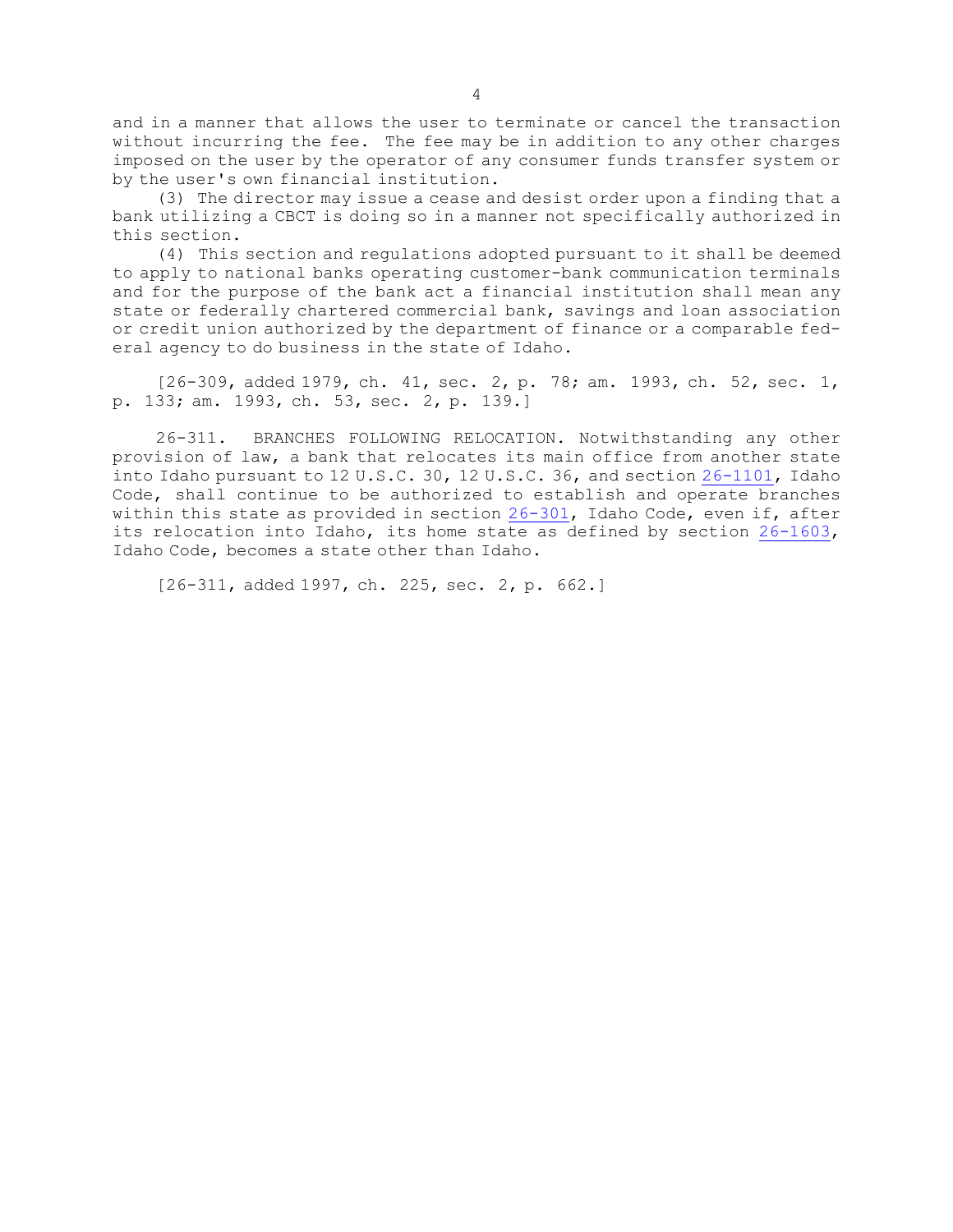# TITLE 26 BANKS AND BANKING

# CHAPTER 4 BANK SERVICE CORPORATIONS

26-401. DEFINITIONS. As used in this section:

"Invest" includes any advance of funds to <sup>a</sup> bank service corporation, whether by the purchase of stock, the making of a loan, or otherwise, except <sup>a</sup> payment for rent earned, goods sold and delivered, or services rendered prior to the making of such payment;

"Applying bank" means <sup>a</sup> bank applying to <sup>a</sup> bank service corporation for bank services; and

"Stockholding bank" means <sup>a</sup> bank which owns stock of <sup>a</sup> bank service corporation.

[26-401, added 1979, ch. 41, sec. 2, p. 80.]

26-402. INVESTMENT IN SERVICE CORPORATION. No limitation or prohibition otherwise imposed by any provision of the laws of the state of Idaho exclusively relating to banks shall prevent or prohibit any two (2) or more banks from investing not more than ten percent (10%) of the paid-in and unimpaired capital and unimpaired surplus of each of them in <sup>a</sup> bank service corporation.

[26-402, added 1979, ch. 41, sec. 2, p. 80.]

26-403. BANKS JOINTLY HOLDING STOCK -- EFFECT OF WITHDRAWAL BY ONE BANK. If stock in <sup>a</sup> bank service corporation has been held by two (2) banks, and one (1) of such banks ceases to utilize the services of the corporation and ceases to hold stock in it, and leaves the other as the sole stockholding bank, the corporation may nevertheless continue to function as such and the other bank may continue to hold stock in it.

[26-403, added 1979, ch. 41, sec. 2, p. 80.]

26-404. DUTY OF BANK SERVICE CORPORATION NOT TO DISCRIMINATE -- BURDEN OF PROOF. Whenever <sup>a</sup> bank, referred to in this section as an "applying bank," subject to examination by either the department of finance of the state of Idaho, or <sup>a</sup> federal bank supervisory agency, applies for <sup>a</sup> type of bank service for itself from <sup>a</sup> bank service corporation which supplies the same type of bank services to another bank, and the applying bank is competitive with any bank, referred to in this section as <sup>a</sup> "stockholding bank," which holds stock in such corporation, the corporation must offer to supply such services by either:

(a) issuing stock to the applying bank and furnishing bank services to it on the same basis as to the other banks holding stock in the corporation, or

(b) furnishing bank services to the applying bank at rates no higher than necessary to fairly reflect the cost of such services, including the reasonable cost of the capital provided to the corporation by its stockholders, at the corporation's option, unless comparable services at competitive overall cost are available to the applying bank from another source, or unless the furnishing of the services sought by the ap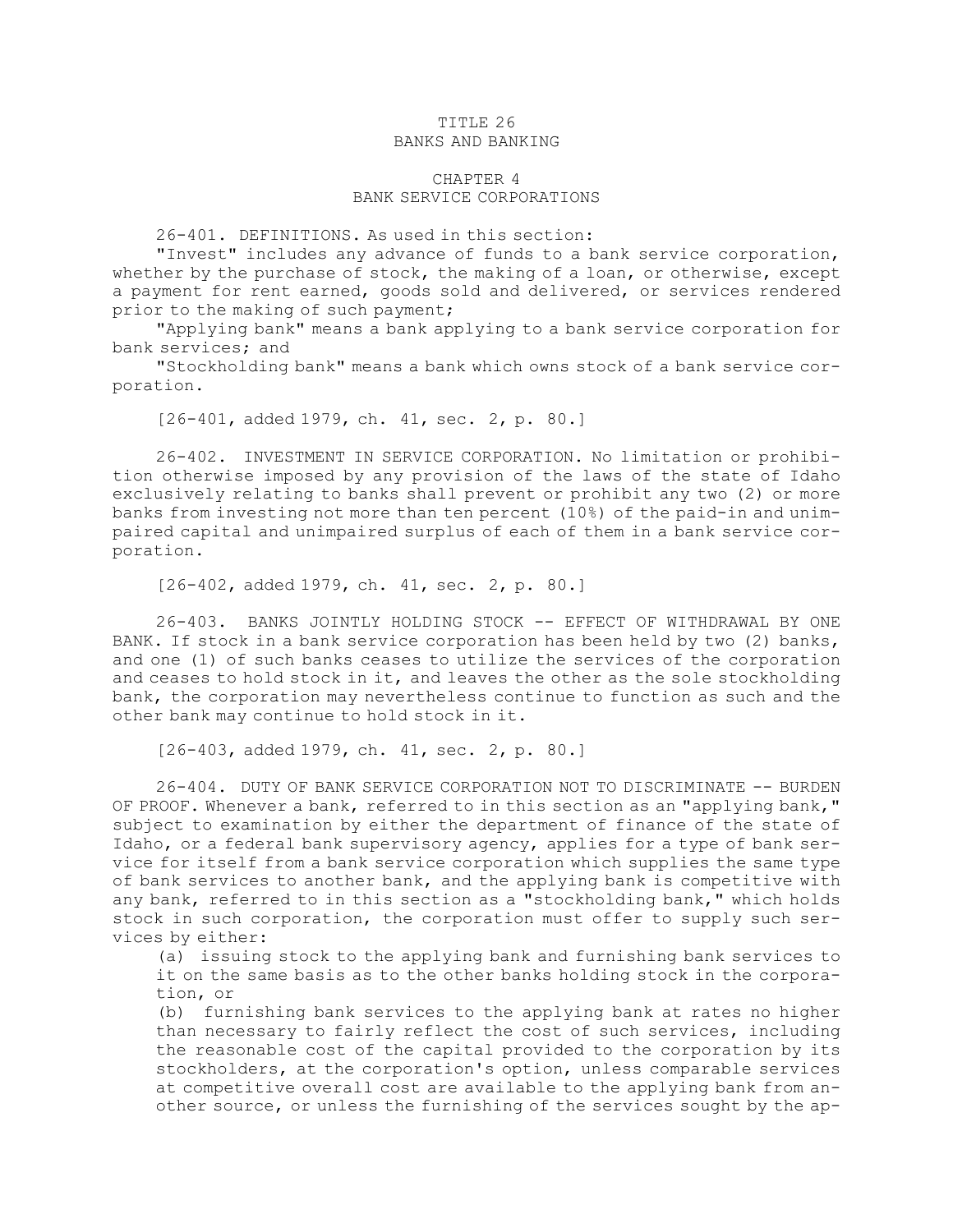plying bank would be beyond the practical capacity of the corporation. In any action or proceeding to enforce the duty imposed by this section, or for damages for the breach thereof, the burden shall be upon the bank service corporation to show such availability.

[26-404, added 1979, ch. 41, sec. 2, p. 80.]

26-405. PROHIBITED ACTIVITIES. No bank service corporation may engage in any revenue producing activity other than the performance of bank services for banks and, to an extent not exceeding one-half (1/2) of its total activity, the performance of similar services for persons or organizations other than banks.

[26-405, added 1979, ch. 41, sec. 2, p. 81.]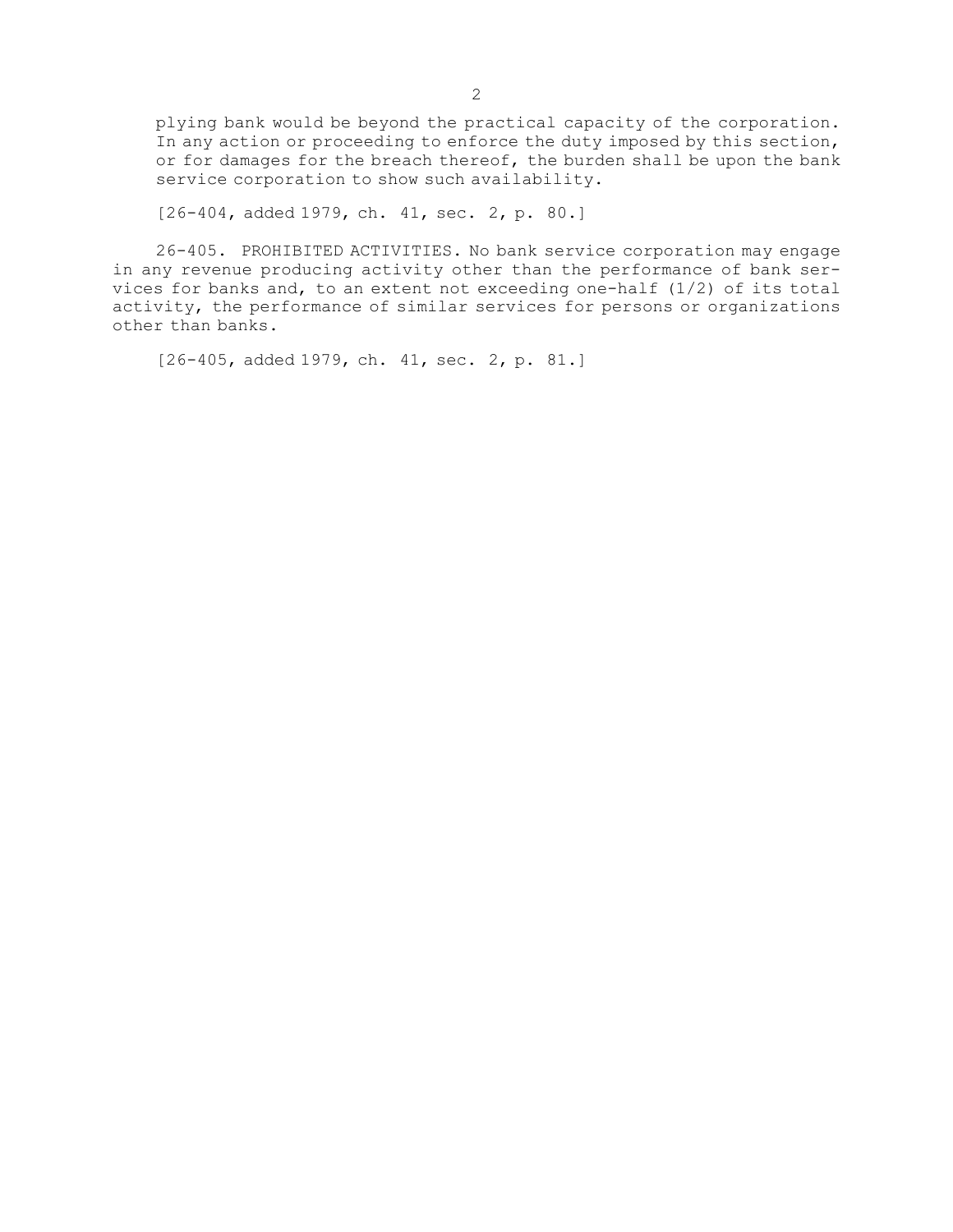## TITLE 26 BANKS AND BANKING

### CHAPTER 5 BANK HOLDING COMPANIES

26-501. DEFINITIONS. As used in this chapter, unless the context otherwise requires:

(1) "Bank" shall mean any bank chartered under this act.

(2) "Company" shall mean any corporation, business trust, association, or similar organization but shall not include:

(a) An individual; or

(b) Any corporation the majority of shares of which are owned by the United States or any state.

(3) "Business trust" shall mean <sup>a</sup> business organization wherein <sup>a</sup> business or other property is conveyed to trustees who manage the business or other property for the benefit of the certificate or shareholders of the trust. Business trust shall not include <sup>a</sup> voting trust.

(4) "Bank holding company" shall mean any company:

(a) Which directly or indirectly owns or controls twenty-four percent (24%) or more of the voting shares of <sup>a</sup> bank;

(b) Which controls in any manner the election of the majority of the directors of <sup>a</sup> bank; or

(c) For the benefit of whose shareholders or members twenty-four percent (24%) or more of the voting shares of <sup>a</sup> bank is held by trustees;

For the purposes of any proceeding under subsection (4)(b) of this section, there is <sup>a</sup> presumption that any company which directly or indirectly owns, controls or has power to vote less than five percent (5%) of the voting shares of <sup>a</sup> bank does not have control over that bank; and

(5) Notwithstanding the foregoing:

(a) No estate, trust, guardianship, or conservatorship or fiduciary thereof shall be <sup>a</sup> bank holding company by virtue of its ownership or control of shares of stock of <sup>a</sup> bank unless such trust is <sup>a</sup> business trust or <sup>a</sup> voting trust which by its terms or by law does not expire within ten (10) years from the effective date of the voting trust;

(b) No company shall be <sup>a</sup> bank holding company by virtue of its ownership or control of shares acquired by it in connection with its underwriting of bank shares and which are held only for such period of time as will permit the sale thereof on a reasonable basis; and

(c) No company shall be <sup>a</sup> bank holding company by virtue of its ownership or control of shares acquired and held in the ordinary course of securing or collecting <sup>a</sup> debt previously contracted in good faith and which are held only for such period of time as will permit the sale thereof on <sup>a</sup> reasonable basis.

(6) "Financial holding company" shall mean <sup>a</sup> bank holding company that, notwithstanding subsection (4) of this section, may engage in any activity, and may acquire and retain the shares of any company engaged in any activity, that the director determines, by rule or order:

(a) To be financial in nature or incidental to such financial activity; or

(b) Is complementary to <sup>a</sup> financial activity and does not pose <sup>a</sup> substantial risk to the safety or soundness of depository institutions or the financial system in general.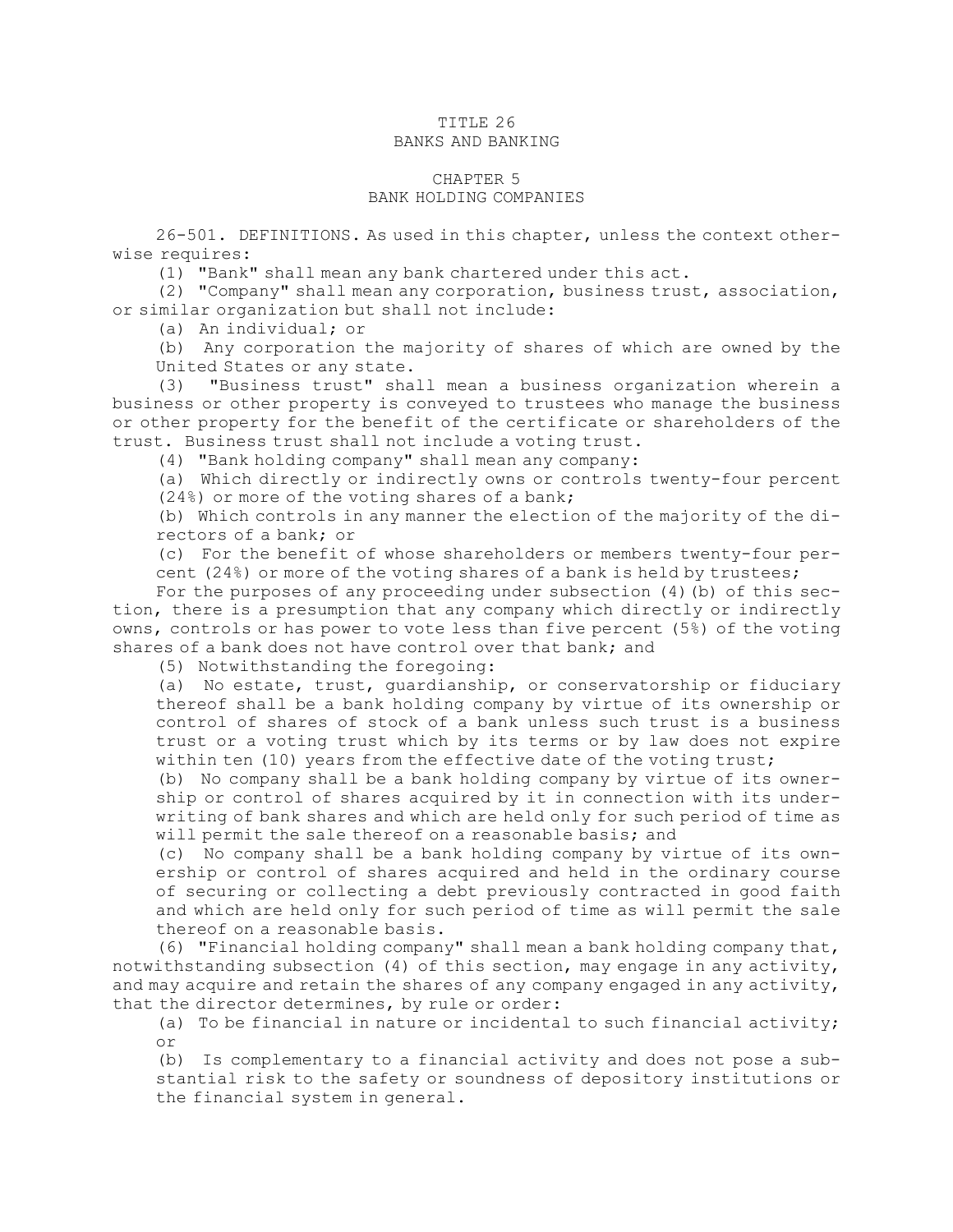[26-501, added 1979, ch. 41, sec. 2, p. 81; am. 2001, ch. 137, sec. 1, p. 496.]

26-502. APPROVAL OF BANK HOLDING COMPANY. Every bank holding company hereafter formed shall register with the department of finance and receive the approval of the director to become <sup>a</sup> bank holding company. The director shall approve an application to form <sup>a</sup> bank holding company if he finds that the persons who are officers, directors or stockholders are of such character and fitness that <sup>a</sup> bank or banks acquired by the bank holding company will be operated in <sup>a</sup> safe, prudent and profitable manner. The application shall include such information with respect to the financial condition and operations, management, and intercompany relationships of the bank holding company and its subsidiaries and related matters, as the director may deem necessary or appropriate. The director may, in his discretion, accept copies of federal registration in lieu of state requirements.

[26-502, added 1979, ch. 41, sec. 2, p. 82.]

26-503. APPROVAL TO ACQUIRE A BANK -- REQUIREMENTS -- APPROVAL TO COM-MENCE ACTION OR ACQUIRE <sup>A</sup> COMPANY. (1) <sup>A</sup> bank holding company shall apply to the department of finance and receive the approval of the department of finance prior to acquiring <sup>a</sup> bank. The application shall include such information with respect to the financial condition and operations, management and intercompany relationships of the bank to be acquired and the holding company as the director may deem necessary or appropriate. In considering an application to acquire <sup>a</sup> bank, the director shall consider at least:

(a) The financial condition of the bank holding company and any banks already owned by the holding company;

(b) The probable effect of the acquisition on the holding company, any banks already owned by the holding company and the bank which is to be acquired; and

(c) The effect of the acquisition on competition in the providing of banking services.

(2) <sup>A</sup> financial holding company shall apply to the department of finance and receive the approval of the department of finance prior to commencing any activity or acquiring any company as described in section  $26-501(6)$  $26-501(6)$ , Idaho Code.

[26-503, added 1979, ch. 41, sec. 2, p. 82; am. 2001, ch. 137, sec. 2, p. 497.]

26-505. DIRECTOR OF FINANCE -- REPORTS -- REQUIREMENTS. The director may require reports made under oath to be filed in the department of finance to keep it informed as to the operation of any bank holding company. The director may make examinations of each bank holding company and each subsidiary thereof under the provisions of section [26-1102](https://legislature.idaho.gov/statutesrules/idstat/Title26/T26CH11/SECT26-1102), Idaho Code, the actual cost of which may be assessed against and paid by such holding company. The director may accept reports of examinations made by the federal reserve board, the comptroller of the currency, or the federal deposit insurance corporation in lieu of making an examination by the department.

[26-505, added 1979, ch. 41, sec. 2, p. 83; am. 2001, ch. 137, sec. 3, p. 498.]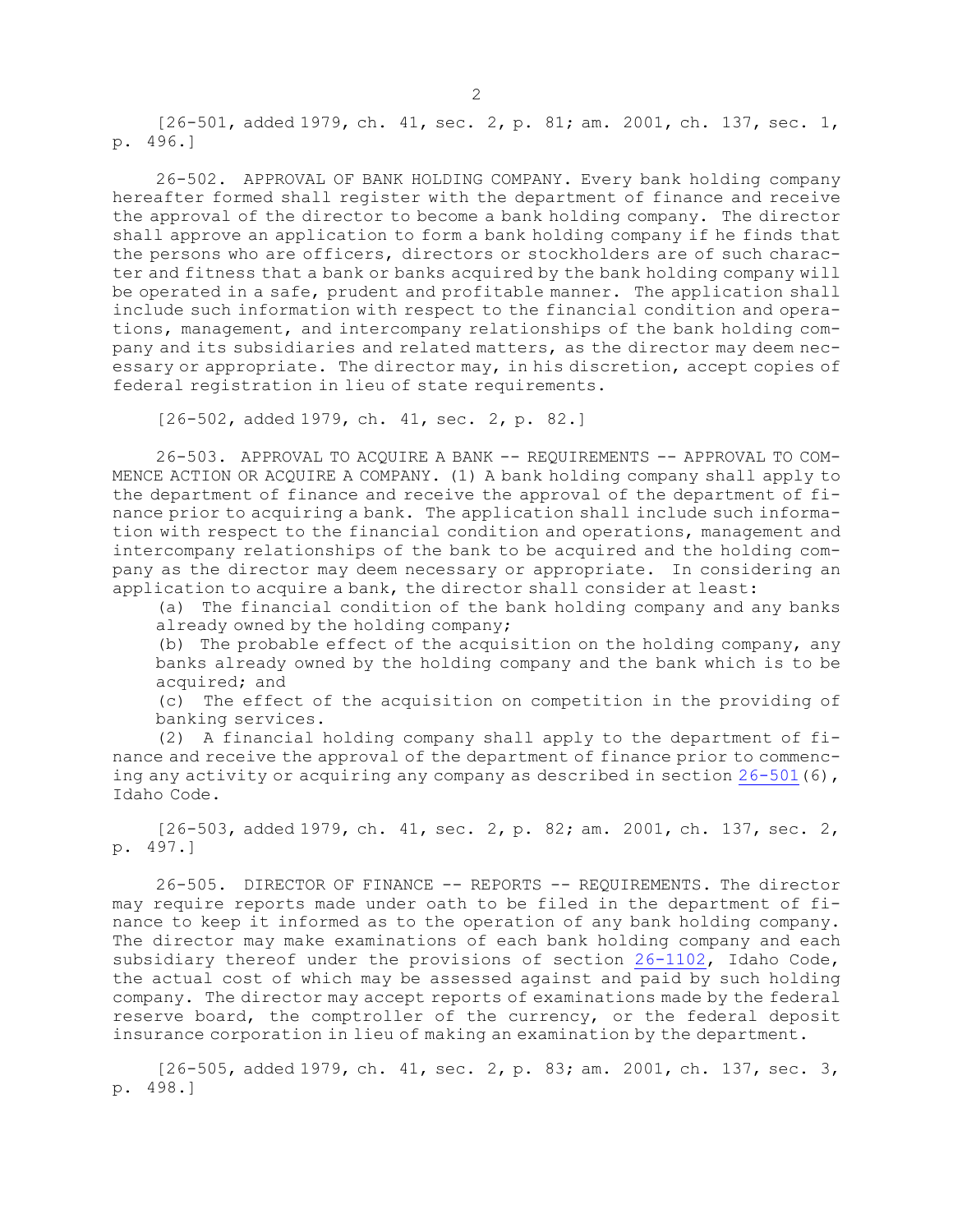26-506. CHANGE IN CONTROL. All transfers of <sup>a</sup> major portion of the outstanding stock or trust certificates of <sup>a</sup> bank holding company by sale, gift, or otherwise shall be approved by the director prior to such transfer. For the purposes of this section, <sup>a</sup> major portion of the outstanding stock or trust certificates of <sup>a</sup> bank holding company is any number of any class of shares of <sup>a</sup> bank holding company the acquisition of which will result in <sup>a</sup> person acquiring the shares having voting control of the bank holding company. The director shall not approve <sup>a</sup> transfer of stock if he finds that the transferee has been removed from <sup>a</sup> position as <sup>a</sup> director, officer or employee of <sup>a</sup> bank holding company, <sup>a</sup> bank or other financial institution pursuant to an order of <sup>a</sup> state or federal agency. The director may disapprove <sup>a</sup> transfer of stock if in his opinion the transferee does not meet the requirements of <sup>a</sup> stockholder, director, or officer as set out in section [26-502](https://legislature.idaho.gov/statutesrules/idstat/Title26/T26CH5/SECT26-502), Idaho Code.

[26-506, added 1979, ch. 41, sec. 2, p. 83.]

26-507. VIOLATION -- PENALTY. Any person who willfully violates any provision of this chapter shall be guilty of <sup>a</sup> felony.

[26-507, added 1979, ch. 41, sec. 2, p. 83.]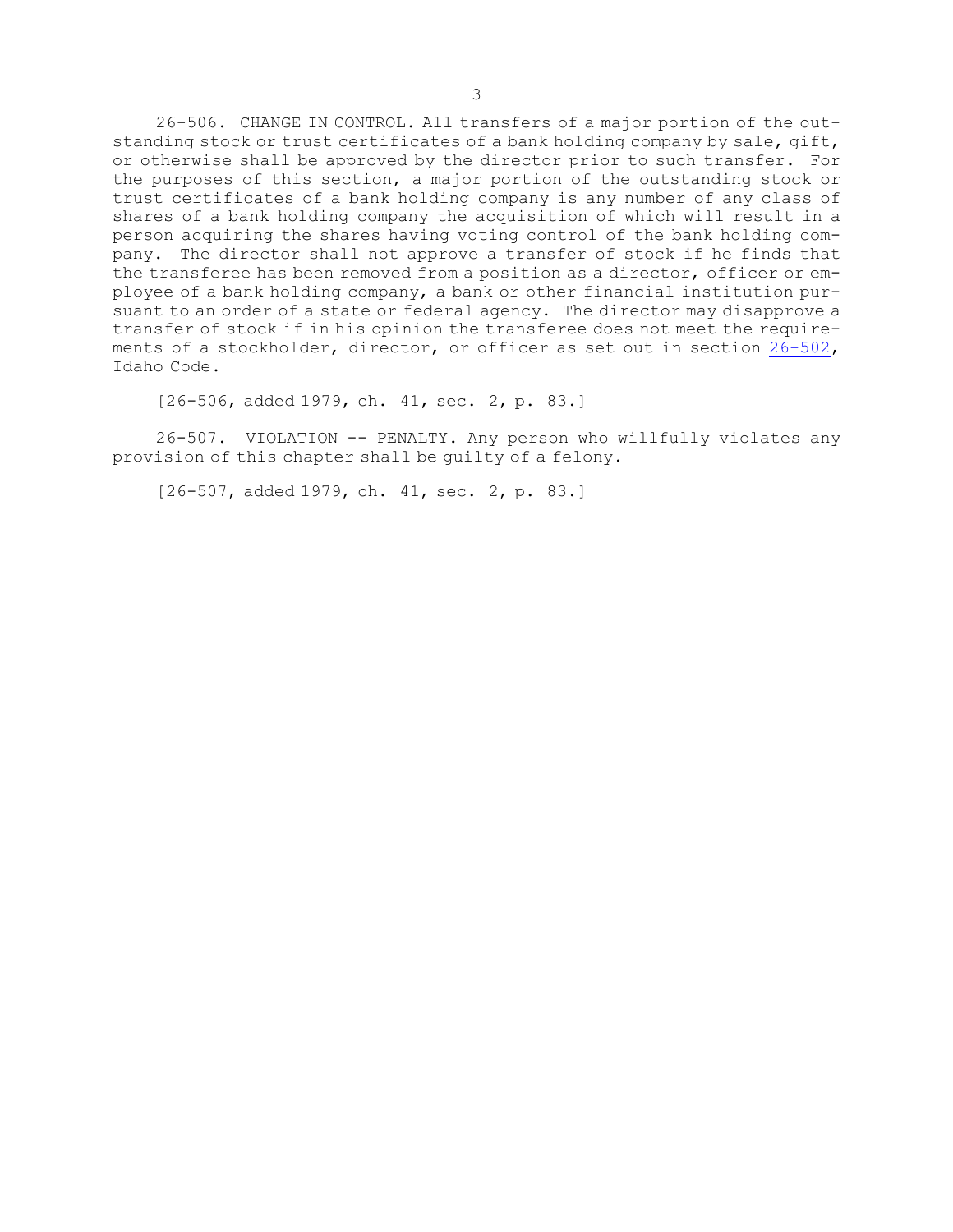### TITLE 26 BANKS AND BANKING

# CHAPTER 6 RESERVES, SURPLUS AND DIVIDENDS

26-601. RESERVE. Every bank organized under the laws of this state and authorized to receive deposits shall comply with the reserve requirements of the Federal Reserve act.

[26-601, added 1979, ch. 41, sec. 2, p. 86; am. 1981, ch. 8, sec. 1, p. 15; am. 2008, ch. 140, sec. 5, p. 404.]

26-602. DIMINUTION OF RESERVE. (1) When the reserve of any bank falls below the amount required by section [26-601](https://legislature.idaho.gov/statutesrules/idstat/Title26/T26CH6/SECT26-601), Idaho Code, for any reporting period, the bank shall immediately restore its reserve to the amount required by section [26-601](https://legislature.idaho.gov/statutesrules/idstat/Title26/T26CH6/SECT26-601), Idaho Code, and in addition:

(a) If <sup>a</sup> bank is deficient in reserve for two (2) nonconsecutive reporting periods in <sup>a</sup> calendar year, the bank shall pay to the department of finance at the end of the second reporting period <sup>a</sup> fine of three hundred dollars (\$300).

(b) If <sup>a</sup> bank is deficient in reserves for three (3) nonconsecutive reporting periods in <sup>a</sup> calendar year, the bank shall pay to the department of finance at the end of the third reporting period <sup>a</sup> fine equal to five percent (5%) of the dollar amount by which it was deficient in reserves for the third reporting period or five hundred dollars (\$500), whichever is greater.

(c) If <sup>a</sup> bank is deficient in reserves for more than three (3) nonconsecutive reporting periods or for two (2) or more consecutive reporting periods in <sup>a</sup> calendar year, the director shall proceed as provided in section  $26-1115$ , Idaho Code. The bank shall not increase its loans or discounts until its reserve is fully restored and the director may by order set <sup>a</sup> minimum level of cash reserves which the bank must maintain until such time as the director has reason to believe that the bank will comply with the reserve requirements of section [26-601](https://legislature.idaho.gov/statutesrules/idstat/Title26/T26CH6/SECT26-601), Idaho Code.

(2) The penalties set out in subsection (1) of this section are not exclusive. The director may in proper cases proceed in his discretion as provided in section [26-1115](https://legislature.idaho.gov/statutesrules/idstat/Title26/T26CH11/SECT26-1115), Idaho Code, or [chapter](https://legislature.idaho.gov/statutesrules/idstat/Title26/T26CH10) 10, title 26, Idaho Code.

[26-602, added 1979, ch. 41, sec. 2, p. 86; am. 2008, ch. 140, sec. 6, p. 405.]

26-604. DIVIDENDS -- SURPLUS. No dividend shall be declared or paid by any bank until <sup>a</sup> surplus equal to twenty percent (20%) of the paid-in capital stock of such bank has been built up. Thereafter, the board of directors of any bank may declare <sup>a</sup> dividend of so much of its net profits as it shall deem expedient; but before any such dividend is declared or paid, not less than one-fifth (1/5) of the net profits of the bank for such period as is covered by the dividend shall be carried to the surplus fund until such surplus fund shall amount to fifty percent (50%) of the paid-in common stock. Any loss sustained by any bank in excess of its undivided profits may be charged to its surplus account, provided that its surplus funds shall thereafter be reimbursed from its earnings in the manner above provided. If such surplus fund is reduced below an amount equal to twenty percent (20%) of the common stock,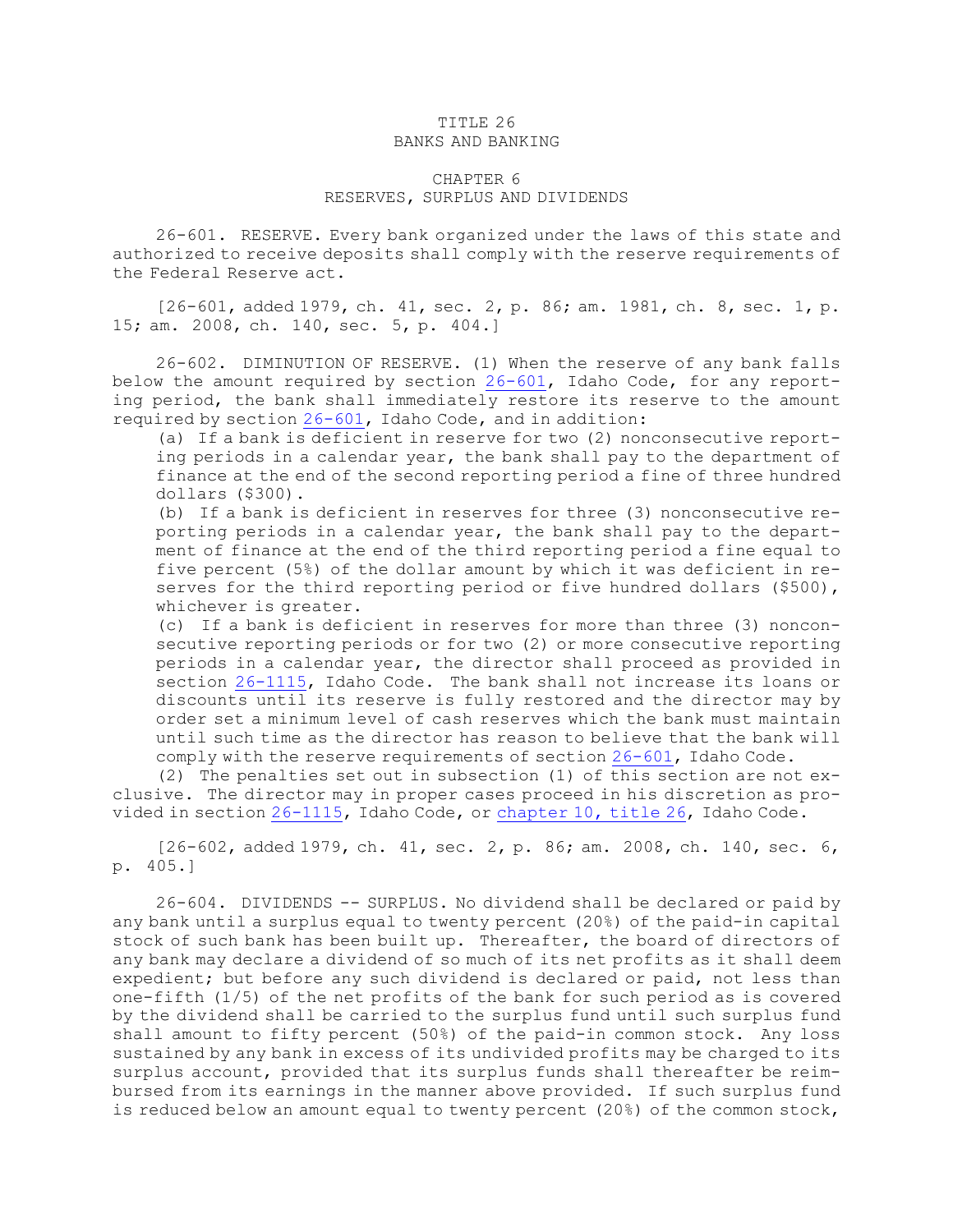no further dividend shall be declared or paid until such surplus is restored to that amount, and thereafter dividends shall only be declared and paid in the amount and in the manner above provided until such surplus shall be restored to an amount equal to fifty percent (50%) of the common stock.

The directors knowingly voting for any dividend in violation of any of the provisions of this section shall be jointly and severally liable, civilly, for any and all dividends so declared, and in addition thereto, shall be guilty of <sup>a</sup> misdemeanor.

[26-604, added 1979, ch. 41, sec. 2, p. 87.]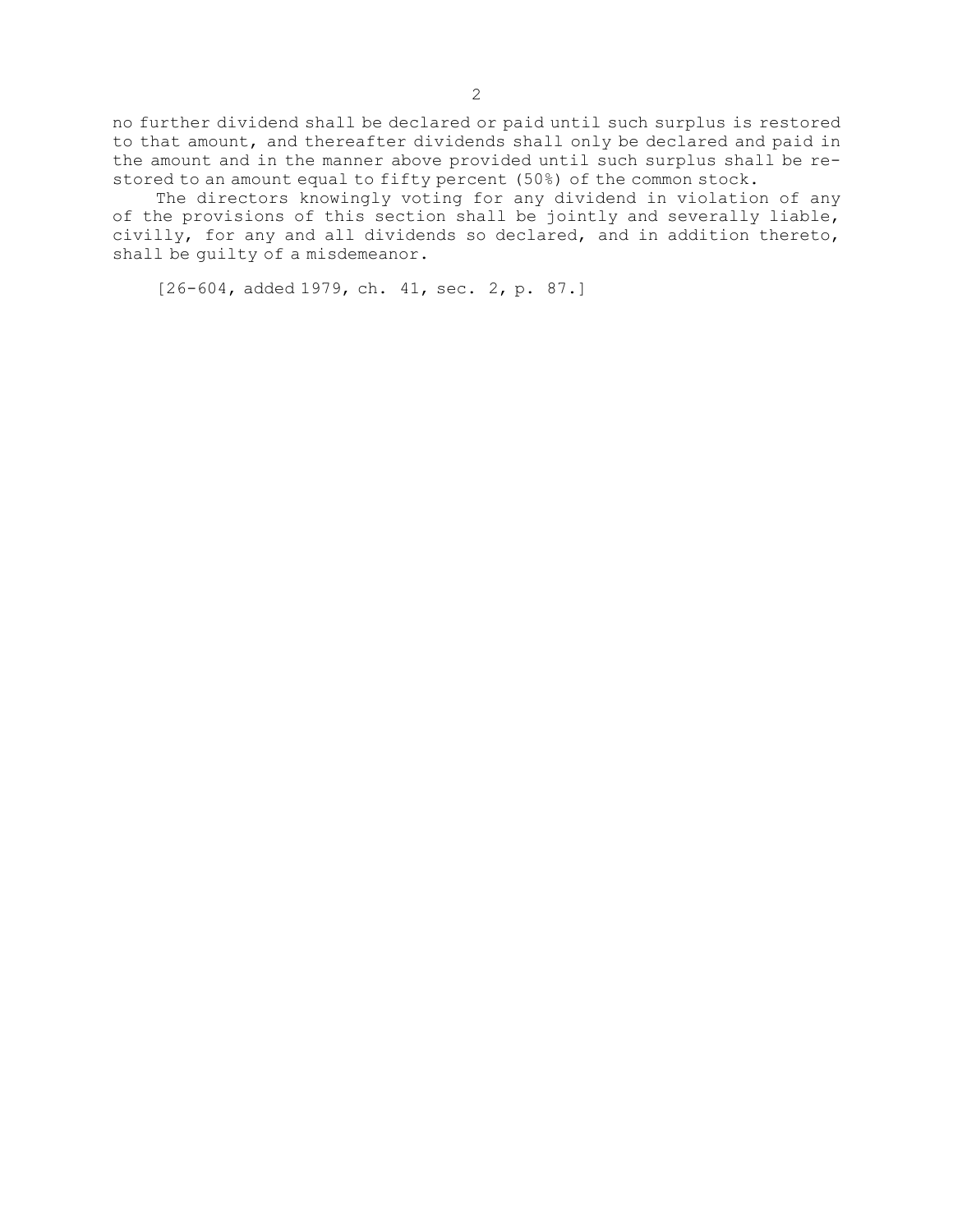### TITLE 26 BANKS AND BANKING

# CHAPTER 7 LIMITATIONS ON LOANS, INVESTMENTS, AND PRACTICES

26-701. INVESTMENT OF FUNDS -- CERTAIN LOANS PROHIBITED. No bank shall employ its moneys, directly or indirectly, in trade or commerce, by buying and selling goods, chattels, wares and merchandise, except to the extent national banks are so authorized if approved by the director. <sup>A</sup> bank may hold and sell all kinds of property which may come into its possession as collateral security for loans, or any ordinary collection of debts, as prescribed by law. Any goods, chattels, wares or merchandise coming into the possession of any bank as collateral security or as <sup>a</sup> result of collection of debts shall be disposed of as soon as possible and shall not be considered as <sup>a</sup> part of the bank's assets after the expiration of two (2) years from the date of acquirement. The words "goods and chattels" as used in this section shall not be construed to include bonds and securities.

[26-701, added 1979, ch. 41, sec. 2, p. 87; am. 1993, ch. 53, sec. 3, p. 141.]

26-702. BANK STOCK. (1) Except as provided in subsection (2) of this section, no bank shall accept as collateral, nor make any loans or discounts on the security of nor purchase any shares of its own capital stock. No bank shall purchase the shares of any other bank wherever organized, or situated, except stock of federal reserve banks. <sup>A</sup> bank may acquire <sup>a</sup> security interest in or purchase its own stock if the acquisition is necessary to prevent loss upon <sup>a</sup> debt previously contracted in good faith and the stock so purchased or acquired shall within six (6) months from the date of acquirement be sold or disposed of at public or private sale. After the expiration of six (6) months any such stock shall not be considered as <sup>a</sup> part of the assets of such bank.

(2) With the written approval of the director, <sup>a</sup> bank may redeem or otherwise purchase shares of its own capital stock if the director finds that such redemption or purchase does not impair the capital structure of the bank as required by section [26-205](https://legislature.idaho.gov/statutesrules/idstat/Title26/T26CH2/SECT26-205), Idaho Code, is for legitimate corporate purposes and not for speculation, is not for an unreasonable price, does not conflict with the articles of incorporation or the bylaws of the bank, and is not otherwise detrimental to the bank or to the public interest. Legitimate corporate purposes for acquiring and holding of treasury stock may include:

(a) To have shares available for use in connection with employee stock option, bonus, purchase or similar plans;

(b) To sell to <sup>a</sup> director for the purpose of acquiring qualifying shares;

(c) To purchase <sup>a</sup> director's qualifying shares upon cessation of the director's service in that capacity if there is no ready market for the shares;

(d) To reduce the number of shareholders to qualify as <sup>a</sup> subchapter S corporation;

(e) To reduce costs associated with shareholder communications and meetings;

(f) To facilitate <sup>a</sup> bank's shareholder dividend reinvestment plan; or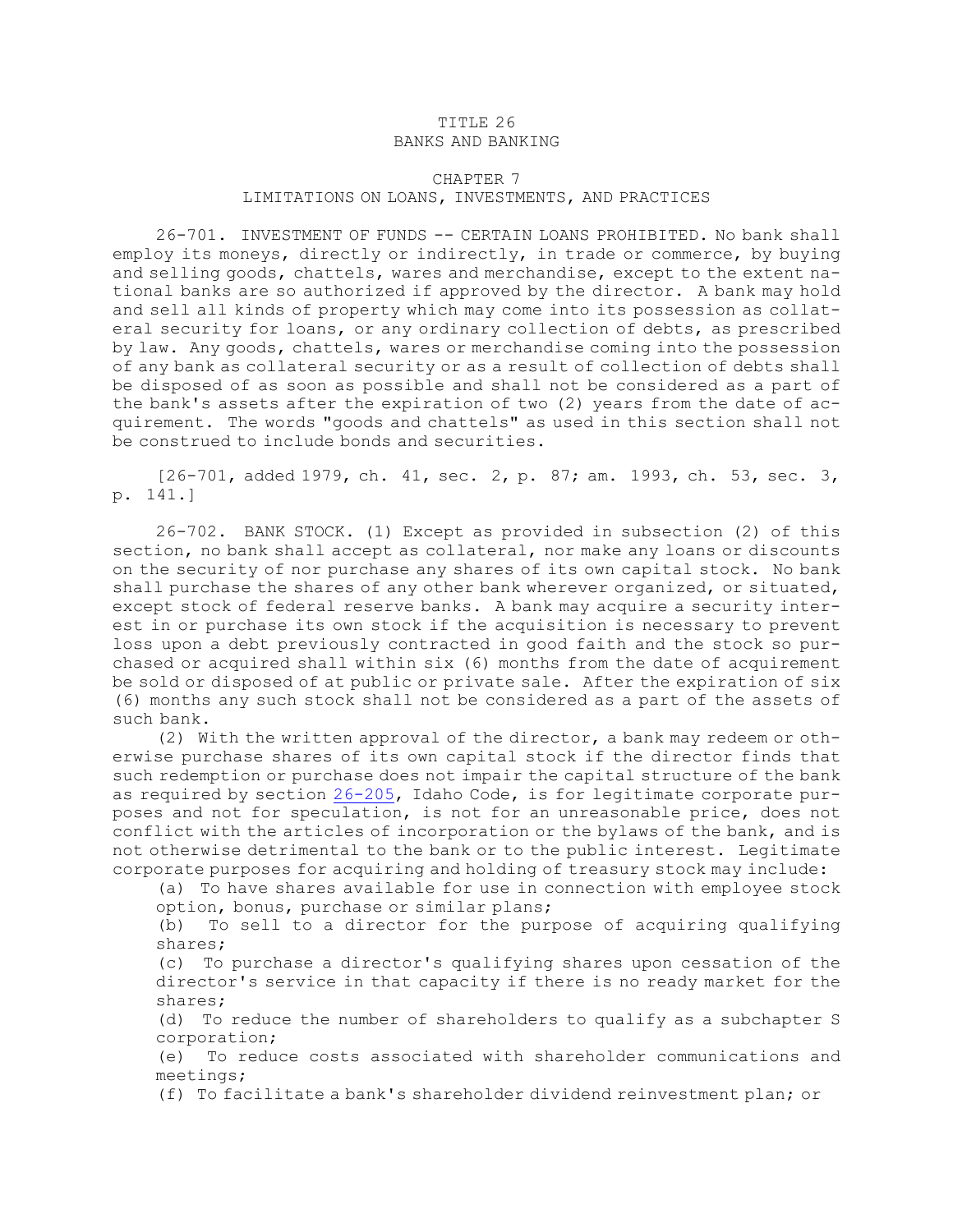(g) Any other legitimate corporate purpose as may be approved by the director.

[26-702, added 1979, ch. 41, sec. 2, p. 88; am. 1986, ch. 58, sec. 1, p. 167; am. 2008, ch. 140, sec. 7, p. 405.]

26-703. REAL ESTATE LOANS. Any bank may make real estate loans secured by liens upon improved real estate, including improved farm land and improved business and residential properties, as are consistent with safe and sound banking practices. <sup>A</sup> loan secured by real estate within the meaning of this section shall be in the form of an obligation or obligations secured by mortgage, trust deed, or other such instrument which shall constitute <sup>a</sup> lien upon real estate.

[26-703, added 1979, ch. 41, sec. 2, p. 88; am. 2004, ch. 159, sec. 2, p. 515; am. 2007, ch. 126, sec. 3, p. 378.]

26-704. DETERMINATION OF LIMITS OF LOANS AND INVESTMENTS OF BANKS. For the purpose of determining limitations on loans and investments the following items are to be disregarded:

(1) The sale of excess reserve funds by one (1) bank to another bank;

(2) The purchase of securities by <sup>a</sup> bank, under an agreement to resell at the end of <sup>a</sup> stated period; and

(3) The purchase of mortgage loans by <sup>a</sup> bank, under agreement to resell at the end of <sup>a</sup> stated period.

The director may, upon application by a bank, approve loans and investments in excess of the limitations provided in this chapter.

[(26-704) 26-708, added 1979, ch. 41, sec. 2, p. 90; am. and redesig. 2004, ch. 159, sec. 4, p. 515.]

26-705. LOANS TO ONE PERSON. (1) The total loans and extensions of credit by <sup>a</sup> bank to <sup>a</sup> person outstanding at one (1) time, shall at no time exceed twenty percent (20%) of the capital structure of such bank.

(2) "Borrower" means <sup>a</sup> person who is named as <sup>a</sup> borrower or debtor in <sup>a</sup> loan or extension of credit, <sup>a</sup> counterparty to whom <sup>a</sup> bank has credit exposure in <sup>a</sup> derivative transaction entered into by the bank, or any other person including <sup>a</sup> drawer, endorser or guarantor, who is deemed to be <sup>a</sup> borrower under the direct benefit and common enterprise tests set forth in this section.

(3) "Derivative transaction" includes any transaction that is <sup>a</sup> contract, agreement, swap, warrant, note or option that is based, in whole or in part, on the value of, any interest in or any quantitative measure or the occurrence of any event relating to, one (1) or more commodities, securities, currencies, interest or other rates, indices or other assets.

(4) "Loans and extensions of credit" means <sup>a</sup> bank's direct or indirect advance of funds to or on behalf of <sup>a</sup> borrower based upon an obligation of the borrower to repay the funds, or repayable from specific property pledged by or on behalf of the borrower, and includes, for the purposes of this section:

(a) A contractual commitment to advance funds;

(b) <sup>A</sup> maker or endorser's obligation arising from <sup>a</sup> bank's discount of commercial paper;

(c) <sup>A</sup> bank's purchase of securities subject to an agreement that the seller shall repurchase the securities at the end of <sup>a</sup> stated period,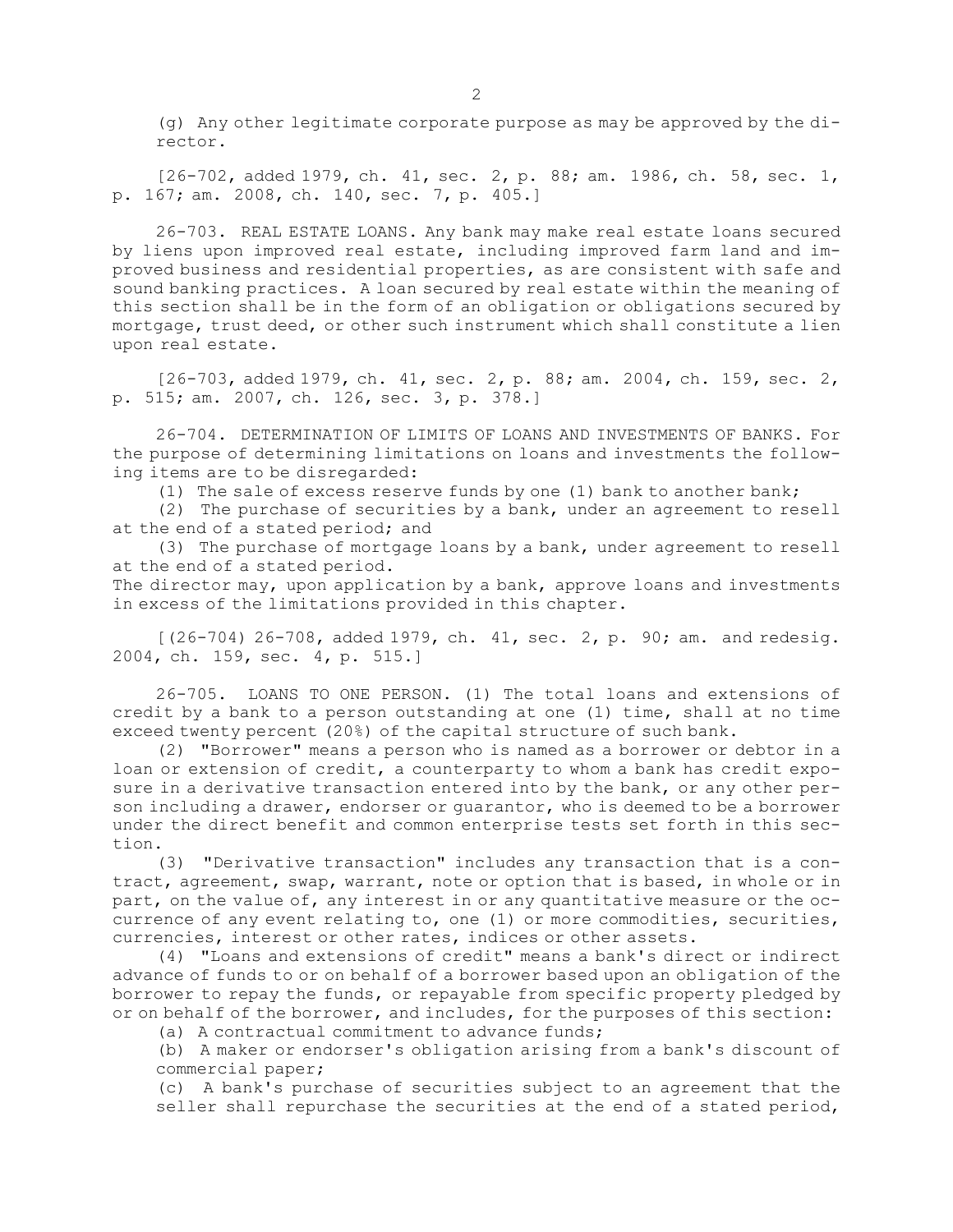but not including <sup>a</sup> bank's purchase of type <sup>I</sup> securities, as defined in 12 CFR part 1, subject to <sup>a</sup> repurchase agreement, where the purchasing bank has assured control over or has established its rights to the type <sup>I</sup> securities as collateral;

(d) <sup>A</sup> bank's purchase of third-party paper subject to an agreement that the seller shall repurchase the paper upon default or at the end of <sup>a</sup> stated period. The amount of the bank's loan is the total unpaid balance of the paper owned by the bank less any applicable dealer reserves retained by the bank and held by the bank as collateral security. Where the seller's obligation to repurchase is limited, the bank's loan is measured by the total amount of the paper the seller may ultimately be obligated to repurchase. <sup>A</sup> bank's purchase of third party paper without direct or indirect recourse to the seller is not <sup>a</sup> loan or extension of credit to the seller;

(e) An overdraft, whether or not prearranged, but not an intraday overdraft for which payment is received before the close of business of the bank that makes the funds available;

(f) The sale of federal funds with <sup>a</sup> maturity of more than one (1) business day, but not federal funds with <sup>a</sup> maturity of one (1) day or less or federal funds sold under <sup>a</sup> continuing contract;

(g) Loans or extensions of credit that have been charged off on the books of the bank in whole or in part, unless the loan or extension of credit:

(i) Is unenforceable by reason of discharge in bankruptcy;

(ii) Is no longer legally enforceable because of expiration of the statute of limitations or <sup>a</sup> judicial decision; or

(iii) Is no longer legally enforceable for other reasons, provided that the bank maintains sufficient records to demonstrate that the loan is unenforceable; and

(h) Any credit exposure in <sup>a</sup> derivative transaction.

(5) The following items do not constitute loans or extensions of credit for purposes of this section:

(a) Additional funds advanced for the benefit of <sup>a</sup> borrower by <sup>a</sup> bank for payment of taxes, insurance, utilities, security, and maintenance and operating expenses necessary to preserve the value of real property securing the loan, consistent with safe and sound banking practices, but only if the advance is for the protection of the bank's interest in the collateral, and provided that such amounts must be treated as an extension of credit if <sup>a</sup> new loan or extension of credit is made to the borrower;

(b) Accrued and discounted interest on an existing loan or extension of credit, including interest that has been capitalized from prior notes and interest that has been advanced under terms and conditions of <sup>a</sup> loan agreement;

(c) Financed sales of <sup>a</sup> bank's own assets, including other real estate owned, if the financing does not put the bank in <sup>a</sup> worse position than when the bank held title to the assets;

(d) <sup>A</sup> renewal or restructuring of <sup>a</sup> loan as <sup>a</sup> new loan or extension of credit, following the exercise by <sup>a</sup> bank of reasonable efforts, consistent with safe and sound banking practices, to bring the loan into conformance with the lending limit, unless new funds are advanced by the bank to the borrower (except as permitted by this section), or <sup>a</sup> new borrower replaces the original borrower, or unless the director determines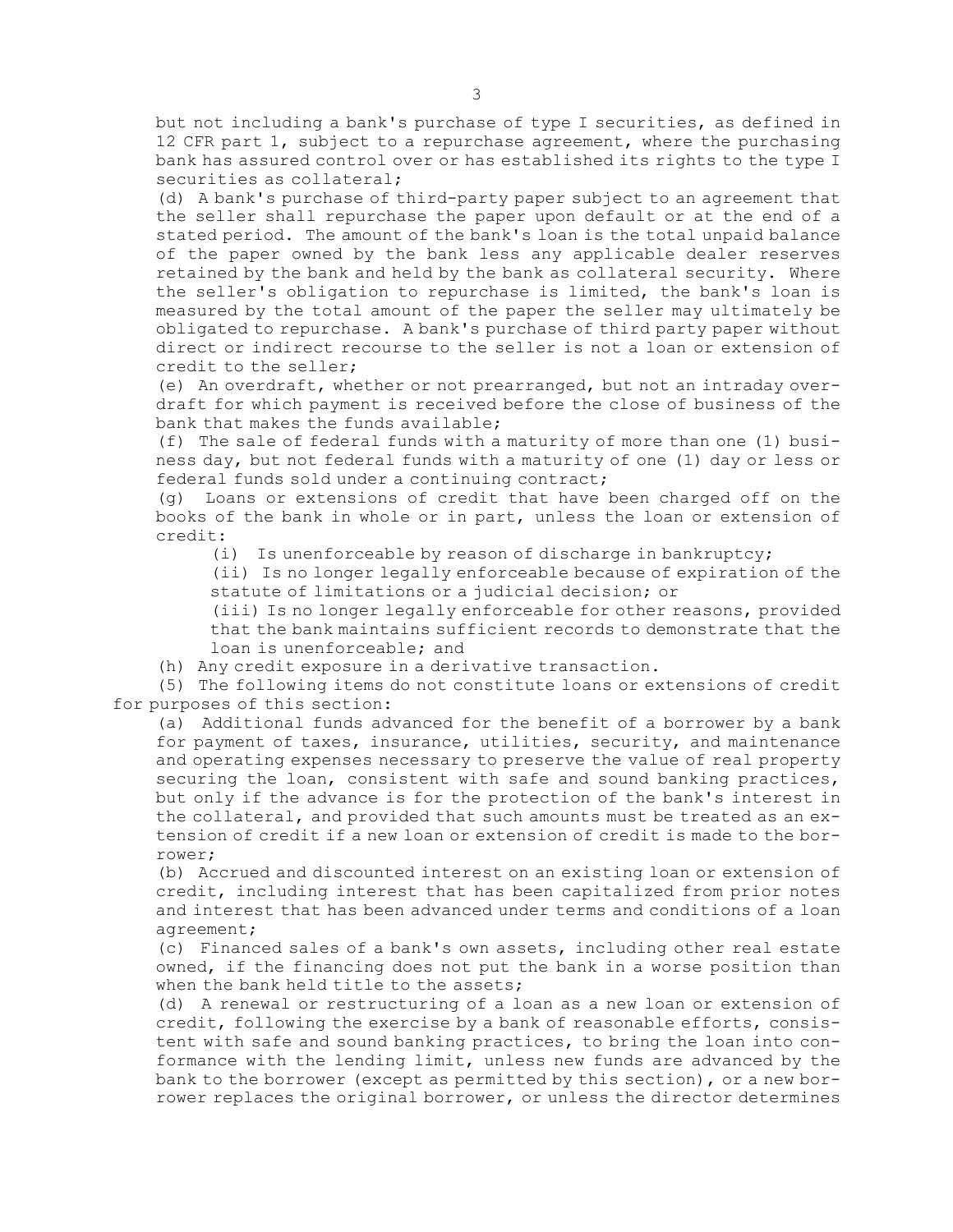that <sup>a</sup> renewal or restructuring was undertaken as <sup>a</sup> means to evade the bank's lending limit;

(e) Amounts paid against uncollected funds in the normal process of collection;

(f) (i) That portion of <sup>a</sup> loan or extension of credit sold as <sup>a</sup> participation by <sup>a</sup> bank on <sup>a</sup> nonrecourse basis, provided that the participation results in <sup>a</sup> pro rata sharing of credit risk proportionate to the respective interests of the originating and participating lenders. Where <sup>a</sup> participation agreement provides that repayment must be applied first to the portions sold, <sup>a</sup> pro rata sharing shall be deemed to exist only if the agreement also provides that, in the event of <sup>a</sup> default or comparable event defined in the agreement, participants must share in all subsequent repayments and collections in proportion to their percentage participation at the time of the occurrence of the event.

(ii) When an originating bank funds the entire loan, it must receive funding from the participants before the close of business of its next business day. If the participating portions are not received within that period, then the portions funded shall be treated as <sup>a</sup> loan by the originating bank to the borrower. If the portions so attributed to the borrower exceed the originating bank's lending limit, the loan may be treated as nonconforming, rather than <sup>a</sup> violation, if:

1. The originating bank had <sup>a</sup> valid and unconditional participation agreement with <sup>a</sup> participating bank or banks that was sufficient to reduce the loan to within the originating bank's lending limit;

2. The participating bank reconfirmed its participation and the originating bank had no knowledge of any information that would permit the participant to withhold its participation; and

3. The participation was to be funded by close of business of the originating bank's next business day; and

(g) Intraday credit exposure in <sup>a</sup> derivative transaction.

(6) The following loans or extensions of credit are not subject to the lending limits of this section:

(a) The discount of bills of exchange drawn in good faith against actual existing values;

(b) The discount of bankers' acceptances of other banks;

(c) The discount of commercial or business paper actually owned by the person negotiating the same;

(d) The obligations of the United States or general obligations of any state or of any political subdivision thereof, or obligation issued under authority of the federal farm loan act;

(e) Loans made on warehouse receipts and bills of lading, when such warehouse receipts and bills of lading cover nonperishable commodities of the marketable value of at least one hundred twenty percent (120%) of the amount loaned thereon;

(f) Loans and extensions of credit to the extent secured or covered by guaranties, or by commitments or agreements to take over or to purchase, made by any federal reserve bank or by the United States or any department, bureau, board, commission, or establishment of the United States,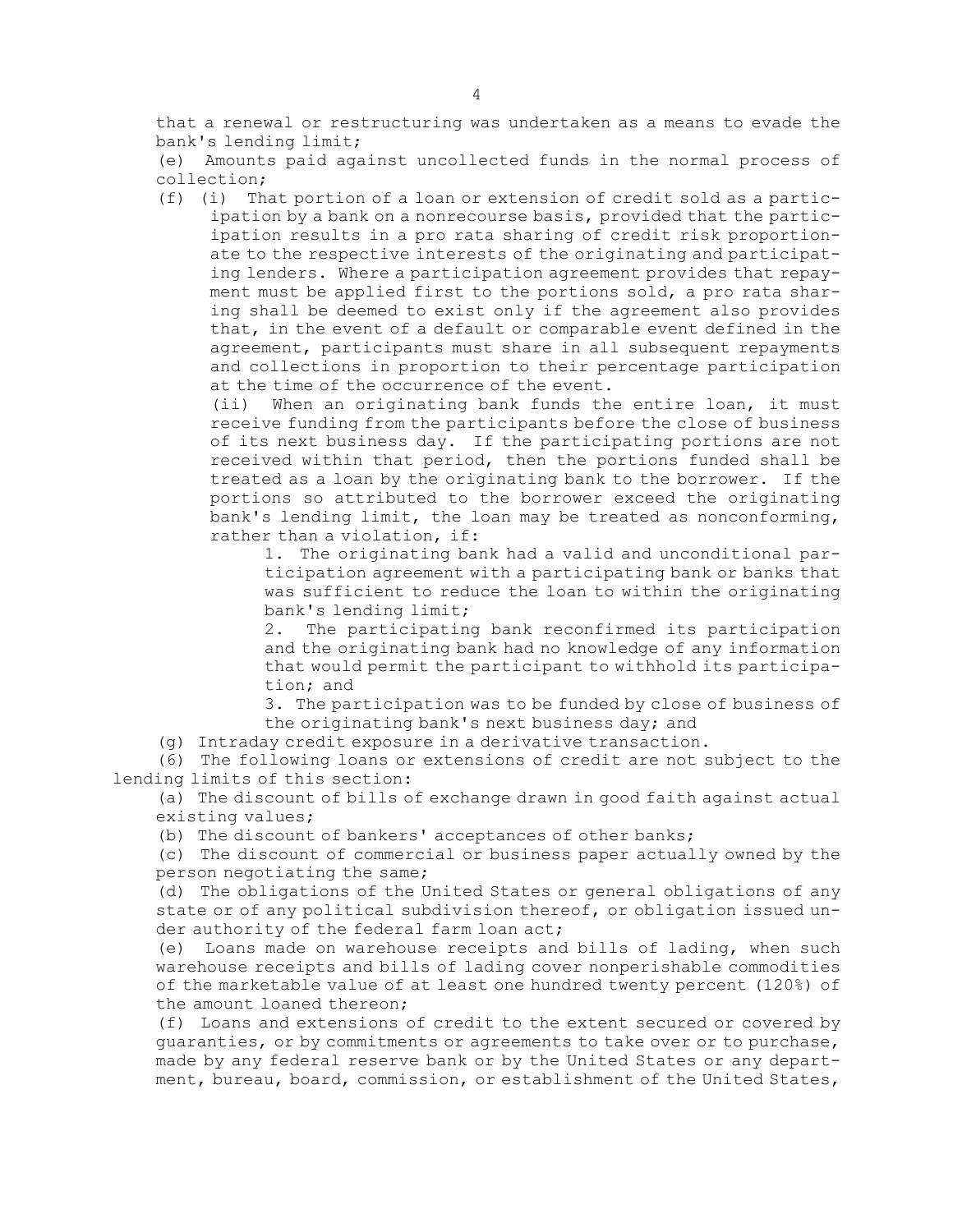including any corporation wholly owned directly or indirectly by the United States; or

(g) Loans, including portions thereof, secured by <sup>a</sup> segregated deposit account in the lending bank, provided <sup>a</sup> security interest in the deposit has been perfected under applicable law.

(7) Combination. Loans or extensions of credit to one (1) borrower shall be attributed to another person and each person shall be deemed <sup>a</sup> borrower when proceeds of <sup>a</sup> loan or extension of credit are to be used for the direct benefit of the other person, to the extent of the proceeds so used, or when <sup>a</sup> common enterprise is deemed to exist between the persons.

(a) Direct benefit. The proceeds of <sup>a</sup> loan or extension of credit to <sup>a</sup> borrower shall be deemed to be used for the direct benefit of another person and shall be attributed to the other person when the proceeds, or assets purchased with the proceeds, are transferred to another person, other than in <sup>a</sup> bona fide arm's length transaction where the proceeds are used to acquire property, goods or services.

(b) Common enterprise. <sup>A</sup> common enterprise shall be deemed to exist and loans to separate borrowers shall be aggregated:

(i) When the expected source of repayment for each loan or extension of credit is the same for each borrower and neither borrower has another source of income from which the loan (together with the borrower's other obligations) may be fully repaid. An employer shall not be treated as <sup>a</sup> source of repayment under this paragraph because of wages and salaries paid to an employee unless the standards of paragraph (b) (ii) of this subsection are met;

(ii) When loans or extensions of credit are made:

1. To borrowers who are related directly or indirectly through common control, including where one (1) borrower is directly or indirectly controlled by another borrower; and 2. Substantial financial interdependence exists between or among the borrowers. Substantial financial interdependence is deemed to exist when fifty percent (50%) or more of one (1) borrower's gross receipts or gross expenditures (on an annual basis) are derived from transactions with the other borrower. Gross receipts and expenditures include gross revenues/expenses, intercompany loans, dividends, capital contributions, and similar receipts or payments;

(iii) When separate persons borrow from <sup>a</sup> bank to acquire <sup>a</sup> business enterprise of which those borrowers will own more than fifty percent (50%) of the voting securities or voting interests, in which case <sup>a</sup> common enterprise is deemed to exist between the borrowers for purposes of combining the acquisition loans; or

(iv) When the director determines, based upon an evaluation of the facts and circumstances of particular transactions, that <sup>a</sup> common enterprise exists.

(c) Loans to <sup>a</sup> corporate group.

(i) Loans or extensions of credit by <sup>a</sup> bank to <sup>a</sup> corporate group may not exceed fifty percent (50%) of the bank's capital and surplus. <sup>A</sup> corporate group includes <sup>a</sup> person and all of its subsidiaries. For purposes of this paragraph, <sup>a</sup> corporation or <sup>a</sup> limited liability company is <sup>a</sup> subsidiary of <sup>a</sup> person if the person owns or beneficially owns directly or indirectly more than fifty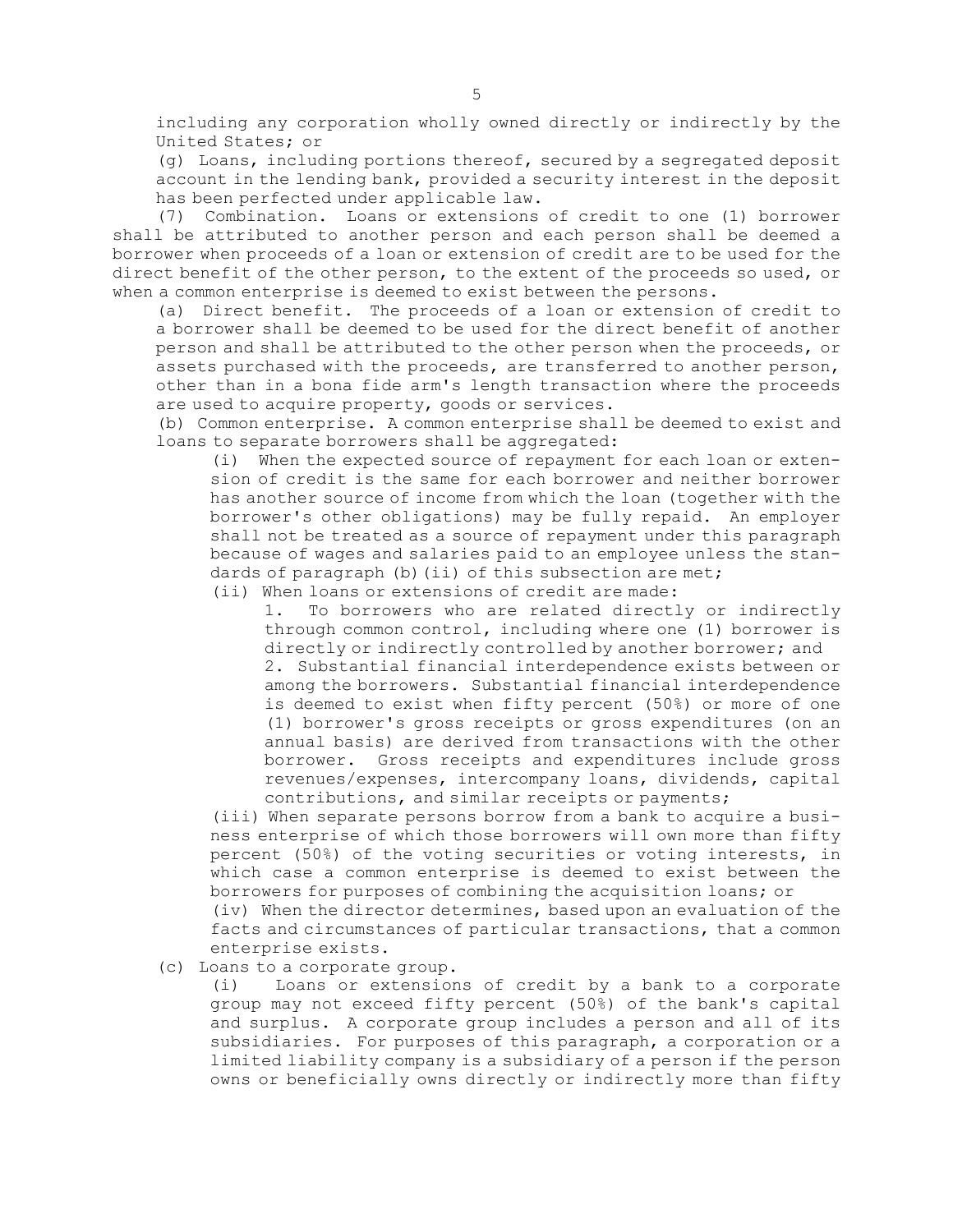percent (50%) of the voting securities or voting interests of the corporation or company.

(ii) Except as provided in paragraph  $(c)$  (i) of this subsection, loans or extensions of credit to <sup>a</sup> person and its subsidiary, or to different subsidiaries of <sup>a</sup> person, are not combined unless either the direct benefit or the common enterprise test is met.

(d) Loans to partnerships, joint ventures, and associations.

(i) Partnership loans. Loans or extensions of credit to <sup>a</sup> partnership, joint venture or association are deemed to be loans or extensions of credit to each member of the partnership, joint venture or association. This rule does not apply to limited partners in limited partnerships or to members of joint ventures or associations if the partners or members, by the terms of the partnership or membership agreement, are not held generally liable for the debts or actions of the partnership, joint venture or association, and those provisions are valid under applicable law.

(ii) Loans to partners.

1. Loans or extensions of credit to members of <sup>a</sup> partnership, joint venture or association are not attributed to the partnership, joint venture or association unless either the direct benefit or the common enterprise test is met. Both the direct benefit and common enterprise tests are met between <sup>a</sup> member of <sup>a</sup> partnership, joint venture or association and such partnership, joint venture or association, when loans or extensions of credit are made to the member to purchase an interest in the partnership, joint venture or association.

2. Loans or extensions of credit to members of <sup>a</sup> partnership, joint venture or association are not attributed to other members of the partnership, joint venture or association unless either the direct benefit or common enterprise test is met.

(e) Loans to foreign governments and their agencies and instrumentalities.

(i) Aggregation. Loans and extensions of credit to foreign governments and their agencies and instrumentalities shall be aggregated with one another only if the loans or extensions of credit fail to meet either the means test or the purpose test at the time the loan or extension of credit is made.

1. The means test is satisfied if the borrower has resources or revenue of its own sufficient to service its debt obligations. If the government's support (excluding guarantees by <sup>a</sup> central government of the borrower's debt) exceeds the borrower's annual revenues from other sources, it shall be presumed that the means test has not been satisfied.

2. The purpose test is satisfied if the purpose of the loan or extension of credit is consistent with the purposes of the borrower's general business.

(ii) Documentation. In order to show that the means and purpose tests have been satisfied, <sup>a</sup> bank must, at <sup>a</sup> minimum, retain in its files the following items: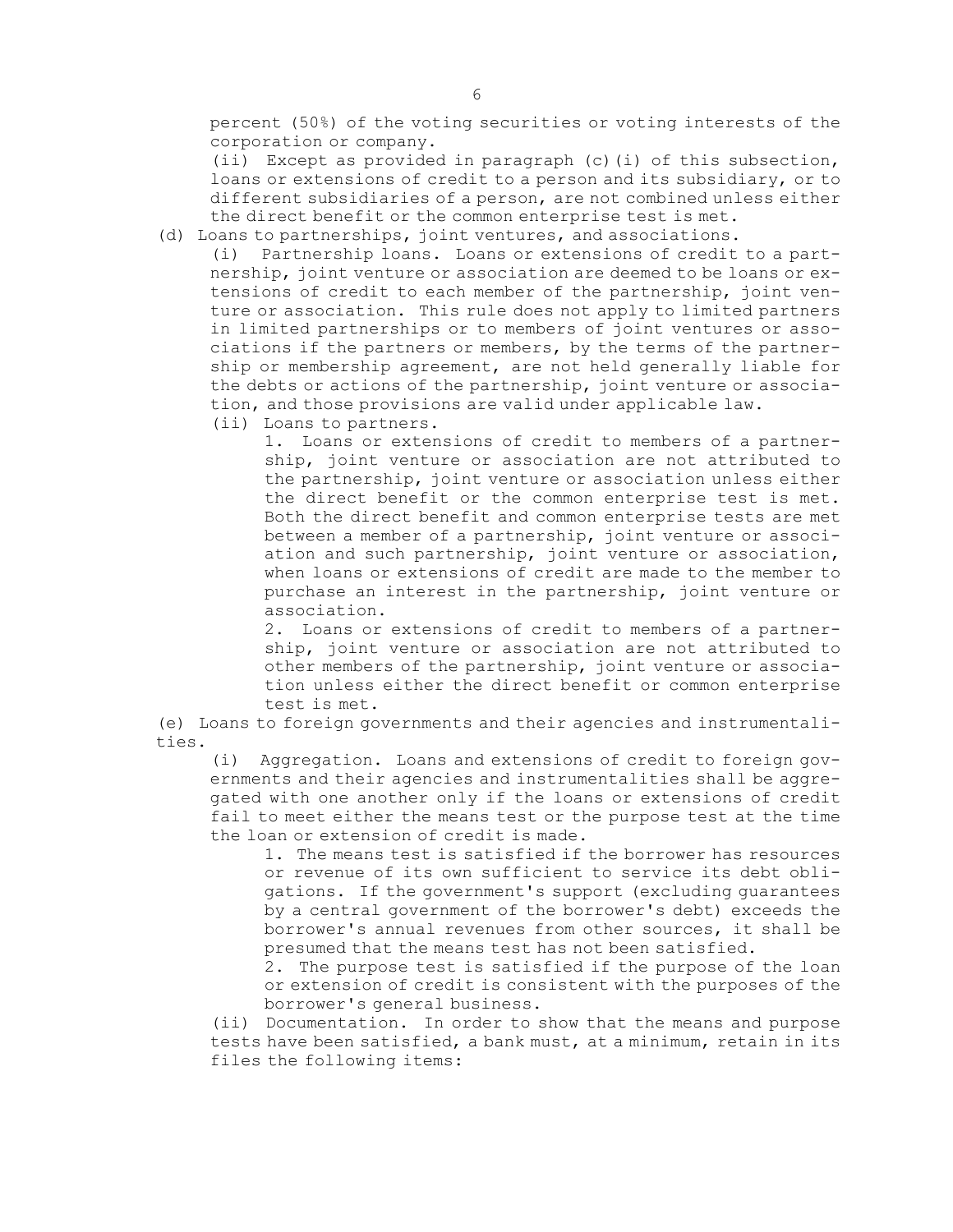1. <sup>A</sup> statement (accompanied by supporting documentation) describing the legal status and the degree of financial and operational autonomy of the borrowing entity;

2. Financial statements for the borrowing entity for <sup>a</sup> minimum of three (3) years prior to the date the loan or extension of credit was made or for each year that the borrowing entity has been in existence, if less than three (3) years;

3. Financial statements for each year the loan or extension of credit is outstanding;

4. The bank's assessment of the borrower's means of servicing the loan or extension of credit, including specific reasons in support of that assessment. The assessment shall include an analysis of the borrower's financial history, its present and projected economic and financial performance, and the significance of any financial support provided to the borrower by third parties, including the borrower's central government; and

5. <sup>A</sup> loan agreement or other written statement from the borrower that clearly describes the purpose of the loan or extension of credit. The written representation will ordinarily constitute sufficient evidence that the purpose test has been satisfied. However, when, at the time the funds are disbursed, the bank knows or has reason to know of other information suggesting that the borrower will use the proceeds in <sup>a</sup> manner inconsistent with the written representation, it may not, without further inquiry, accept the representation.

(8) <sup>A</sup> bank shall evaluate the credit exposure in <sup>a</sup> derivative transaction in accordance with <sup>a</sup> methodology approved by any federal bank supervisory agency. In each type of derivative transaction <sup>a</sup> bank engages in, <sup>a</sup> bank shall use the same credit exposure methodology in all derivative transactions of that type.

(9) Lending limit calculation. For purposes of determining compliance with this section, <sup>a</sup> bank shall determine its lending limit as of the last day of the preceding calendar quarter. <sup>A</sup> bank's lending limit calculated in accordance with this section shall be effective on the date that the limit is to be calculated. If the director determines for safety and soundness reasons that <sup>a</sup> bank should calculate its lending limit more frequently than required by this subsection, the director may provide written notice to the bank directing the bank to calculate its lending limit at <sup>a</sup> more frequent interval, and the bank shall thereafter calculate its lending limit at that interval until further notice from the director.

(10) Nonconforming loans and extensions of credit. <sup>A</sup> loan or extension of credit, within <sup>a</sup> bank's legal lending limit when made, shall not be deemed <sup>a</sup> violation but shall be treated as nonconforming if the loan or extension of credit is no longer in conformity with the bank's lending limit because:

(a) The bank's capital has declined, borrowers have subsequently merged or formed <sup>a</sup> common enterprise, lenders have merged, or the lending limit or capital rules have changed. <sup>A</sup> bank must use reasonable efforts to bring <sup>a</sup> loan or extension of credit that is nonconforming under this subsection into conformity with the bank's lending limit unless to do so would be inconsistent with safe and sound banking practices.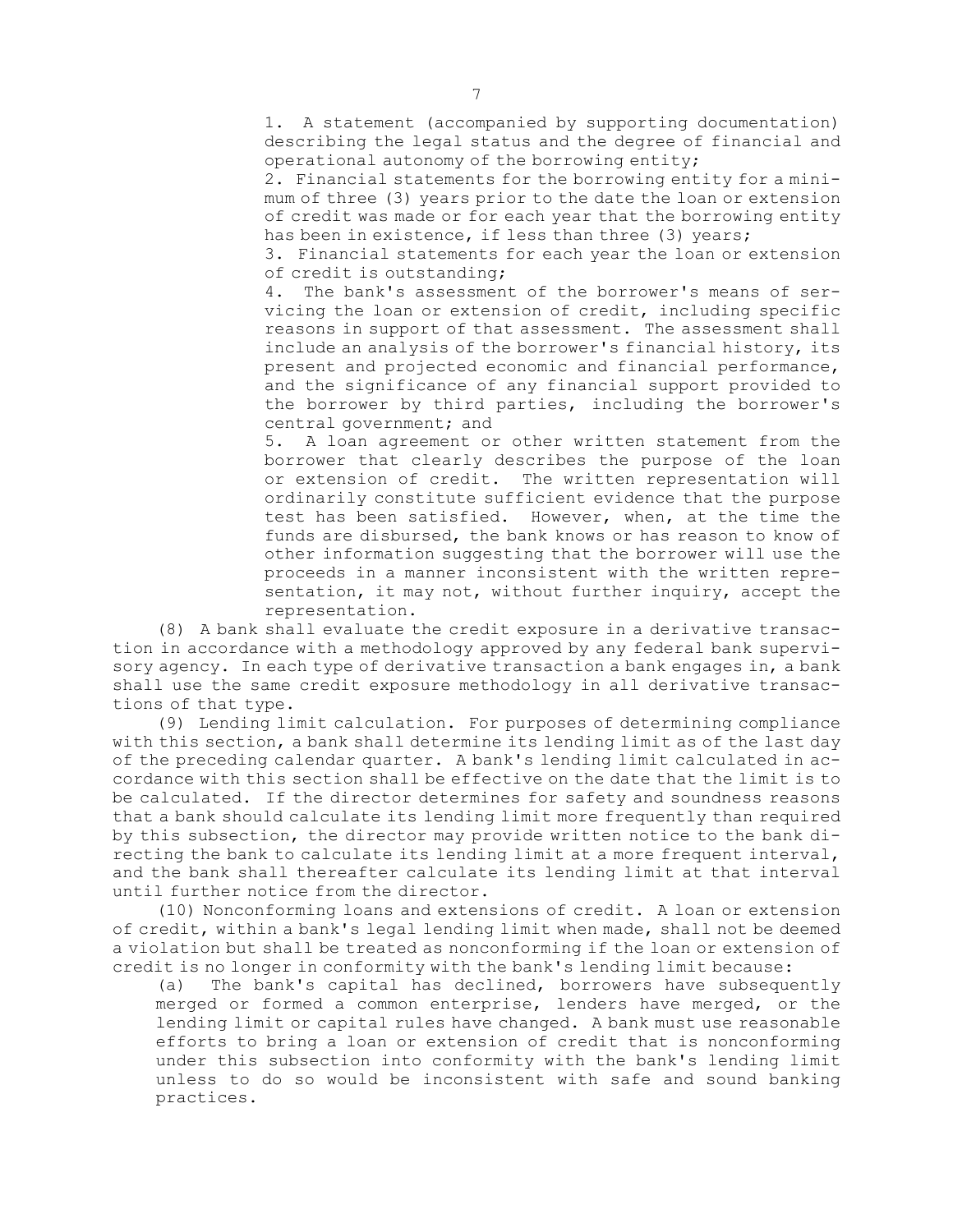(b) Collateral securing the loan or extension of credit to satisfy the requirements of <sup>a</sup> lending limit exception has declined in value. <sup>A</sup> bank must bring <sup>a</sup> loan or extension of credit that is nonconforming under this subsection into conformity with the bank's lending limit within thirty (30) calendar days, except when judicial proceedings, regulatory actions or other extraordinary circumstances beyond the bank's control prevent the bank from taking action.

(c) In the case of credit exposure in <sup>a</sup> derivative transaction, the credit exposure increases after execution of the transaction. <sup>A</sup> bank must use reasonable efforts to bring <sup>a</sup> derivative transaction that is nonconforming under this subsection into conformity with the bank's lending limit unless to do so would be inconsistent with safe and sound banking practices.

(11) When in the judgment of the director the loans and extensions of credit to any person, or the combined loans and extensions of credit to any corporation and one (1) or more of its stockholders are excessive, he shall require the reduction thereof to such limits and within such time as he shall prescribe.

Provided, further, that the director may compel the reduction of any loan or extension of credit which shall in his judgment appear excessive or dangerous.

[(26-705) 26-709, added 1979, ch. 41, sec. 2, p. 90; am. and redesig. 2004, ch. 159, sec. 5, p. 516; am. 2013, ch. 55, sec. 1, p. 124.]

26-706. LOANS TO OFFICERS AND DIRECTORS. Except as authorized under this section, no bank may extend credit in any manner to any of its own executive officers. Any extension of credit under this section must be approved by the board of directors of the bank, and may be made only if such credit extension comports with the principles of safety and soundness and is in compliance with regulation O of the board of governors of the federal reserve system, 12 CFR 215. Each executive officer and director who receives an extension of credit from the bank shall submit <sup>a</sup> personal financial statement to the chief executive officer of the bank at least once during each calendar year and such financial statement shall be made available to federal or state regulatory agencies upon request by the agency.

[(26-706) 26-710, added 1979, ch. 41, sec. 2, p. 91; am. 1990, ch. 93, sec. 1, p. 193; am. 1995, ch. 99, sec. 4, p. 301; am. and redesig. 2004, ch. 159, sec. 6, p. 521; am. 2007, ch. 126, sec. 4, p. 378.]

26-707. REAL ESTATE HOLDINGS. <sup>A</sup> bank may purchase, acquire, hold and convey real estate for the following purposes only:

(1) Such as shall be necessary for the convenient transaction of its business, including at the same location as its banking offices' other property to rent as <sup>a</sup> source of income; provided however, that no bank shall invest in buildings, lots, furniture, fixtures and equipment in an amount greater than fifty percent (50%) of the capital structure of such bank.

(2) Such as shall be conveyed to it in satisfaction of debts previously contracted in the course of business.

(3) Such as it shall purchase at sale on judgments, decrees, mortgage foreclosures or trustee's sale for debts previously contracted, but <sup>a</sup> bank shall not bid at such sale <sup>a</sup> larger amount than is necessary to satisfy all debts and costs necessary to obtain clear title. Real estate acquired for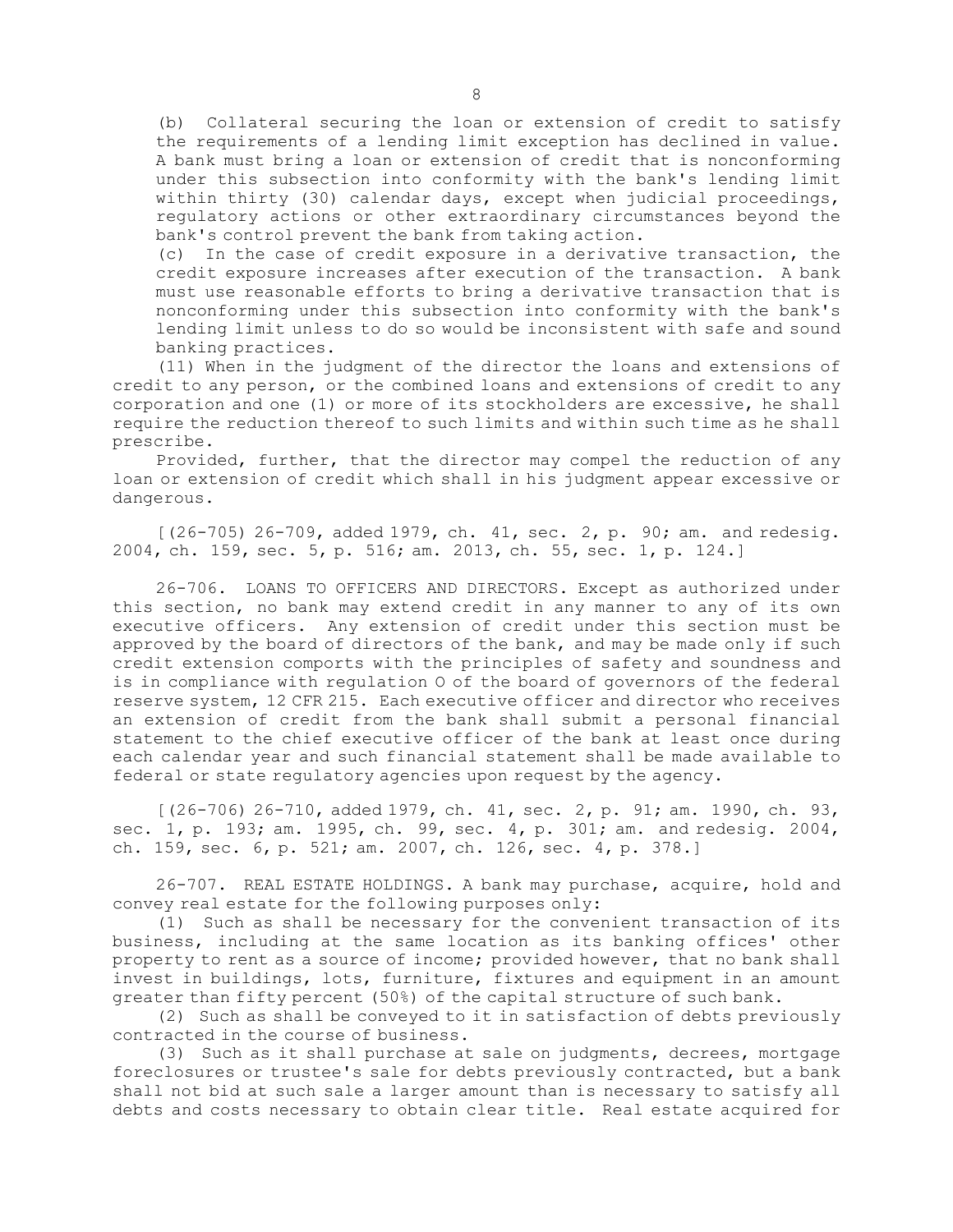debts previously contracted shall be carried on the books of the bank at the lower of cost or market value. Market value shall be determined by:

(a) An appraisal prepared by <sup>a</sup> state-certified or state-licensed appraiser; or

(b) An appropriate evaluation when the recorded investment is equal to or less than two hundred fifty thousand dollars (\$250,000).

If <sup>a</sup> bank has <sup>a</sup> valid appraisal or an appropriate evaluation that was previously obtained in connection with <sup>a</sup> real estate loan, <sup>a</sup> new appraisal or evaluation is not required at the time the bank acquires the property to determine the market value of real estate acquired for debts previously contracted. <sup>A</sup> bank may defer obtaining an appraisal or evaluation for <sup>a</sup> period not to exceed three (3) months following acquisition of the real estate if the bank documents <sup>a</sup> reasonable expectation that <sup>a</sup> sale of the real estate, other than in <sup>a</sup> transaction involving an affiliated party, will be consummated during <sup>a</sup> period of three (3) months following the acquisition of the property. If the property is not sold during the expected three (3) month period, <sup>a</sup> new appraisal or appropriate evaluation as set forth in paragraphs (a) and (b) of this subsection must be obtained. Thereafter, the director may in his discretion require an appraisal or evaluation if the director believes it is necessary to address safety and soundness concerns. <sup>A</sup> bank shall develop and maintain prudent real estate appraisal and evaluation policies and procedures to monitor the market value of real estate acquired for debts previously contracted, in accordance with applicable real estate appraisal and evaluation guidelines.

(4) No real estate acquired under subsections (2) and (3) of this section may be held for <sup>a</sup> longer period than five (5) years, provided however, that upon application by the bank, the director shall approve the continued holding of any such real estate by the bank for an additional period of five (5) years upon the bank's showing of its good faith attempt to dispose of the real estate within the first five (5) year period or showing that disposal within the first five (5) year period would be detrimental to the bank. Nothing in this section shall be construed to prevent <sup>a</sup> bank from making loans secured by real estate as provided in this act, or <sup>a</sup> trust department holding and conveying real estate in trust.

(5) <sup>A</sup> bank may, with the approval of the director and the board of governors of the federal reserve system or the federal deposit insurance corporation, invest in bank premises or in the stock, bonds, debentures, or other obligations of any corporation holding the banking buildings, lots, furniture, fixtures and equipment of such bank in an amount not to exceed the capital and surplus of the bank.

[(26-707) 26-711, added 1979, ch. 41, sec. 2, p. 92; am. 1987, ch. 165, sec. 1, p. 325; am. and redesig. 2004, ch. 159, sec. 7, p. 522; am. 2015, ch. 204, sec. 12, p. 625; am. 2021, ch. 58, sec. 3, p. 188.]

26-708. VALUATION OF ASSETS. No bank shall enter or at any time carry on its books any of its assets at <sup>a</sup> valuation exceeding their actual cost to the bank; nor shall the value of any of its assets be increased on the books of the bank without the written consent of the director. Additional charges, delinquency charges and other similar charges on consumer credit transactions permitted by and made in compliance with the Idaho Credit Code and added to the principal balance of the loan, shall not come within the prohibition of this section.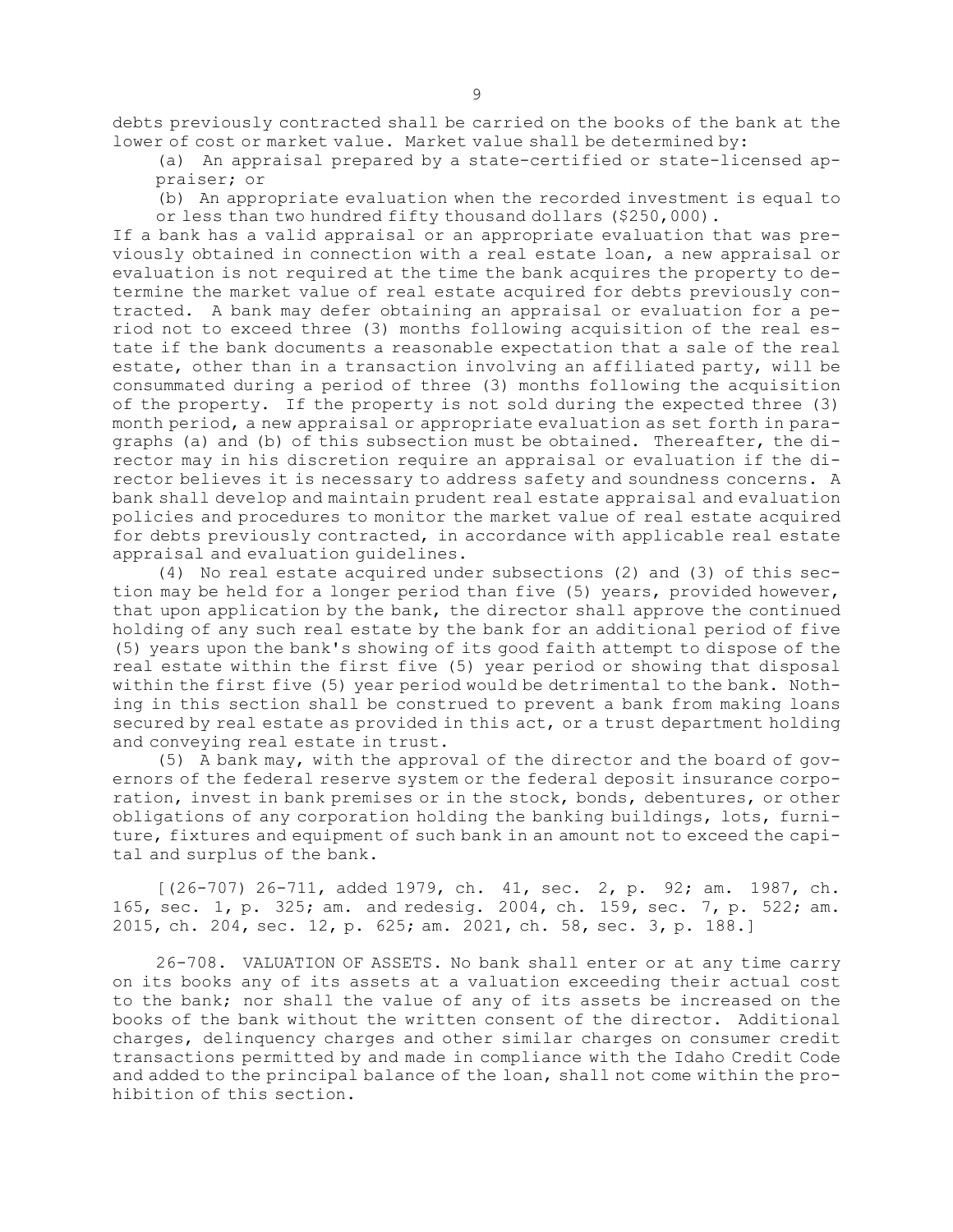[(26-708) 26-712, added 1979, ch. 41, sec. 2, p. 93; am. and redesig. 2004, ch. 159, sec. 8, p. 523; am. 2008, ch. 140, sec. 8, p. 406.]

26-709. STATUTORY BAD DEBT. Every bank carrying any bad debt, or <sup>a</sup> debt of doubtful value, as an asset shall, upon the request or demand of the director, collect the same or put it in good bankable condition or charge it out of its books. Any debt on which interest is past due and unpaid for <sup>a</sup> period of six (6) months, unless the same is well secured and in process of collection, shall be considered <sup>a</sup> bad debt within the meaning of this section.

[(26-709) 26-713, added 1979, ch. 41, sec. 2, p. 93; am. and redesig. 2004, ch. 159, sec. 9, p. 523.]

26-710. OWNERSHIP AND LEASING OF PROPERTY FOR CUSTOMERS. A bank may become the owner and lessor of personal property acquired upon the specific request and for the use of <sup>a</sup> customer and may incur such additional obligations as may be incident to becoming an owner and lessor of such property.

[(26-710) 26-714, added 1979, ch. 41, sec. 2, p. 93; am. and redesig. 2004, ch. 159, sec. 10, p. 523.]

26-711. LENDING OF CREDIT -- SURETYSHIP AND GUARANTYSHIP. A bank may lend its credit, bind itself as <sup>a</sup> surety to indemnify another, or otherwise become <sup>a</sup> guarantor, only if it has <sup>a</sup> substantial interest in the performance of the transaction involved or has <sup>a</sup> segregated deposit sufficient in amount to cover the bank's total potential liability.

 $(26-711)$  26-715, added 1979, ch. 41, sec. 2, p. 93; am. and redesig. 2004, ch. 159, sec. 11, p. 523.]

26-712. VALIDITY OF TRANSACTIONS. Nothing in any law of this state shall in any manner whatsoever affect the validity of, or render void or voidable, the payment, certification or acceptance of <sup>a</sup> check or other negotiable instrument, or any other transaction by <sup>a</sup> bank in this state, because done or performed during any time other than regular banking hours.

[(26-712) 26-716, added 1979, ch. 41, sec. 2, p. 93; am. 1993, ch. 52, sec. 2, p. 135; am. and redesig. 2004, ch. 159, sec. 12, p. 523.]

26-713. ADVERSE CLAIM TO BANK DEPOSIT. Notice to any bank of an adverse claim to <sup>a</sup> deposit standing on its books to the credit of any person shall not require the bank to recognize the adverse claim unless the adverse claimant shall:

(1) Procure <sup>a</sup> restraining order, injunction or other appropriate process against the bank from <sup>a</sup> court of competent jurisdiction wherein the person to whose credit the deposit stands is made <sup>a</sup> party and served with summons; or

(2) Execute to said bank, in <sup>a</sup> form and with sureties acceptable to the bank, <sup>a</sup> bond indemnifying the bank from any and all liability, loss, damage, costs and expenses for and on account of the payment of such adverse claim or the dishonor of the check or other order of the person to whose credit the deposit stands on the books of the bank.

This section shall not apply in any instance where the person to whose credit the deposit stands is <sup>a</sup> fiduciary for such adverse claimant, and the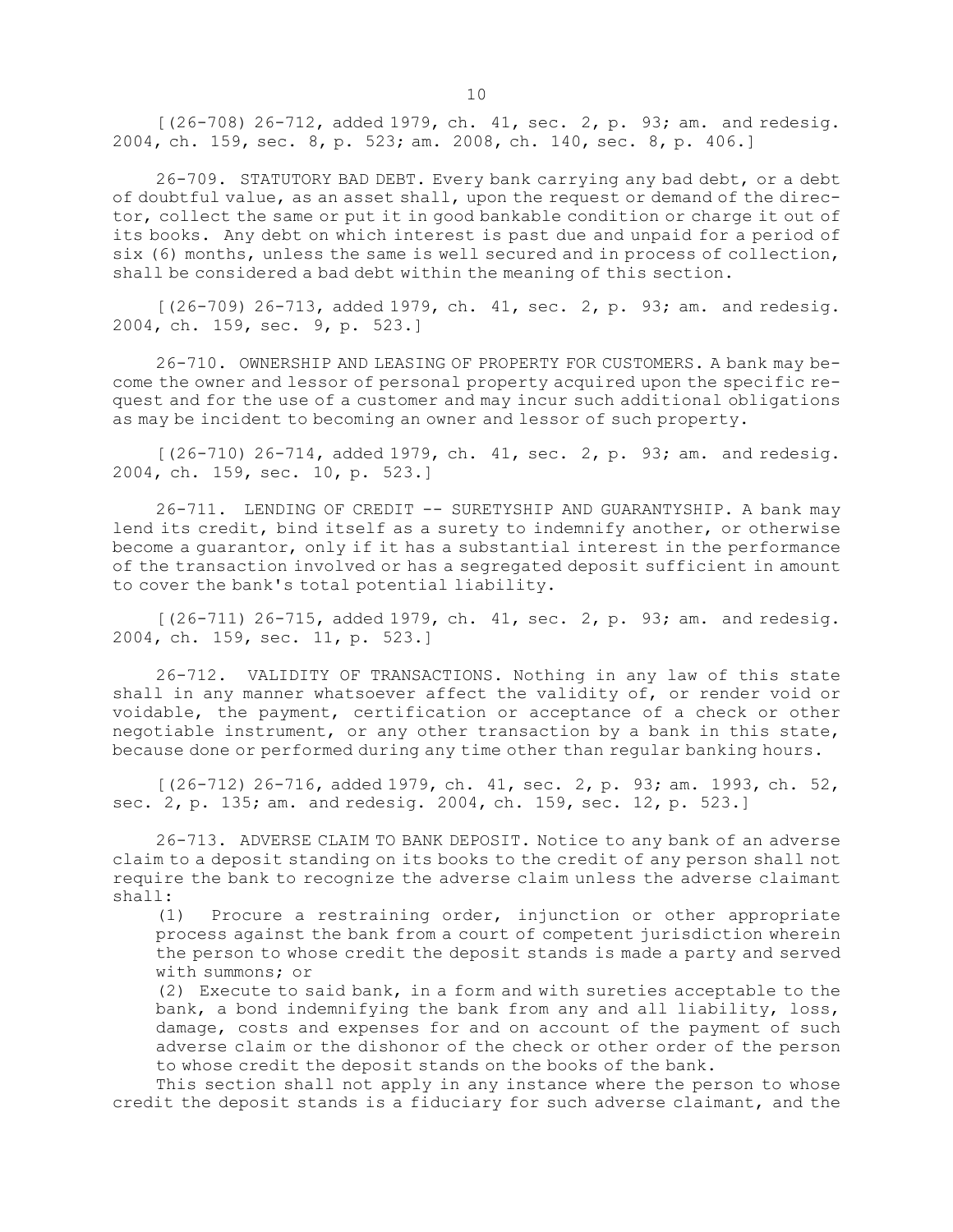facts constituting such relationship and the facts showing reasonable cause for belief on the part of the claimant that the fiduciary is about to misappropriate the deposit, are made to appear by the affidavit of the claimant.

 $[(26-713) 26-717$ , added 1979, ch. 41, sec. 2, p. 94; am. and redesig. 2004, ch. 159, sec. 13, p. 524.]

26-714. ACCOUNT OF PERSON UNDER DISABILITY. Whenever any minor or any person under disability shall become <sup>a</sup> depositor, as defined in section [26-106](https://legislature.idaho.gov/statutesrules/idstat/Title26/T26CH1/SECT26-106), Idaho Code, in any bank in his or her name, such bank may pay such money on the check, order or endorsement of such depositor the same as in cases of depositors not under disability, and such payment shall be in all respects valid in law.

[(26-714) 26-718, added 1979, ch. 41, sec. 2, p. 94; am. and redesig. 2004, ch. 159, sec. 14, p. 524.]

26-715. BRANCH OR OFFICE AT WHICH INSTRUMENTS ARE TO BE PRESENTED MUST BE INDICATED. All checks, drafts, bills of exchange or other orders for the payment of money drawn against any bank operating branch banks shall indicate the particular bank and branch at which the same are to be presented for payment or acceptance.

[(26-715) 26-719, added 1979, ch. 41, sec. 2, p. 94; am. and redesig. 2004, ch. 159, sec. 15, p. 524.]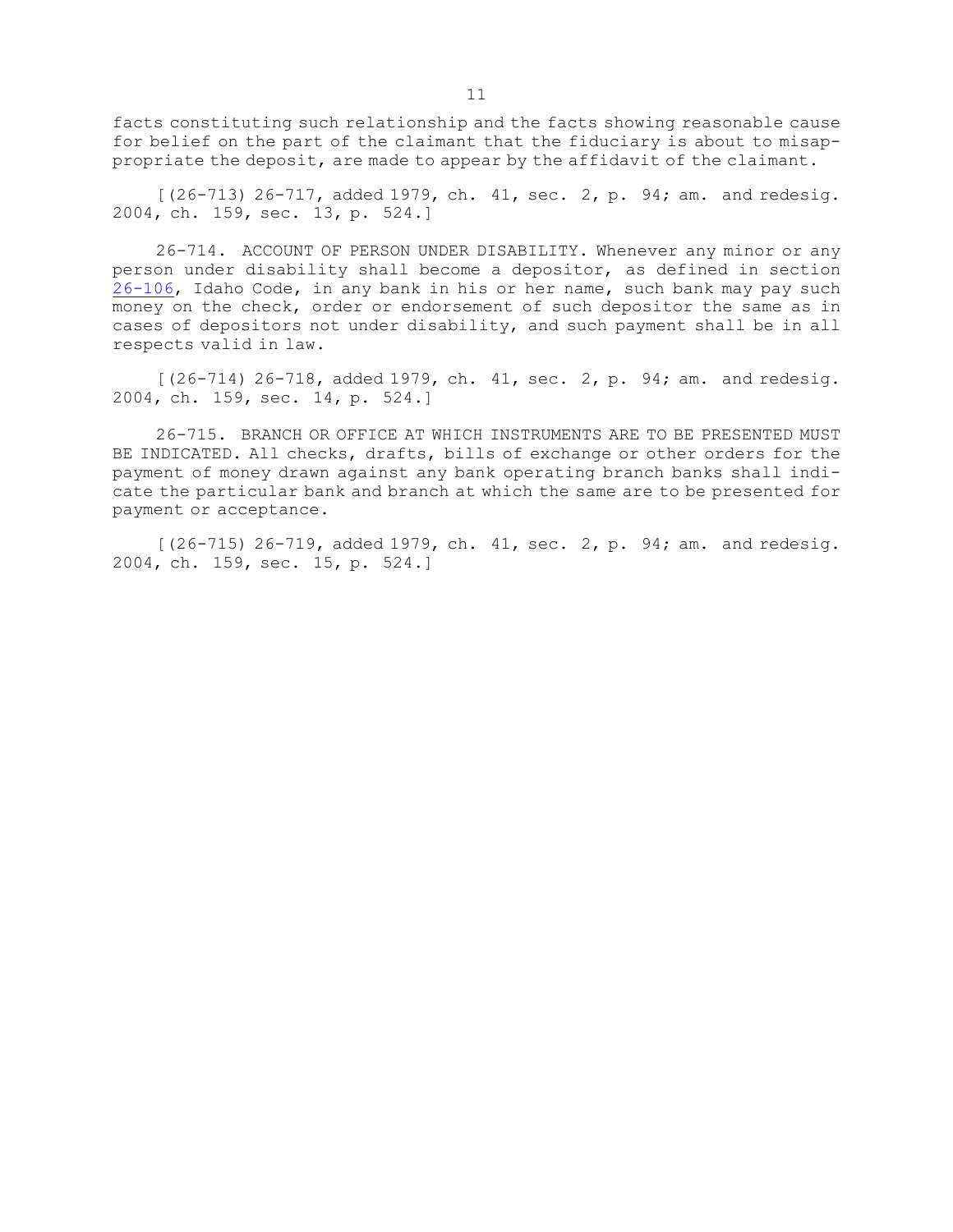# TITLE 26

## BANKS AND BANKING

#### CHAPTER 8

#### LIMITATIONS ON BORROWING MONEY AND PLEDGING ASSETS

26-801. BORROWING MONEY -- LIMITATIONS. At no time shall the total borrowings of any bank exceed in the aggregate an amount equal to the capital structure of the bank, except with the consent of the director.

For the purpose of computing total borrowings the following items shall not be included:

(1) Federal funds purchased.

(2) The sale of securities by <sup>a</sup> bank, under an agreement to repurchase at the end of <sup>a</sup> stated period.

(3) Borrowings from the federal reserve system.

(4) The sale of mortgage loans by <sup>a</sup> bank, under agreement to repurchase at the end of <sup>a</sup> stated period.

(5) Money borrowed to meet seasonal requirements.

(6) Money borrowed to meet unexpected withdrawals.

(7) Capital notes issued in accordance with section [26-802](https://legislature.idaho.gov/statutesrules/idstat/Title26/T26CH8/SECT26-802), Idaho Code.

(8) Borrowing from federal home loan banks.

The total of all borrowings by <sup>a</sup> bank including those items excluded from the computation of total borrowings may not exceed in the aggregate an amount equal to two and one-half  $(2\ 1/2)$  times the capital structure of the bank, except with the consent of the director.

Whenever it shall appear to the director that <sup>a</sup> bank is borrowing money in excess of the above limitation, or for purposes other than as specified above, he may require it to reduce such borrowings within <sup>a</sup> time to be fixed by him.

[26-801, added 1979, ch. 41, sec. 2, p. 94; am. 2004, ch. 159, sec. 16, p. 524; am. 2007, ch. 126, sec. 5, p. 378.]

26-802. ISSUANCE OF CONVERTIBLE OR NONCONVERTIBLE CAPITAL DEBENTURES AND NOTES. The issuance of convertible or nonconvertible capital debentures and notes by banks in accordance with normal business considerations is permissible.

With the consent of the director, every bank is, however, authorized to issue and sell its capital notes or debentures, for all capital purposes, in an amount not to exceed one hundred percent (100%) of its unimpaired, paid-in capital stock, plus fifty percent (50%) of its unimpaired surplus fund. <sup>A</sup> bank may, with the approval of stockholders owning two-thirds (2/3) of the stock of the bank, entitled to vote, or without such approval if authorized by its articles of incorporation, issue convertible or nonconvertible capital debentures and notes in such amounts and under such terms and conditions as shall be approved by the director.

[26-802, added 1979, ch. 41, sec. 2, p. 95.]

26-803. BORROWING FROM FEDERAL AGENCIES. With the consent of the director, <sup>a</sup> bank may borrow from any agency of the United States. The limitations imposed on borrowing by this chapter shall not apply to borrowings under this section.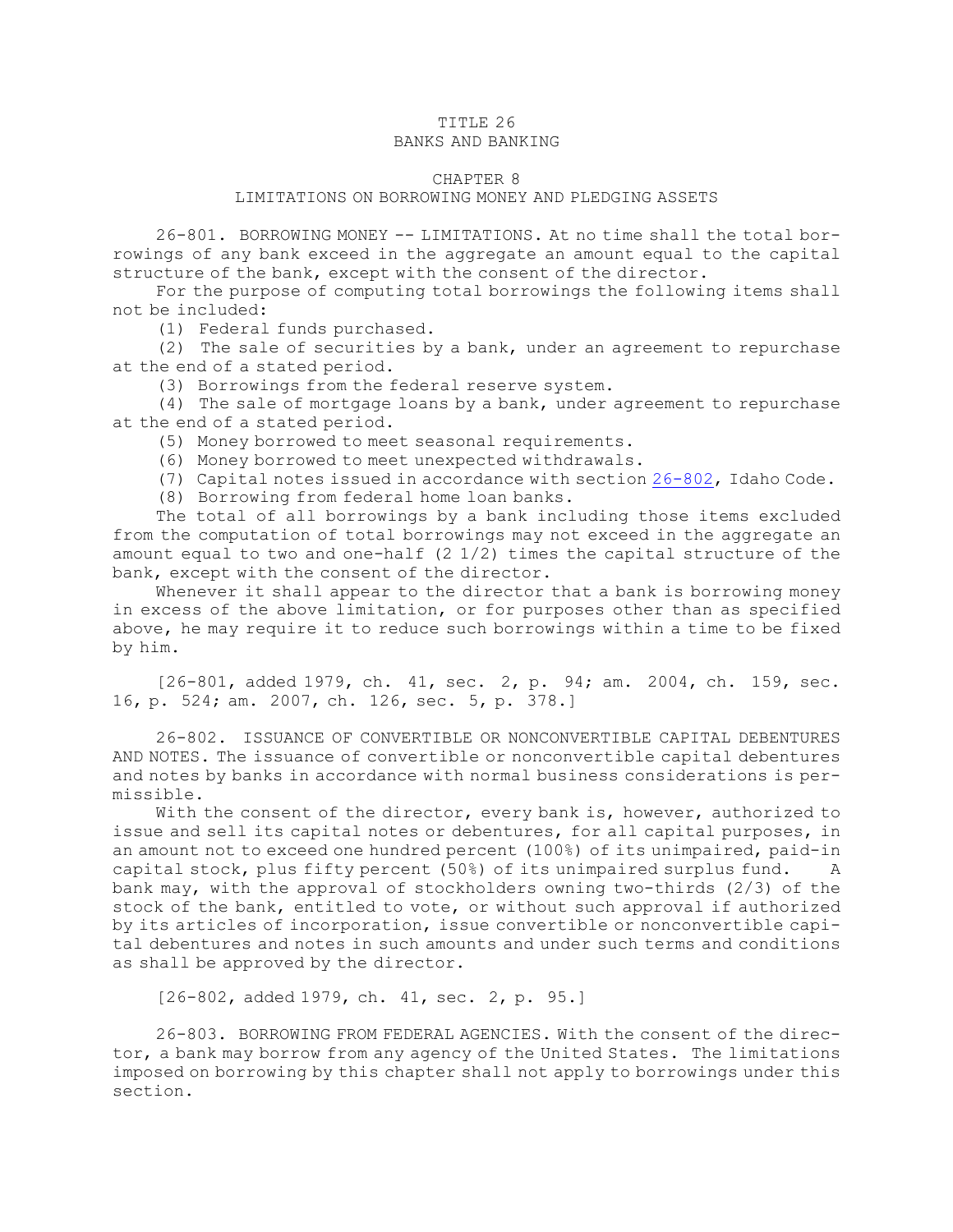[26-803, added 1979, ch. 41, sec. 2, p. 95.]

26-804. BORROWING MONEY -- ACCOUNTING. No officer or employee of any bank shall issue the note of such corporation for money borrowed or rediscount any of its paper, or pledge or hypothecate any of its assets, except when authorized by resolution of its board of directors, or by an authorized committee thereof.

All borrowings shall be carried on the books of the bank, and in all reports of such bank under liabilities.

All rediscounted paper containing the endorsement of or guarantee of the bank discounting the same, except when endorsed without recourse, shall be carried on the books of the bank and in all reports of such bank under liabilities as "rediscounts," until the same are actually paid by the makers, other than by renewal, or the rediscounting bank itself takes up the paper.

[26-804, added 1979, ch. 41, sec. 2, p. 95.]

26-805. EXTENT ASSETS MAY BE PLEDGED. No bank, banker or bank officer shall, except as otherwise authorized by law, pledge or hypothecate as collateral security for money borrowed, its assets in <sup>a</sup> ratio exceeding one and one-half (1 1/2) times the amount borrowed (except as otherwise authorized by the director).

[26-805, added 1979, ch. 41, sec. 2, p. 96.]

26-806. GIVING SECURITY FOR DEPOSIT PROHIBITED. It shall be unlawful for any bank to pledge, mortgage or hypothecate to any depositor any of its real or personal property as security for any deposit except money of the United States, the state of Idaho and its political subdivisions, and deposits for which security is required by any law of the United States, or required or permitted by any other statute of this state. Any pledge, mortgage or hypothecation made in violation hereof shall be unenforceable and void and any person, firm or corporation, holding or receiving any security or securities mortgaged or hypothecated, pledged or attempted to be pledged, shall, upon demand of any officer, director or stockholder of the bank or the director, be required forthwith to make return thereof, and the repayment of any deposit shall not be prerequisite to the recovery of any property so unlawfully pledged, hypothecated or mortgaged.

[26-806, added 1979, ch. 41, sec. 2, p. 96; am. 1998, ch. 406, sec. 1, p. 1262.]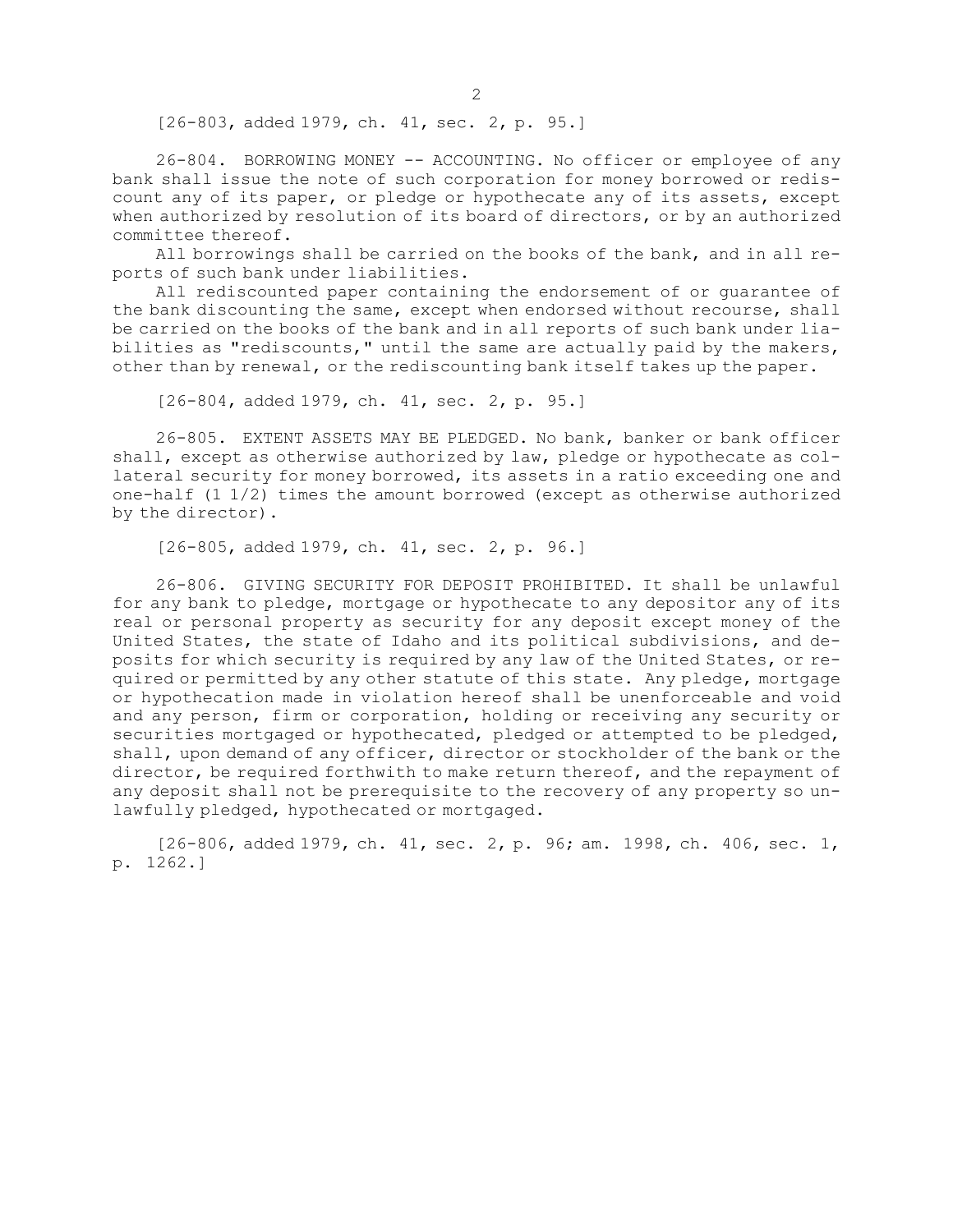#### TITLE 26 BANKS AND BANKING

### CHAPTER 9 CONSOLIDATION, SALE AND REORGANIZATION

26-901. RESULTING NATIONAL BANK. (1) Nothing in the law of this state shall restrict the right of <sup>a</sup> state bank to merge with or convert into <sup>a</sup> resulting national bank. The action to be taken by such merging or converting state bank and its rights and liabilities and those of its stockholders shall be the same as those prescribed for national banks at the time of the action by the law of the United States and not by the law of this state, except that <sup>a</sup> vote of the holders of two-thirds (2/3) of each class of voting stock of <sup>a</sup> state bank, at <sup>a</sup> meeting called in conformity with the provisions of section [26-904](https://legislature.idaho.gov/statutesrules/idstat/Title26/T26CH9/SECT26-904), Idaho Code, shall be required for the merger or conversion, and that on conversion by <sup>a</sup> state into <sup>a</sup> national bank the rights of dissenting stockholders shall be those specified in section [26-909](https://legislature.idaho.gov/statutesrules/idstat/Title26/T26CH9/SECT26-909), Idaho Code.

(2) Upon the completion of the merger or conversion, the franchise of any merging or converting state bank shall automatically terminate.

[26-901, added 1979, ch. 41, sec. 2, p. 96.]

26-902. RESULTING STATE BANK. Upon approval by the director, banks may be merged to result in <sup>a</sup> state bank or <sup>a</sup> national bank may convert into <sup>a</sup> state bank as hereafter prescribed, except that the action by <sup>a</sup> national bank shall be taken in the manner prescribed by and shall be subject to limitations and requirements imposed by the law of the United States which shall also govern the rights of its dissenting stockholders.

[26-902, added 1979, ch. 41, sec. 2, p. 97.]

26-903. MERGER PROCEDURE -- RESULTING STATE BANK. (1) The board of directors of each merging state bank shall, by <sup>a</sup> majority of the entire board, approve <sup>a</sup> merger agreement which shall contain:

(a) <sup>A</sup> statement or recital that the agreement is subject to approval by the director and by the stockholders of each merging bank.

(b) The name of each merging bank and location of each office.

- (c) With respect to the resulting bank:
	- 1. the name and location of the principal and the other offices;

2. the name and residence of each director to serve until the next annual meeting of the stockholders;

3. the name and residence of each officer;

4. the amount of capital, the number of shares and the par value of each share;

5. the amount, terms, and preferences if preferred stock is to be issued; and

6. the amendments to its charter and bylaws.

(d) Provisions governing:

1. the manner of converting the shares of the merging banks into shares of the resulting state bank or into shares of <sup>a</sup> bank holding company; and

2. the manner of disposing of the shares of the resulting state bank or of the bank holding company not taken by the dissenting stockholders of each merging bank.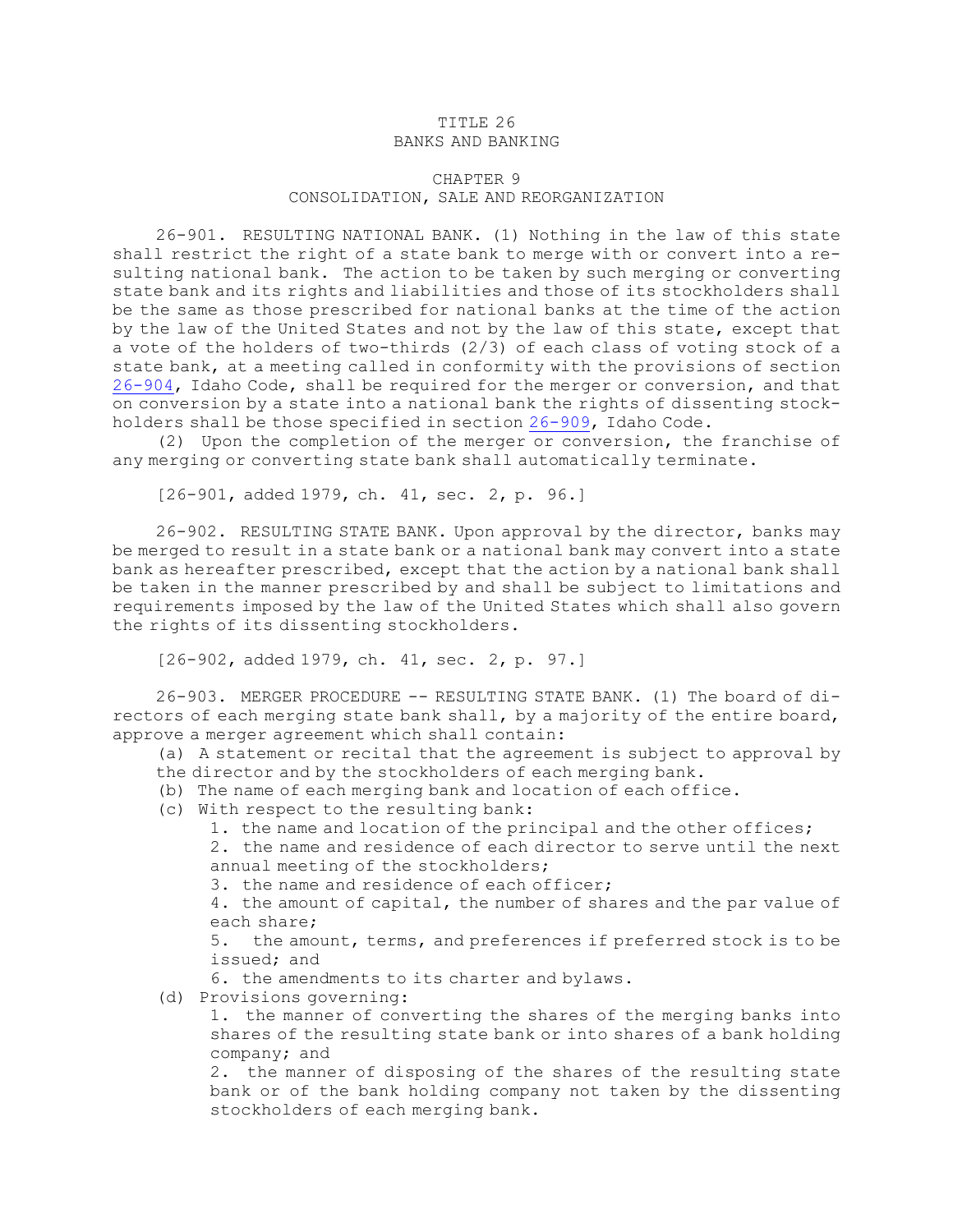(e) Such other provisions as the director may require to enable him to discharge his duties with respect to the merger.

(2) After approval by the board of directors of each merging state bank, the merger agreement shall be submitted to the director for approval, together with certified copies of the authorizing resolutions of each board of directors showing approval by <sup>a</sup> majority of the entire board of each merging state bank and evidence of proper action by the board of directors of any merging national bank.

(3) After receipt by the director of the papers specified in subsection (a), the director shall approve or disapprove the merger agreement. The director shall approve the agreement if it finds that:

(a) The resulting state bank meets the requirements as to the formation of a new state bank.

(b) The agreement provides an adequate capital structure including surplus in relation to the deposit liabilities of the resulting state bank and its other activities which are to continue or are to be undertaken.

(c) The agreement is fair.

(d) The merger is not contrary to the public interest.

(4) If the director disapproves an agreement, the objections shall be stated in writing and the merging banks shall be given an opportunity to amend the merger agreement to obviate such objections.

[26-903, added 1979, ch. 41, sec. 2, p. 97.]

26-904. MERGER -- APPROVAL BY STOCKHOLDERS OF STATE BANKS. (1) To be effective, <sup>a</sup> merger which is to result in <sup>a</sup> state bank must be approved by the stockholders of each merging state bank by <sup>a</sup> vote of two-thirds (2/3) of the outstanding voting stock of each class at <sup>a</sup> meeting called to consider such action, which vote shall constitute the adoption of the charter and bylaws of the resulting state bank, including the amendments in the merger agreement.

(2) Notice of the meeting of stockholders of each state bank shall be given by publication in <sup>a</sup> newspaper of general circulation in the place where its principal office is located at least once <sup>a</sup> week for four (4) successive weeks, and by mail at least fifteen (15) days before the date of the meeting, to each stockholder of record of each merging bank at his address on the books of his bank; no notice by publication need be given if written waivers are received from the holders of two-thirds (2/3) of the outstanding shares of each class of stock. The notice shall be accompanied by <sup>a</sup> copy of section [26-909](https://legislature.idaho.gov/statutesrules/idstat/Title26/T26CH9/SECT26-909), Idaho Code, and shall state that the section sets forth the exclusive rights and remedies of dissenting stockholders.

[26-904, added 1979, ch. 41, sec. 2, p. 98.]

26-905. EFFECTIVE DATE OF MERGER -- FILING OF APPROVED AGREEMENT -- CERTIFICATE OF MERGER AS EVIDENCE. (1) <sup>A</sup> merger or sale which is to result in <sup>a</sup> state bank shall, unless <sup>a</sup> later date is specified in the agreement, become effective upon the filing with the director of the executed agreement together with copies of the resolutions of the stockholders of each merging purchasing and selling bank approving it and <sup>a</sup> list of the owners of the shares voted against the merger or purchase, certified by the bank's president or <sup>a</sup> vice-president and <sup>a</sup> secretary or cashier. The charters of the merging banks, other than the resulting bank, shall thereupon automatically terminate.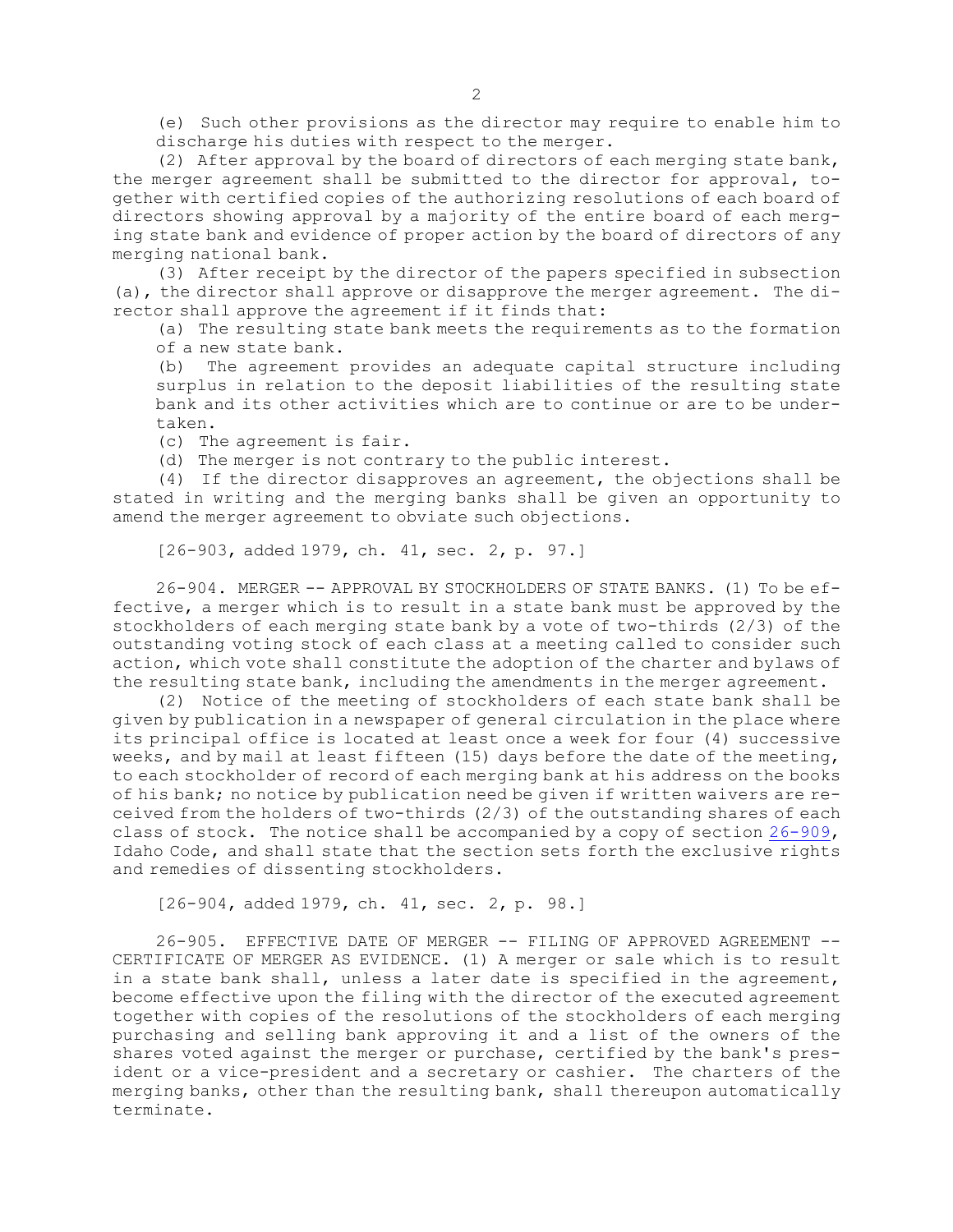(2) The director shall promptly issue to the resulting bank <sup>a</sup> certificate of merger specifying the name of each merging bank and the name of the resulting state bank. Such certificate shall be conclusive evidence of the merger and of the correctness of all proceedings therefor in all courts and places, and may be recorded in the office of the county recorder of any county wherein property of the merging banks is held, to evidence the new name in which the property of the merging banks is held.

[26-905, added 1979, ch. 41, sec. 2, p. 98.]

26-906. CONVERSION OF NATIONAL INTO STATE BANK. (1) A national bank located in this state which follows the procedure prescribed by the laws of the United States to convert into <sup>a</sup> state bank, shall be granted <sup>a</sup> charter by the director unless he finds that the bank does not meet the standards as to location of offices, capital structure, and business experience and character of officers and directors for the incorporation of <sup>a</sup> state bank.

(2) The national bank may apply for such charter by filing with the director <sup>a</sup> certificate signed by its president and cashier and by <sup>a</sup> majority of the entire board of directors, setting forth the corporate action taken in compliance with the provisions of the laws of the United States governing the conversion of the national to <sup>a</sup> state bank, and the articles of incorporation, approved by the stockholders, for the government of the bank as <sup>a</sup> state bank.

[26-906, added 1979, ch. 41, sec. 2, p. 99.]

26-907. CONTINUATION OF CORPORATE ENTITY -- USE OF OLD NAME. (1) A resulting state or national bank shall be the same business and corporate entity as each merging bank or as the converting bank with all the property, rights, powers, and duties of each merging bank or the converting bank, except as affected by the law of this state in the case of <sup>a</sup> resulting state bank or the laws of the United States in the case of <sup>a</sup> resulting national bank, and by the charter and bylaws of the resulting bank.

(2) <sup>A</sup> resulting bank shall have the right to use the name of any merging bank or of the converting bank whenever it can do any act under such name more conveniently.

(3) Any reference to <sup>a</sup> merging or converting bank in any writing, whether executed or taking effect before or after the merger or conversion, shall be deemed <sup>a</sup> reference to the resulting bank if not inconsistent with the other provisions of such writing, except when the resulting bank is not authorized to or has not qualified to exercise the powers conferred or required by the writing.

[26-907, added 1979, ch. 41, sec. 2, p. 99.]

26-908. SALE OF ASSETS OF BANK OR DEPARTMENT. (1) Any state bank may sell to any other bank:

(a) all or substantially all of the selling bank assets and business; or

(b) all or substantially all of the assets and business of any department of the selling bank.

(2) Any state bank may, upon assuming the liabilities relating thereto, purchase:

(a) all or substantially all of the assets and business of another bank; or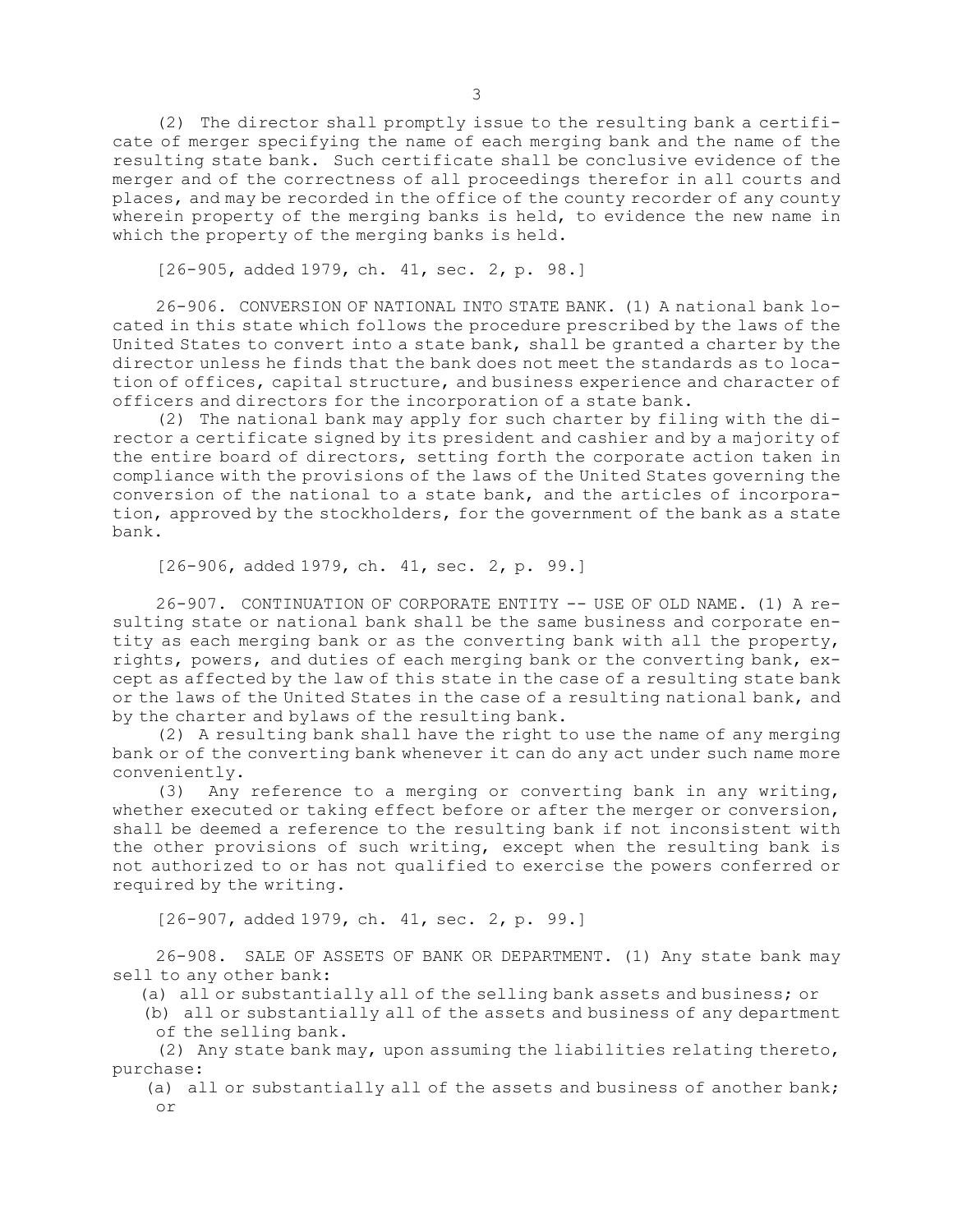(b) all or substantially all of the assets and business of any department of another bank.

(3) The agreement of purchase and sale shall be authorized, approved by the director, approved by the vote of <sup>a</sup> majority of the stockholders of the purchasing and selling bank at <sup>a</sup> meeting called for the purpose in like manner as meetings to approve mergers are called and filed with the director accompanied by evidence of such stockholders' approval in like manner as agreements of mergers are filed. After such approval is given by the stockholders <sup>a</sup> notice of such sale shall be published once <sup>a</sup> week for three (3) successive weeks in <sup>a</sup> newspaper of large general circulation in the county in which the selling bank has its principal office, and proof of such publication shall be filed with the director.

(4) Notwithstanding any term of the agreement, or of his contract of deposit, any depositor whose business is thus sold has the right to withdraw his deposit in full on demand after such sale unless by dealing with [the] purchasing bank with knowledge of the purchase he ratifies the transfer.

(5) The agreement of sale may provide for the transfer to the purchasing bank of all fiduciary positions held by the selling bank subject to the right of the court, on petition of any interested party, to appoint another or succeeding fiduciary to the positions so transferred. Until the court appoints another or succeeding fiduciary the purchasing bank shall, if qualified to do so, exercise any fiduciary function vested in the selling bank.

(6) No right against or obligation of the selling bank in respect of assets or business sold shall be released or impaired by the sale until one (1) year from the last date of publication of the notice pursuant to subsection (3) of this section, but after the expiration of such year, no action can be brought against the selling bank on account of any deposit, obligation, trust, or asset transferred to or liability assumed by the purchasing bank.

(7) <sup>A</sup> bank may, with the prior approval of the director, purchase assets and the charter of and assume deposit liabilities or [of] <sup>a</sup> branch office of another bank or sell assets and the charter of <sup>a</sup> branch and permit the assumption of deposit liabilities by the purchasing bank. The sale or acquisition of <sup>a</sup> branch office and deposit liabilities shall comply with all capital requirements and other statutory requirements and restrictions relating to the maintenance of branch offices as required by this law. Banks which desire to sell, purchase or exchange branches shall apply to the director and shall provide all information required by the director to properly evaluate the impact upon public need and convenience and the impact upon depositors, stockholders and creditors of both the selling and acquiring banks. The director may in his discretion require <sup>a</sup> public hearing for the purpose of obtaining public impact and evaluating public need and convenience issues. The department shall make an investigation of the proposed sale, purchase or exchange of branches. The actual cost of an investigation, administrative procedure or hearing, shall be shared equally by the selling and acquiring banks. All fees shall be paid to the department of finance by the applicant banks following the approval or denial by the director. <sup>A</sup> bank selling <sup>a</sup> branch shall publish notice of the sale once <sup>a</sup> week for three (3) successive weeks in <sup>a</sup> newspaper of general circulation in the county in which the branch is located.

[26-908, added 1979, ch. 41, sec. 2, p. 99.]

26-909. DISSENTING STOCKHOLDERS. (1) <sup>A</sup> dissenting stockholder of <sup>a</sup> state bank shall be entitled to receive the value in cash of only those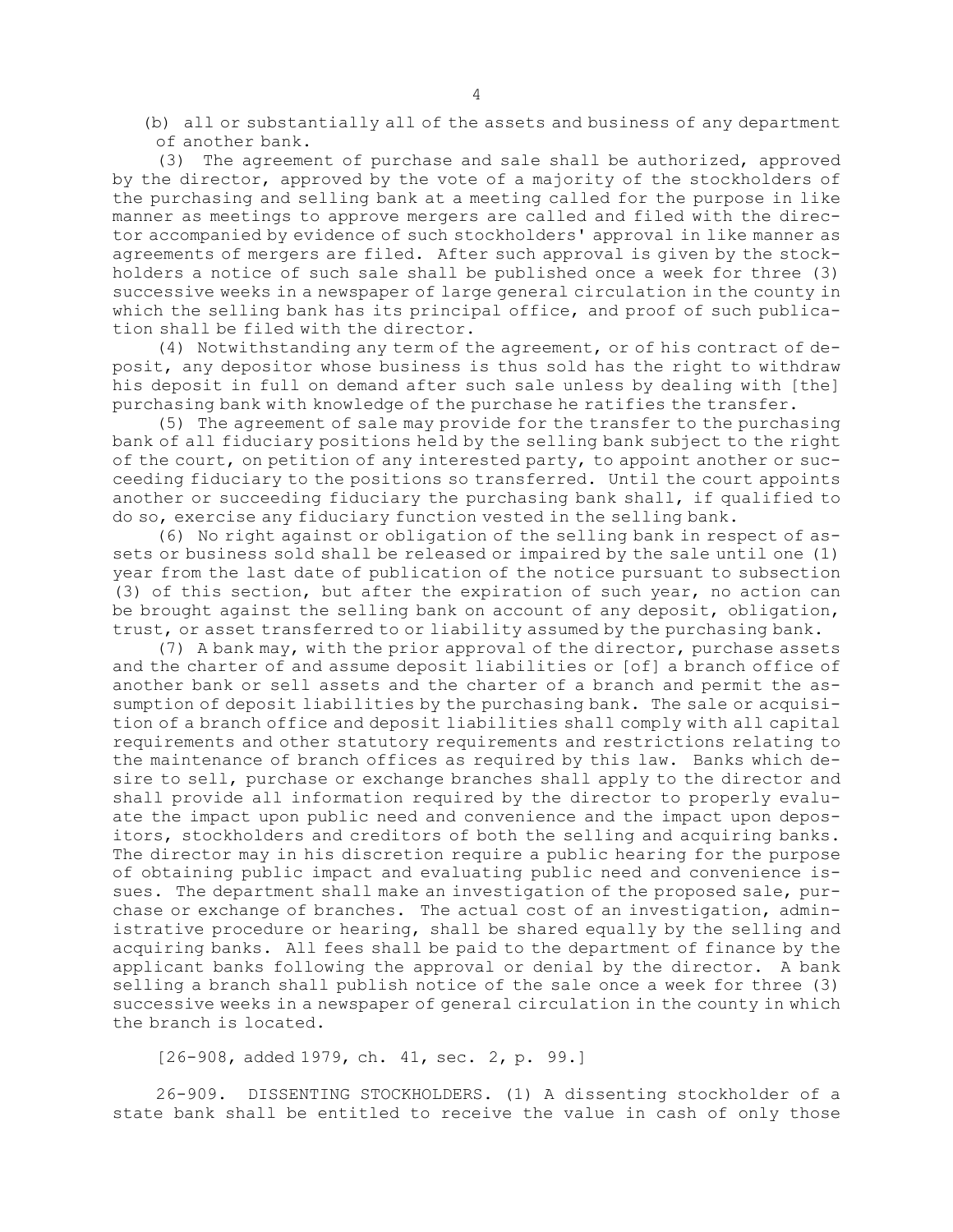shares which were voted against <sup>a</sup> merger to result in <sup>a</sup> state bank, against the conversion of <sup>a</sup> state bank into <sup>a</sup> national bank or against <sup>a</sup> sale of all or substantially all of the state bank's assets, and only if written demand thereupon is made to the resulting state or national bank at any time within thirty (30) days after the effective date of the merger or conversion accompanied by the surrender of the stock certificates. The value of such shares will be determined, as of the date of the stockholders' meeting approving the merger or conversion, by three (3) appraisers, one (1) to be selected by the vote of the owners of two-thirds (2/3) of the shares involved at <sup>a</sup> meeting called by the director on ten (10) days' notice, one (1) by the board of directors of the resulting state or national bank, and the third by the two (2) so chosen. The valuation agreed upon by any two (2) appraisers shall govern. If any necessary appraiser is not appointed within sixty (60) days after the effective date of the merger or conversion, the director shall make the necessary appointment, or if the appraisal is not completed within ninety (90) days after the merger or conversion becomes effective, the director shall cause an appraisal to be made.

(2) The merger agreement may fix an amount which the merging banks consider to be the fair market value of the shares of <sup>a</sup> merging or <sup>a</sup> converting bank at the time of the stockholders' meeting approving the merger or conversion, which the resulting bank will pay dissenting stockholders of that bank entitled to payment in cash. The amount due under such accepted offer or under the appraisal shall constitute <sup>a</sup> debt of the resulting state or national bank.

(3) The expenses of appraisal shall be paid by the resulting state bank except when the value fixed by the appraiser does not exceed the value fixed by the merger agreement in which case one-half  $(1/2)$  of the expenses shall be paid by the resulting bank and one-half (1/2) by the dissenting stockholders requesting the appraisal in proportion to their respective holdings.

[26-909, added 1979, ch. 41, sec. 2, p. 101.]

26-910. NONCONFORMING ASSETS OF BUSINESS. If <sup>a</sup> merging, converting or selling bank has assets which do not conform to the requirements of state law for the resulting or purchasing state bank or carries on business activities which are not authorized or permitted for the resulting or purchasing state bank, the director may permit <sup>a</sup> reasonable time to conform with the law of this state, and, in the case of <sup>a</sup> resulting or purchasing state bank that is not to exercise trust powers, shall require that prompt application be made to <sup>a</sup> court of competent jurisdiction for the appointment of successor trustees.

[26-910, added 1979, ch. 41, sec. 2, p. 101.]

26-911. BOOK VALUE OF ASSETS. Without approval by the director no asset shall be carried on the books of the resulting or purchasing bank at <sup>a</sup> valuation higher than that on the books of the merging or converting bank at the time of its last examination by <sup>a</sup> state or national bank examiner before the effective date of the merger or conversion.

[26-911, added 1979, ch. 41, sec. 2, p. 102.]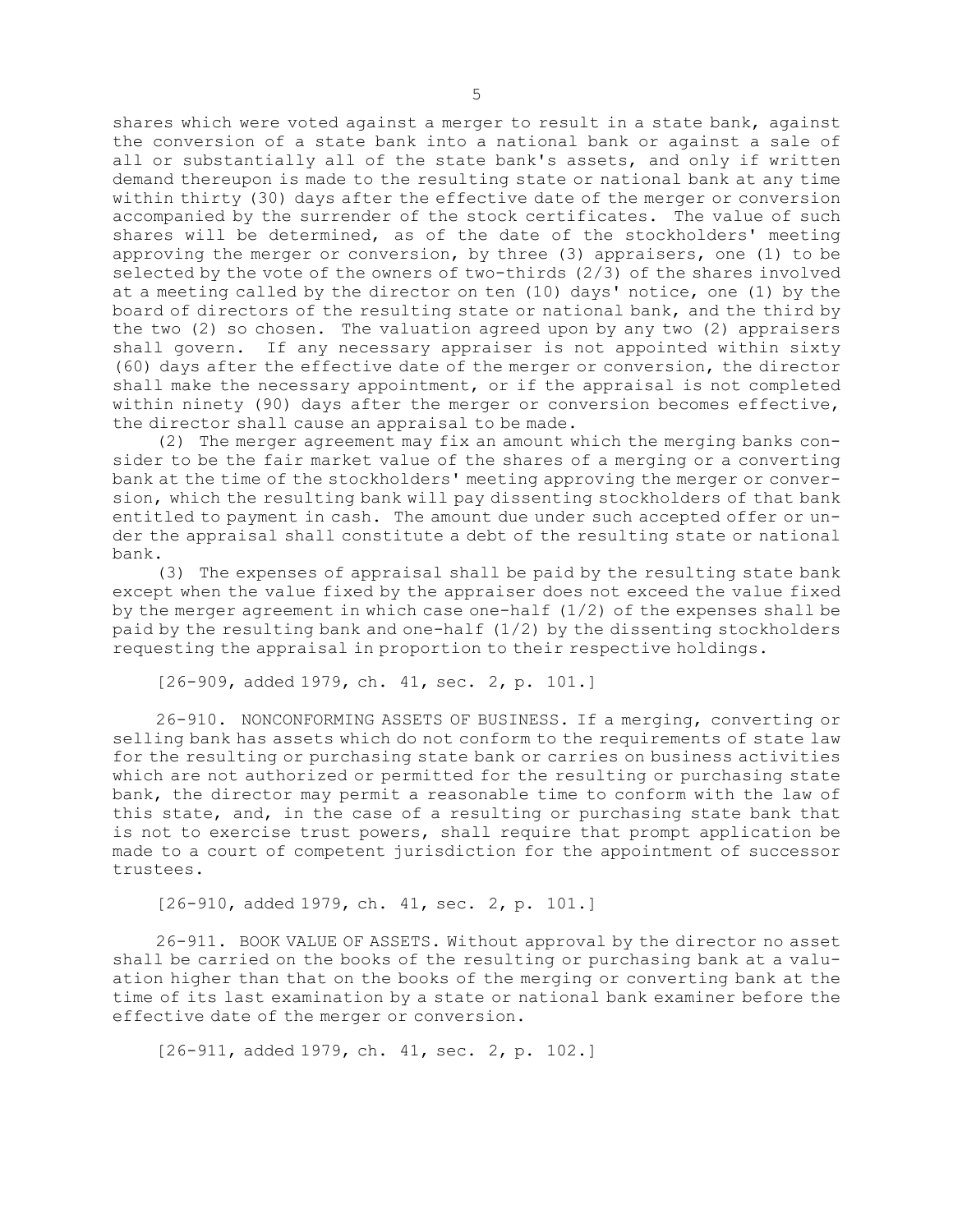#### TITLE 26 BANKS AND BANKING

#### CHAPTER 10 CLOSING AND LIQUIDATION OF BANKS

26-1001. GROUNDS FOR CLOSING BANK. Whenever it shall appear to the department of finance that:

(1) Any bank has violated its charter or any law of this state; or

(2) Has violated any general rule or regulation of the director, made in accordance with law, or any special lawful order, direction or requirement of the director, directed to any particular bank; or

(3) That the capital of any bank is impaired or for any reason is below the amount required by law and has not been made good after fifteen (15) days' notice, as provided by law, or without such notice, in the event <sup>a</sup> majority of the board of directors of such bank notify the director in writing that the same cannot be made good within fifteen (15) days; or

(4) That such bank cannot meet or has failed to meet any of its liabilities as they become due in the regular course of business; or

(5) That its reserve has fallen below the amount required by law and it has failed to make good such reserve within fifteen (15) days after being requested to do so by the director, or, without such notice, if <sup>a</sup> majority of the directors, in writing, notify the director that such reserve cannot be made good within fifteen (15) days, or if it is continually allowing its reserve to fall below the required amount; or

(6) That it is conducting business in an unsafe and unauthorized manner, or is in an unsafe or unsound condition; or

(7) It has refused to submit its papers, books and records to the inspection of the director or his authorized agent or representative; or

(8) That any director or officer of such bank has refused to be examined on oath touching the affairs or business of any bank insofar as such relate to the solvency of the bank or matters having to do with the supervision of the director.

The director himself, or his duly authorized agent upon express authority from the director, may in his discretion, close said bank and take possession of all the books, records, assets and business of every description of such bank, and hold the same and retain possession thereof until such bank shall be authorized by him to resume business,or its operations or liquidation be turned over to the Federal Deposit Insurance Corporation as provided in this chapter, or its affairs be liquidated as herein provided, and he shall do so in cases where <sup>a</sup> bank comes into his hands voluntarily.

The powers and authority conferred on the director by this section, except in cases of voluntary surrender, shall be considered as discretionary and not as mandatory, and so long as the director acts in good faith in the matter, neither he nor his deputies shall be held liable civilly or criminally or upon their official bonds in any action taken thereunder or for any failure to act thereunder.

[26-1001, added 1979, ch. 41, sec. 2, p. 102.]

26-1002. PENALTY FOR CLOSING BANK WITH CRIMINAL INTENT. If the director of the department of finance or official in the department of finance, shall, as <sup>a</sup> result of malice or for personal gain, declare any bank insolvent, he shall, upon conviction thereof be subject to punishment by fine not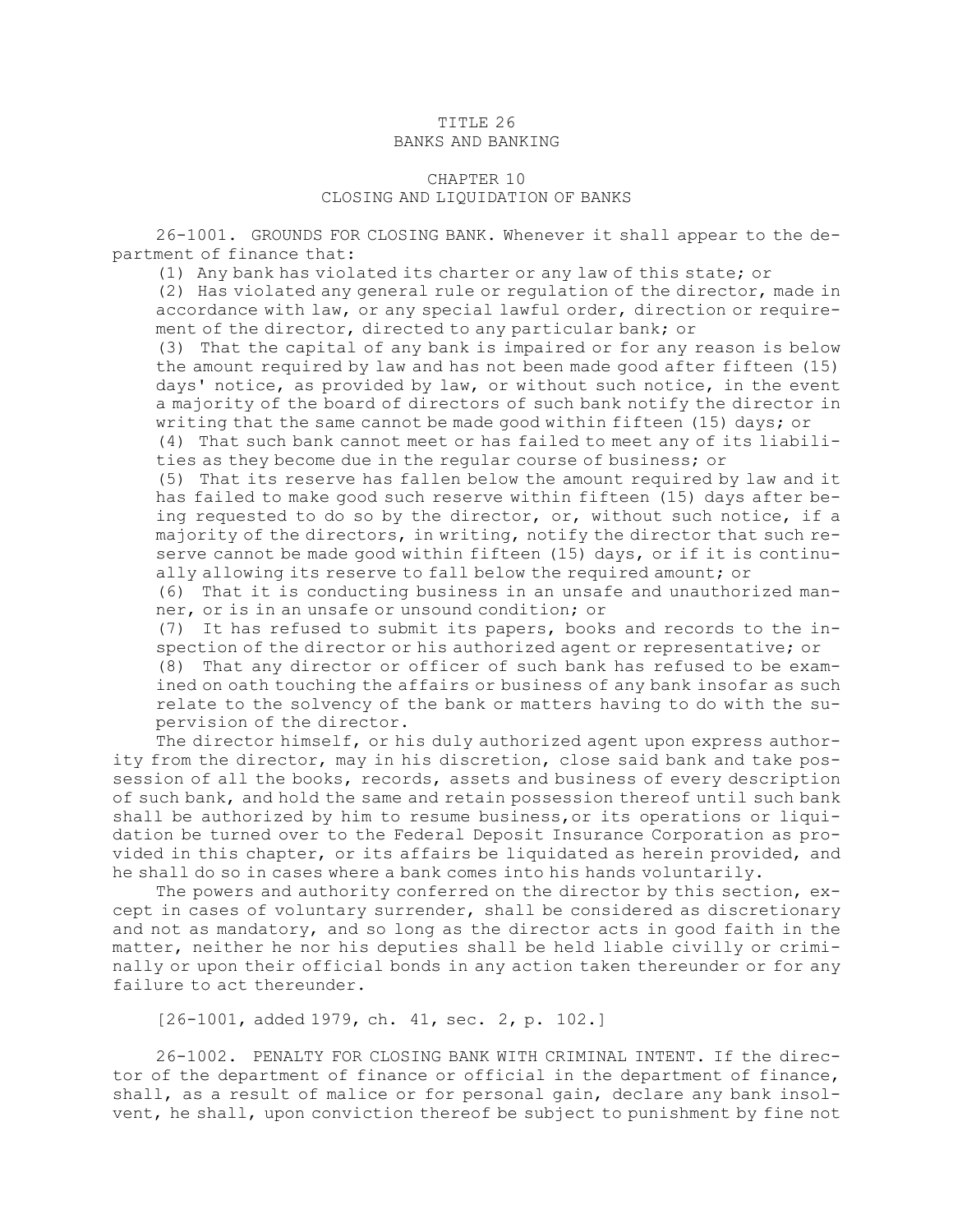exceeding one thousand dollars (\$1,000), or imprisonment in the county jail not exceeding one (1) year, or both, within the discretion of the court.

[26-1002, added 1979, ch. 41, sec. 2, p. 103.]

26-1003. RECEIVING DEPOSITS WHEN INSOLVENT. The owners or officers of any bank or trust company who shall receive any deposits, knowing that such bank or trust company is insolvent, shall be guilty of <sup>a</sup> felony and punished, upon conviction thereof, by <sup>a</sup> fine not exceeding one thousand dollars (\$1,000), or imprisonment in the state penitentiary not exceeding two (2) years, or both such fine and imprisonment, at the discretion of the court.

[26-1003, added 1979, ch. 41, sec. 2, p. 103.]

26-1004. BANK MAY BE PLACED IN DIRECTOR'S POSSESSION. Any bank may place its affairs and assets under the control and in the possession of the director after oral or written notice to the director by posting <sup>a</sup> notice on the front door of such bank, indicating that said bank is in his hands, which notice shall be signed, in their own handwriting, by a majority of the directors.

[26-1004, added 1979, ch. 41, sec. 2, p. 103.]

26-1005. EFFECT OF POSTING NOTICE. The posting of such notice by the directors of any bank, or of <sup>a</sup> like notice signed by the director, shall be sufficient to place all assets and property of such bank, of whatever nature and wherever situate, in possession of the director, and shall operate as <sup>a</sup> bar to any attachment or any other legal proceedings against such bank or its assets, and no valid lien or claim can be acquired or created, or transfer or assignment made in any manner, binding or affecting any of the assets of such bank after the posting of such notice or after taking possession of any bank by the director.

[26-1005, added 1979, ch. 41, sec. 2, p. 103.]

26-1006. TAKING POSSESSION OF BANK -- NOTICE. On taking possession of the assets and business of the bank, the director shall, in addition to posting notice thereof, on the front door of such bank, as aforesaid, also notify personally or by telephone or mail or by public announcement through the news media, all correspondent banks, and any and all persons or corporations known to him to be holding or in possession of, any of the estate of such bank.

[26-1006, added 1979, ch. 41, sec. 2, p. 103.]

26-1007. RESUMPTION AFTER CLOSING. After the director has taken possession of any bank, he may permit such bank to resume business upon such conditions as may be approved by him.

[26-1007, added 1979, ch. 41, sec. 2, p. 104.]

26-1008. POWERS OF DIRECTOR ON CLOSING BANK. Upon taking the assets and business of any bank into his possession, the director is authorized to collect all moneys due to such bank, assess the stock of such bank, and to do such other acts as are necessary to conserve its assets and business, and he shall proceed to liquidate the affairs thereof. He shall have general and inclu-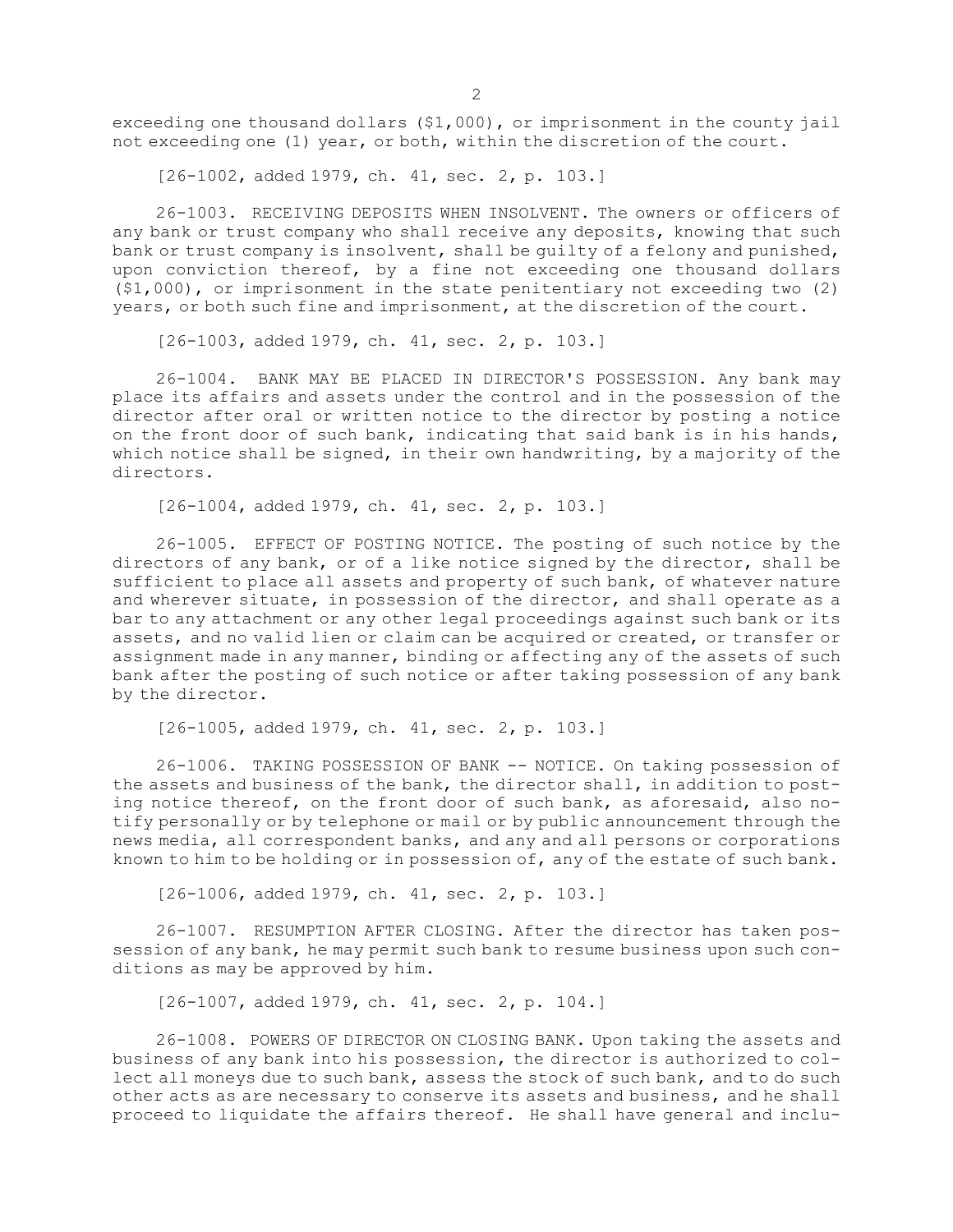sive power and authority, except as otherwise limited by the terms of this act, to do any and all acts, to take any and all steps necessary, or, in his discretion, desirable for the protection of the property and assets of such bank and the speedy and economical liquidation of the assets and affairs of such bank and the payment of its creditors, or for the reopening and resumption of business by said bank, where that is in his discretion practicable or desirable.

The director may institute, in his own name as director, or in the name of the bank, such suits and actions and other legal proceedings as he deems expedient for such purposes, and by making application to the district court of the county in which such bank is located, or to the judge thereof, in chambers, may procure an order to sell, compromise or compound any bad or doubtful debt or claim, and to sell and dispose of any or all the assets, which sale may be made to stockholders, officers, directors, or others interested in such bank, on consent of the court. Any such application or petition by the director may be had at any time, either in term or vacation in court, or in chambers, as the court may order.

[26-1008, added 1979, ch. 41, sec. 2, p. 104; am. 1987, ch. 76, sec. 1, p. 147.]

26-1009. RECOURSE OF AGGRIEVED BANK. Any bank deeming itself aggrieved by the action of the director in taking possession of its assets or closing its doors may, within ten (10) days after such possession shall have been taken, apply to the district court of the county in which its principal place of business is located, or to the judge thereof in chambers, to enjoin further proceedings by the director, and the court or the judge thereof in chambers, after notifying the director to appear at <sup>a</sup> specified time and place to show cause why further proceedings should not be enjoined, and after hearing the allegations and proofs of the parties, and determining facts, may, on the merits, dismiss such application, or enjoin the director from further proceeding and direct him to surrender the business and assets of said bank. Such application for injunction may be heard at any time after five (5) days' notice from the time of service on said director in the discretion of the court, or the judge thereof, or at any time prior thereto by the consent of the director. Application therefor shall be made on the verified complaint of the bank, in the ordinary form used in civil actions in district court, and <sup>a</sup> copy of such complaint shall be served on the director with the order to show cause. The director shall, at least two (2) days before the time set for hearing, file in the cause, and serve upon counsel for plaintiff an answer to the complaint, also in the ordinary form used in civil actions in the district court. Demurrers and motions directed to pleadings are not permissible in proceedings had under this section, but any questions raised by demurrer or motion in other actions may be raised in the answer. On the issues thus made on the complaint and answer, the court, or the judge thereof at chambers, at the time fixed for showing cause, or at such other time to which he, in his discretion, may continue the same, shall try the matter on the merits by hearing the allegations and proofs of the parties in the same manner as on the trial of ordinary civil actions in the district court, and the rules governing the trial of ordinary civil actions and for the production and taking of evidence and hearing the examinations of witnesses and the entry of findings and judgments therein, shall prevail. In the event the director makes no appearance in the time limited, the court shall enter his default and proceed to hear the proofs of the plaintiff in like manner as in civil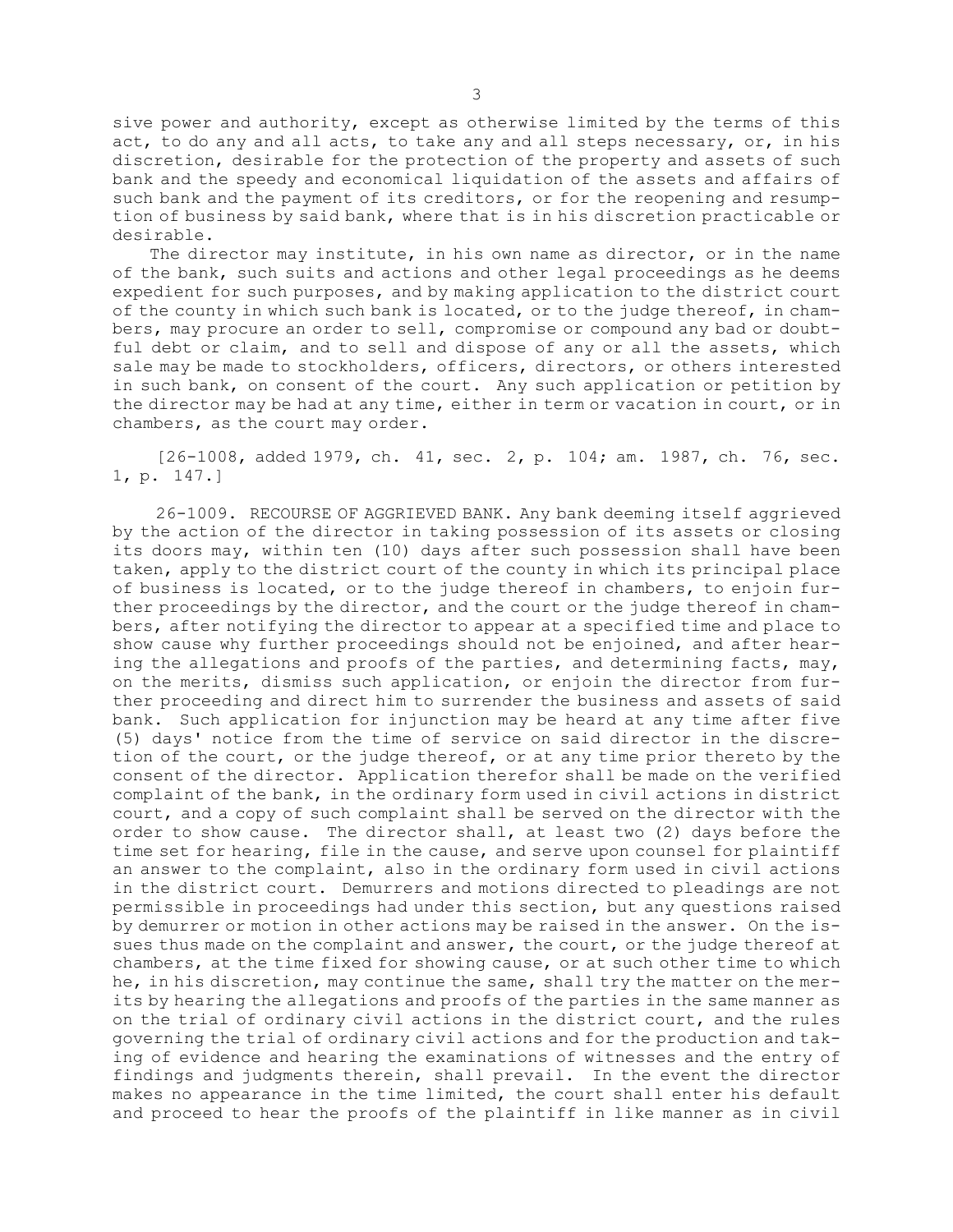actions under similar circumstances, and enter judgment accordingly. The judgment entered either after hearing on the merits or by default, shall be final judgment from which either party shall have the right, by notice filed within twenty (20) days after entry, to appeal to the supreme court, in the same manner as from final judgment in <sup>a</sup> civil action.

[26-1009, added 1979, ch. 41, sec. 2, p. 104.]

26-1010. DIRECTOR MAY APPOINT AGENTS. The director may, under his hand and seal, appoint and authorize an agent to assist him or act for him in the performance of any powers or duties hereunder, the certificate of appointment to be filed in the office of said director, and <sup>a</sup> certified copy thereof delivered to such agent. Such agent and other employees hereinafter mentioned, shall receive <sup>a</sup> salary, to be fixed as hereinafter provided, for the time he is actually engaged in the performance of such duties. The director may also employ such attorneys and procure such expert accountants and other experts, assistants and employees as may be necessary in the liquidation and distribution of the assets of any such bank, and the performance of his duties hereunder, and may retain such of the officers or employees of such bank as he may deem necessary. He shall require from the agent appointed by him and from such of the assistants as will have charge of any of the assets of the bank such security for the faithful discharge of their duties as he may deem proper.

The director may also designate any one of the examiners of the department of finance as <sup>a</sup> general liquidating agent, with his office in the department of finance, for the purpose of liquidating any one or all state banks in the process of liquidation, and for the purpose of conducting such liquidation under the direction of said director; and may authorize the said liquidating agent to employ such clerical help as may be necessary.

Liquidating agents and experts and clerical assistants shall receive <sup>a</sup> salary to be fixed by the director and necessary traveling and hotel expenses incurred in the performance of official duties. The salary of the liquidating agent and experts and necessary clerical assistance [assistants] and other expenses incurred by the said liquidating agent shall be borne equally and ratably by the bank or banks in process of liquidation under such agent's charge in proportion to the total amount of resources of each of such banks. The funds for such expenses shall be raised by assessing each bank in ratio herein set forth and paying such expenses directly to the persons entitled thereto, without depositing any of such funds in the state treasury.

The compensation of the agents appointed by the director and of attorneys, expert accountants and other assistants, and all expenses of liquidation and distribution of <sup>a</sup> bank whose assets and business shall be taken possession of by the director, shall be fixed by the director, but subject to be approved by the judge of the district court of the county in which the bank is located, on notice to such bank. Except in cases of emergency, the compensation to be paid to attorneys and expert accountants shall be fixed and approved before services are rendered. When the compensation shall have been so fixed and approved and the services rendered, the same shall be paid out of the funds of such bank in the hands of the director, and shall be <sup>a</sup> proper charge and lien on the assets of such bank as herein provided.

[26-1010, added 1979, ch. 41, sec. 2, p. 105.]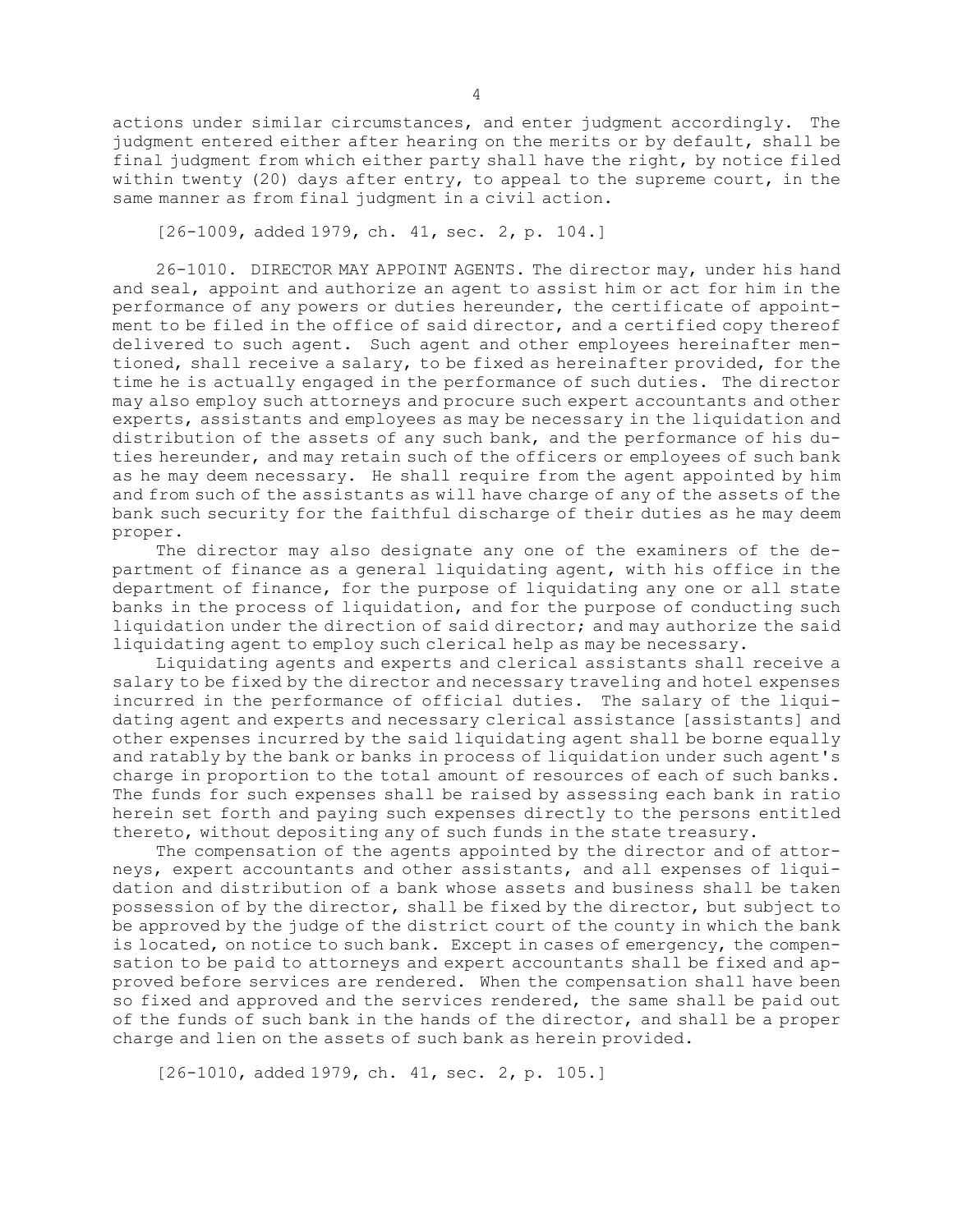26-1011. FEDERAL DEPOSIT INSURANCE CORPORATION -- RIGHT TO ACT AS RE-CEIVER OR LIQUIDATOR. The Federal Deposit Insurance Corporation created by section 8 of the federal "Banking Act of 1933" (section 12B of the Federal Reserve Act, as amended) is hereby authorized and empowered to be and act without bond as receiver or liquidator of any banking institution, the deposits in which are to any extent insured by said corporation, and which shall have been closed on account of inability to meet the demands of its depositors, in lieu of the director of finance, but only if and when requested so to do by said director.

The director of the department of finance may, in his discretion, in the event of such closing tender to said corporation the appointment as receiver or liquidator of such banking institution, in his stead, and if the corporation accepts said appointment, the corporation shall have and possess all the rights, powers and privileges provided by the laws of this state with respect to the director of the department of finance acting as receiver or liquidator of <sup>a</sup> banking institution, and be subject to all the duties of such receiver or liquidator, except insofar as such rights, powers, privileges or duties are in conflict with the provisions of subsection (1) of section 12B of the Federal Reserve Act, as amended (section 8 of the "Banking Act of 1933").

The corporation shall not, however, without the consent of the director of the department of finance, continue to act as receiver or liquidator of any banking institution after the amount of the insured deposit liability of such banking institution, paid or assumed by the corporation, and the costs of liquidation paid or assumed by it have been repaid it, or after funds are available therefor.

[26-1011, added 1979, ch. 41, sec. 2, p. 106.]

26-1012. CLOSED BANK -- FEDERAL DEPOSIT INSURANCE CORPORATION FURNISH-ING FUNDS FOR PAYMENT OF INSURED DEPOSIT LIABILITIES -- SUBROGATION. Whenever any banking institution shall have been closed as aforesaid, and said Federal Deposit Insurance Corporation shall pay or make available for payment the insured deposit liabilities of such closed institution, the corporation, whether or not it shall have become receiver or liquidator of such closed banking institution, as herein provided, shall be subrogated to all rights against such closed banking institution, of the owners of such deposits, in the same manner and to the same extent as subrogation of the corporation is provided for in subsection (1) of section 12B of said Federal Reserve Act, as amended (being section 8 of said "Banking Act of 1933") in the case of the closing of <sup>a</sup> national bank, provided, that the rights of depositors and other creditors of such closed institution shall be determined in accordance with the applicable provisions of the laws of this state.

[26-1012, added 1979, ch. 41, sec. 2, p. 107.]

26-1013. CLOSED BANKS -- PLEDGE OR SALE OF ASSETS BY DIRECTOR OR LIQ-UIDATOR TO FEDERAL DEPOSIT INSURANCE CORPORATION -- COURT ORDER. With respect to any banking institution, which is now or may hereafter be closed on account of inability to meet the demands of its depositors or by action of the director of the department of finance or of <sup>a</sup> court or by action of its directors or in the event of its insolvency or suspension, the director of the department of finance and/or the receiver or liquidator of such institution with the permission of said director of finance may borrow from said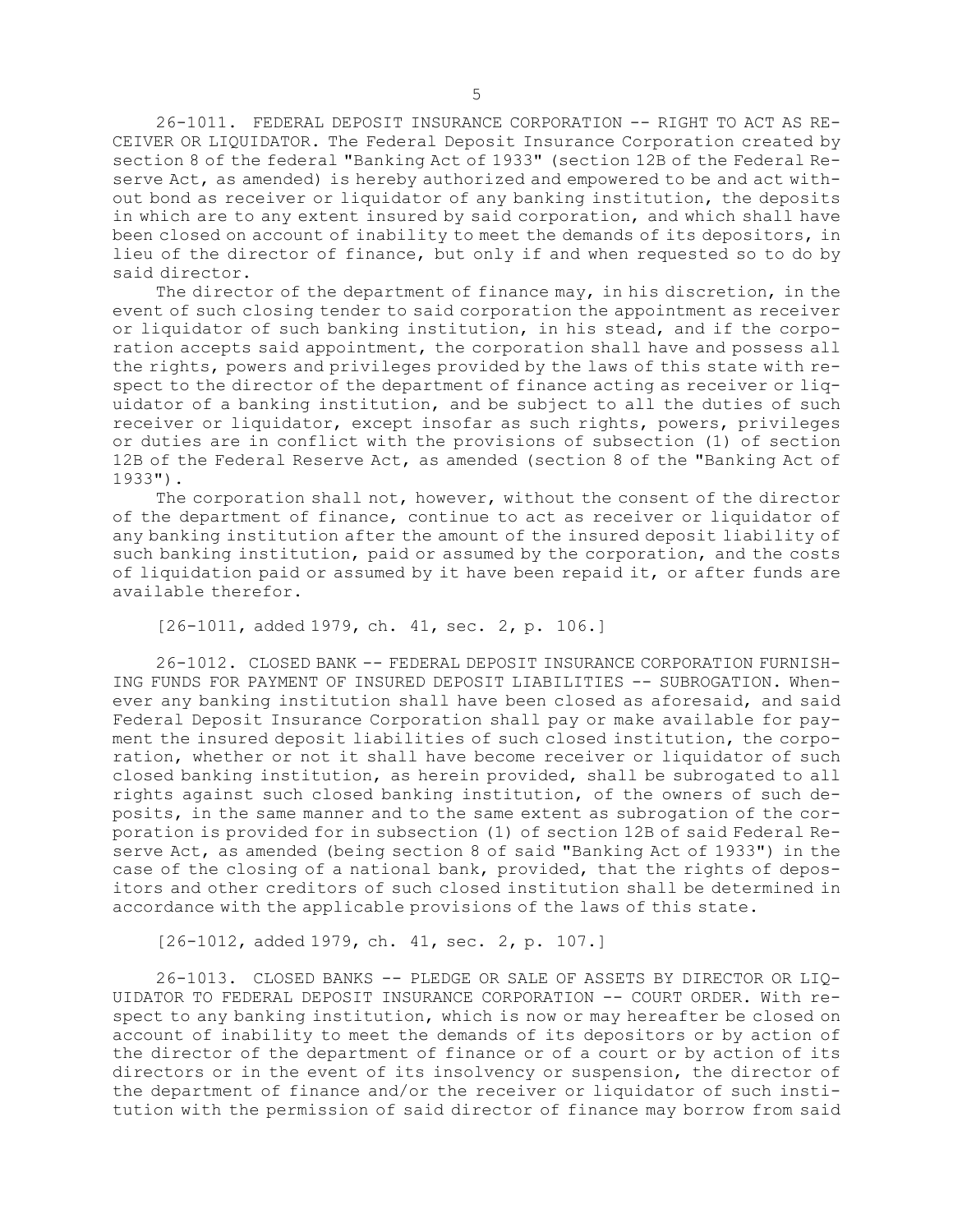corporation and furnish any part or all of the assets of said institution to said corporation as security for <sup>a</sup> loan from same, provided, that where said corporation is acting as such receiver or liquidator, the order of <sup>a</sup> court of record of competent jurisdiction shall be first obtained approving such loan. Said director upon the order of <sup>a</sup> court of record of competent jurisdiction, and upon <sup>a</sup> like order and with the permission of said director, the receiver or liquidator of any such institution may sell to said corporation any part or all of the assets of such institution.

The provisions of this section shall not be construed to limit the power of any banking institution, the director of the department of finance or receivers or liquidators to pledge or sell assets in accordance with any existing law.

[26-1013, added 1979, ch. 41, sec. 2, p. 107.]

26-1014. FEDERAL DEPOSIT INSURANCE CORPORATION ACTING AS LIQUIDATOR -- POSSESSION AND CONTROL OF ASSETS AND BUSINESS OF BANK. Upon the acceptance of the appointment of receiver or liquidator aforesaid by said corporation, and during its continuance as such receiver or liquidator, the possession and control of all the assets, business and property of such banking institution of every kind and nature shall pass to and vest in said corporation and without the execution of any instruments of conveyance, assignment, transfer or endorsement, with the same force and effect and to the same extent as in the director of the department of finance under like circumstances.

[26-1014, added 1979, ch. 41, sec. 2, p. 108.]

26-1015. ENFORCEMENT OF INDIVIDUAL LIABILITY OF DIRECTORS OF CLOSED BANK. Among its other powers, said corporation, in the performance of its powers and duties as such receiver or liquidator, when acting as such in lieu of the director of the department of finance, shall have the right and power upon the order of the court of record of competent jurisdiction to enforce any individual liability of the directors of any such banking institution.

[26-1015, added 1979, ch. 41, sec. 2, p. 108.]

26-1016. NOTICE TO CREDITORS OF INSOLVENT BANK. The director shall cause notice to be given by advertisement in <sup>a</sup> newspaper of general circulation in the town or city in which said bank is situated, if there be one, and if not, then in such other newspaper published in the state of Idaho, as the director shall designate, once <sup>a</sup> week for six (6) consecutive weeks, calling on all persons who have claims against said bank to present the same to the director or his duly authorized agent at <sup>a</sup> place to be specified in said notice, and to make sworn proof thereof, in form to be fixed by him, within the time specified in said notice, not less than thirty (30) days from the date of the last publication thereof. <sup>A</sup> copy of such notice shall be mailed to all persons whose names appear as creditors upon the books of the bank.

[26-1016, added 1979, ch. 41, sec. 2, p. 108.]

26-1017. CLAIMS -- ALLOWANCE AND REJECTION. The director shall reject or allow all claims in (the) whole or in part, and on each claim allowed shall designate the order of its priority. If <sup>a</sup> claim is rejected or an order of priority allowed lower than that claimed, notice shall be given the claimant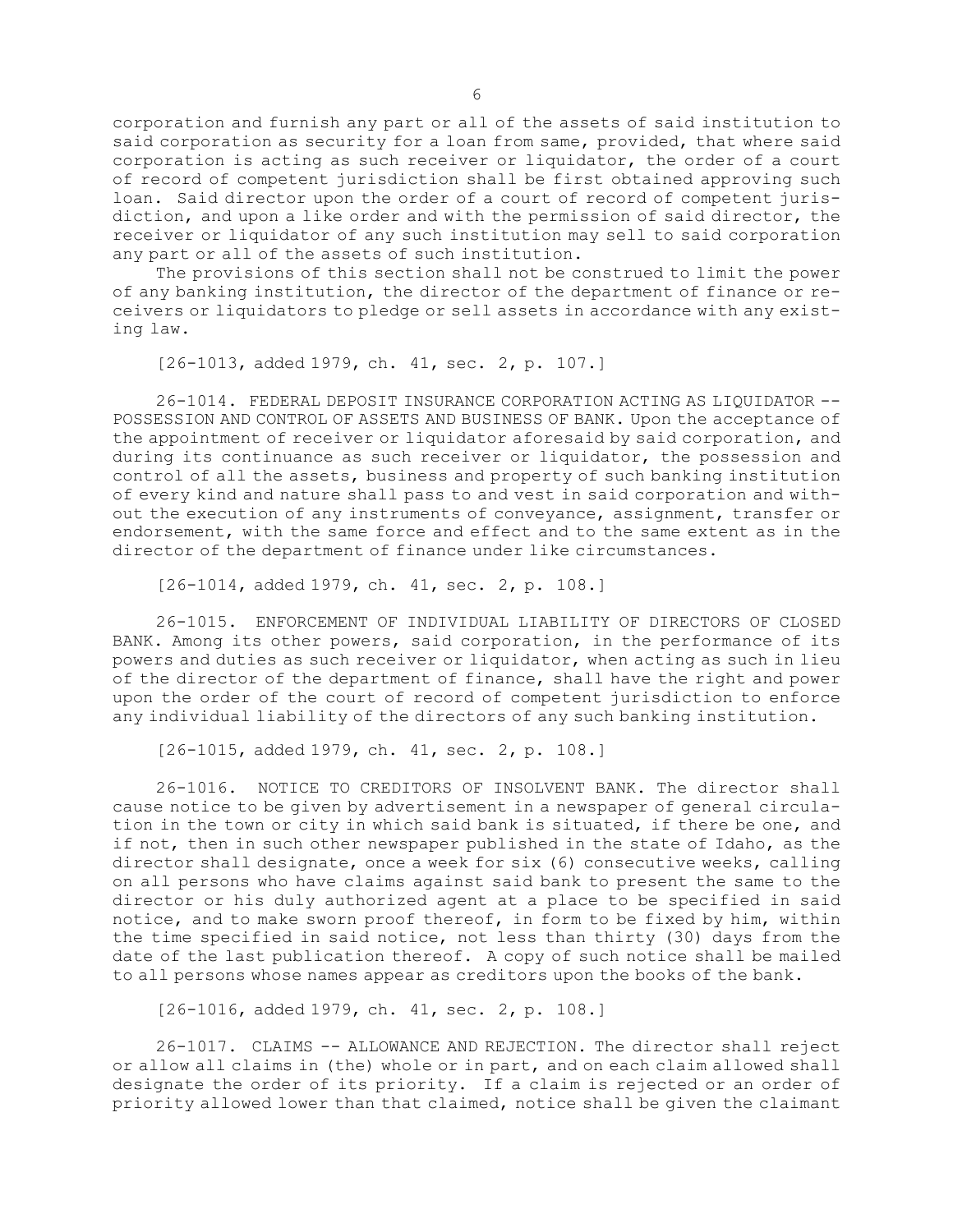personally or by certified mail with <sup>a</sup> return receipt requested and an affidavit of the service of such notice, which shall be prima facie evidence thereof, filed in the office of the director. The action of the director shall be final unless an action be brought by the claimant against the bank in the proper court of the county where the bank is located within ninety (90) days after such service to fix the amount of the claim and its order of priority or either. An appeal from the director's allowance, either as to priority or amount, may also be taken to the district court of such county by any party in interest by serving on the director notice thereof, stating the grounds of objection and filing the same in said court within thirty (30) days after allowance. Within five (5) days after such notice, the director shall file in the court, and serve on the appellant, <sup>a</sup> copy of the claim and his reasons for allowance. The court or judge shall, after five (5) days' notice of time and place of hearing on the issues thus made, hear the proof of the parties and enter judgment reversing, affirming or modifying the director's action.

[26-1017, added 1979, ch. 41, sec. 2, p. 108.]

26-1018. PAYMENT OF CLAIMS. Claims presented to the director prior to the expiration of the time fixed in the notice to creditors therefor, and allowed by him, shall be paid in the order of priority hereinafter fixed. Those filed after such expiration and prior to one (1) year thereafter shall be entitled, after they have been allowed by the director, to share in the distribution of the assets of the bank only to the extent of the assets undistributed in the hands of the director and available for the payment of claims of their order of priority at the time such claims are filed, but as against other claims of their same order of priority, on which dividends have been paid, they shall be entitled to payment in <sup>a</sup> proportionate amount before further payments are made on such other claims. All claims filed after the expiration of one (1) year following the date fixed in the notice to creditors as the time for presentation of claims are not entitled to be allowed or paid unless all other creditors' claims of any kind or character, except claims of shareholders, based on stock or assessments paid on stock, shall have been fully paid and discharged, and <sup>a</sup> surplus remains in the hands of the director, and then only from such surplus.

[26-1018, added 1979, ch. 41, sec. 2, p. 109.]

26-1019. CLAIMS -- ORDER OF PAYMENT -- PRIORITIES. The order of payment of the debts of <sup>a</sup> bank liquidated by the director shall be as follows:

(1) The expense of liquidation, including compensation of agents, employees and attorneys.

(2) All funds held by bank in trust.

(3) Debts due depositors, holders of cashier's checks, certified checks, drafts on correspondent banks, including protest fees, paid by them on valid checks or drafts presented after closing of the bank, pro rata. All deposit balances of other banks or trust companies and all deposits of public funds of every kind and character (except those actually placed on special deposit under the statutes providing therefor) including those of the United States, the state of Idaho, and every county, district, municipality, political subdivision or public corporation of this state, whether secured or unsecured, or whether deposited in violation of law or otherwise, are included within the terms of this subdivision and take the same priority as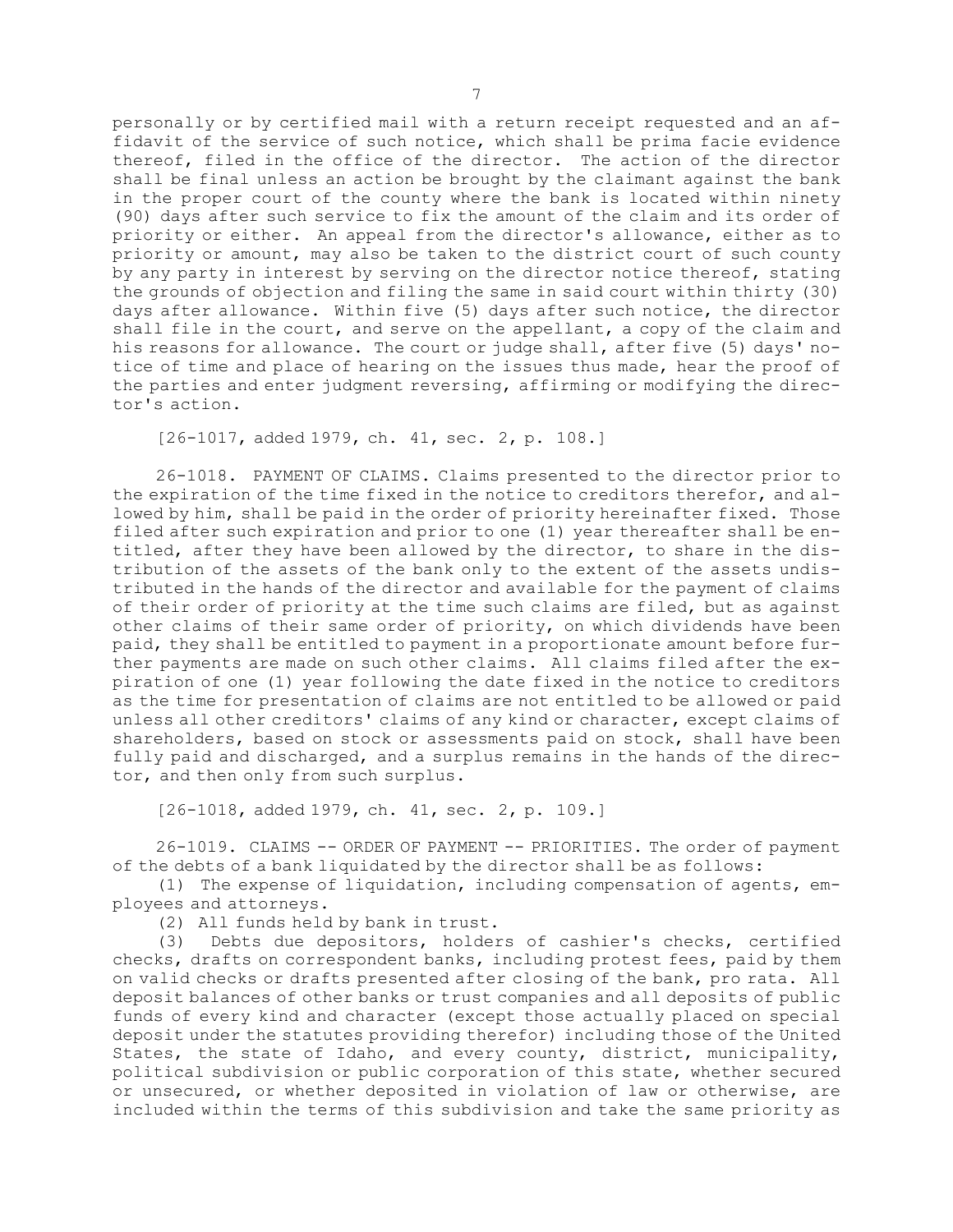debts due any other depositor, anything in the statutes of the state of Idaho to the contrary notwithstanding.

(4) All other contractual liabilities pro rata.

(5) Interest on all foregoing classes of claims without regard to the priority of the principal computed as follows:

Savings accounts at the same rate they bore at the time of the closing of the bank; time certificates of deposit at the rate fixed in the certificate; all other contractual obligations bearing interest at the rate they bore at the time of closing until due by their terms; no interest to be compounded.

(6) Unliquidated claims for damages and the like.

Provided, however, that the director may, in his discretion, without regard to the priorities herein fixed in subdivisions 3, 4, 5 and 6 of this section, or in preference to the payment of any claims of creditors within these subdivisions, pay off and discharge any lien, claim or charge against the assets or property of the bank in his hands and pay out and expend such sums as he deems necessary for the preservation, maintenance, conservation and protection of any such assets and property, and likewise property on which the bank has liens by mortgage or otherwise; and he may also, in his discretion, create <sup>a</sup> fund or retain in his hands in preference to the claim of any creditors in the subdivisions above-mentioned moneys for the aforesaid purposes.

Collateral which shall have been put up or pledged as security for the payment of bills payable by any bank, or any loans or discounts which shall have been outstanding as rediscounts of any bank prior to the closing thereof, shall not be available to the other creditors of such bank in whole or in part until such bills payable or rediscounts shall have been retired.

Deposits of any person, firm or corporation in <sup>a</sup> bank which is in the possession of the director, may be offset against any indebtedness, (subject to the conditions of the preceding paragraph of this section) due to such bank from such person, firm or corporation. All dividends when declared in favor of any creditor of the bank may be applied, in the discretion of the director, in satisfaction of the indebtedness, if any, due the bank from such creditor.

[26-1019, added 1979, ch. 41, sec. 2, p. 109.]

26-1020. PARTIAL PAYMENT OF CLAIMS -- CALCULATION OF DIVIDENDS -- AS-SIGNMENT OF CLAIMS -- CHECKS AGAINST CLOSED BANK. The director need not await the expiration of the time allowed for filing claims, as fixed in the notice to the creditors, for the payment of dividends, but he may, in his discretion, and if under the circumstances of the particular case he deems it expedient and safe, at any time after taking possession of said bank and prior to the expiration of such period fixed for filing of claims, if he has on hand in cash sufficient funds over and above the expenses of liquidation, make pro rata distribution to any class of creditors next entitled thereto, in the order of priority heretofore fixed, making such payment to said creditors as they appear on the books and records of the bank and determining the priority and basing his apportionment on the amount shown to be due by such books and records. At any time after the expiration of the date fixed for the presentation of claims against said bank and from time to time thereafter, when, in his discretion there are sufficient funds available therefor, the director shall, after making proper provision for the payment of expenses of liquidation, declare and pay dividends to all creditors of such bank pro rata in the order of their priority. If, after the time fixed for presentation of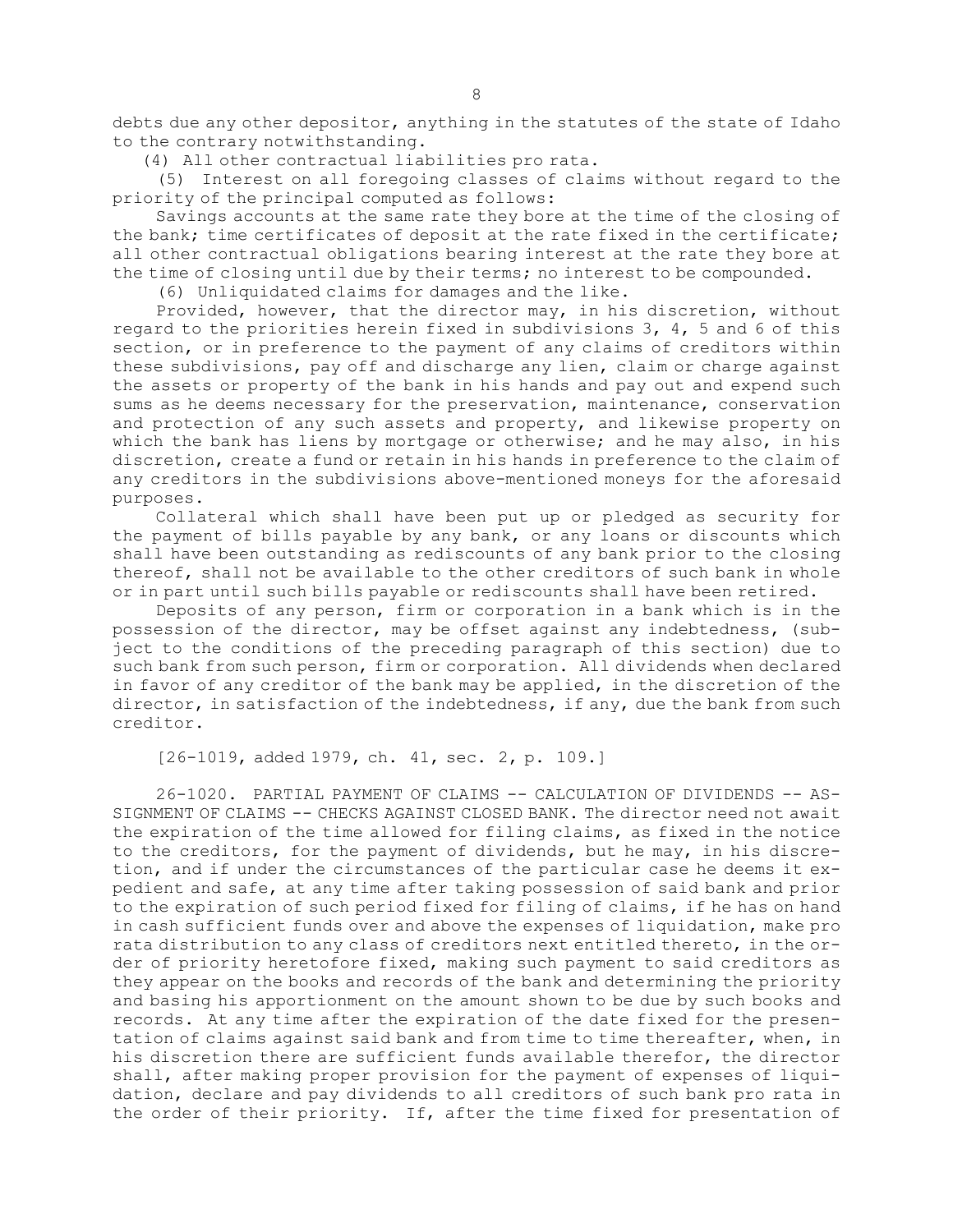claims against the bank has expired, it appears that any person, prior to the expiration of said period, or at any other time, has been paid more than the pro rata amount due him as compared with the amounts then paid other creditors, nothing more shall be paid said creditor until such time as the payment made other creditors shall place them on equal footing. In calculating dividends, all disputed claims and deposits shall be taken into account and the amount of dividends upon such disputed claims or deposits shall be held by the director until the justice and validity of such claims or deposits shall have been finally determined. Claims against any bank in process of liquidation may be assigned as <sup>a</sup> whole, but partial assignments of such claims shall not be valid against the director of the department of finance or his agents in charge of such bank, nor recognized by them. Assignments of claims shall be binding upon the director only after the same have been filed and allowed by the director but not before, and only then subject to the payment of the assignor's liabilities to the bank. Such assignment shall be made by filing written notice, signed by the original claimant, with the director or person in charge of said bank. No assigned claim may be offset against obligations due the bank. <sup>A</sup> check or draft drawn against any bank closed or taken possession of by the director, whether issued before or after closing thereof, shall not be recognized as <sup>a</sup> claim against said bank, or as an assignment of any amount, whether protested or not protested.

[26-1020, added 1979, ch. 41, sec. 2, p. 110.]

26-1021. STATEMENT OF CONDITION. The director of the department of finance shall, within sixty (60) days after taking possession of any bank or trust company under the provisions of this chapter and at intervals of every six (6) months thereafter during the liquidation thereof and until depositors' claims against said bank or trust company have been fully paid or the assets available for such claims exhausted, make public <sup>a</sup> statement of the condition of such bank or trust company.

[26-1021, added 1979, ch. 41, sec. 2, p. 111.]

26-1022. DEPOSIT OF FUNDS IN DIRECTOR'S HANDS. All funds in the hands of the director belonging to any bank in process of liquidation shall be deposited in his name as director in such banks within the state as may be selected and designated by him and subject to his checks as director of the department of finance. Provided, that any bank receiving such deposits shall file and keep on file with the director <sup>a</sup> surety bond, executed by some surety company authorized to transact business in the state of Idaho, in an amount not less than the amount of the sum on deposit, conditioned for the payment on demand of the full amount of such deposit, or in lieu of such bond, shall deposit with the director, securities in like amount to be approved by the director, as security for the payment of such deposits, but only approved securities as defined by the Public Depository Law, shall be accepted by the director. No deposit of such funds shall be made in any bank in excess of the penal amount of such bond or in excess of ninety per cent (90%) of the market value of such approved securities.

[26-1022, added 1979, ch. 41, sec. 2, p. 111.]

26-1023. DISPOSITION OF UNCLAIMED FUNDS. The director shall certify to the treasurer of the state <sup>a</sup> complete list of funds remaining in his hands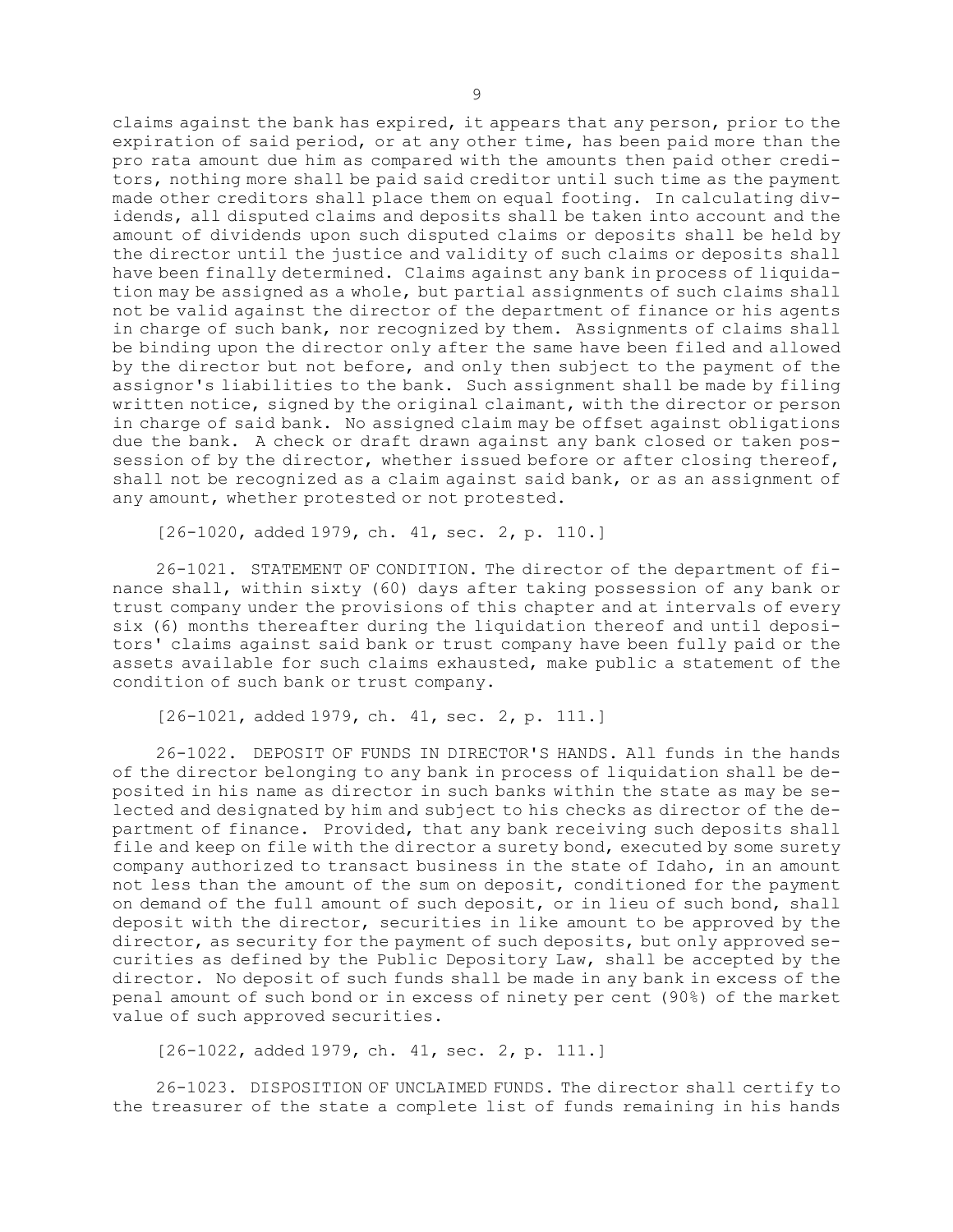uncalled for, which have been left in his hands in his official capacity, in trust for depositors in and creditors of any liquidated bank after they have been held by him for six (6) months from the date of the final liquidation of the institution. Along with this certificate, he shall transmit to the treasurer of the state the funds with accumulated interest thereon which he has so held in trust for six (6) months. <sup>A</sup> copy of such certificate shall also be filed with the state controller, who shall make <sup>a</sup> record thereof.

Any depositor or creditor of <sup>a</sup> liquidated bank who has not been paid the amount standing to his credit as thus certified to the state treasurer, may apply to the director for the amount due him, after it has been certified into the treasury of the state. The depositor or creditor shall make an affidavit and offer proof of his identity and of the amount due him by the liquidated bank. When satisfied as to the correctness of the claim and of the identity of the person, the director shall approve the claim and forward it to the state controller, who shall audit the same and if found correct issue his warrant payable to the depositor or creditor for the amount shown by the records to be due such depositor or creditor which shall be paid by the treasurer.

[26-1023, added 1979, ch. 41, sec. 2, p. 112; am. 1994, ch. 180, sec. 43, p. 455.]

26-1024. DISPOSITION OF ASSETS REMAINING AFTER PAYMENT OF CLAIMS. Whenever the director has paid to each and every depositor and creditor of such bank whose claims shall have been duly approved and allowed as herein provided, the full amount thereof, and shall have made provisions for unclaimed and unpaid deposits and disputed claims and deposits, and shall have paid all the expenses of liquidation or, if the assets of said bank be insufficient for making said payments, then, whenever the director has liquidated all available assets and disbursed the same as herein provided, the director shall make application to the district court of the county in which such bank is located, or the judge thereof in chambers for an order authorizing the director, if there be remaining assets on hand, to surrender the same to the directors of said bank in office at the time of closing the same, as trustees for stockholders, or to such other person or persons, if any, as have been designated as trustees by the stockholders at <sup>a</sup> meeting lawfully called and assembled for such purpose, in like manner as any other stockholders' meeting. Said order shall also provide that upon the surrender of said assets, as in said order directed, and where there are no remaining assets, then, upon the entry of the order, the director shall be discharged from all further liability or responsibility in connection with the assets and affairs of said bank and that the charter of said bank shall be forfeited. The court may require such trustees to give bond in such amount as the court may fix, conditioned for the faithful performance of their duties. It shall be the duty of the said trustee or trustees to complete the liquidation of any remaining assets as rapidly as may be and to distribute the proceeds of the same among the stockholders according to their respective rights. On application for such order, the bank shall be made <sup>a</sup> party by notice issued on order of the court or judge, in lieu of summons, but served in like manner, and the hearing of any such application may be had at any time in court or in chambers, as the court may order, after five (5) days' notice of the hearing.

[26-1024, added 1979, ch. 41, sec. 2, p. 112.]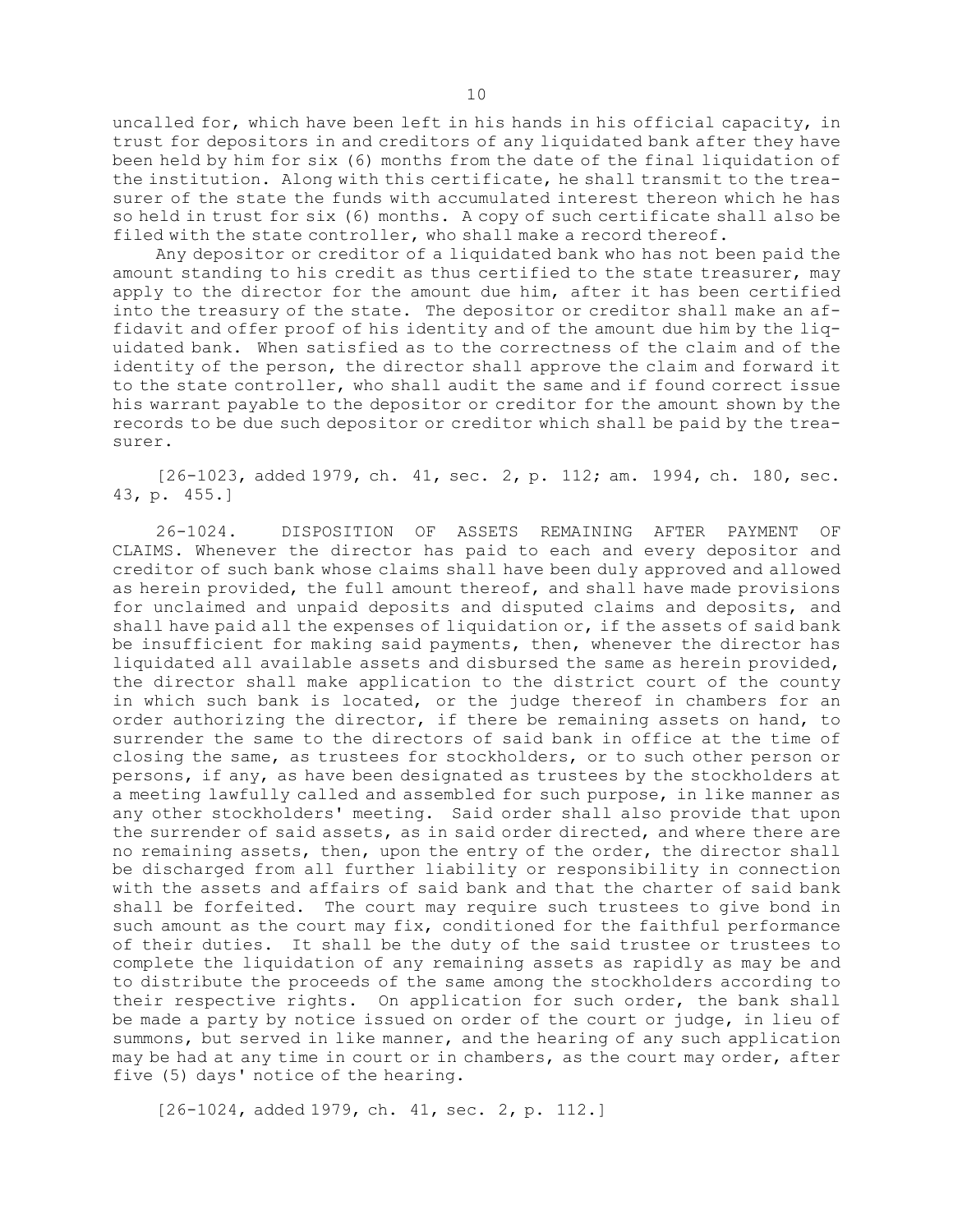26-1025. BORROWING MONEY TO FACILITATE LIQUIDATION OR REOPENING OF BANK. The director of the department of finance, when he deems it to be for the best interest of the depositors of any closed bank, shall be and hereby is authorized and empowered in his official capacity, without personal liability, and under orders of the court, to borrow from any federal agency, or any corporation or person, for the purpose of facilitating the liquidation of such bank and making distribution to depositors, and/or for the purpose of reorganizing or reopening such bank, and as security for the payment of any money so borrowed, the director may pledge or otherwise hypothecate or mortgage all or any part of the assets of such bank and enter into all such contracts or agreements in connection therewith as he may deem prudent and advisable.

[26-1025, added 1979, ch. 41, sec. 2, p. 113.]

26-1026. REOPENING OF BANK -- UNSECURED DEPOSITORS AND CREDITORS -- AC-CEPTANCE OF PLAN -- CERTIFICATE OF APPROVAL. Whenever the director of the department of finance believes it to be for the best interest of the unsecured depositors and creditors of any bank that any proposed plan for maintaining or restoring the solvency of such bank, or for effecting any merger or reorganization thereof, should be carried out and made effective, the director shall issue his certificate of approval, and thereupon all other unsecured depositors and unsecured creditors of such bank shall be held to be subject to the agreement and plan so approved by the director and all depositors and creditors shall be bound thereby and their deposits and claims shall be subject thereto to the same extent and effect as if they had joined in the execution thereof, and their deposits and claims shall be paid in the manner provided in the plan so approved, as aforesaid, and not otherwise.

[26-1026, added 1979, ch. 41, sec. 2, p. 113.]

26-1027. PUBLIC FUNDS ON DEPOSIT -- JOINDER OF OFFICIAL IN PLAN -- BONDS SECURING DEPOSITS UNAFFECTED. Public officers and governing boards having control of public funds on deposit in any such bank are authorized to join in any plan approved as provided in section [26-1026](https://legislature.idaho.gov/statutesrules/idstat/Title26/T26CH10/SECT26-1026), Idaho Code, if, in the judgment of such officers or boards, the plan is for the best interest of all persons concerned, but no such agreement shall release any surety on any bond securing public deposits or public funds, or waive any security held for any preference given to such public funds under any law of this state, or relieve any officer, or the sureties of his official bond, of the liability, if any, for such deposit, and the time for the repayment of public funds shall in no event be extended for <sup>a</sup> longer period than six (6) months from the date of said certificate of the director of the department of finance.

[26-1027, added 1979, ch. 41, sec. 2, p. 114.]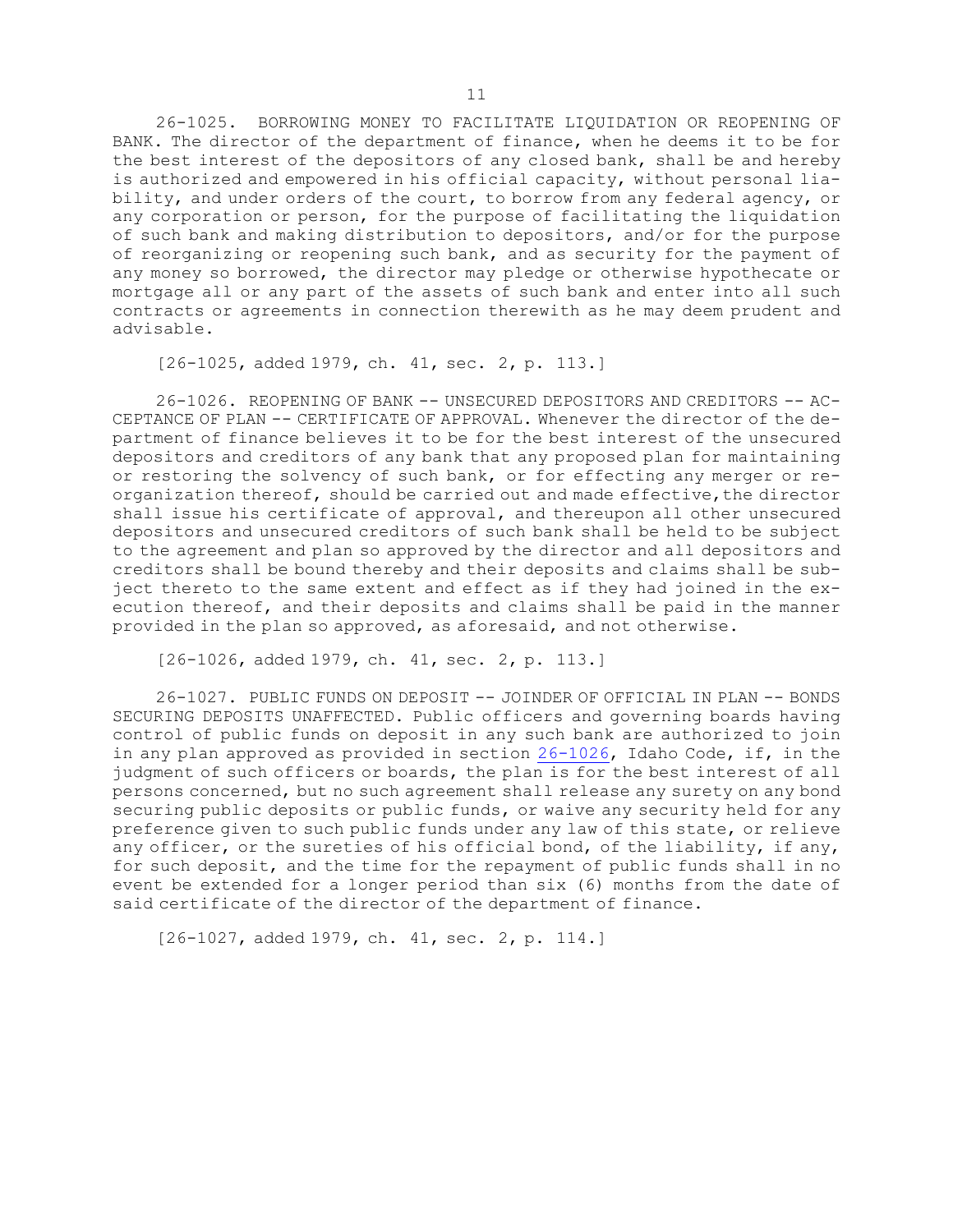#### TITLE 26 BANKS AND BANKING

### CHAPTER 11 SUPERVISION BY DEPARTMENT OF FINANCE

26-1101. ADMINISTRATION -- RULES AND POWERS. (1) Every bank and bank holding company shall be subject to the inspection and supervision of the director of the department of finance as provided in this act.

(2) The director may from time to time promulgate, amend and rescind rules necessary or proper to carry out the provisions of this act. No rule may be adopted unless the director finds that the action is necessary or appropriate for the protection of the interests of bank depositors or for the welfare of banks and consistent with the purpose of this act.

(3) Notwithstanding any other provision of the Idaho bank act, but subject to the limitations provided for in this section:

(a) <sup>A</sup> bank may engage in any activity in which it could engage, exercise any power it could exercise, or make any loan or investment which it could make if it were operating as <sup>a</sup> national bank or which has been approved by the responsible federal agency for any state-chartered bank in the United States.

(b) Before engaging in any activity or exercising any power afforded under this subsection  $(3)$ , a bank shall first notify the director of its intent to do so. This notice shall be sent to the director by U.S. mail, postage prepaid, certified or registered, with return receipt requested. Should the director take no action on the request within twenty (20) days of delivery to the director, the right to engage in the action or power so requested shall be deemed granted.

(c) Should the director deny the request, the affected bank shall have the right to request <sup>a</sup> hearing before the director, which hearing shall be held within thirty (30) days of the date of the denial.

(d) The director shall have the discretion to deny any request which is inconsistent with the purposes of the Idaho bank act.

(e) No such approval shall operate to deny the director of any of his authority under the Idaho bank act and such permitted activity shall be subject to supervision by the director.

(f) The director may, by order, waive or modify any requirement under this act if the corresponding federal requirement for national banks is eliminated or modified.

(4) Banks which are subsidiaries of bank holding companies may receive deposits, renew time deposits, close loans, service loans, and receive payments on loans as agent for other depository institutions which are subsidiaries of the same bank holding company.

(5) All rules must be promulgated pursuant to the provisions of [chapter](https://legislature.idaho.gov/statutesrules/idstat/Title67/T67CH52) 52, [title](https://legislature.idaho.gov/statutesrules/idstat/Title67/T67CH52) 67, Idaho Code. Unless expressly provided in the Idaho bank act, proceedings under the Idaho bank act shall not be considered "contested cases" under [chapter](https://legislature.idaho.gov/statutesrules/idstat/Title67/T67CH52) 52, title 67, Idaho Code.

[26-1101, added 1979, ch. 41, sec. 2, p. 114; am. 1995, ch. 99, sec. 5, p. 302.]

26-1102. EXAMINATION BY DEPARTMENT. (1) The director may examine no less often than once in eighteen (18) months, and more frequently whenever he shall deem it necessary, all records and other documents in the possession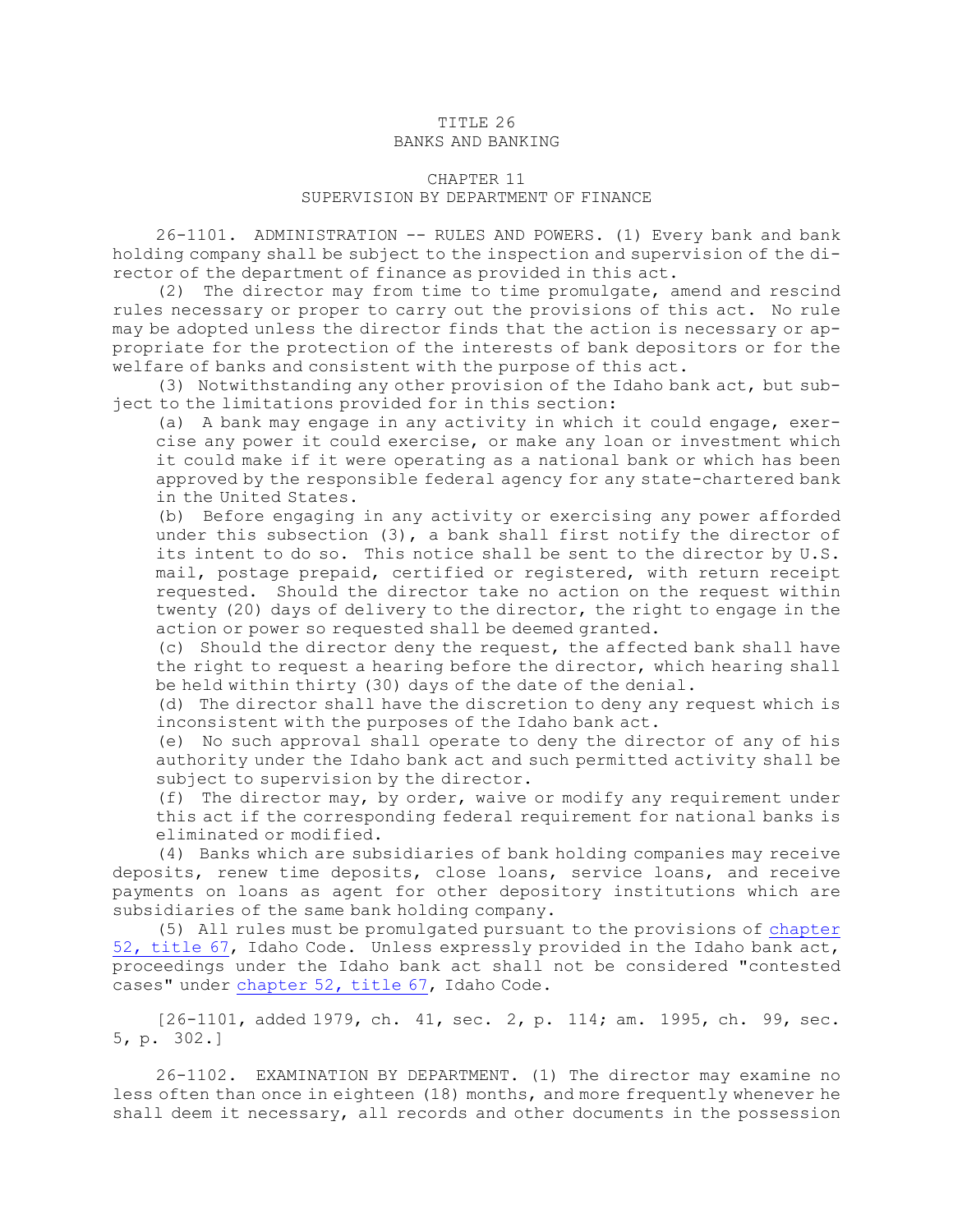of or relating to the bank, bank trust department including records in the custody of <sup>a</sup> data processor or other person or company. For this purpose, the director shall have authority to demand and inspect all books, papers, moneys, notes, bonds, or evidences of debt of such bank and may examine on oath any of the directors, officers, agents, employees, customers, or depositors of such bank. Any willful false swearing in any examination shall be deemed perjury. During examinations, the directors, officers and employees shall give any assistance required by the director, but no examiner shall interfere with the routine duty of such directors, officers and employees.

(2) Whenever it shall come to the notice of the director that any bank has failed or refused to comply with any of the provisions of this act, the director is authorized to make <sup>a</sup> special examination of said bank and to charge and collect for such special examination; and to continue such examinations and charges at intervals of not less than thirty (30) days until such provisions are complied with.

(3) The director may in his discretion at any time omit his examination of any bank as above required and accept in lieu thereof the findings or result of an examination of such bank made by any bank regulatory or insuring agency of the United States authorized to make such examination.

(4) The director may in his discretion extend the examination period to no less often than once in twenty-four (24) months if:

(a) The bank has total assets of less than one billion dollars (\$1,000,000,000);

(b) The bank is well capitalized, as defined in 12 U.S.C. section 1831o, the federal deposit insurance act;

(c) When the bank was most recently examined, it was found to be wellmanaged and its composite condition was found to be outstanding or good; and

(d) The bank is not currently subject to <sup>a</sup> formal enforcement proceeding or order by the department or the appropriate federal banking agency.

[26-1102, added 1979, ch. 41, sec. 2, p. 114; am. 2007, ch. 126, sec. 6, p. 379.]

26-1103. REFUSAL TO SUBMIT TO EXAMINATION. Whenever any officer, director or employee of any bank or any data processor or other person or company having custody of books or records of any bank shall refuse to submit the books, papers and concerns of such bank to the inspection of the department of finance or refuse to be examined on oath touching the affairs or concerns of the bank, the director may, in his discretion, apply to the district court within the jurisdiction of which the home office of the bank is located for an injunction requiring the officer to allow such inspection. Upon application by the director, the court shall issue such an injunction.

[26-1103, added 1979, ch. 41, sec. 2, p. 115.]

26-1104. FEES. (1) On January 15 of each year, the director shall fix and collect from each state bank <sup>a</sup> fee based upon the amount of the total assets of the bank as of December 31 of the preceding calendar year, which fees shall not exceed the amounts set forth in the following schedule: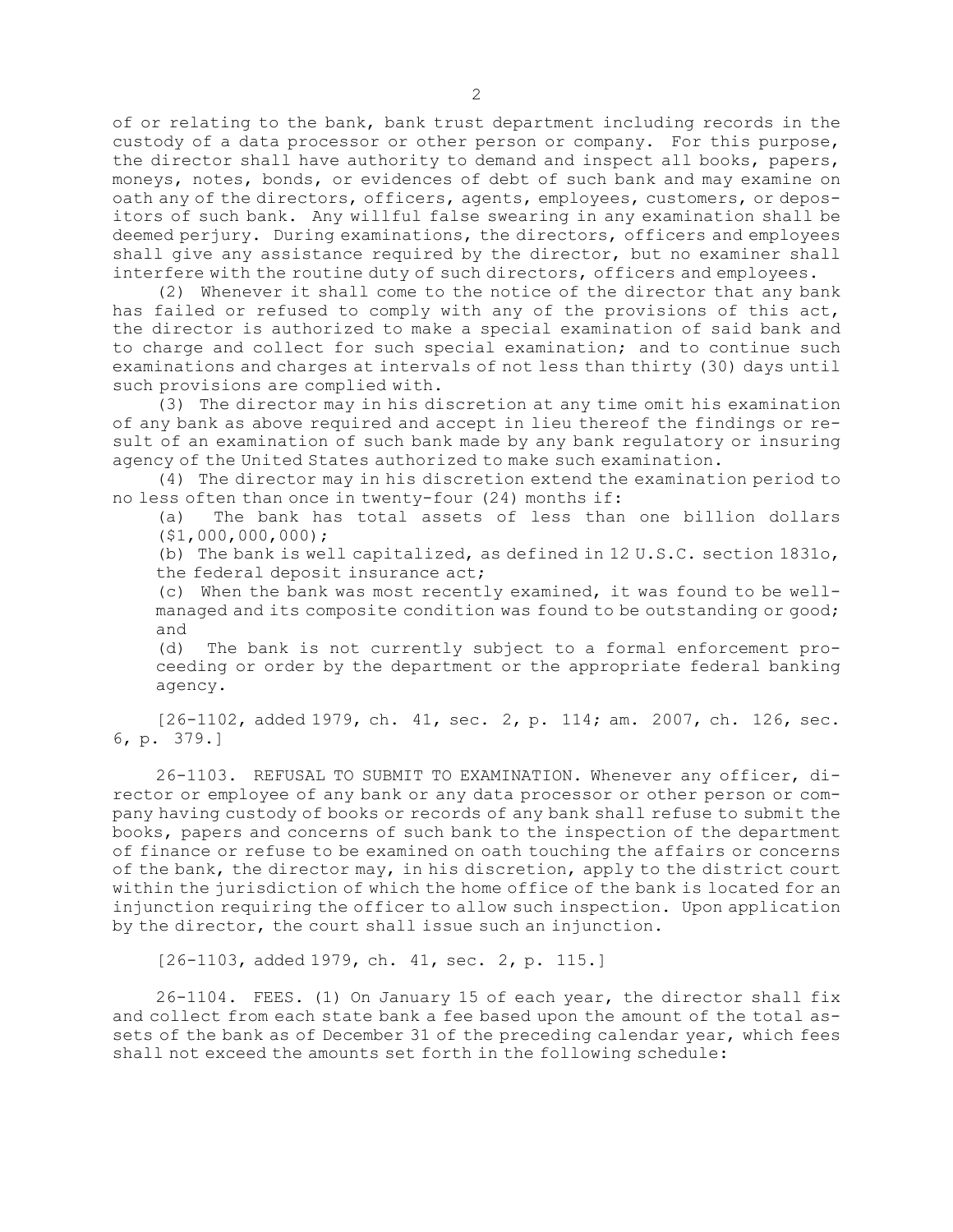TOTAL ASSETS MAXIMUM FEE \$0 to \$1 million .................... \$1,500 Flat Fee \$1 million to \$10 million  $\ldots \ldots \ldots$  \$2,000 + \$.25 per thousand dollars of assets in excess of \$1 million \$10 million to \$50 million .......... \$4,250 <sup>+</sup> \$.19 per thousand dollars of assets in excess of \$10 million \$50 million to \$100 million  $\ldots \ldots$ ,  $\frac{2}{311}$ ,  $\frac{2}{950}$  +  $\frac{2}{7}$  per thousand dollars of assets in excess of \$50 million \$100 million to \$500 million ........ \$17,850 <sup>+</sup> \$.10 per thousand dollars of assets in excess of \$100 million \$500 million to \$1 billion .......... \$57,850 <sup>+</sup> \$.09 per thousand dollars of assets in excess of \$500 million  $$1~\rm{billion}$  to  $$3~\rm{billion}$  .............  $$102,850 + $.08$  per thousand dollars of assets in excess of \$1 billion  $$3$  billion to  $$10$  billion  $\dots\dots\dots$ ....  $$262,850 + $.07$  per thousand dollars of assets in excess of \$3 billion \$10 billion to \$20 billion .......... \$752,850 <sup>+</sup> \$.03 per thousand dollars of assets in excess of \$10 billion \$20 billion and over  $\ldots\ldots\ldots\ldots\ldots\ldots\,$  \$1,052,850 + \$.02 per thousand dollars of assets in excess of \$20 billion

(2) In addition to the foregoing, each state bank shall pay to the director an additional sum not to exceed one hundred dollars (\$100) for each office and branch office maintained by said bank. The director shall collect from each bank for each special examination of its condition an amount sufficient to reimburse the director for the actual expenses incurred in connection therewith.

(3) The director may, in his discretion, assess state banks and state bank holding companies for the review, analysis and investigation of an application to:

(a) Charter or incorporate <sup>a</sup> bank or bank holding company;

(b) Establish <sup>a</sup> branch or office;

(c) Merge with, acquire, or be acquired by another bank or bank holding company located in or outside of Idaho; and

(d) Convert to an entity other than <sup>a</sup> state bank or bank holding company.

(4) For banks operating in Idaho with <sup>a</sup> home state other than Idaho, the director may, in his discretion, enter into <sup>a</sup> cooperative agreement with the home state supervisor of the bank to assess supervisory fees on the bank. The fees may include assessments, examination fees, branch fees, license fees and all other fees that are levied by the director on state banks. If such agreement has been entered, the director may, in his discretion, assess supervisory fees on banks operating in Idaho with home states other than Idaho.

(5) All fees, fines, examination and miscellaneous charges collected by the director pursuant to the Idaho bank act shall be deposited into the finance administrative account pursuant to section [67-2702](/statutesrules/idstat/Title67/T67CH27/SECT67-2702), Idaho Code.

[26-1104, added 1979, ch. 41, sec. 2, p. 115; am. 1980, ch. 169, sec. 1, p. 361; am. 1984, ch. 47, sec. 1, p. 77; am. 1995, ch. 99, sec. 6, p. 303; am. 1997, ch. 225, sec. 3, p. 662; am. 2015, ch. 204, sec. 13, p. 626; am. 2021, ch. 58, sec. 4, p. 189.]

26-1105. DIRECTORS TO BE ADVISED OF CONDITIONS. The department of finance shall, after each examination, address <sup>a</sup> letter to the president or chairman of the board of directors, calling attention to the condition of the bank at the time of examination. Such letter from the department shall be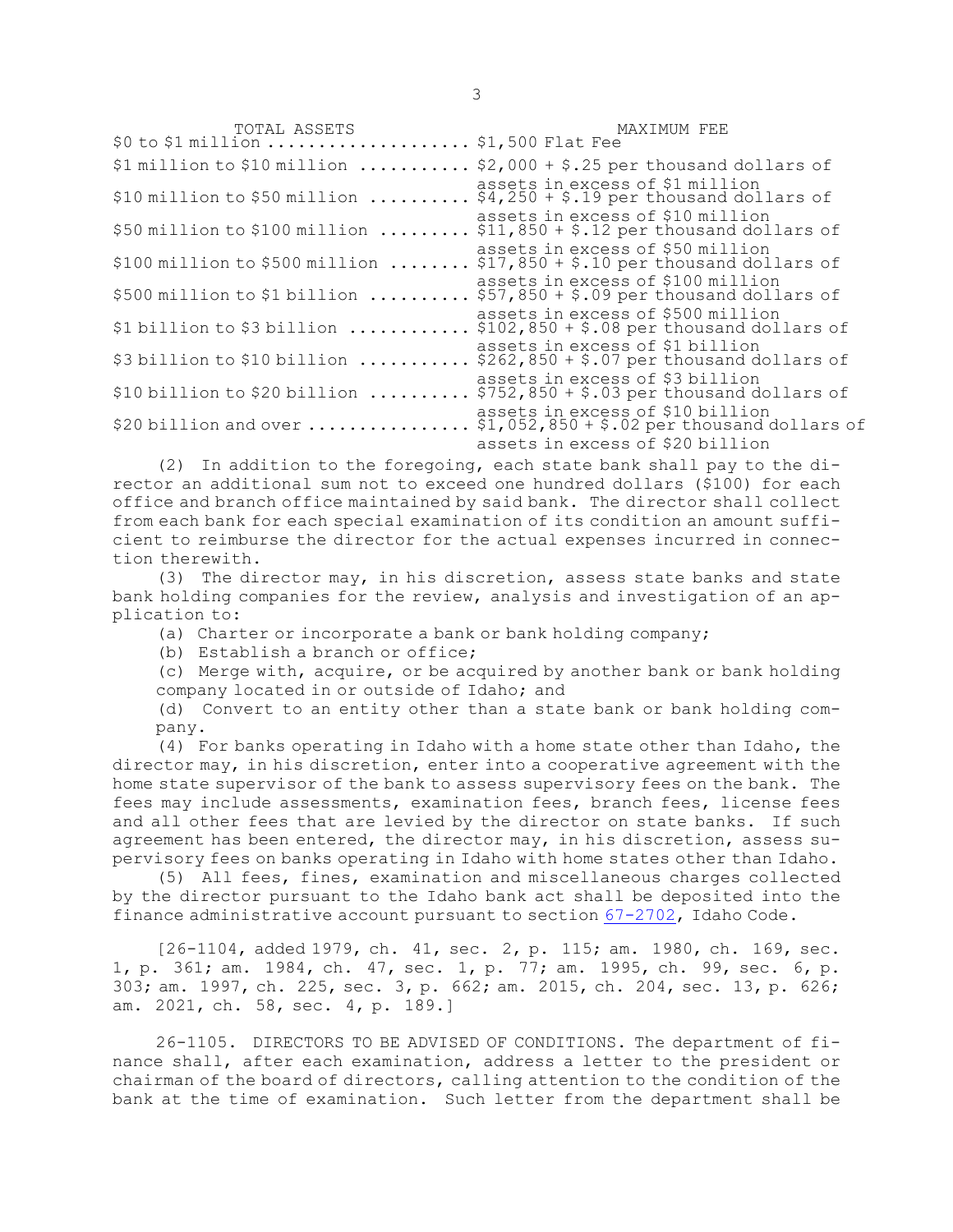read at the first meeting of the board of directors following its receipt and the bank or company's minute book shall show the receipt of such letter and the reply thereto as approved by the directors.

[26-1105, added 1979, ch. 41, sec. 2, p. 116.]

26-1106. REPORTS OF BANK. Every bank shall make to the department of finance not less than three (3) reports during each calendar year at such times as reports are called for by the director. The department of finance shall prescribe the form of such reports and they shall be signed and verified by the oath or affirmation of one of the officers of such bank and attested by at least two (2) of the directors. They shall be forwarded to the department within fifteen (15) days after the receipt of the call therefor. Such report shall be published in <sup>a</sup> newspaper in the city or county in which said bank is located, or in <sup>a</sup> paper published nearest to such town, and in the same form as made to the department. Proof of publication shall be furnished to said department within thirty (30) days after receipt of the aforesaid call.

The department of finance shall also have the power to call for special reports from any bank whenever in its judgment the same is necessary to inform the department fully of the condition of such bank. It shall not be necessary for such bank to publish such special report.

[26-1106, added 1979, ch. 41, sec. 2, p. 116.]

26-1107. REPORTS -- DUTIES OF DEPARTMENT OF FINANCE. The department of finance shall receive and place on file in the office of the department the reports to be made by the banks under this act and shall prepare and furnish, on demand, to all the banks required to report blank forms for such statements or reports.

[26-1107, added 1979, ch. 41, sec. 2, p. 116.]

26-1109. BOOKS AND ACCOUNTS. Whenever it appears to the department of finance that any bank does not keep books and accounts in such manner as to enable it to readily ascertain the true condition of such bank, or that such books and accounts are not kept in <sup>a</sup> manner which will minimize, as far as possible, loss through dishonesty of its officers or employees or otherwise, the department shall have power to require the officers of such bank or any of them, to open and keep such books or accounts as the department may, in its discretion, determine and prescribe for the purpose of keeping accurate and convenient records of the transactions and accounts of such bank.

The directors of any bank shall, within ten (10) days from receipt by the bank of <sup>a</sup> written statement from the department that the bank's internal auditing procedures are inadequate or deficient in any respect in the opinion of the department, retain, at the bank's sole expense, an independent licensed certified public accountant, approved by the director, to forthwith make an audit of the bank, and upon completion thereof <sup>a</sup> certified copy of the audit shall be delivered to the department.

[26-1109, added 1979, ch. 41, sec. 2, p. 116.]

26-1110. PROOF THAT SERVICES PERFORMED WILL BE SUBJECT TO REGULATION AND EXAMINATION. No bank subject to examination by the department of finance may cause to be performed, by contract or otherwise, any bank services for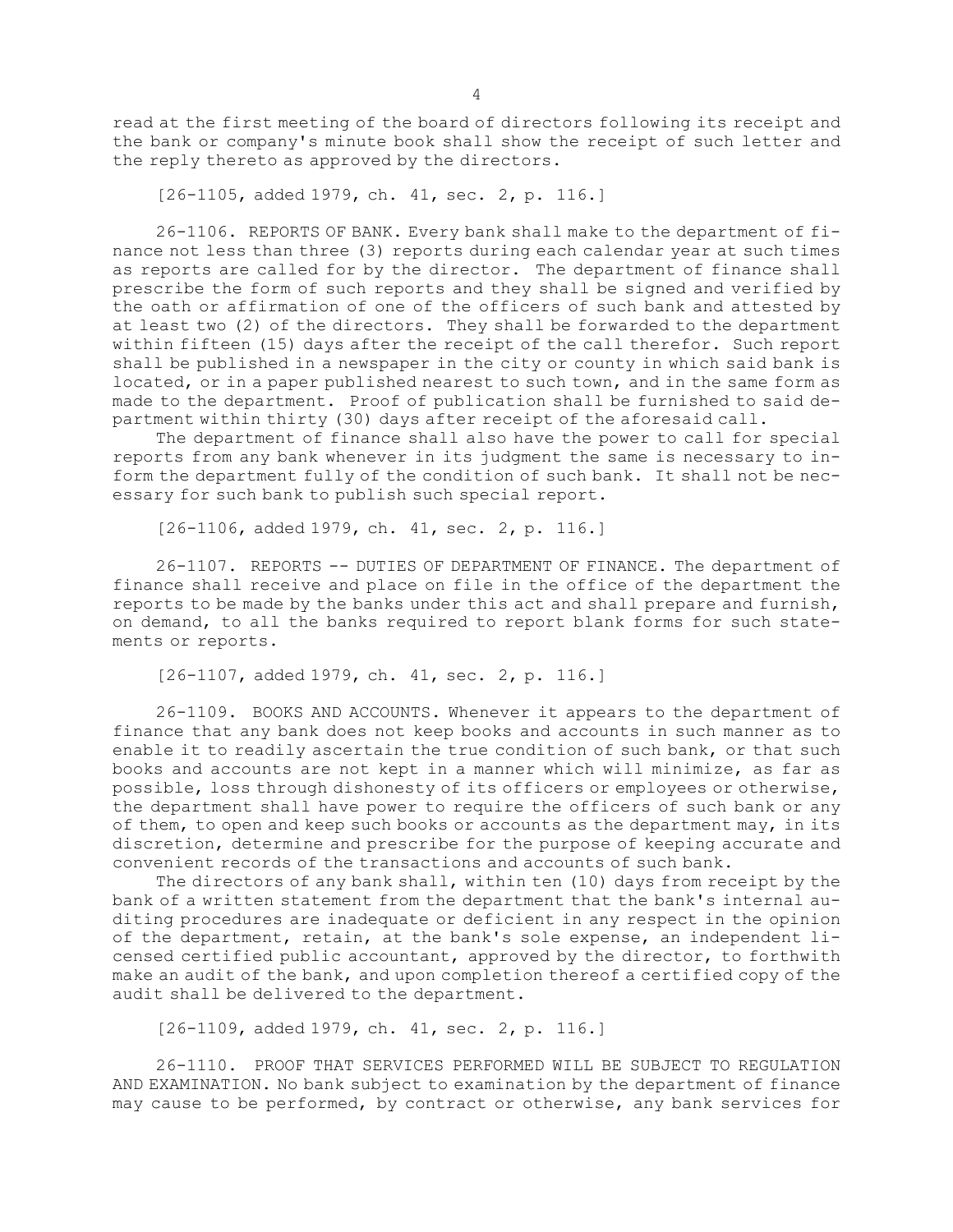itself, whether on or off its premises, unless assurances satisfactory to the department of finance are furnished to such department by both the bank and the party performing such services that the performance thereof for any such bank will be subject to regulation and examination by the department of finance to the same extent as if such services were being performed by the bank itself on its own premises.

[26-1110, added 1979, ch. 41, sec. 2, p. 117.]

26-1111. RECORDS NOT PUBLIC. (1) The department of finance shall keep proper books and records of all regulatory acts, matters and things done by it under the provisions of chapters 1, 2, 3, 4, 5, 6, 7, 8, 9, 10, 11, 12, 18, 21, 26, 32, 33, 34, 35, 36 and 37, [title](https://legislature.idaho.gov/statutesrules/idstat/Title26/T26) 26, Idaho Code, as records of its office, but the same shall be subject to disclosure according to [chapter](https://legislature.idaho.gov/statutesrules/idstat/Title74/T74CH1) 1, [title](https://legislature.idaho.gov/statutesrules/idstat/Title74/T74CH1) 74, Idaho Code, except as otherwise provided in this section and in sections [26-1112](https://legislature.idaho.gov/statutesrules/idstat/Title26/T26CH11/SECT26-1112) and [67-2743E](https://legislature.idaho.gov/statutesrules/idstat/Title67/T67CH27/SECT67-2743E), Idaho Code.

(2) All written communications and copies thereof, between the department, the director, department employees and any bank, bank holding company, trust company, savings and loan association and credit union which relate in any manner to the examination or condition of the financial institution, are the property of the department of finance and, if acquired by any person, shall be returned to the department upon written demand.

(3) (a) The director of the department of finance, any federal bank or other financial institution regulatory or supervisory agency, and any bank, bank holding company, trust company, savings and loan association, or credit union incorporated or chartered under [title](https://legislature.idaho.gov/statutesrules/idstat/Title26/T26) 26, Idaho Code, or under federal law or the law of any state and doing business in the state of Idaho, shall each have <sup>a</sup> privilege to refuse to disclose and to prevent any other person from disclosing confidential communications, and the contents of any documents relating to any confidential communications, between the financial institution and the department of finance or federal bank or financial institution regulatory or supervisory agency made during the regulatory relationship.

(b) <sup>A</sup> communication is confidential if it is made during the regulatory relationship between the department of finance or the federal bank or other financial institution regulatory or supervisory agency and any such bank, bank holding company, trust company, savings and loan association or credit union, and if the communication is not designed or intended for disclosure to any other parties.

(c) The privilege may be claimed by the financial institution or by the department of finance or the federal bank or other financial institution regulatory or supervisory agency, or by the lawyer for either. The privilege may be waived only in accordance with this section and sections [26-1112](https://legislature.idaho.gov/statutesrules/idstat/Title26/T26CH11/SECT26-1112) and [67-2743E](https://legislature.idaho.gov/statutesrules/idstat/Title67/T67CH27/SECT67-2743E), Idaho Code.

(d) The director of the department of finance or the appropriate officer or employee of the federal bank or other financial institution regulatory or supervisory agency may disclose confidential communications between the department or agency and financial institutions to the court, in camera, in <sup>a</sup> civil action. Such disclosure shall also be <sup>a</sup> privileged communication and the privilege may be claimed by the director, officer or employee or his lawyer.

(e) No sanction may be imposed upon any financial institution as <sup>a</sup> result of the claim of <sup>a</sup> privilege by the financial institution or the di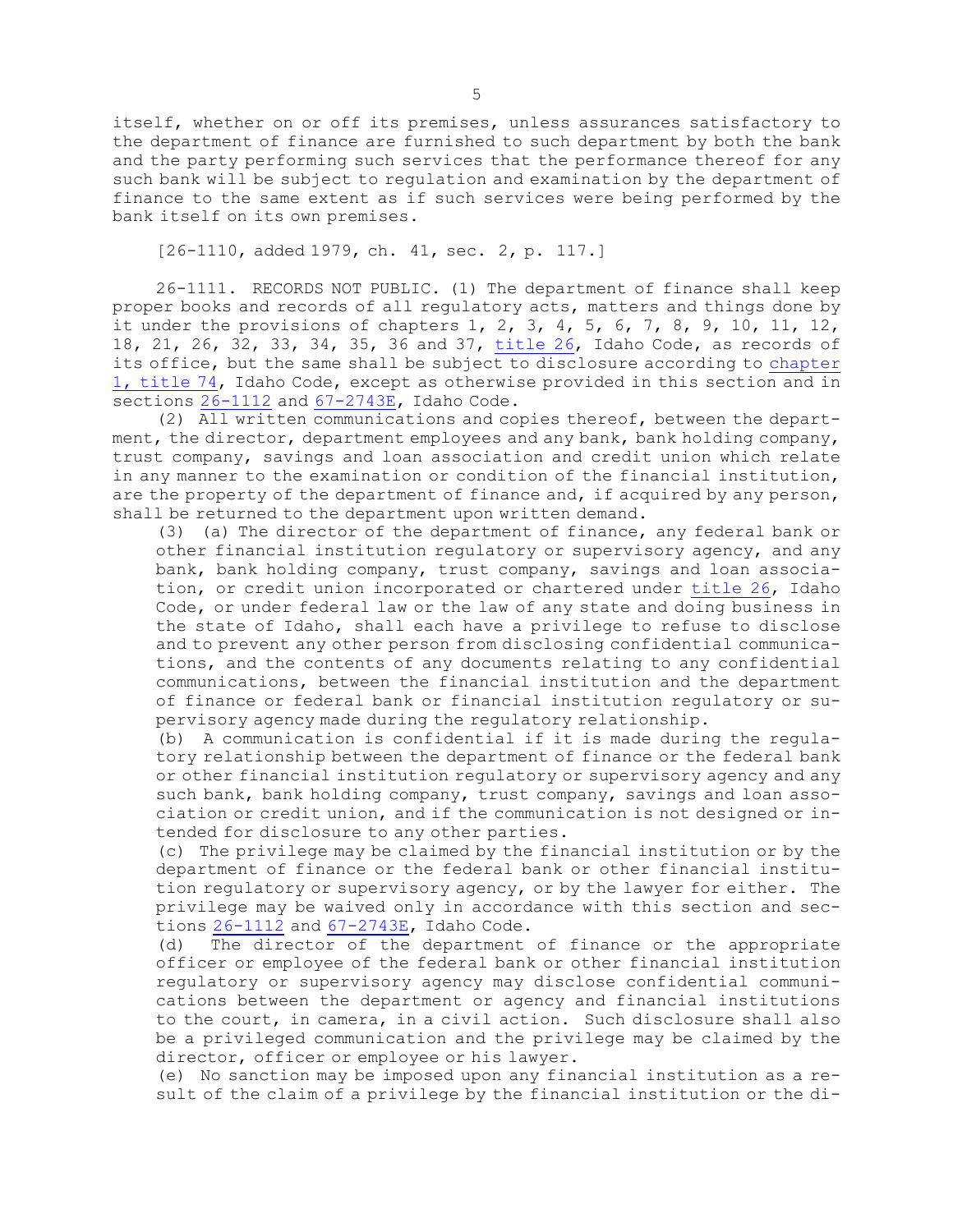rector of the department of finance or the officer or employee of the federal supervisory agency under this section.

[26-1111, added 1979, ch. 41, sec. 2, p. 117; am. 1990, ch. 213, sec. 21, p. 502; am. 1993, ch. 187, sec. 1, p. 477; am. 2000, ch. 288, sec. 2, p. 972; am. 2005, ch. 265, sec. 16, p. 824; am. 2015, ch. 141, sec. 42, p. 413.]

26-1112. PENALTY FOR DISCLOSURE OF CONFIDENTIAL INFORMATION. (1) Neither the department of finance, its director nor its employees shall disclose to any person or agency any fact or information obtained in the course of business of the department under this act, except in the following cases:

(a) When by the terms of this act or [chapter](https://legislature.idaho.gov/statutesrules/idstat/Title74/T74CH1) 1, title 74, Idaho Code, it is made the duty of the department to make public records and publish the same.

(b) When the department is required by law to take special action regarding the affairs of any bank.

(c) When called as <sup>a</sup> witness in any criminal proceeding in <sup>a</sup> court of competent jurisdiction, provided that the court must review such information in chambers to determine the necessity of disclosing such information, and subject to the privilege provided by subsection (3) of section [26-1111](https://legislature.idaho.gov/statutesrules/idstat/Title26/T26CH11/SECT26-1111), Idaho Code.

(d) When, in the case of <sup>a</sup> problem bank, it is necessary or advisable, in the discretion of the director, for the good of the public or of the depositors.

(e) When, in the discretion of the department, it is advisable to disclose any such information to <sup>a</sup> state or federal bank supervisory agency.

(2) Any person violating the provisions of this section shall be guilty of <sup>a</sup> felony and conviction shall subject the offender to <sup>a</sup> forfeiture of his office or employment.

[26-1112, added 1979, ch. 41, sec. 2, p. 117; am. 1990, ch. 213, sec. 22, p. 502; am. 1993, ch. 187, sec. 2, p. 478; am. 2015, ch. 141, sec. 43, p. 414.]

26-1113. IMPAIRMENT OF CAPITAL -- ASSESSMENT. Notwithstanding any law of this state to the contrary, the stock of <sup>a</sup> bank chartered by the state of Idaho shall be assessable. Whenever the director has reason to believe that the capital and surplus of any bank is impaired or reduced below the amount required by the director at the time the bank's charter was issued or an amount which the director reasonably believes to be necessary for the protection of the depositors of the bank, it shall be the duty of the director to examine said bank and ascertain the facts. In case he finds an impairment or reduction of capital and surplus, he shall order the bank to make good the deficiency within thirty (30) days after the date of the order. The directors of the bank upon which an order shall have been made, shall levy an assessment upon the stock of the bank to repair the capital deficiency. The director shall cause notice of the order and the amount of the assessment to be given to each stockholder of the bank. Notice shall be given by <sup>a</sup> written notice mailed to each stockholder at his last known address or served personally upon him. If any stockholder shall refuse or neglect to pay the assessment specified in the notice within ten (10) days from the date of mailing or service upon him of the notice, the directors of the bank shall have the right to sell the stock of such stockholder, at public auction. Previous notice of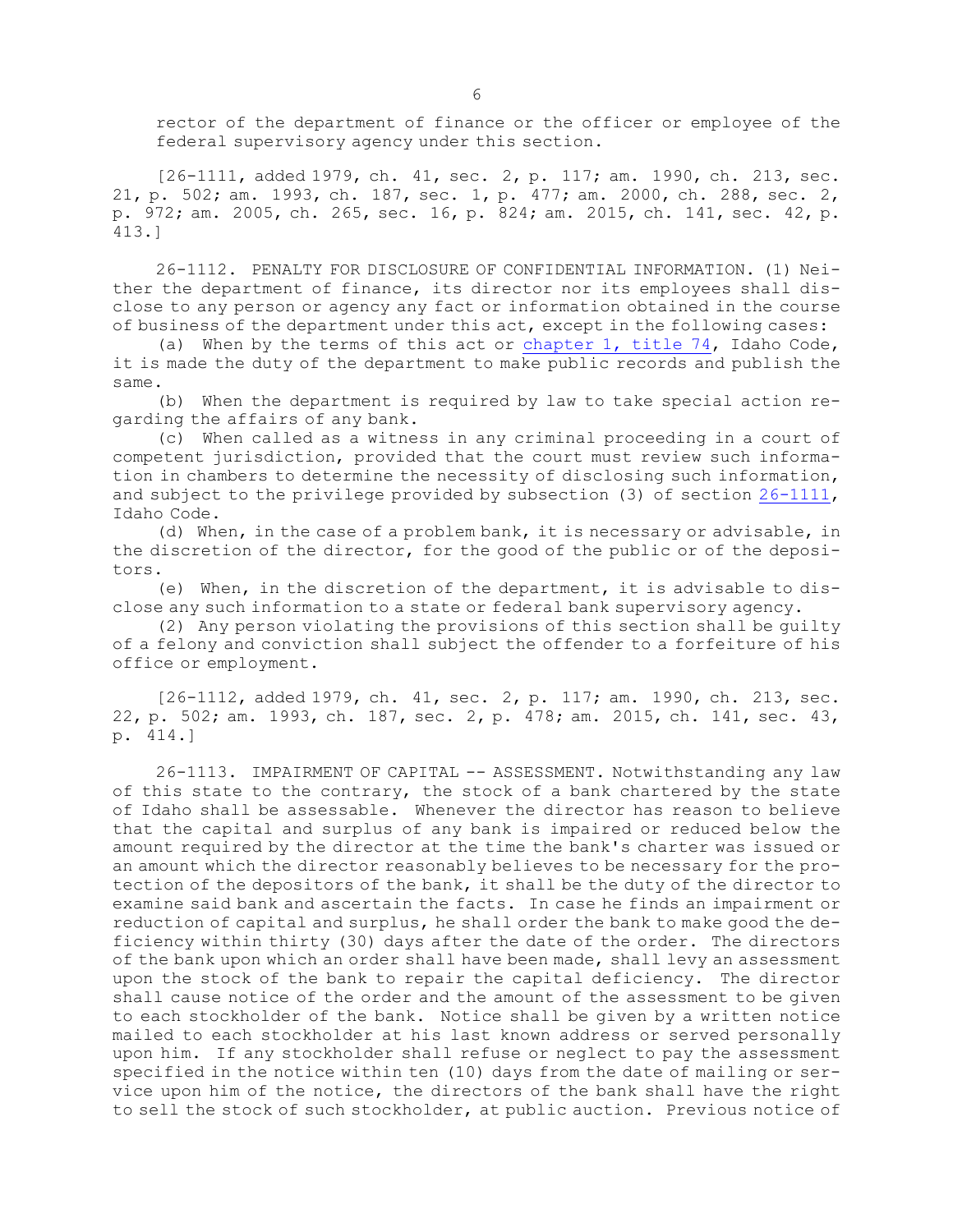such sale shall be given ten (10) days in advance of the date of the sale in <sup>a</sup> newspaper of general circulation in the county where the principal place of business of the bank is located. <sup>A</sup> copy of the notice of sale shall also be served personally on the stockholder or by mailing same to his last known address ten (10) days before the day fixed for the sale. Such stock may be sold at private sale and without such public notice; provided that an offer in writing shall first be obtained and <sup>a</sup> copy thereof served upon the owner of record of the stock sought to be sold, either personally or by mailing <sup>a</sup> copy of the offer to his last known address. If, after service of the offer, the owner shall refuse or neglect to pay the assessment within two (2) weeks from the time of the service of the offer, the directors may accept the offer and sell the stock to the person(s) making the offer, or to any other person(s) making <sup>a</sup> larger offer than the offer submitted to the stockholder. Stock shall in no event be sold for less than the amount of the assessment called for and the expense of the sale.

The stockholder whose shares of stock are to be sold shall return the certificates evidencing such shares to the bank prior to the date the shares will be sold.

Out of the proceeds of the stock so sold, the directors shall pay the amount of assessment levied thereon and the necessary costs of sale, and the balance, if any, shall be paid to the person or persons whose stock has thus been sold. <sup>A</sup> sale of stock as herein provided shall effect an absolute cancelation of the outstanding certificate or certificates evidencing the stock so sold and shall make the same null and void, and <sup>a</sup> new certificate shall be issued to the purchaser thereof.

[26-1113, added 1979, ch. 41, sec. 2, p. 118.]

26-1114. SUSPENSION OR REMOVAL OF DIRECTORS, OFFICERS OR EMPLOYEES -- PROHIBITION OF FUTURE EMPLOYMENT. (1) The director of the department of finance may issue <sup>a</sup> written order suspending or removing <sup>a</sup> director, officer or employee of <sup>a</sup> bank, bank holding company or trust institution, upon finding that the director, officer or employee:

(a) Has been dishonest or reckless in the performance of his official duties;

(b) Has breached his fiduciary duties to the bank, bank holding company or trust institution, in <sup>a</sup> manner that is likely to cause substantial loss to or seriously weaken the bank, bank holding company or trust institution;

(c) Has violated any provision of this title, any state or federal law or regulation pertaining to the business of the bank, bank holding company, or trust institution, or any order of the director of the department of finance;

(d) Has been convicted of any felony or <sup>a</sup> misdemeanor involving theft or dishonesty; or

(e) Has engaged or participated in any unsafe or unsound practice in the conduct of the affairs of the bank, bank holding company or trust institution.

The order shall be issued pursuant to [chapter](https://legislature.idaho.gov/statutesrules/idstat/Title67/T67CH52) 52, title 67, Idaho Code.

(2) In the event <sup>a</sup> director, officer or employee has been removed from office as set forth in this section, and the order has not been modified, rescinded or set aside, or if <sup>a</sup> person has been removed as <sup>a</sup> director, officer or employee of <sup>a</sup> bank, bank holding company or trust institution by <sup>a</sup> federal financial institution regulator or <sup>a</sup> financial institution regulator in an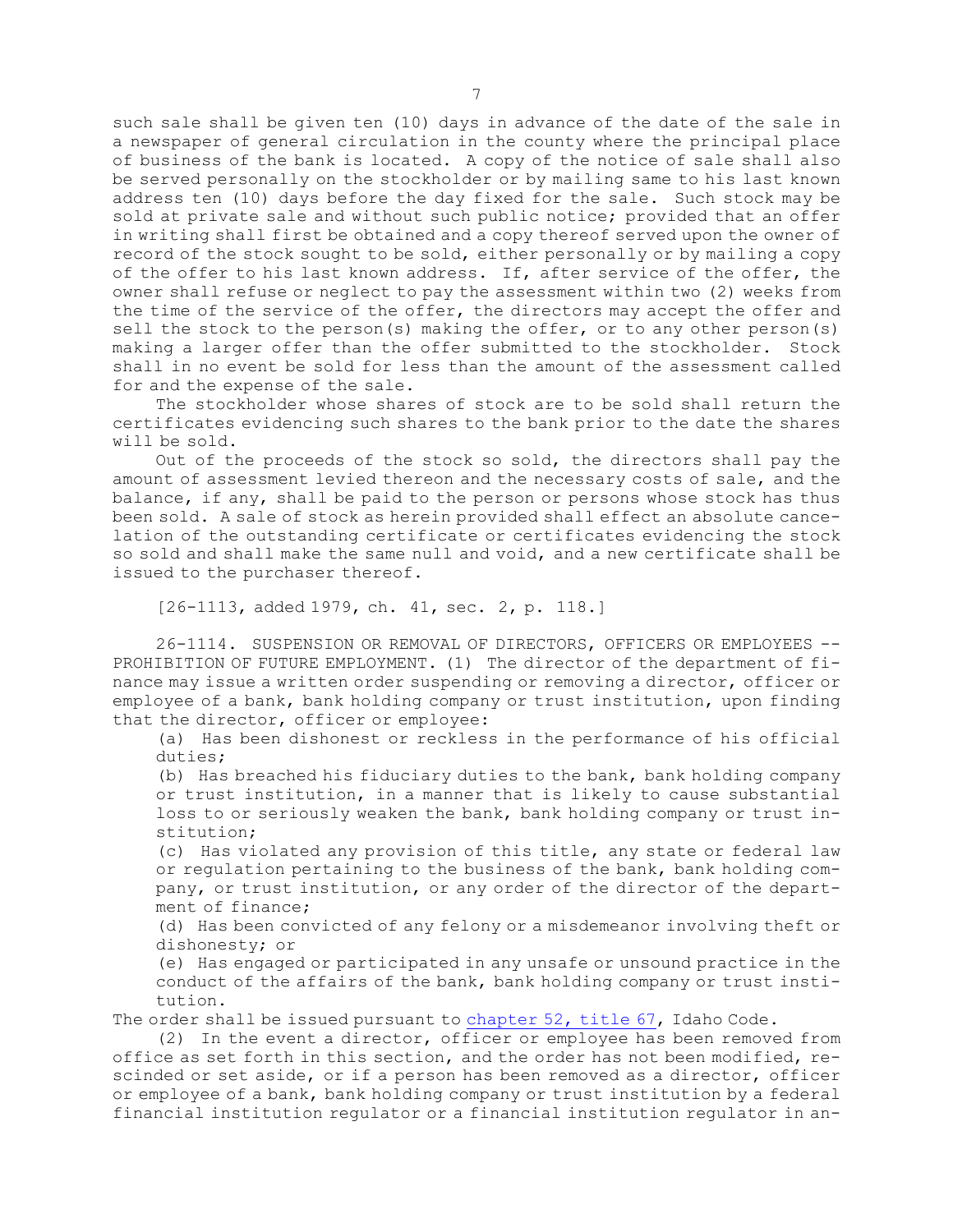other state, the person is prohibited from becoming employed by <sup>a</sup> bank, bank holding company or trust institution supervised by the director of the department of finance in this state, except as specifically permitted by the director of the department of finance.

[26-1114, added 2015, ch. 204, sec. 15, p. 627.]

26-1115. CEASE AND DESIST ORDERS -- PENALTIES. (1) If the director of the department of finance finds that any bank, bank holding company or trust institution has engaged or is about to engage in an unsafe or unsound practice in conducting the business of such bank, bank holding company or trust institution, or any person has violated or is about to violate any provision of this act, any rule or order issued under the act, any condition imposed in writing by the director, or any written agreement entered into with the director, the director may order the bank, bank holding company, trust institution or other person to cease and desist from any such violation or practice. The order shall be issued pursuant to [chapter](https://legislature.idaho.gov/statutesrules/idstat/Title67/T67CH52) 52, title 67, Idaho Code.

(2) After providing <sup>a</sup> notice and an opportunity for <sup>a</sup> public hearing pursuant to [chapter](https://legislature.idaho.gov/statutesrules/idstat/Title67/T67CH52) 52, title 67, Idaho Code, the director of the department of finance may assess against and collect <sup>a</sup> civil money penalty from any bank, bank holding company or trust institution that, or from any executive officer, director, employee, agent or other person participating in the conduct of the affairs of such bank, bank holding company or trust institution who:

(a) Engages or participates in any unsafe or unsound practice in connection with <sup>a</sup> bank, bank holding company or trust institution; or

(b) Violates or knowingly permits any person to violate any of the provisions of:

(i) The Idaho bank act;

(ii) Any rule promulgated pursuant to the Idaho bank act; or

(iii) Any lawful order of the director of the department of finance issued pursuant to the Idaho bank act.

(3) The civil money penalty shall not exceed one thousand dollars (\$1,000) per day for each day such violation continues. No civil money penalty shall be assessed for the same act or practice if another government agency has taken similar action against the bank, bank holding company or trust institution, or person to be assessed such civil money penalty. In determining the amount of the civil money penalty to be assessed, the director of the department of finance shall consider:

(a) The good faith of the bank, bank holding company, trust institution or person to be assessed with such civil money penalty;

(b) The gravity of the violation;

(c) Any previous violations by the bank, bank holding company, trust institution or person to be assessed with such civil money penalty;

(d) The nature and extent of any past violations; and

(e) Such other matters as the director of the department of finance may deem appropriate.

(4) Upon waiver by the respondent of the right to <sup>a</sup> public hearing concerning an assessment of <sup>a</sup> civil money penalty, the hearing or portions thereof may be closed to the public when concerns arise about prompt withdrawal of moneys from or the safety and soundness of the bank, bank holding company or trust institution.

(5) For the purposes of this section, <sup>a</sup> violation shall include, but is not limited to, any action by any person alone or with another person that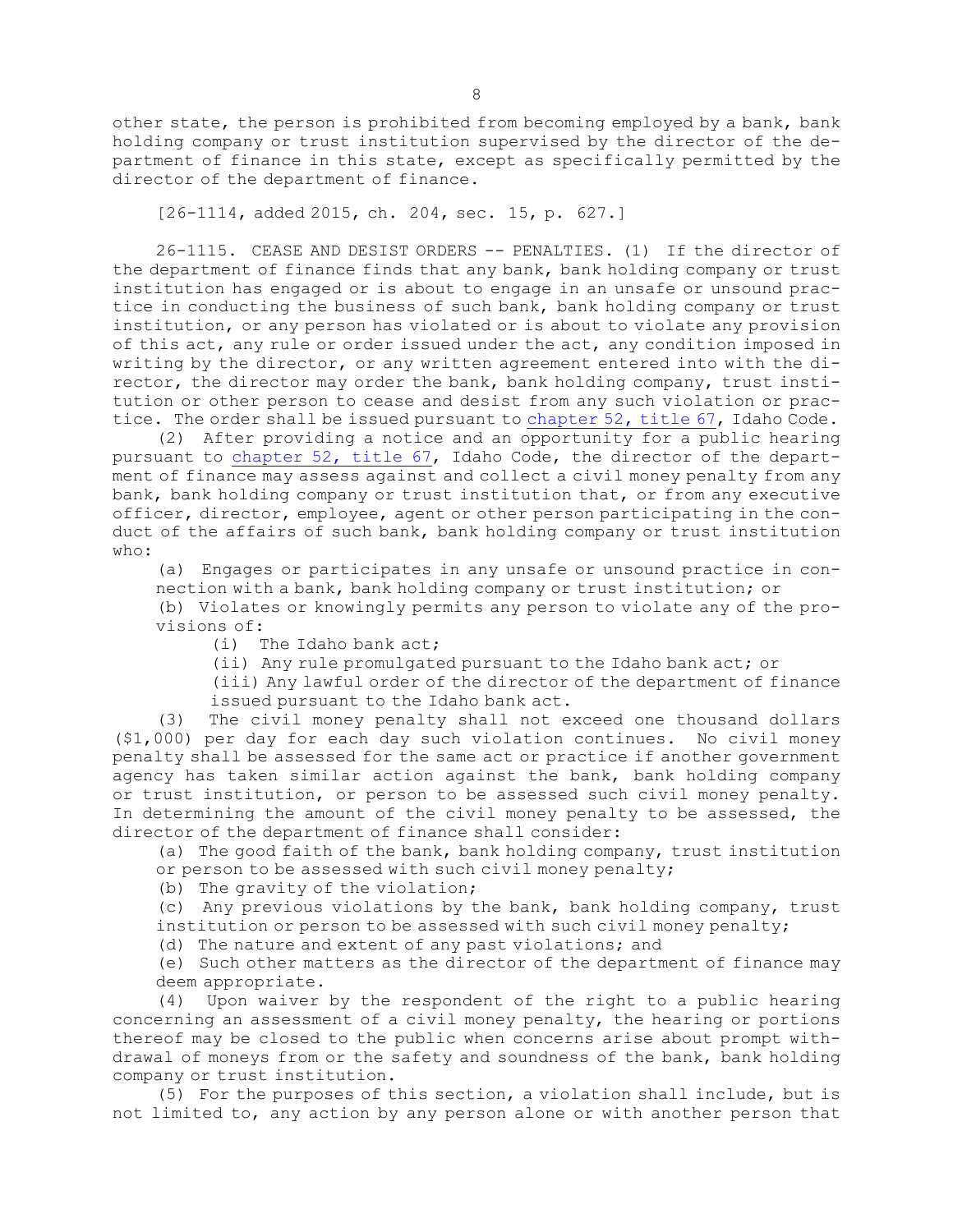causes, brings about, or results in the participation in, counseling of or aiding or abetting of <sup>a</sup> violation.

(6) The director of the department of finance may modify or set aside any order assessing <sup>a</sup> civil money penalty.

(7) Failure by <sup>a</sup> trust institution to comply with an order issued under this section within <sup>a</sup> reasonable time as the director prescribes is grounds for suspension or revocation of its charter or license issued under this act.

[26-1115, added 2015, ch. 204, sec. 17, p. 628.]

26-1116. CIVIL ENFORCEMENT. Whenever it appears to the director that any bank, bank holding company or trust institution has engaged or is about to engage in an unsafe or unsound practice in conducting the business of such bank, bank holding company or trust institution, or any person has violated or is about to violate any provision of this act, any rule or order issued under the act, any condition imposed in writing by the director, or any written agreement entered into with the director, the director may, in his discretion, bring an action in any court of competent jurisdiction, and upon <sup>a</sup> showing of any unsafe or unsound practice, or violation, shall be granted any or all of the following:

(1) <sup>A</sup> writ or order restraining or enjoining, temporarily or permanently, any unsafe or unsound practice, or violation of any provision of this act, any rule or order issued under the act, any condition imposed in writing by the director, or any written agreement entered into with the director;

(2) An order granting <sup>a</sup> declaratory judgment;

(3) An order for disgorgement and other equitable remedies;

(4) An order appointing <sup>a</sup> receiver or conservator for the defendant or the defendant's assets;

(5) An order that the person engaged in the unsafe or unsound practice, or violating any provision of this act, any rule or order issued under the act, any condition imposed in writing by the director or any written agreement entered into with the director shall pay <sup>a</sup> civil penalty to the department in an amount not to exceed twenty-five thousand dollars (\$25,000) for each violation;

(6) An order allowing the director to recover costs that may include investigative expenses and attorney's fees.

[26-1116, added 2015, ch. 204, sec. 19, p. 629.]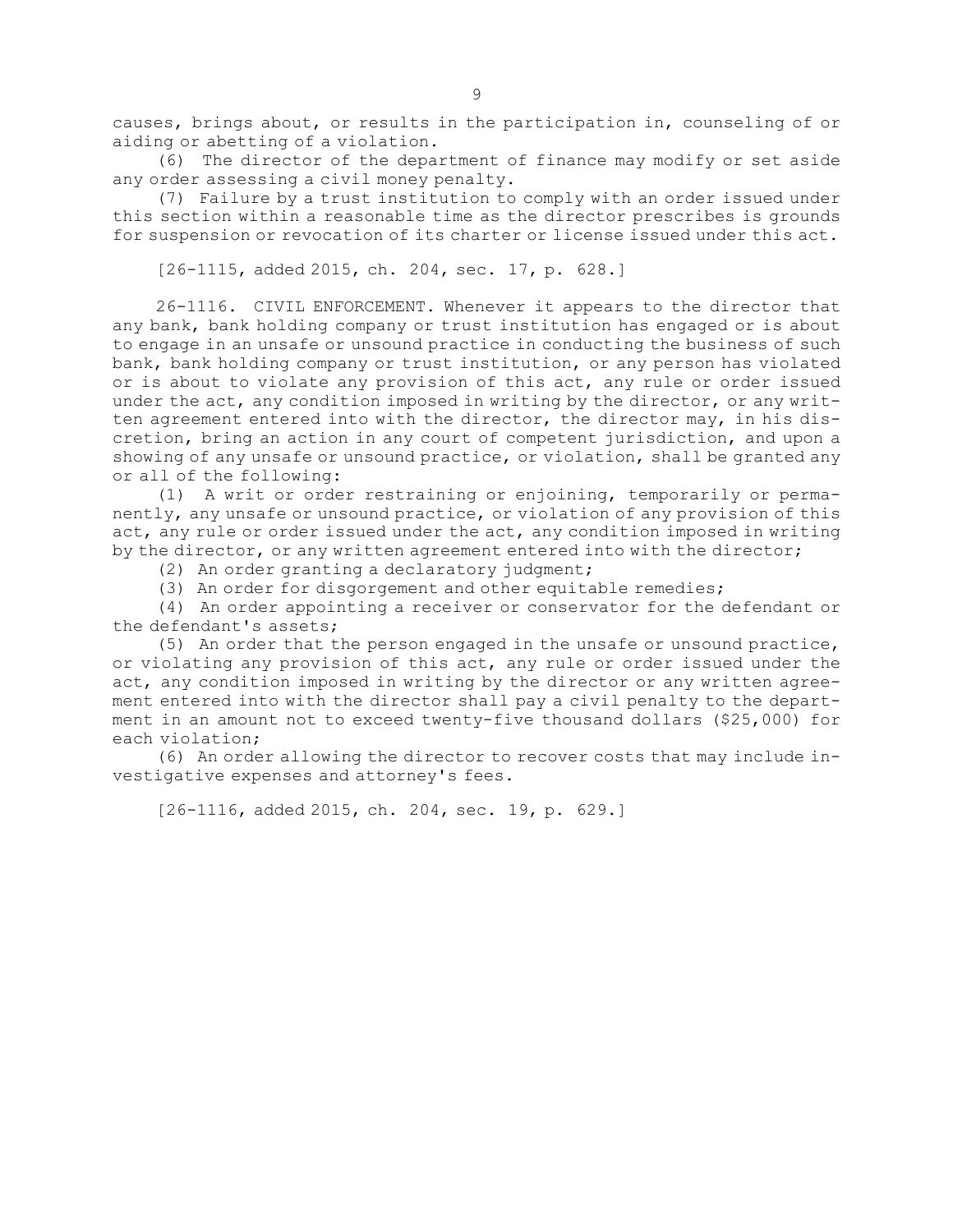#### TITLE 26 BANKS AND BANKING

### CHAPTER 12 CIVIL AND CRIMINAL PENALTIES

26-1201. UNAUTHORIZED BANKING. It shall be unlawful for any person to engage in soliciting, receiving or accepting money or its equivalent on deposit as <sup>a</sup> regular business whether such deposit, however evidenced, is made subject to check or draft or other order unless such activity is specifically authorized by statute. Any person violating any provision of this section shall be guilty of <sup>a</sup> felony.

[26-1201, added 1979, ch. 41, sec. 2, p. 121.]

26-1202. UNAUTHORIZED USE OF NAME -- WAIVER BY DIRECTOR. (1) With the exception of the persons defined in subsection (2) of this section, no person may advertise or transact business in this state under <sup>a</sup> name or title that contains the word "bank," "banker," "bancorp," "savings bank," "trust company," or <sup>a</sup> word or words of similar import, unless the person has been granted <sup>a</sup> charter to engage in banking or trust business in this state by the director, or unless the director has granted the person <sup>a</sup> waiver from this prohibition as set forth in this section.

(2) The foregoing prohibition shall not apply to <sup>a</sup> national bank, federal thrift or federal savings bank, bank holding company or <sup>a</sup> state-chartered bank or trust company located in another state that has obtained all approvals that may be required under the law as <sup>a</sup> prerequisite to doing business in this state.

(3) The director may grant <sup>a</sup> waiver to allow the use of the word "bank," "banker," "bancorp," "savings bank," "trust company" or <sup>a</sup> word or words of similar import if:

(a) The person is not engaged in banking or trust business;

(b) The name or title used is not likely to deceive or mislead an individual to believe that the person is engaged in banking or trust business;

(c) The name or title, or <sup>a</sup> name or title similar to it, is not already used by another person doing business in this state; and

(d) The name or title does not suggest or imply that the person is engaged in unlawful conduct.

(4) Should the director grant <sup>a</sup> waiver as set forth in subsection (3) of this section, the director may condition or restrict the use of the name or title as he finds necessary in order to protect the public.

(5) In the event the use of <sup>a</sup> name or title is prohibited as set forth in this section and that none of the exceptions set forth in subsection (2) of this section apply, and the director has not granted <sup>a</sup> waiver to the prohibition as set forth in subsection (3) of this section, the Idaho secretary of state shall not be obligated to file any documents, records, articles or certificates that the person using or desiring to use the prohibited name or title requests the Idaho secretary of state to file.

(6) Any person who willfully violates the foregoing prohibition is guilty of <sup>a</sup> felony.

[26-1202, added 2015, ch. 204, sec. 21, p. 630.]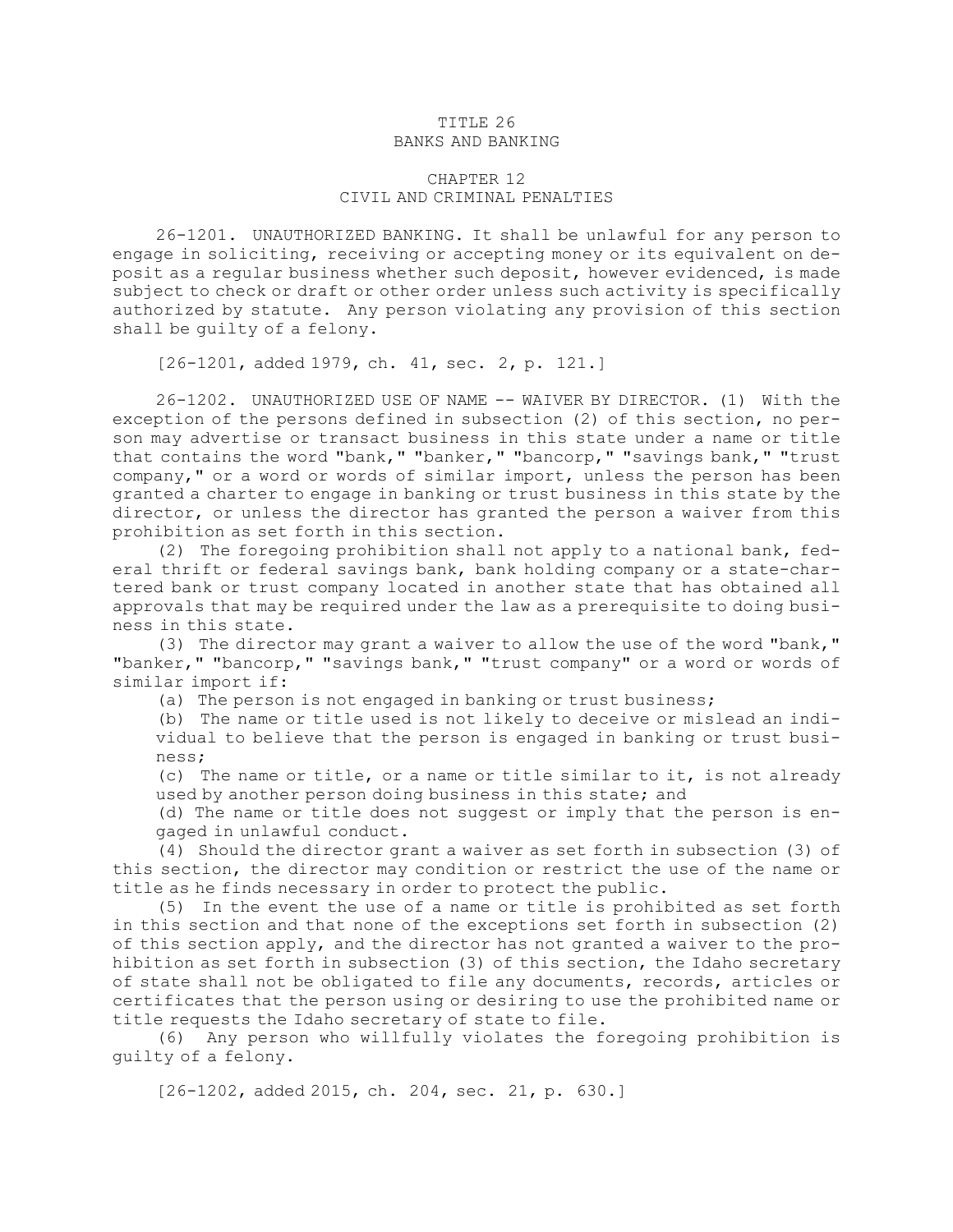26-1203. FALSE STATEMENTS REGARDING BANKS AND TRUST COMPANIES -- PENALTY. Any person who shall willfully and maliciously make, circulate or transmit to another or others any false statement, rumor, or suggestion, written, printed or by word of mouth, which is directly or by inference derogatory to the financial condition or affects the solvency or financial standing of any bank or trust company doing business in this state, or who shall counsel, aid, procure or induce another to start, transmit or circulate any such statement or rumor, shall be guilty of <sup>a</sup> felony.

[26-1203, added 1979, ch. 41, sec. 2, p. 121; am. 2000, ch. 288, sec. 3, p. 973.]

26-1204. FALSE STATEMENTS REGARDING BANKS AND TRUST COMPANIES -- CIVIL REMEDIES. (1) It is unlawful for any person to make, circulate or transmit to another or others any false statement, rumor, or suggestion, written, printed or by word of mouth, which is directly or by inference derogatory to the financial condition or affects the solvency or financial standing of any bank or trust company doing business in this state, or who shall counsel, aid, procure or induce another to start, transmit or circulate any such statement or rumor.

(2) Whenever it appears to the director that any person has engaged in any act constituting <sup>a</sup> violation of this section, he may in his discretion bring an action in any court of competent jurisdiction to enjoin any such act and to enforce compliance with this section. Upon <sup>a</sup> showing that <sup>a</sup> person has engaged or is about to engage in an act constituting <sup>a</sup> violation of this section, <sup>a</sup> permanent or temporary injunction, restraining order or writ of mandamus shall be granted. The director shall not be required to furnish <sup>a</sup> bond. In addition to the foregoing, the director may be granted the following remedies:

(a) An order that the person violating this section pay <sup>a</sup> civil penalty to the general fund in an amount not to exceed ten thousand dollars (\$10,000) for each violation;

(b) An order that the person violating this section pay costs to the department, which may include an amount representing reasonable attorney's fees and reimbursements for investigative efforts;

(c) An order granting other appropriate remedies upon <sup>a</sup> proper showing.

[26-1204, added 2000, ch. 288, sec. 4, p. 973.]

26-1206. PENALTY FOR UNLAWFUL HYPOTHECATION OF ASSETS. Any officer or employee of any bank or the bank holding company owning or controlling the bank, doing business in this state who, except in the manner authorized by law or the contract of the parties, hypothecates, pledges or in any way alienates any notes, stocks, bonds, mortgages, securities or any other property coming into his hands or into the possession of said bank as collateral, for safekeeping or in any other manner, and to which the bank has not acquired full title, shall be guilty of theft, and upon conviction thereof shall be punished as provided in section [18-2408](https://legislature.idaho.gov/statutesrules/idstat/Title18/T18CH24/SECT18-2408), Idaho Code.

[26-1206, added 1979, ch. 41, sec. 2, p. 122; am. 1998, ch. 337, sec. 3, p. 1083.]

26-1207. CONCEALMENT OF LOANS AND DISCOUNTS. Any officer or employee of any bank or the bank holding company owning or controlling the bank who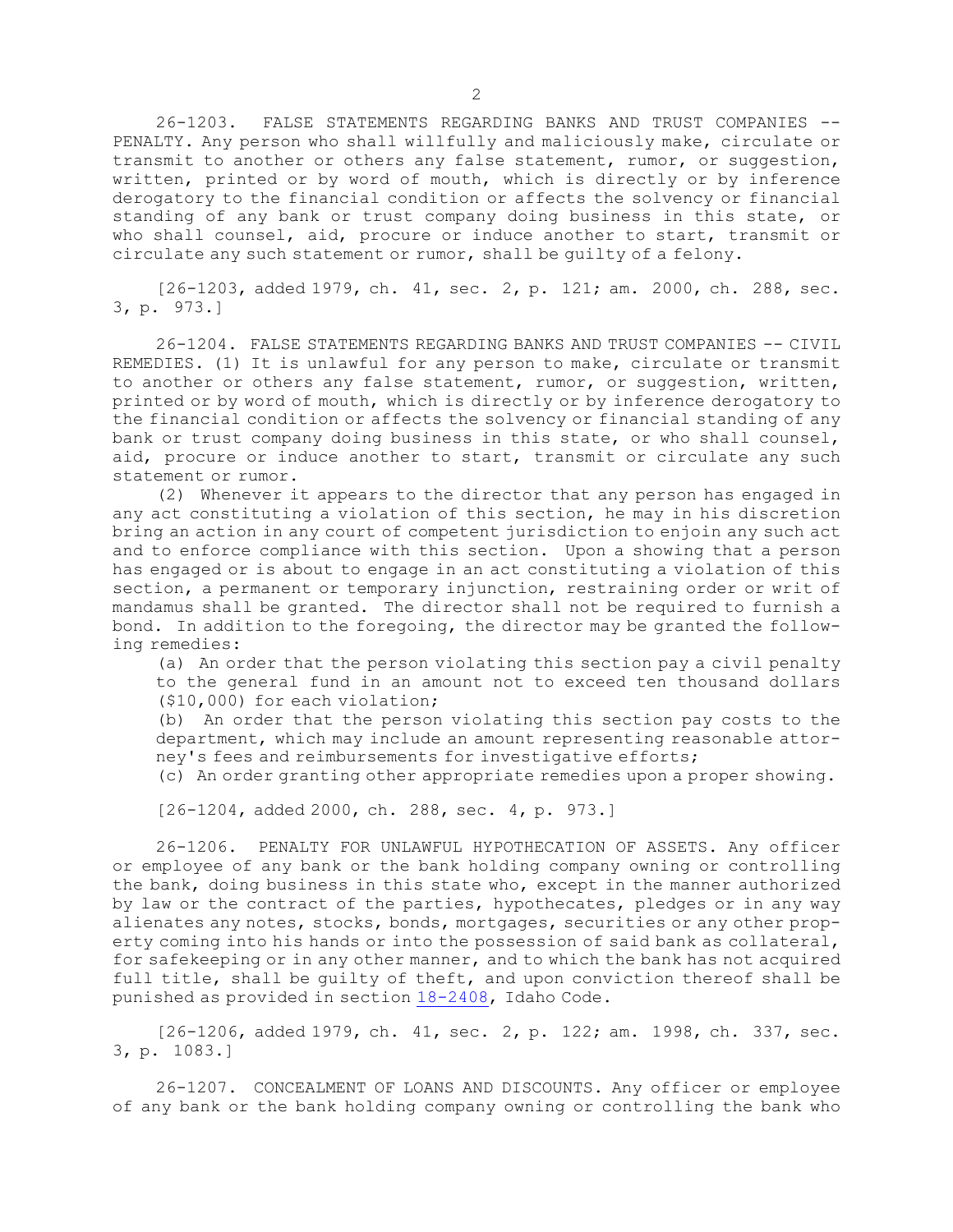intentionally conceals from the director of the department of finance or the directors of the bank or <sup>a</sup> committee thereof, the purchase of any security, the sale of any of its securities, or any guaranty, repurchase agreement or any other agreement whereby the bank is obligated, shall be guilty of <sup>a</sup> felony.

[26-1207, added 1979, ch. 41, sec. 2, p. 122.]

26-1208. FALSE REPORTS OR ENTRIES. Any director, officer, or employee of any bank or bank holding company who shall willingly and knowingly subscribe to or make or cause to be made any false statement or false entry on the books or in any report or statement of the bank or bank holding company, or shall knowingly make or exhibit any false reports, entries or statements with the intent to deceive any person or persons authorized to examine into the affairs of the bank or bank holding company or the board of directors of the bank or bank holding company or shall knowingly state or publish any false report or statement of any bank or bank holding company, shall be guilty of <sup>a</sup> felony.

[26-1208, added 1979, ch. 41, sec. 2, p. 122.]

26-1210. BANK OFFICERS AND DIRECTORS TO REPORT FELONIES. It shall be the duty of every officer or director of any bank to report promptly every violation or apparent violation of any of the banking laws of this state which is defined as <sup>a</sup> felony under the laws of this state, of which he has knowledge, to the director of the department of finance or his duly authorized agent or agents, immediately upon the discovery thereof. Every such person who intentionally withholds such a report, or fails to make a prompt report of any such violation with the intent to injure, deceive or defraud such bank or any of its depositors, creditors or stockholders, or the director of the department of finance or his duly authorized agent or agents shall be guilty of <sup>a</sup> misdemeanor.

[26-1210, added 1979, ch. 41, sec. 2, p. 123.]

26-1211. MISLEADING ADVERTISING. No bank or bank holding company or any officer thereof shall advertise in any manner which is misleading, false or deceptive. Any bank violating the provisions of this section shall be subject to the provisions of section [26-1115](https://legislature.idaho.gov/statutesrules/idstat/Title26/T26CH11/SECT26-1115), Idaho Code.

[26-1211, added 1979, ch. 41, sec. 2, p. 123.]

26-1212. LOANS TO OFFICIALS OF DEPARTMENT PROHIBITED. It shall be unlawful for the department of finance, its director or employees engaged in bank examination or supervision, to borrow money directly or indirectly from any state bank, or director or official of <sup>a</sup> state bank. Any person violating the provision of this section shall be guilty of <sup>a</sup> felony.

[26-1212, added 1979, ch. 41, sec. 2, p. 123; am. 1993, ch. 53, sec. 4, p. 141.]

26-1213. COMMISSION FOR MAKING LOANS. No officer, director or employee of any bank or the bank holding company owning or controlling the bank shall demand, accept or receive, directly or indirectly, any commission or other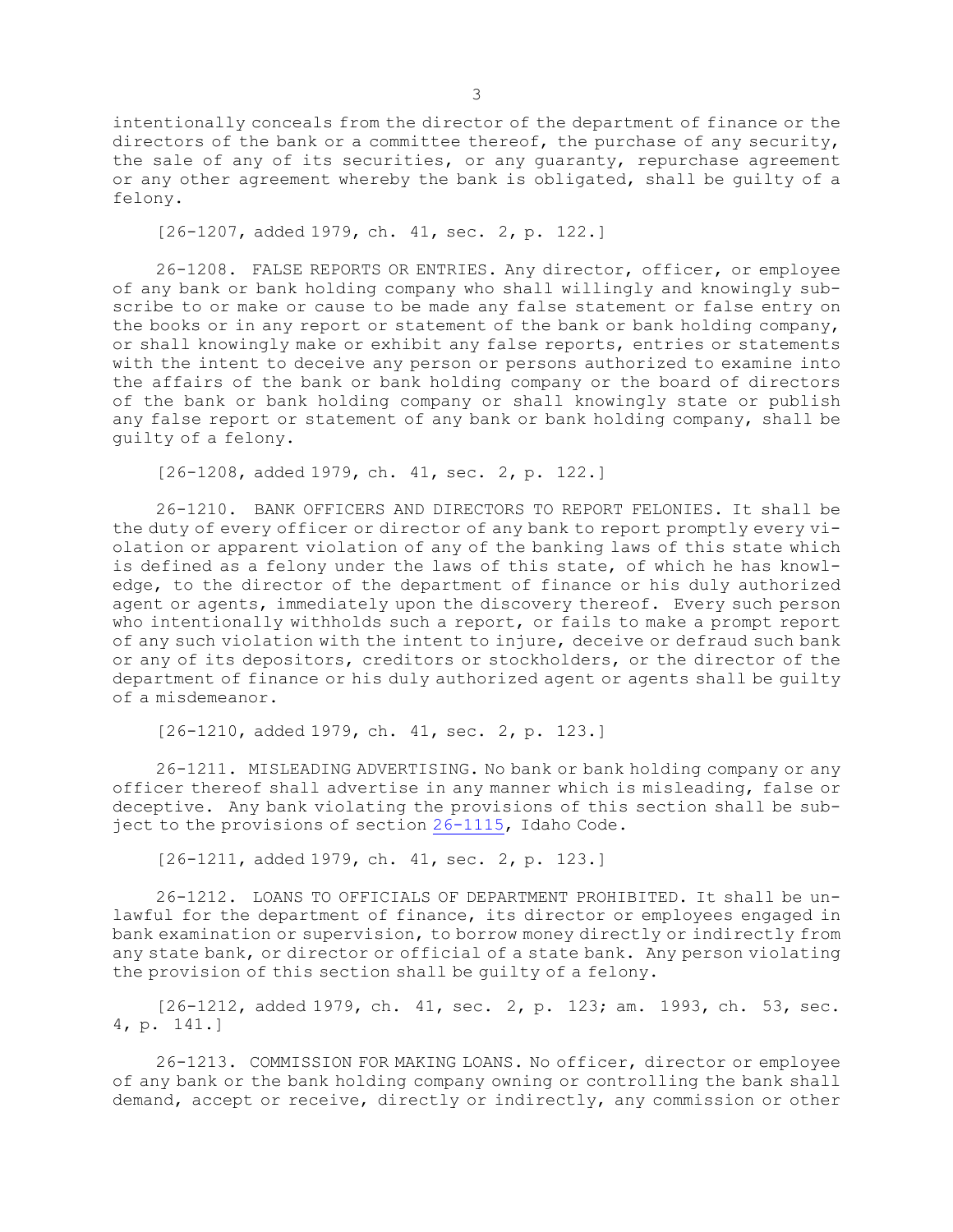consideration on account of the making, extension, or renewal by said bank of any loan, or extension of credit, to any person, firm or corporation. This prohibition shall not apply to consideration paid by <sup>a</sup> bank to its employees.

Any person violating the provisions of this section shall be guilty of <sup>a</sup> felony.

[26-1213, added 1979, ch. 41, sec. 2, p. 123; am. 1993, ch. 53, sec. 5, p. 142.]

26-1214. OVERDRAFTS. Any officer or employee of any bank who shall pay out the funds of any bank upon the check, order or draft of any individual, firm, corporation or association, which has not on deposit with such bank <sup>a</sup> sum equal to such check, order or draft shall be personally liable to it for the amount so paid, unless the drawer of such check, order or draft has previously arranged with the board of directors for credit sufficient to cover such amount. Provided, that the board of directors may ratify such overdraft and relieve such liability.

Whenever the overdrafts of the depositors of any bank doing business under this chapter are, in the opinion or judgment of the director of the department of finance, excessive or of long standing, he may require such bank to either collect or materially reduce the same or secure notes in lieu (of) thereof.

[26-1214, added 1979, ch. 41, sec. 2, p. 123.]

26-1215. PENALTY FOR OFFICER OVERDRAWING ACCOUNT. Any director, officer or employee of any bank or the bank holding company owning or controlling the bank who knowingly and consistently overdraws his or her account, or any officer or employee who allows such an overdraft shall be guilty of <sup>a</sup> misappropriation of the bank's funds and upon conviction thereof, shall be punished by <sup>a</sup> fine of not exceeding one thousand dollars (\$1,000) or by imprisonment in the county jail for not more than one (1) year, or both such fine and imprisonment, in the discretion of the court.

[26-1215, added 1979, ch. 41, sec. 2, p. 124.]

26-1216. CARRYING AS ASSET PROPERTY NOT ACTUALLY OWNED. It shall be unlawful for any bank or bank holding company to carry as an asset any note, obligation or security which is not the property of the bank or bank holding company; and any officer or employee of any such bank or bank holding company who places among the assets thereof any note, obligation or security which it does not actually own, or who represents to the director or any examiner appointed by him that any note, obligation or security carried among the assets of the bank or bank holding company is the property of said bank, when in fact such note, obligation or security is not owned by said bank or bank holding company shall be guilty of <sup>a</sup> misdemeanor.

[26-1216, added 1979, ch. 41, sec. 2, p. 124.]

26-1217. PENALTY FOR NEGLECT TO OPEN. Any bank which fails to open for business within one (1) year after the date from which its charter was issued shall, unless the time is extended by the director of the department of finance, be deemed to have forfeited the charter and its right and authority to do business and to have no further legal existence, and in case the direc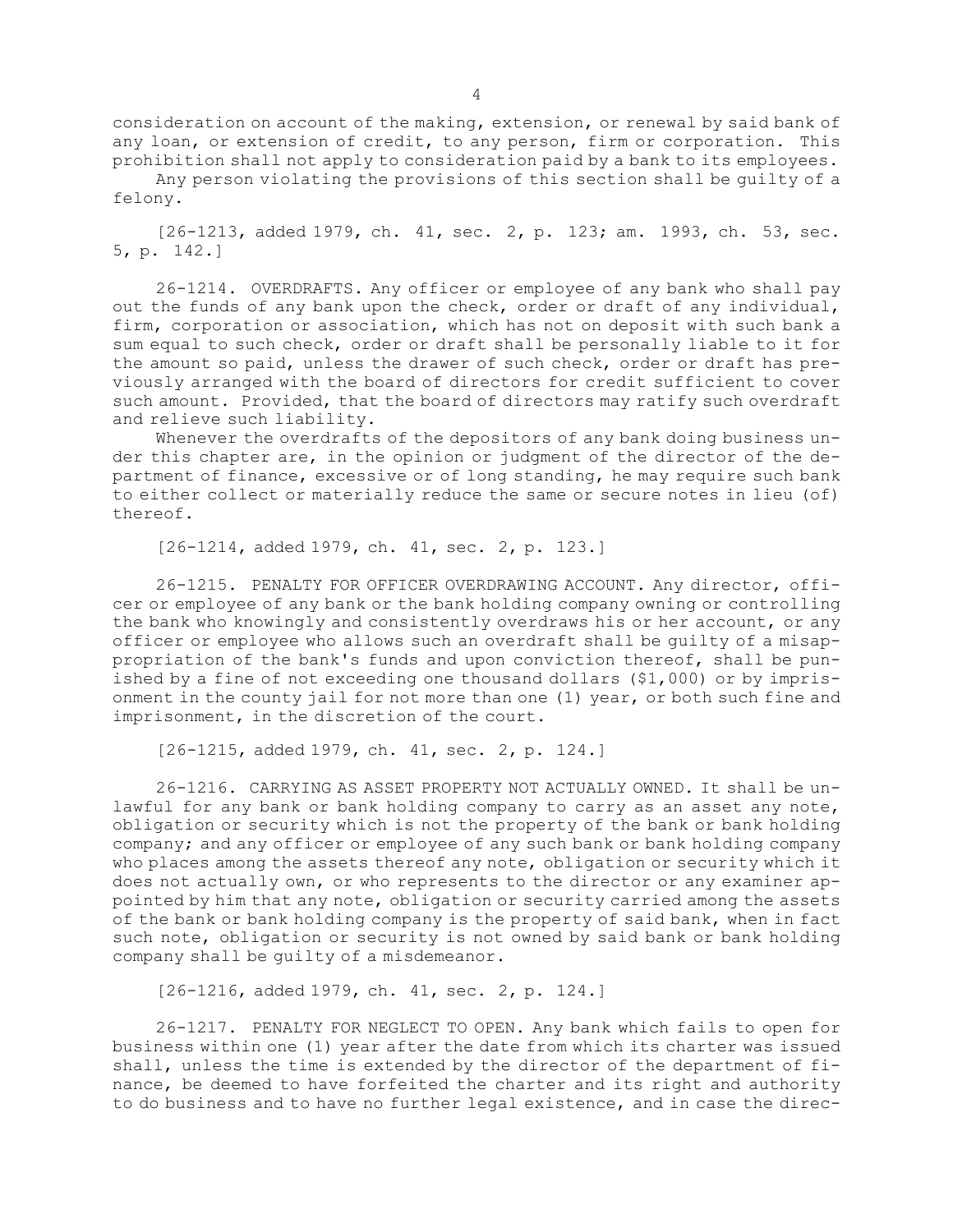tor of the department of finance approves the establishment of any branch of <sup>a</sup> bank as required by section [26-301](https://legislature.idaho.gov/statutesrules/idstat/Title26/T26CH3/SECT26-301), Idaho Code, and such branch or branch office is not established and operating within twelve (12) months after the date the charter is issued, unless the time be extended by the director for good cause shown, such approval shall be of no further force or effect and such branch or branch office shall not be established or operated until the approval of the director is again obtained as required by the statute last mentioned. The director may not extend the time for the establishment and commencement of operations of any such bank or branch office for <sup>a</sup> longer period than an additional six (6) months.

[26-1217, added 1979, ch. 41, sec. 2, p. 124.]

26-1218. NOTES FOR STOCK SUBSCRIPTION ILLEGAL. It shall be unlawful for the officers or directors of the banking corporation to accept the note of any subscriber or stockholder in payment or part payment of the par value of the common stock, surplus or undivided profits.

[26-1218, added 1979, ch. 41, sec. 2, p. 124.]

26-1219. ADVERTISING BRANCHES. It shall be unlawful for any bank to advertise that <sup>a</sup> branch office will be established or available for bank customers until <sup>a</sup> branch charter has been issued by the director for that branch office under the provisions of [chapter](https://legislature.idaho.gov/statutesrules/idstat/Title26/T26CH3) 3, title 26, Idaho Code. It shall be unlawful for any person or group of persons to advertise that <sup>a</sup> unit bank will be established until approval for <sup>a</sup> bank charter has been issued by the director under the provisions of [chapter](https://legislature.idaho.gov/statutesrules/idstat/Title26/T26CH2) 2, title 26, Idaho Code.

[26-1219, added 1979, ch. 41, sec. 2, p. 124; am. 2015, ch. 204, sec. 22, p. 630.]

26-1220. ILLEGAL DATA PROCESSING ACTIVITIES. It shall be unlawful for any person to introduce fraudulent records or data into the computer system of <sup>a</sup> bank or to use the computer related facilities of <sup>a</sup> bank without the proper authorization, or to alter or destroy information or files in <sup>a</sup> bank's computer system or to obtain without proper authorization, by electronic or other means, money, financial instruments, property, services or valuable data stored in <sup>a</sup> bank's computer system. Any person violating the provisions of this section shall be guilty of <sup>a</sup> felony.

[26-1220, added 1979, ch. 41, sec. 2, p. 125.]

CHAPTER 13 TRUST COMPANIES AND TRUST DEPARTMENTS -- [REPEALED]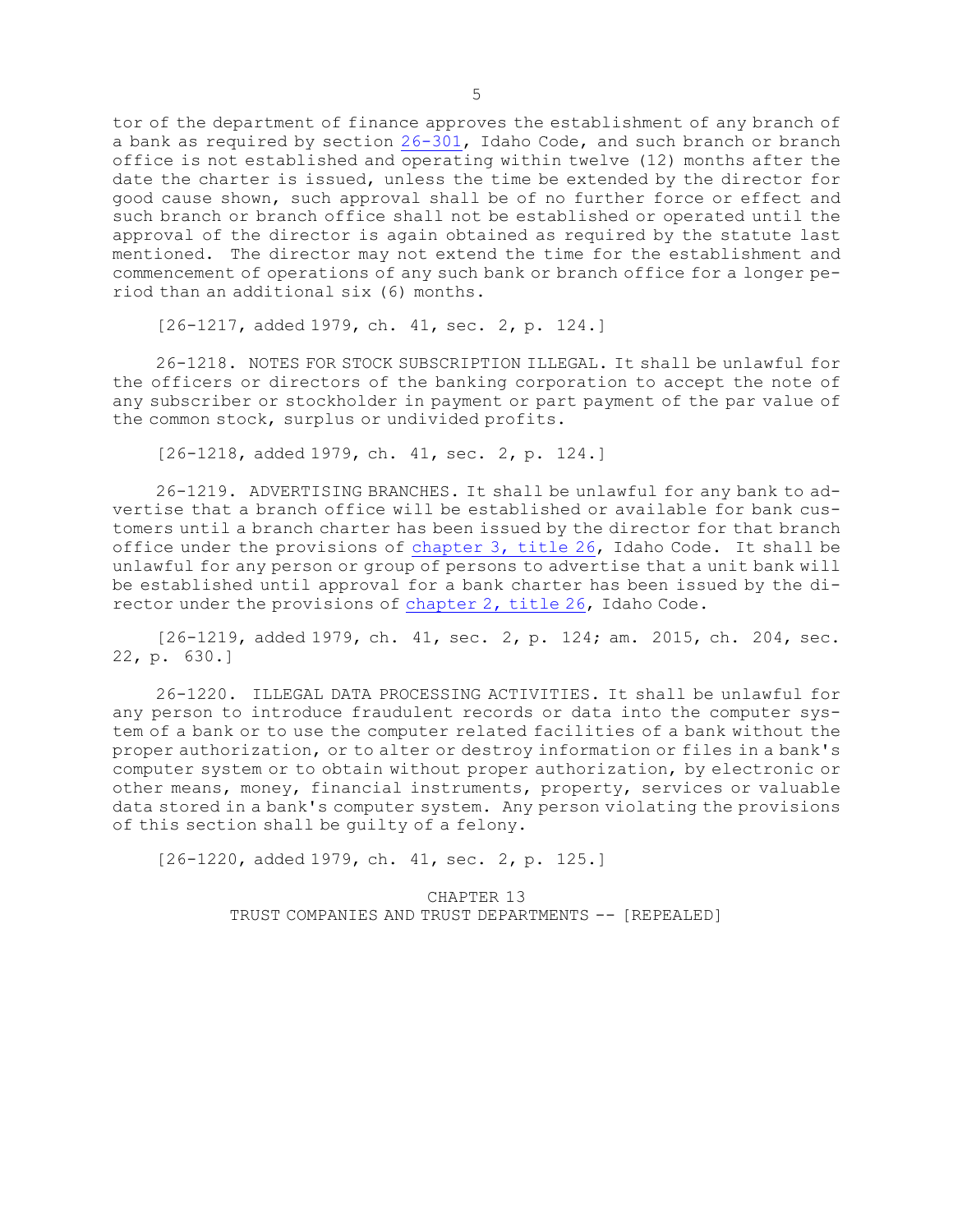#### TITLE 26 BANKS AND BANKING

#### CHAPTER 14 AFFILIATED BANK COMPANY

26-1401. DEFINITIONS. In this chapter:

(1) "Affiliated bank," with respect to <sup>a</sup> trust company or another bank, means any bank:

(a) That owns, directly or indirectly, eighty percent (80%) or more of the voting stock of such trust company or other bank; or

(b) Eighty percent (80%) or more of the voting stock of which is owned, directly or indirectly, by the same bank holding company that owns, directly or indirectly, eighty percent (80%) or more of the voting stock of such trust company or other bank.

(2) "Affiliated trust company" means <sup>a</sup> trust company with <sup>a</sup> principal place of business located within the state of Idaho, and eighty percent (80%) or more of the voting stock of which is owned, directly or indirectly, by the same bank or bank holding company that owns, directly or indirectly, eighty percent (80%) or more of the voting stock of <sup>a</sup> trust company or <sup>a</sup> bank with respect to which the affiliated trust company is participating in <sup>a</sup> transfer of fiduciary capacities as provided in this chapter.

(3) "Bank" means any state bank or national bank whose operations are principally conducted in this state and which is authorized to engage in trust business.

(4) "Bank holding company" means <sup>a</sup> bank holding company as defined in the United States bank holding company act of 1956, as amended.

(5) "Director" means the director of the department of finance.

(6) "Fiduciary account," with respect to an affiliated bank, affiliated trust company, or trust company, means an estate, trust, or other fiduciary relationship, and includes all rights, privileges, duties, obligations, and undertakings thereof, that have been established or provided for by <sup>a</sup> written instrument or in any other lawful manner with such affiliated bank, affiliated trust company or trust company.

(7) "Fiduciary capacity" means <sup>a</sup> capacity resulting from the undertaking to act alone or jointly with others as <sup>a</sup> personal representative of <sup>a</sup> decedent's estate, <sup>a</sup> guardian or conservator of an estate, <sup>a</sup> receiver, <sup>a</sup> trustee under appointment of any court or under authority of any law, or <sup>a</sup> trustee for any other purpose permitted by law.

(8) "Principal place of business," with respect to any affiliated bank, affiliated trust company, or trust company means such entity's principal place of business within the state of Idaho.

(9) "Trust company" means <sup>a</sup> corporation holding <sup>a</sup> charter to engage in the trust business in this state, issued pursuant to chapters 32 through 36, [title](https://legislature.idaho.gov/statutesrules/idstat/Title26/T26) 26, Idaho Code, with <sup>a</sup> principal place of business located within the state of Idaho.

[26-1401, added 1991, ch. 215, sec. 2, p. 515; am. 1992, ch. 87, sec. 1, p. 271; am. 2000, ch. 288, sec. 6, p. 974.]

26-1402. TRANSFER OF FIDUCIARY CAPACITIES TO AN AFFILIATED BANK OR AN AFFILIATED TRUST COMPANY. (1) A bank or trust company may transfer some or all of its fiduciary capacities to an affiliated bank or an affiliated trust company. To accomplish such <sup>a</sup> transfer, the bank or trust company shall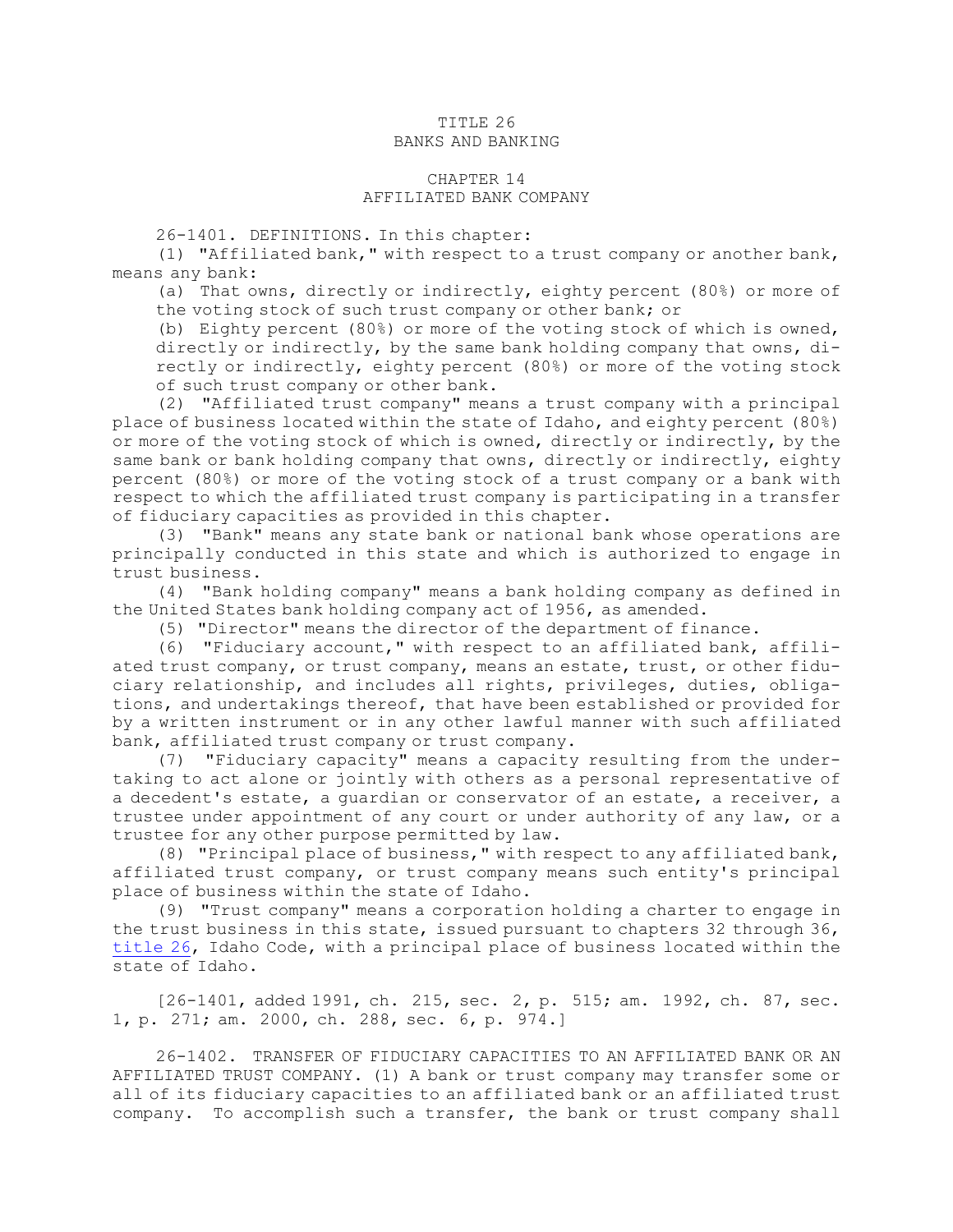file <sup>a</sup> verified application in the district court of the county in which the bank's or trust company's principal place of business is located, requesting that every fiduciary capacity of the bank or trust company, except as may be expressly excluded in such application, be transferred to an affiliated bank or affiliated trust company specified in the application, and the specified affiliated bank or affiliated trust company shall join in such application. The application shall indicate the county in which the principal place of business of the affiliated bank or affiliated trust company joining in the application is located.

(2) When any application under subsection (1) of this section has been filed, the clerk of the court where the application is filed shall enter an order fixing <sup>a</sup> date and time (which date shall not be more than sixty (60) days from the date the application is filed) for <sup>a</sup> hearing on the application. The bank or trust company filing an application under subsection (1) of this section shall prepare <sup>a</sup> notice as provided in subsection (3) of this section, and shall cause <sup>a</sup> copy of such notice to be published at least once <sup>a</sup> week for three (3) successive weeks preceding the hearing date, the first such publication to be at least thirty (30) days preceding the hearing date. Proof of such publication shall be made by certified copy of the notice or by affidavit, and the same shall be filed with the district court wherein the application was filed. Such publication shall be in <sup>a</sup> newspaper of general circulation published in each county in which the principal place of business of the bank or trust company is located or, if in any case there is no such newspaper, then in <sup>a</sup> newspaper of general circulation published in <sup>a</sup> contiguous county. In addition, at least thirty (30) days preceding the hearing date, the bank or trust company shall cause <sup>a</sup> copy of such notice to be mailed by first class mail to all persons entitled to and then receiving trust accountings from the bank or trust company.

(3) The notice to be published and mailed with respect to each application shall state the time and place of the hearing on the application, the name of the bank or trust company that has filed the application, the name of the affiliated bank or affiliated trust company which has joined in the application, that <sup>a</sup> transfer is requested of fiduciary capacities to the affiliated bank or affiliated trust company specified in the application, and that any interested person may file with the clerk of the court, on or before the date of the hearing, <sup>a</sup> written objection to the transfer as provided in subsection (4) of this section.

(4) On or before the date and time of the hearing on the application, any interested person, who is authorized by <sup>a</sup> will or relevant trust instrument to prohibit, challenge, amend or revoke <sup>a</sup> transfer of <sup>a</sup> fiduciary capacity otherwise allowed under this chapter and arising from <sup>a</sup> fiduciary account in which the person is interested, may file an objection to such transfer with the clerk of the court. Failure to file an objection on or before the date and time of the hearing on the application shall constitute <sup>a</sup> waiver by such interested person of the right to object under this subsection, and waiver of any power under <sup>a</sup> will or relevant trust instrument to prohibit, challenge, amend, or revoke with respect to any transfer of fiduciary capacity otherwise authorized under this chapter.

(5) At the hearing, upon finding that notice has been given as required in this section, and upon finding that the affiliated bank or affiliated trust company has been duly authorized by the director to commence the business for which it is organized, the district court shall enter an order transferring to the affiliated bank or affiliated trust company every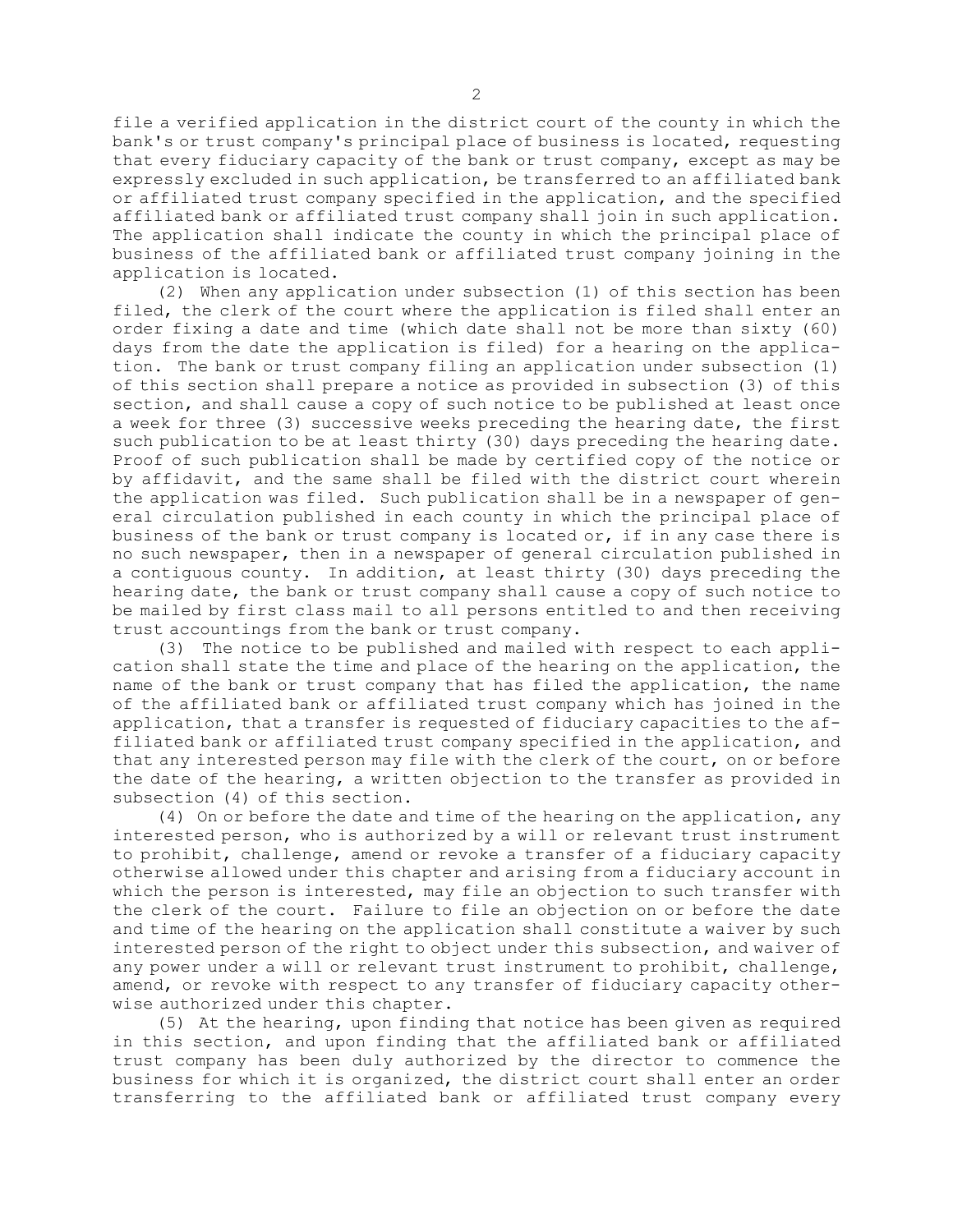fiduciary capacity of the bank or trust company, excepting as may be otherwise specified in the application and excepting fiduciary capacities with respect to which <sup>a</sup> proper objection has been filed pursuant to subsection (4) of this section. Upon entry of the order, the affiliated bank or affiliated trust company shall, without further act and by operation of law, be substituted in every such fiduciary capacity. The transfer may be made <sup>a</sup> matter of record in any county of this state by filing <sup>a</sup> certified copy of the order of transfer in the office of the clerk of any district court in this state or by filing <sup>a</sup> certified copy of such order in the office of the recorder of any county in this state, to be recorded and indexed by such officer in like manner and with like effect as other orders and decrees of courts are recorded and indexed. Any fiduciary capacities of the bank or trust company excepted from the order of transfer shall remain with such bank or trust company.

(6) Each designation of the bank or trust company as fiduciary in <sup>a</sup> will or other relevant trust instrument executed before or after the date the order of transfer is entered shall be deemed <sup>a</sup> designation of the affiliated bank or affiliated trust company substituted for such bank or trust company pursuant to this section, except when such will or other relevant trust instrument is executed after the order of transfer and expressly negates the application of the provisions of this section. Any grant in any such will or other relevant trust instrument of any discretionary power shall be deemed conferred upon the affiliated bank or affiliated trust company deemed designated as the fiduciary pursuant to an order of transfer under the provisions of this section.

(7) Each bank or trust company shall account jointly with the affiliated bank or affiliated trust company which has been substituted as fiduciary pursuant to this section for the accounting period during which the affiliated bank or affiliated trust company is initially so substituted. Upon <sup>a</sup> transfer of fiduciary capacities pursuant to the provisions of this section, each bank or trust company shall deliver to the affiliated bank or affiliated trust company all related fiduciary accounts and assets held by such bank or trust company (except assets held for accounts with respect to which there has been no transfer of fiduciary capacities pursuant to this section), and upon such transfer the affiliated bank or affiliated trust company shall, without the necessity of any instrument of transfer or conveyance, succeed to all rights, privileges, duties, obligations and undertakings under any fiduciary capacity and fiduciary account transferred in the manner authorized in this chapter.

[26-1402, added 1991, ch. 215, sec. 2, p. 516; am. 1992, ch. 87, sec. 2, p. 272.]

26-1403. TRANSFERS OF FIDUCIARY CAPACITIES NOT PROHIBITED BY SECTION [68-107](https://legislature.idaho.gov/statutesrules/idstat/Title68/T68CH1/SECT68-107), IDAHO CODE. No transfer of fiduciary capacities pursuant to the provisions of this chapter shall be deemed to be <sup>a</sup> transfer or delegation prohibited by the provisions of section [68-107](https://legislature.idaho.gov/statutesrules/idstat/Title68/T68CH1/SECT68-107), Idaho Code.

[26-1403, added 1991, ch. 215, sec. 2, p. 518.]

26-1404. COMPLIANCE AND APPROVAL WITH FINANCIAL INSTITUTION ACQUISI-TION ACT REQUIRED. No out-of-state financial institution or out-of-state financial institution holding company shall be allowed to join in an application for transfer of fiduciary capacities pursuant to the provisions of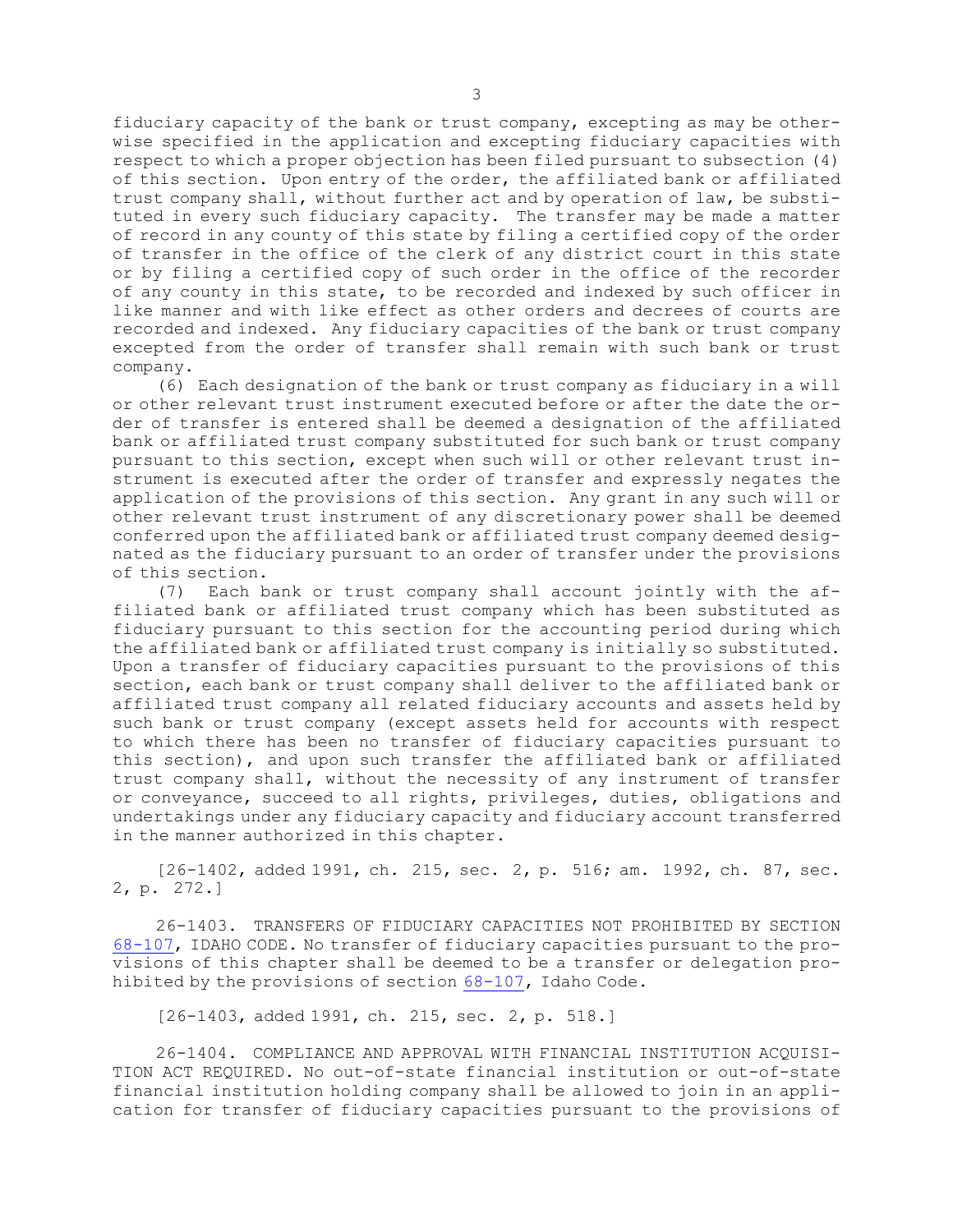this chapter unless such out-of-state financial institution or out-of-state financial institution holding company first complies in full with the provisions of [chapter](https://legislature.idaho.gov/statutesrules/idstat/Title26/T26CH26) 26, title 26, Idaho Code, and obtains approval of the director as specified in [chapter](https://legislature.idaho.gov/statutesrules/idstat/Title26/T26CH26) 26, title 26, Idaho Code.

[26-1404, added 1991, ch. 215, sec. 2, p. 518.]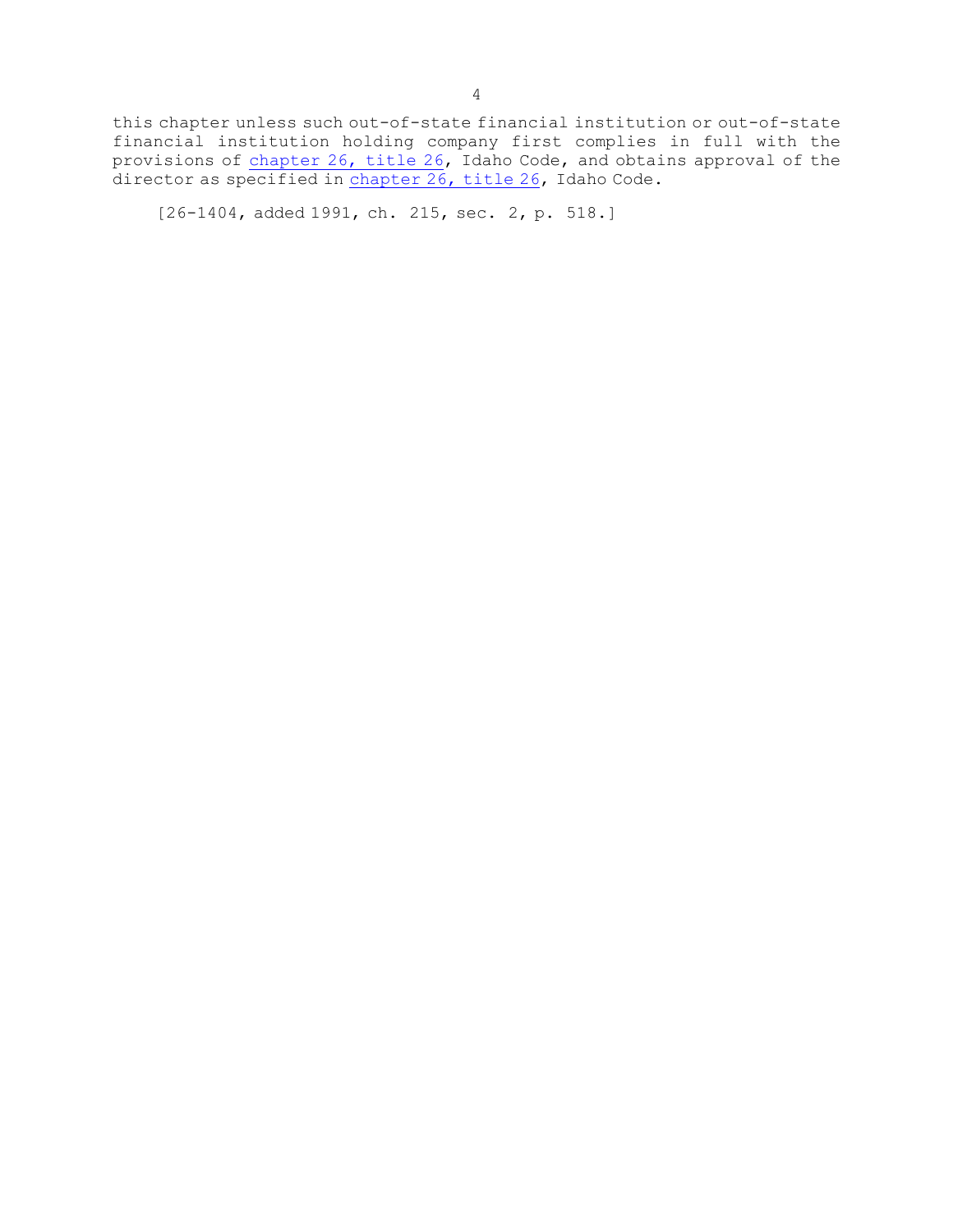### TITLE 26 BANKS AND BANKING

# CHAPTER 15 MISCELLANEOUS PROVISIONS

26-1501. OFFICE LOCATION. (a) Nothing in the laws of this state shall prohibit <sup>a</sup> bank from maintaining an authorized branch office, customer bank communication terminal or other authorized office at the same location as an authorized office of another bank or <sup>a</sup> savings and loan association, credit union or supervised lender authorized to do business under the Idaho uniform consumer credit code.

(b) Nothing in the laws of this state shall prohibit <sup>a</sup> savings and loan association from maintaining an authorized branch office or other authorized office at the same location as an authorized office of another savings and loan association or <sup>a</sup> bank, credit union or supervised lender licensed to do business under the Idaho uniform consumer credit code.

(c) Nothing in the laws of this state shall prohibit <sup>a</sup> credit union from maintaining an authorized branch office, customer credit union communication terminal or other authorized office at the same location as an authorized office of another credit union or <sup>a</sup> bank, savings and loan association or supervised lender licensed to do business under the Idaho uniform consumer credit code.

(d) Nothing in the laws of this state shall prohibit <sup>a</sup> supervised lender authorized to do business under the Idaho uniform consumer credit code from maintaining an authorized branch office, or other authorized office, at the same location as an authorized office of another supervised lender or <sup>a</sup> bank, savings and loan association or credit union.

[26-1501, added 1979, ch. 224, sec. 1, p. 619.]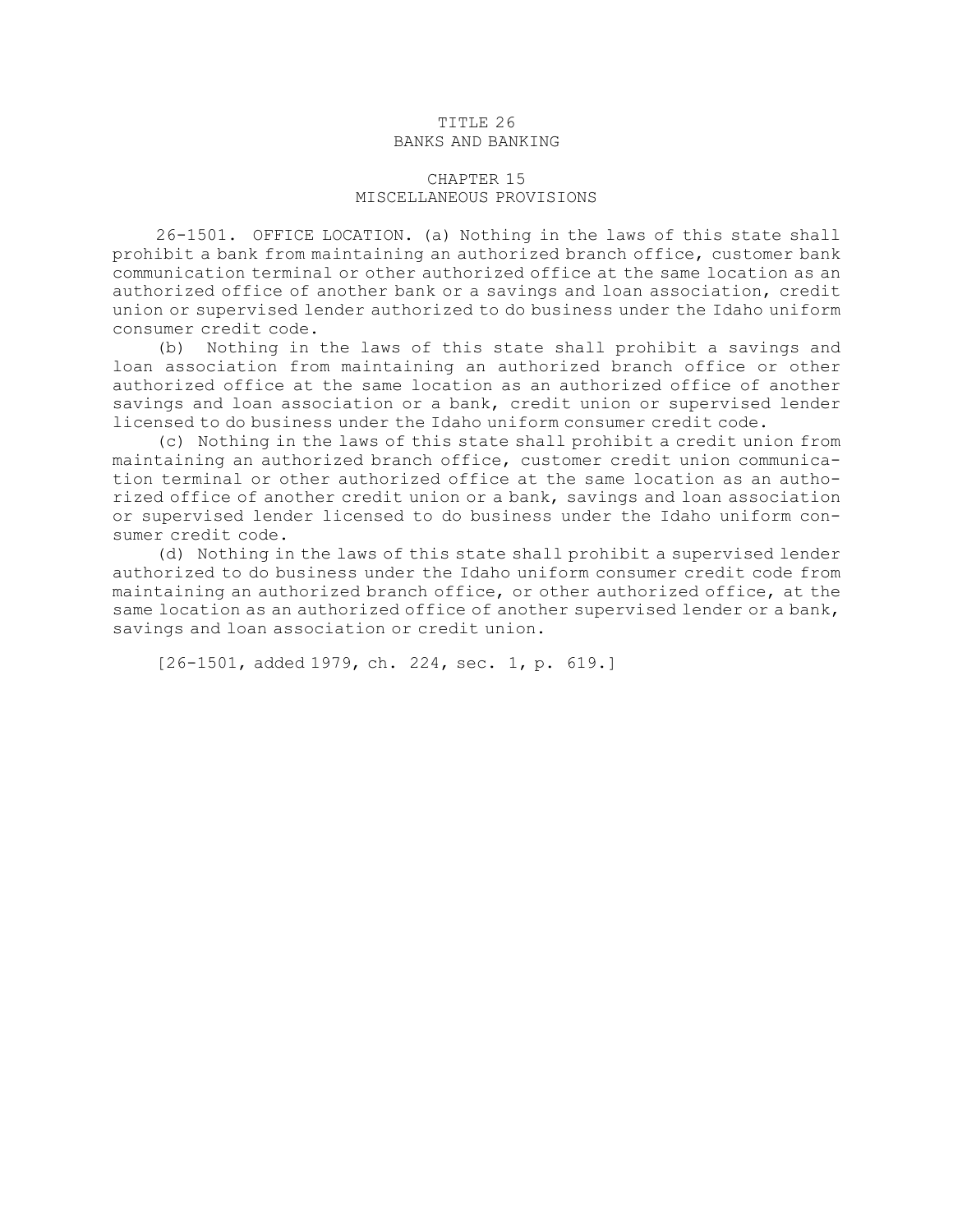# TITLE 26 BANKS AND BANKING

# CHAPTER 17 IDAHO INTERNATIONAL BANKING ACT

26-1701. TITLE AND SCOPE. (1) This chapter shall be known, and may be cited as the "Idaho International Banking Act."

(2) This chapter is intended to set forth the terms and conditions under which an international banking corporation may enter and do business in Idaho.

[26-1701, added 1995, ch. 99, sec. 10, p. 307.]

26-1702. DEFINITIONS. (1) As used in this chapter, unless the context otherwise requires:

(a) "Director" means the director of the department of finance.

(b) "Federal international bank institutions" means <sup>a</sup> branch, agency, or representative office of an international banking corporation established and operating under the federal international banking act of 1978, 12 U.S.C. sec. 3101 et seq., as amended, and its regulations.

(c) "Foreign country" means <sup>a</sup> country other than the United States, but including <sup>a</sup> territory or possession of the United States.

(d) "International bank agency" means <sup>a</sup> business or any part of <sup>a</sup> banking business conducted in this state or through an office located in this state, other than <sup>a</sup> federal international bank institution, which exercises powers as set forth in section [26-1709](https://legislature.idaho.gov/statutesrules/idstat/Title26/T26CH17/SECT26-1709), Idaho Code, on behalf of an international banking corporation.

(e) "International bank branch" means <sup>a</sup> business or any part of <sup>a</sup> banking business conducted in this state, or through an office located in this state, other than <sup>a</sup> federal international bank institution, which exercises powers as set forth in section [26-1709](https://legislature.idaho.gov/statutesrules/idstat/Title26/T26CH17/SECT26-1709), Idaho Code, on behalf of an international banking corporation.

(f) "International banking corporation" means <sup>a</sup> banking corporation organized and licensed under the laws of <sup>a</sup> foreign country or <sup>a</sup> political subdivision of <sup>a</sup> foreign country.

(g) "International representative office" means <sup>a</sup> business location of <sup>a</sup> representative of an international banking corporation other than <sup>a</sup> federal international bank institution, established to act in <sup>a</sup> liaison capacity with existing and potential customers of the international banking corporation and to generate new loans and other activities for the international banking corporation that is operating outside the state.

(2) Legal and financial terms used in this chapter refer to equivalent terms used by the country in which the international banking corporation is organized.

[26-1702, added 1995, ch. 99, sec. 10, p. 308.]

26-1703. AUTHORITY FOR OPERATION OF INTERNATIONAL BANKING OFFICES. (1) An international banking corporation with <sup>a</sup> home state other than Idaho may establish and operate, directly or indirectly, <sup>a</sup> federal international bank institution in this state in accordance with applicable federal law.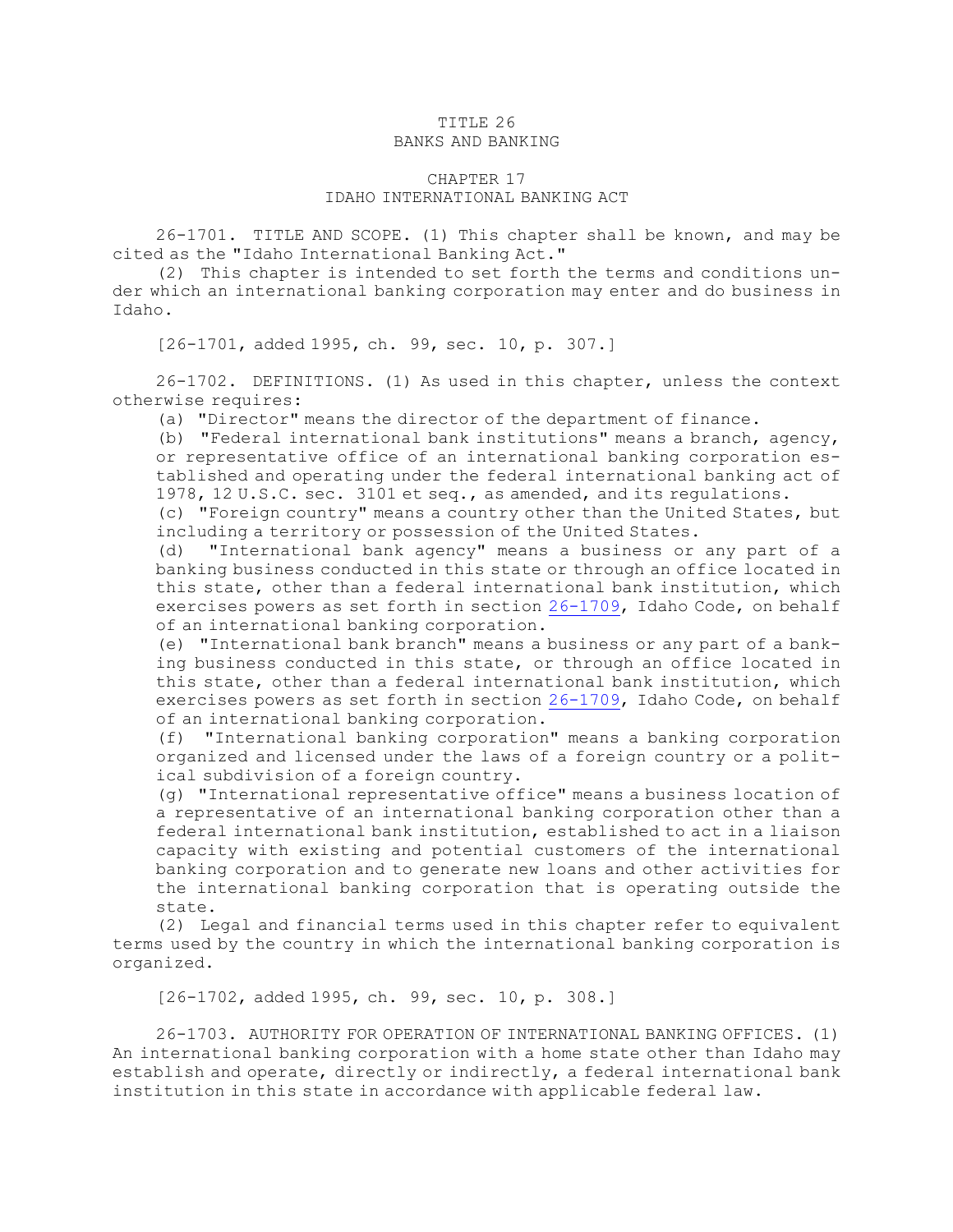(2) An international banking corporation with no home state may establish and operate, directly or indirectly, <sup>a</sup> federal international bank institution in this state in accordance with applicable federal law.

(3) An international banking corporation with <sup>a</sup> home state other than Idaho may establish and operate, directly or indirectly, an international bank branch, an international bank agency, or an international representative office in accordance with this chapter and applicable federal law.

(4) An international banking corporation with no home state may establish and operate, directly or indirectly, an international bank branch, an international bank agency, or an international representative office in accordance with this chapter and applicable federal law.

(5) For the purposes of this section, the home state of an international banking corporation that has branches, agencies, subsidiary commercial lending companies, or subsidiary banks, or any combination of branches, agencies, subsidiary commercial lending companies, or subsidiary banks in more than one (1) state is whichever of the states is so elected by the international banking corporation. If the international banking corporation does not elect <sup>a</sup> home state, the board of governors of the federal reserve system or the director, as applicable, shall elect the home state.

[26-1703, added 1995, ch. 99, sec. 10, p. 308.]

26-1704. APPLICATION OF THIS CHAPTER. International banking corporations, other than federal international bank institutions, are subject to this chapter, except where it appears, from the context or otherwise, that <sup>a</sup> provision is clearly applicable only to banks or trust companies organized under the laws of this state or the United States. An international banking corporation has no greater right under, or by virtue of, this chapter than is granted to banks organized under the laws of this state.

[26-1704, added 1995, ch. 99, sec. 10, p. 309.]

26-1705. APPLICATION OF THE IDAHO BUSINESS CORPORATION ACT. Where not inconsistent with this chapter and the Idaho bank act, the provisions of the Idaho business corporation act shall apply to international banking corporations doing business in this state.

[26-1705, added 1995, ch. 99, sec. 10, p. 309.]

26-1706. REQUIREMENTS FOR CARRYING ON BANKING BUSINESS. (1) No international banking corporation, other than <sup>a</sup> federal international bank corporation, shall transact <sup>a</sup> banking business or maintain in this state any office for carrying on <sup>a</sup> banking business or any part of <sup>a</sup> banking business unless the corporation:

(a) Is authorized by its articles to carry on <sup>a</sup> banking business and has complied with the laws of the country under which it is chartered;

(b) Has furnished to the director any proof as to the nature and character of its business and as to its financial condition as the director may require;

(c) Has filed with the director:

(i) <sup>A</sup> duly executed instrument in writing, by its terms of indefinite duration and irrevocable, appointing the director its true and lawful attorney upon whom all process in any action against it may be served with the same force and effect as if it were <sup>a</sup> domes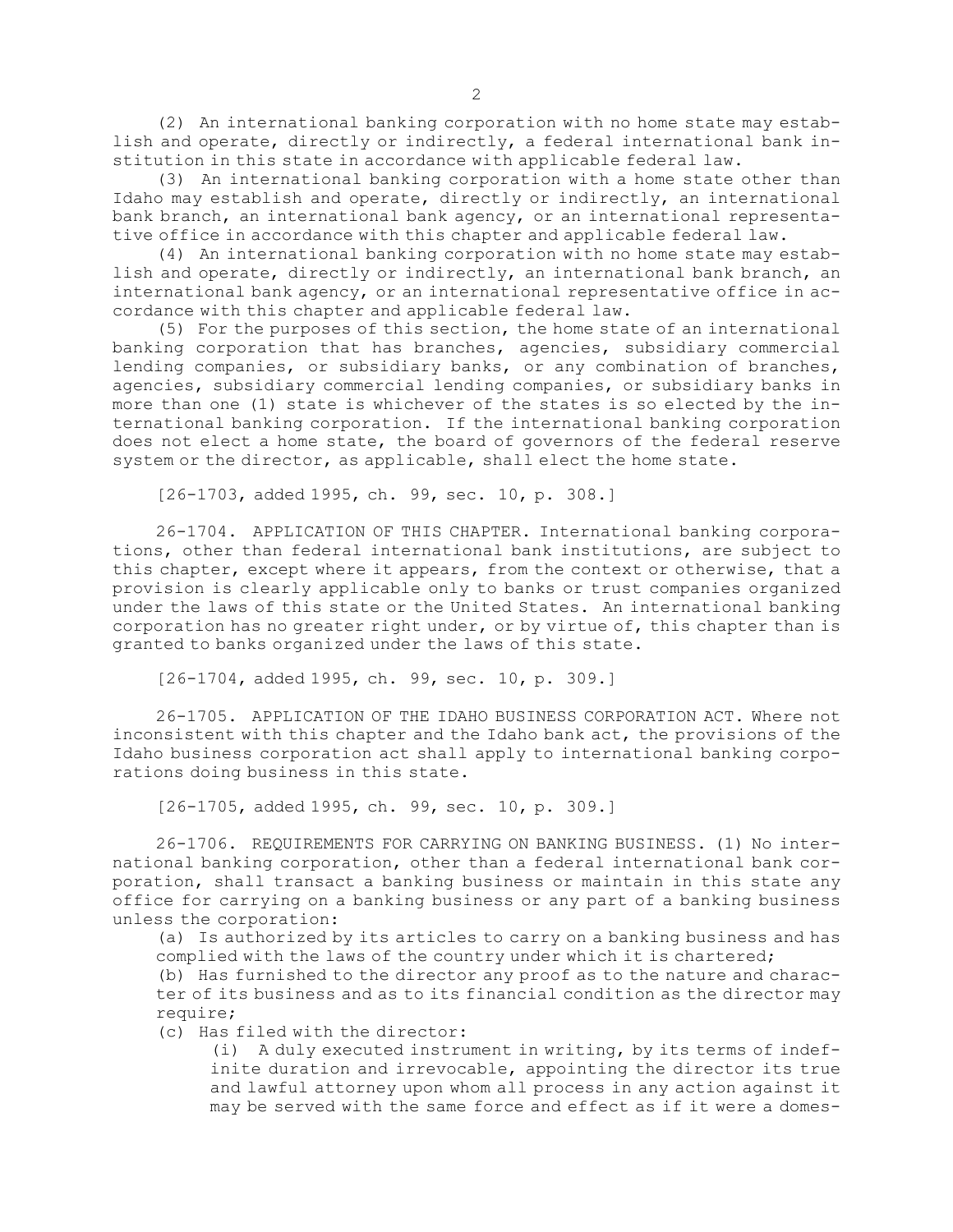tic corporation and has been lawfully served with process within the state;

(ii) <sup>A</sup> written certificate of designation, which may be changed from time to time thereafter by the filing of <sup>a</sup> new certificate of designation, specifying the name and address of the officer, agent, or other person to whom the director shall forward the process; and

(iii) <sup>A</sup> certified copy of any filings required to be made by foreign corporations to the secretary of state by the Idaho business corporation act.

(d) Has paid to the director <sup>a</sup> fee set by the director to defray the cost of investigation and supervision.

(e) Has received <sup>a</sup> license duly issued to it by the director.

(2) The director shall not issue <sup>a</sup> license to an international banking corporation unless it is chartered in <sup>a</sup> foreign country that permits banks chartered by the United States or any of its states to establish similar facilities in that country.

[26-1706, added 1995, ch. 99, sec. 10, p. 309.]

26-1707. ACTIONS AGAINST INTERNATIONAL BANKING CORPORATIONS. (1) A "resident of this state" may maintain an action against an international banking corporation doing business in this state for any cause of action. For purposes of this subsection, the term resident of this state includes any individual domiciled in this state, or any corporation, partnership, or trust formed under the laws of this state.

(2) An international banking corporation or <sup>a</sup> nonresident of this state may maintain an action against an international banking corporation doing business in this state in the following cases only:

(a) Where the action is brought to recover damages for the breach of <sup>a</sup> contract made or to be performed within this state or relating to property situated within this state at the time of the making of the contract;

(b) Where the subject matter of the litigation is situated within this state;

(c) Where the cause of action arose within this state, except where the object of the action is to affect the title of real property situated outside this state; or

(d) Where the action is based on <sup>a</sup> liability for acts done within this state by an international banking corporation or its international bank agency, international bank branch, or international representative office.

(3) The limitations contained in subsection (2) of this section, do not apply to <sup>a</sup> corporation formed and existing under the laws of the United States and that maintains an office in this state.

[26-1707, added 1995, ch. 99, sec. 10, p. 310.]

26-1708. APPLICATION FOR LICENSE. (1) Every international banking corporation, before being licensed by the director to transact <sup>a</sup> banking business in this state as an international bank branch or as an international bank agency or before maintaining in this state any office to carry on <sup>a</sup> banking business or any part of <sup>a</sup> banking business, shall subscribe and acknowl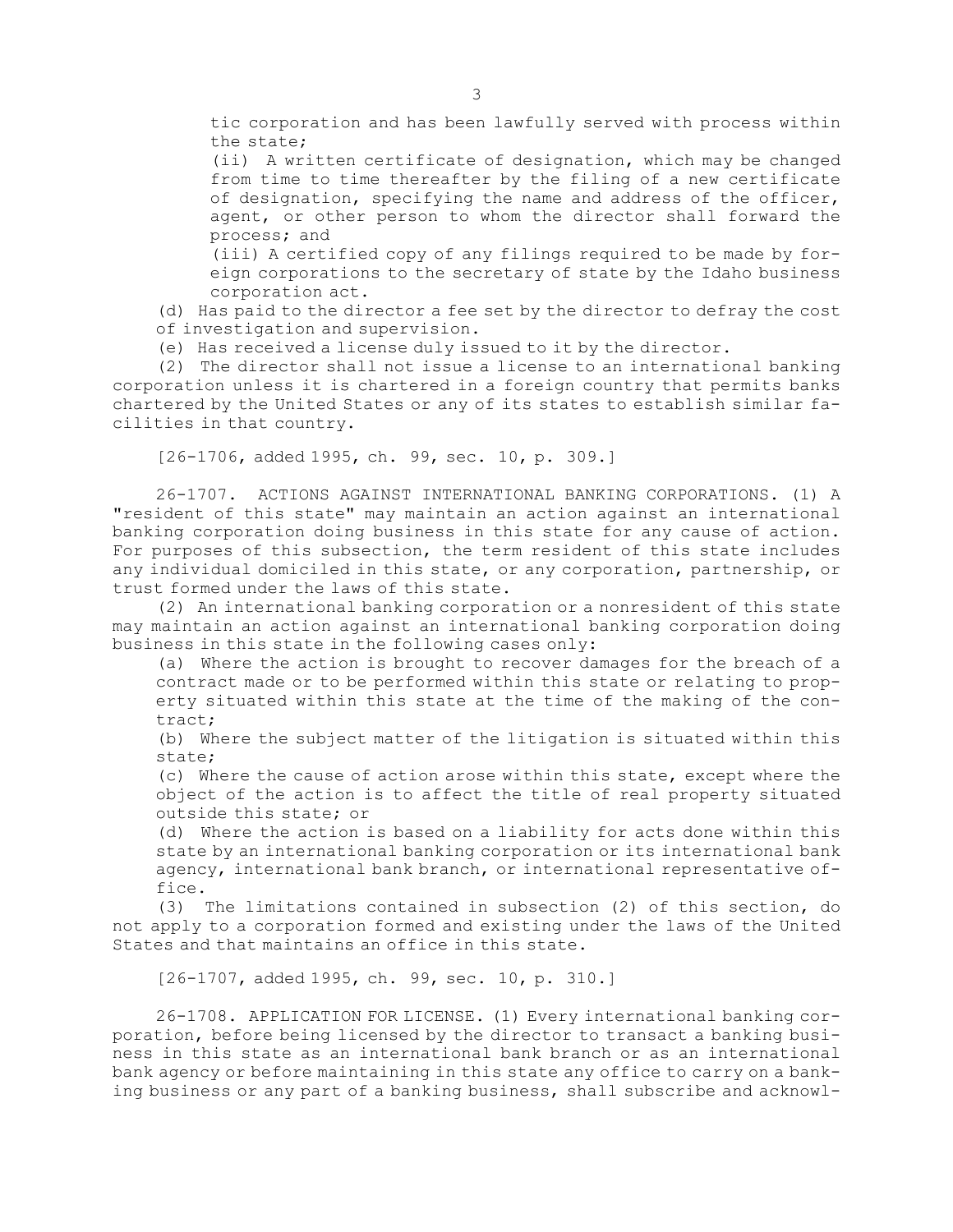edge and submit to the director, at the director's office, <sup>a</sup> separate application, in duplicate, which shall state:

(a) The name of the international banking corporation;

(b) The location by street and post office address and county where its business is to be transacted in this state and the name of the person who is in charge of the business and affairs of the office;

(c) The location where its initial registered office will be located in this state;

(d) The amount of its capital actually paid in and the amount subscribed for and unpaid; and

(e) The actual value of the assets of the international banking corporation, which must be at least fifty million dollars (\$50,000,000) in excess of its liabilities, and <sup>a</sup> complete and detailed statement of its financial condition as of <sup>a</sup> date within sixty (60) days before the date of the application; except that the director may, when necessary or expedient, accept the statement of financial condition as of <sup>a</sup> date within one hundred twenty (120) days before the date of the application.

(2) When the application is submitted to the director, the international banking corporation shall also submit <sup>a</sup> duly authenticated copy of its article of incorporation, or equivalent corporate document, and an authenticated copy of its bylaws, or an equivalent of the bylaws that is satisfactory to the director, and pay an investigation and supervision fee to be established by rule or order. The international banking corporation shall also submit to the director <sup>a</sup> certificate issued by the banking or supervisory authority of the country in which the international banking corporation is organized and licensed stating that the international banking corporation is duly organized and licensed and lawfully existing in good standing, and is empowered to conduct <sup>a</sup> general banking business.

(3) The director may approve or disapprove the application, but the director shall not approve the application unless, in the director's opinion, the applicant meets every requirement of this chapter and any other applicable provision of this chapter and any rules adopted under this chapter. The director may specify any conditions as the director deems appropriate, considering the public interest, the need to maintain <sup>a</sup> sound and competitive banking system, and the preservation of an environment conducive to the conduct of an international banking business in this state.

(4) An international banking corporation may operate more than one (1) international bank branch in this state, each at <sup>a</sup> different place of business, provided each branch office is separately licensed to transact <sup>a</sup> banking business or any part of <sup>a</sup> banking business under this chapter. An international banking corporation may operate more than one (1) international bank agency in this state, each at <sup>a</sup> different place of business, provided each agency office is separately licensed to transact <sup>a</sup> banking business or any part of <sup>a</sup> banking business under this chapter.

(5) Notwithstanding subsection (4) of this section, no international banking corporation licensed to maintain one (1) or more international bank branches in this state shall be licensed to maintain an international bank agency in this state except upon termination of the operation of its international bank branches under section [26-1713](https://legislature.idaho.gov/statutesrules/idstat/Title26/T26CH17/SECT26-1713)(2), Idaho Code and no international banking corporation licensed to maintain one (1) or more international bank agencies in this state shall be licensed to maintain an international bank branch in this state except upon the termination of the operation of its international bank agencies under section [26-1713](https://legislature.idaho.gov/statutesrules/idstat/Title26/T26CH17/SECT26-1713)(2), Idaho Code.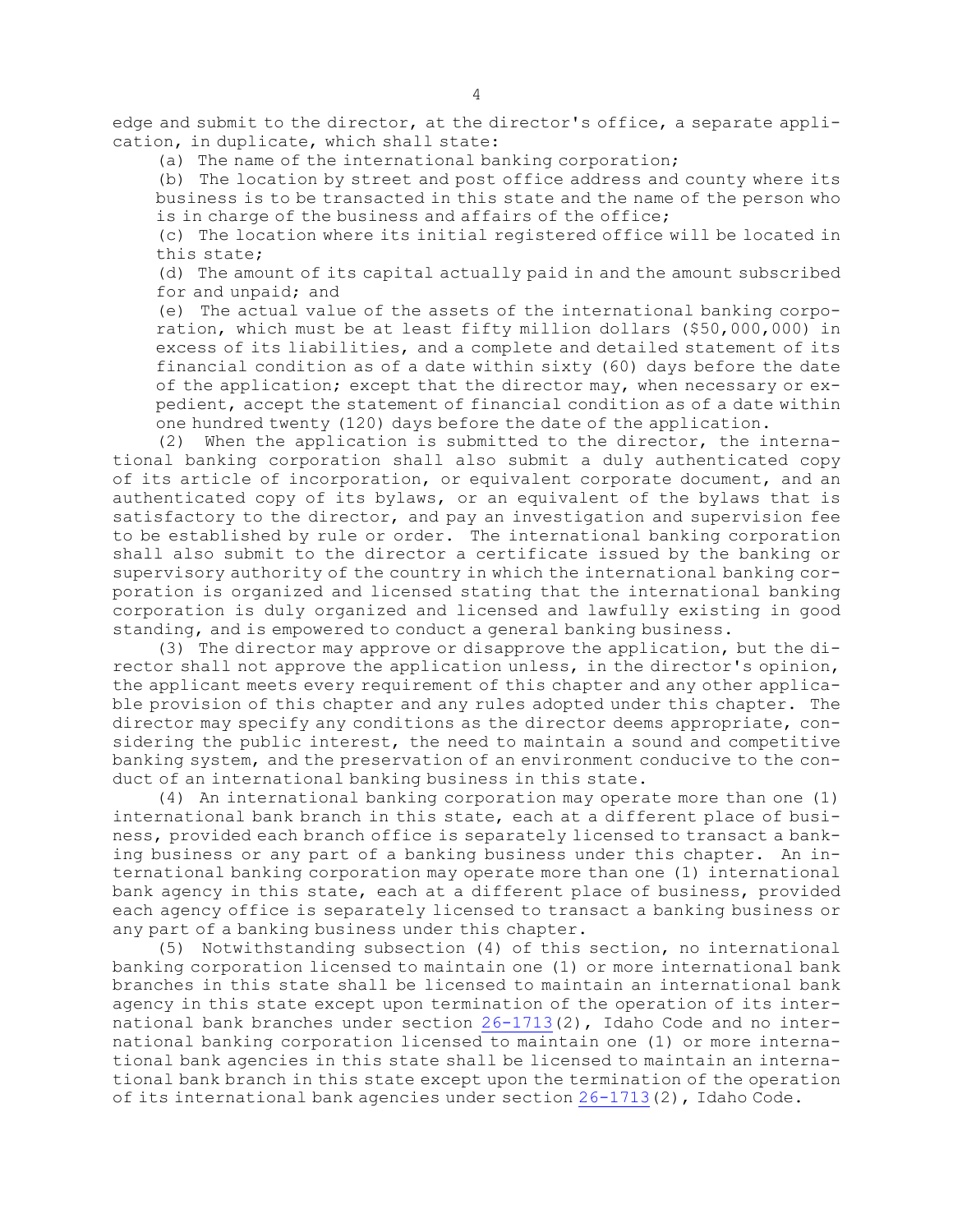[26-1708, added 1995, ch. 99, sec. 10, p. 310.]

26-1709. EFFECT, RENEWAL, AND REVOCATION OF LICENSES -- PERMISSIBLE ACTIVITIES. (1) When the director has issued <sup>a</sup> license to an international banking corporation, it may engage in the business authorized in this act at, and only at, the office specified in the license for <sup>a</sup> period not exceeding one (1) year from the date of the license or until the license is surrendered or revoked. No license is transferable or assignable. Every license shall be, at all times, conspicuously displayed in the place of business specified in the license.

(2) The international banking corporation may renew the license annually upon application to the director upon forms to be supplied by the director for that purpose. The application for renewal shall be submitted to the director no later than sixty (60) days before the expiration of the license. The license may be renewed by the director upon <sup>a</sup> determination, with or without examination, that the international banking corporation is in <sup>a</sup> safe and satisfactory condition, that it has complied with applicable requirements of law, and that the renewal of the license is proper and has been duly authorized by proper corporate action. Each application for renewal of an international banking corporation license shall be accompanied by an annual renewal fee to be determined by the director by rule.

(3) The director may revoke the license, with or without examination, upon <sup>a</sup> determination that the international banking corporation does not meet the criteria established by subsection (2) of this section for renewal of licenses.

(4) If the director refuses to renew the license and, as <sup>a</sup> result, the license is revoked, all the rights and privileges of the international banking corporation to transact the business for which it was licensed shall immediately cease, and the license shall be surrendered to the director within twenty-four (24) hours after written notice of the decision has been mailed by the director to the registered office of the international banking corporation set forth in its application, as amended, or has been personally delivered to any officer, director, employee, or agent of the international banking corporation who is physically present in this state.

(5) An international banking corporation licensed under this act to carry on business in this state as an international bank agency may conduct <sup>a</sup> general banking business through its international bank agency in the same manner as banks existing under the laws of this state, except that no international banking corporation shall, through its bank agency, exercise fiduciary powers or receive deposits, but may maintain for the account of others credit balances incidental to or arising out of the exercise of its lawful powers.

[26-1709, added 1995, ch. 99, sec. 10, p. 311.]

26-1710. SECURITIES, BONDS AND OTHER COMMERCIAL PAPER TO BE HELD IN THIS STATE. (1) An international banking corporation licensed under this chapter shall hold, at its office in this state, currency, bonds, notes, debentures, drafts, bills of exchange, or other evidence of indebtedness or other obligations payable in the United States or in United States funds or, with the prior approval of the director, in funds freely convertible into United States funds in an amount that is not less than one hundred eight percent (108%) of the aggregate amount of liabilities of the international banking corporation payable at or through its office in this state or as <sup>a</sup>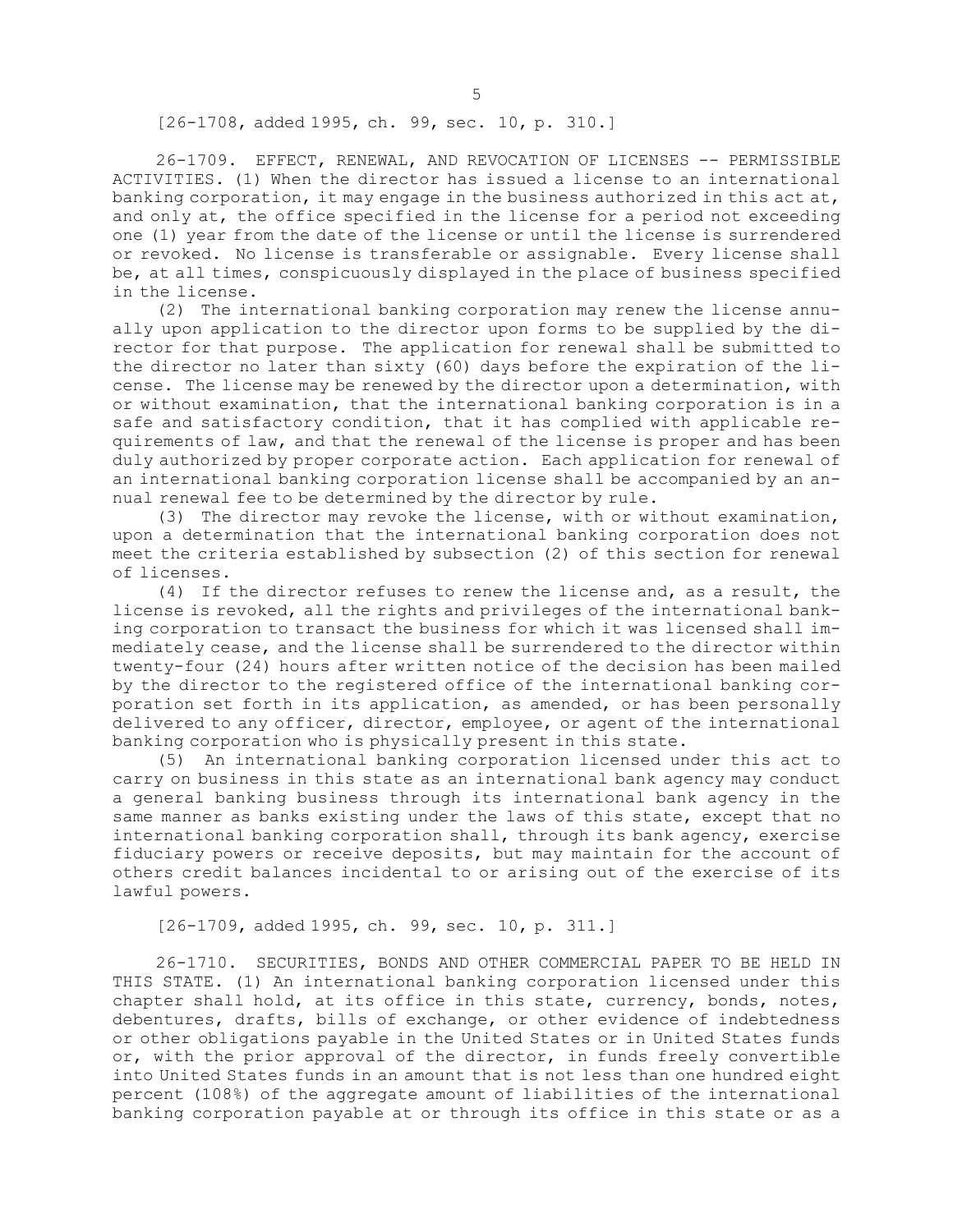result of the operations of the international bank branch or international bank agency, including acceptances, but excluding:

(a) Accrued expenses; and

(b) Amounts due and other liabilities to other offices, agencies, or branches of and wholly owned, except for <sup>a</sup> nominal number of directors' shares, and subsidiaries of the international banking corporation.

(2) For the purpose of this chapter, the director shall value marketable securities at principal amount or market value, whichever is lower, and may determine the value of any nonmarketable bond, note, debenture, draft, bill of exchange, or other evidence of indebtedness or of any other obligation held by or owed to the international banking corporation in this state. In determining the amount of assets for the purpose of computing the above ratio of assets, the director may exclude any particular assets, but may give credit, subject to any rules adopted by the director, to deposits and credit balances with unaffiliated banking institutions outside this state if the deposits or credit balances are payable in United States funds or in currencies freely convertible into United States funds. In no case shall credit given for the deposits and credit balances exceed in aggregate amounts any percentage, but not less than eight percent (8%) as the director may from time to time prescribe, of the aggregate amount of liabilities of the international banking corporations.

(3) If, by reason of the existence or the potential occurrence of unusual or extraordinary circumstances, the director considers it necessary or desirable for the maintenance of <sup>a</sup> sound financial condition, for the protection of creditors and the public interest and to maintain public confidence in the business of the international bank agency of the international banking corporation, the director may reduce the credit to be given as provided in this section for deposits and credit balances with unaffiliated banking institutions outside this state and may require the assets to be held in this state under this chapter with any bank or trust company existing under the laws of this state that the international banking corporation designates and the director approves.

(4) An international bank branch and international bank agency shall file any reports with the director as the director may require in order to determine compliance by the international bank branch or international bank agency with this section.

[26-1710, added 1995, ch. 99, sec. 10, p. 312.]

26-1711. FINANCIAL CERTIFICATION -- RESTRICTIONS ON INVESTMENTS, LOANS AND ACCEPTANCES. (1) Before opening an office in this state, and annually thereafter so long as <sup>a</sup> bank office is maintained in this state, an international banking corporation licensed under this act shall certify to the director the amount of its paid-in capital, its surplus, and its undivided profits, each expressed in the currency of the country of its incorporation. The dollar equivalent of this amount, as determined by the director, is considered to be the amount of its capital, surplus, and undivided profits.

(2) Purchases and discounts of bills of exchange, bonds, debentures, and other obligations and extensions of credit and acceptances by an international bank agency within this state are subject to the same limitations as to amount in relation to capital, surplus, and undivided profits as are applicable to banks organized under the laws of this state. With the prior approval of the director, the capital notes and capital debentures of the in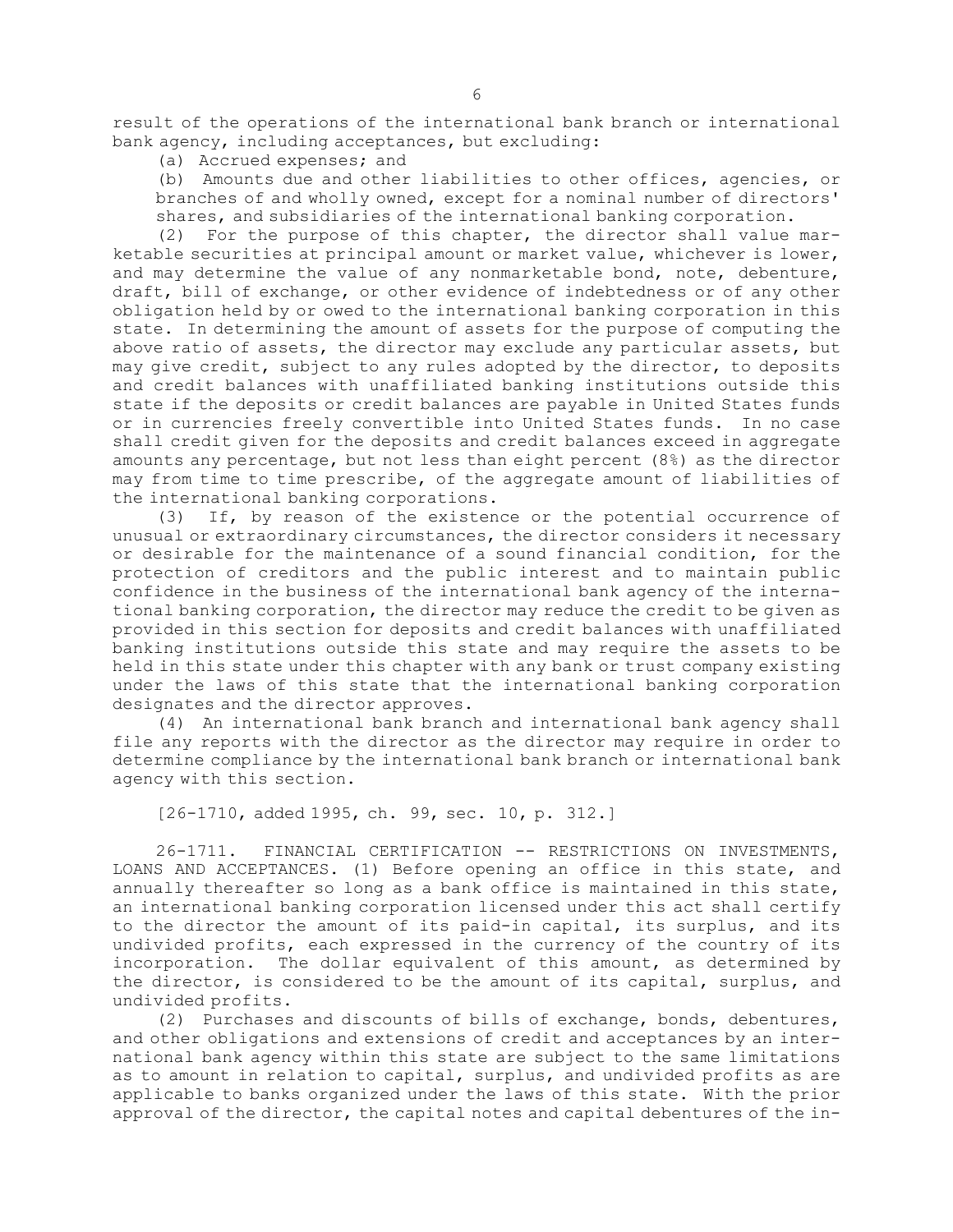ternational banking corporation may be treated as capital in computing the limitations.

[26-1711, added 1995, ch. 99, sec. 10, p. 313.]

26-1712. REPORTS. An international banking corporation licensed under this act shall, at the times and in the form prescribed by the director, make written reports in the English language to the director, under the oath of one (1) of its officers, managers, or agents transacting business in this state, showing the amount of its assets and liabilities and containing any other matters required by the director. If an international banking corporation fails to make <sup>a</sup> report, as directed by the director, or if <sup>a</sup> report contains <sup>a</sup> false statement knowingly made, this is grounds for revocation of the license of the international banking corporation.

[26-1712, added 1995, ch. 99, sec. 10, p. 314.]

26-1713. DISSOLUTION. (1) When an international banking corporation licensed to maintain an international bank branch or an international bank agency in this state is dissolved or its authority or existence is otherwise terminated or canceled in the jurisdiction of its incorporation, <sup>a</sup> certificate of the official responsible for records of banking corporations of the jurisdiction of incorporation of the international banking corporation attesting to the occurrence of this event or <sup>a</sup> certified copy of an order or decree of <sup>a</sup> court of the jurisdiction directing the dissolution of the international banking corporation or the termination of its existence or the cancellation of its authority shall be delivered to the director. The filing of the certificate, order, or decree has the same effect as the revocation of the international banking corporation's license as provided in section [26-1709](https://legislature.idaho.gov/statutesrules/idstat/Title26/T26CH17/SECT26-1709)(4), Idaho Code.

(2) An international banking corporation that proposes to terminate the operation in this state of an international bank branch, an international bank agency, or an international representative office shall comply with procedures as the director may prescribe by rule or order to insure an orderly cessation of business in <sup>a</sup> manner that is not harmful to the public interest and shall surrender its license to the director or shall surrender its right to maintain an office in this state, as applicable.

(3) The director shall continue as agent of the international banking corporation upon whom process against it may be served in any action based upon any liability or obligation incurred by the international banking corporation within this state before the filing of the certificate, order, or decree; and the director shall promptly cause <sup>a</sup> copy of the process to be mailed by registered or certified mail, return receipt requested, to the international banking corporation at the post office address specified for this purpose on file with the director's office.

[26-1713, added 1995, ch. 99, sec. 10, p. 314.]

26-1714. INTERNATIONAL REPRESENTATIVE OFFICES. (1) An international banking corporation that does not transact <sup>a</sup> banking business or any part of <sup>a</sup> banking business in or through an office in this state, but maintains an office in this state for other purposes is considered to have an international representative office in this state.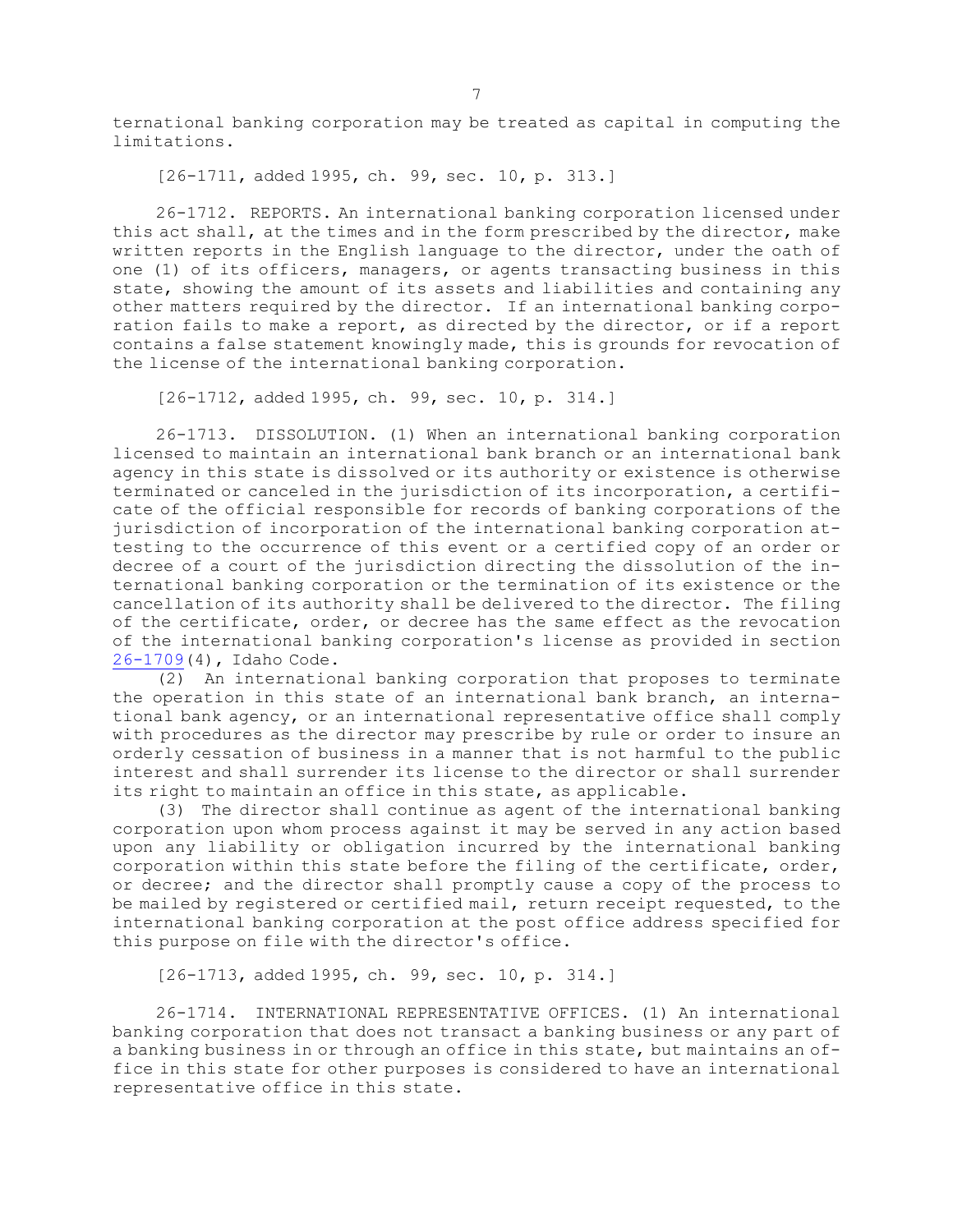(2) An international representative office located in this state shall register with the director annually on forms prescribed by the director. The registration shall be filed before January 31 of each year, shall be accompanied by <sup>a</sup> registration fee prescribed by rule or order, and shall list the name of the local representative, the street address of the office, and the nature of the business to be transacted in or through the office.

(3) The director may review the operations of an international representative office annually or at any greater frequency as is necessary to assure that the office does not transact <sup>a</sup> banking business.

(4) An international banking corporation desiring to convert its existing registered international representative office to <sup>a</sup> licensed international bank branch or licensed international bank agency shall submit to the director the application required in section [26-1708](https://legislature.idaho.gov/statutesrules/idstat/Title26/T26CH17/SECT26-1708), Idaho Code, and is required to meet the minimum criteria for licensing of an international bank branch or licensed international bank agency under this chapter.

(5) An international representative office may act in <sup>a</sup> liaison capacity with existing and potential customers of an international banking corporation and in undertaking these activities may, through its employees or agents, without limitation, solicit loans, assemble credit information, make proprietary inspections and appraisals, complete loan applications and other preliminary paperwork in preparation for making <sup>a</sup> loan, but may not solicit or accept deposits. No international representative office shall conduct any banking business or part of <sup>a</sup> banking business in this state.

[26-1714, added 1995, ch. 99, sec. 10, p. 314.]

26-1715. RULES. The department of finance may promulgate administrative rules necessary to implement this chapter.

[26-1715, added 1995, ch. 99, sec. 10, p. 315.]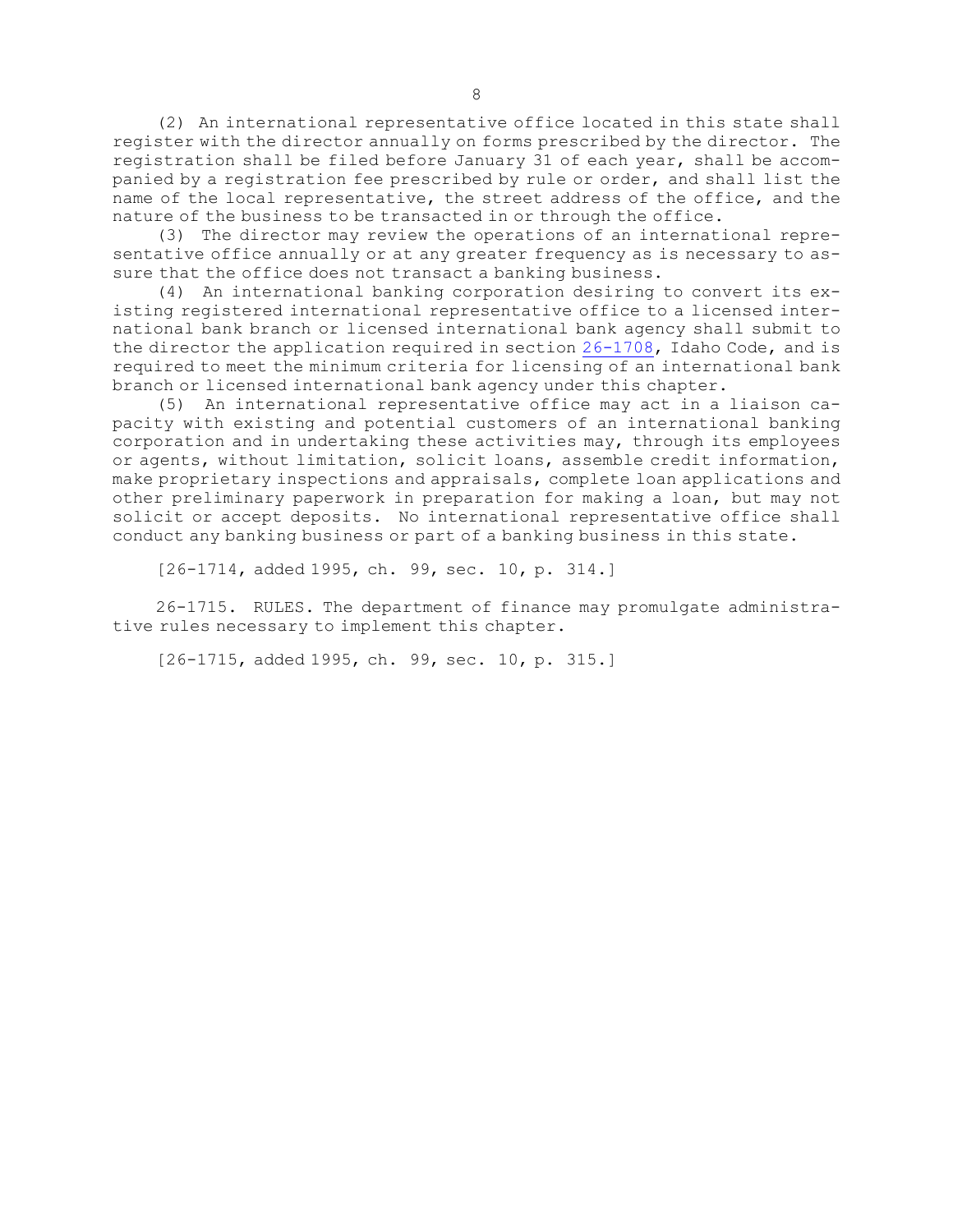### TITLE 26 BANKS AND BANKING

#### CHAPTER 18 SAVINGS BANKS

26-1801. SHORT TITLE. This chapter shall be known as the "Idaho Savings Bank Act."

[26-1801, added 1997, ch. 310, sec. 3, p. 918.]

26-1802. PURPOSE. The purpose of this act is to allow any federal savings bank, federal mutual savings bank or federal savings and loan association, located in Idaho to convert its charter to that of an Idaho bank, an Idaho stock savings bank or an Idaho mutual savings bank. Banks and credit unions chartered either under this title or federal law are also allowed to convert to savings banks as provided herein. Once converted, an Idaho stock savings bank or mutual savings bank shall operate and be supervised pursuant to this act. <sup>A</sup> savings bank operating under this act may convert to <sup>a</sup> federal charter as <sup>a</sup> federal savings bank or federal savings and loan association if authorized by federal law. <sup>A</sup> savings bank under this act may also convert to <sup>a</sup> bank charter or to <sup>a</sup> credit union charter. Wherever the term "savings and loan association" is used in the Idaho Code, it shall include savings banks chartered under this act or associations doing business in this state pursuant to section [26-1815](https://legislature.idaho.gov/statutesrules/idstat/Title26/T26CH18/SECT26-1815), Idaho Code.

[26-1802, added 1997, ch. 310, sec. 3, p. 918.]

26-1803. DEFINITIONS. Unless the context requires otherwise, the terms below have the meaning assigned:

(1) "Department" means the Idaho department of finance.

(2) "Director" means the director of the Idaho department of finance.

(3) "Mutual savings bank" means <sup>a</sup> savings bank owned by the members of the savings bank and operating under this act.

(4) "Savings bank" means <sup>a</sup> bank converted and operating pursuant to this act whether in stock form or in mutual form.

(5) "Stock savings bank" means <sup>a</sup> savings bank owned by holders of capital stock and operating under this act.

[26-1803, added 1997, ch. 310, sec. 3, p. 918.]

26-1804. IDAHO BANK ACT AND GENERAL BUSINESS CORPORATION LAWS. (1) Except as otherwise provided in this chapter, the Idaho bank act shall apply to all corporations converted and operating under this act.

(2) Except as otherwise provided herein or in the Idaho bank act, the general business corporation laws of this state shall apply to all savings banks converted and operating under this act.

[26-1804, added 1997, ch. 310, sec. 3, p. 918.]

26-1805. PROHIBITIONS. Unless chartered under this act or federal law, it shall be unlawful for any person in this state to use in connection with <sup>a</sup> business name the term "savings bank" or words of similar import that lead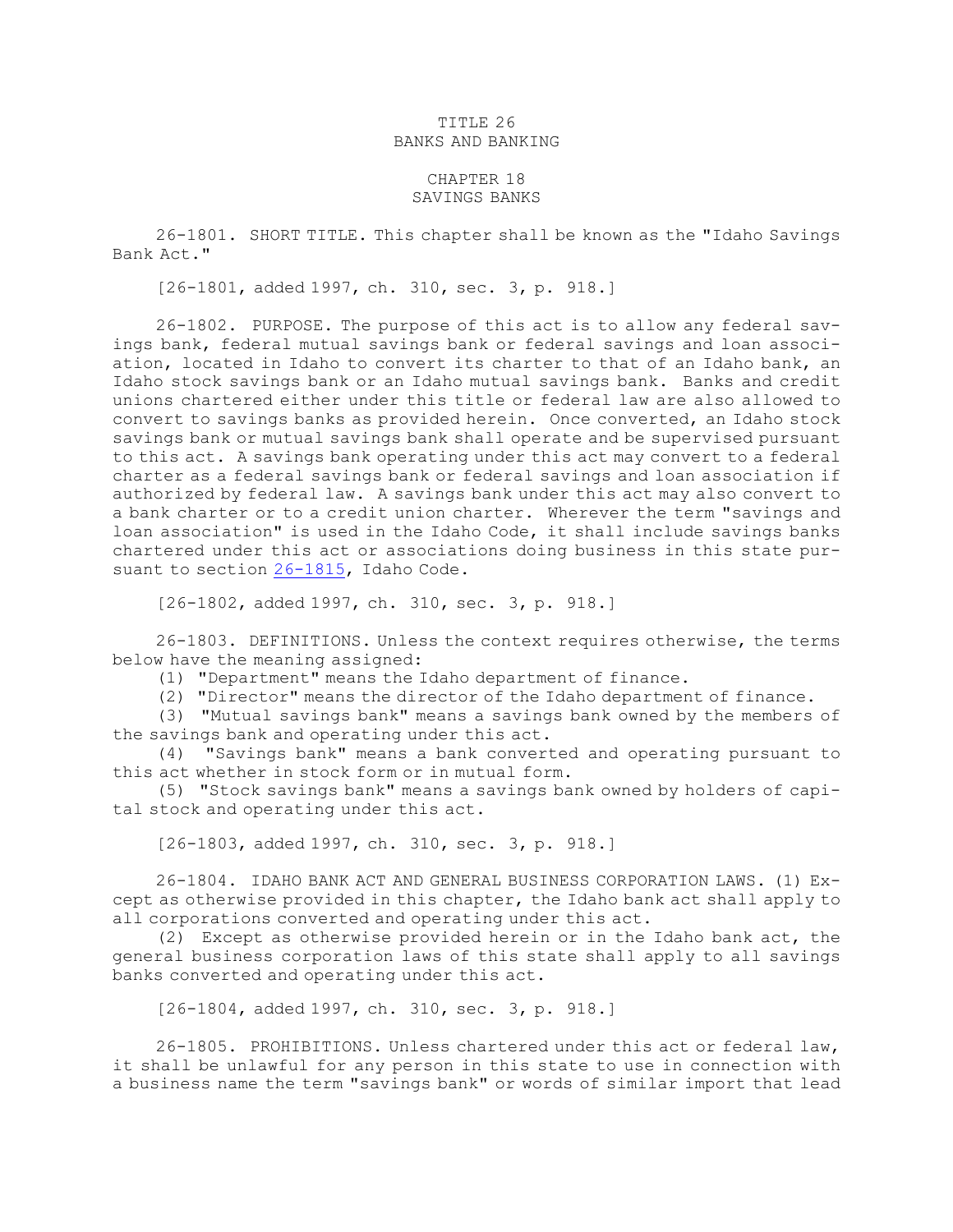the public reasonably to believe that the business so conducted is that of <sup>a</sup> savings bank.

[26-1805, added 1997, ch. 310, sec. 3, p. 918.]

26-1806. INSURANCE REQUIRED. All savings banks shall obtain and maintain federal deposit insurance through an insurance corporation created by an act of Congress.

[26-1806, added 1997, ch. 310, sec. 3, p. 918.]

26-1807. QUALIFICATION AS THRIFT INSTITUTION. All savings banks shall qualify for and maintain the status of <sup>a</sup> thrift institution under the internal revenue code of 1986 and any amendments thereto.

[26-1807, added 1997, ch. 310, sec. 3, p. 919.]

26-1808. TRUST POWERS. Savings banks which have received <sup>a</sup> charter from the director authorizing the operation of <sup>a</sup> trust department may engage in the trust business in accordance with chapters 32 through 36, [title](https://legislature.idaho.gov/statutesrules/idstat/Title26/T26) 26, Idaho Code.

[26-1808, added 1997, ch. 310, sec. 3, p. 919; am. 2000, ch. 288, sec. 7, p. 975.]

26-1809. POWERS. In addition to the powers granted to banks under provisions of the Idaho bank act, and specifically section [26-1101](https://legislature.idaho.gov/statutesrules/idstat/Title26/T26CH11/SECT26-1101), Idaho Code, savings banks may exercise any power or engage in any activity authorized either for federal savings banks or savings and loan associations or state savings banks or savings and loan associations.

[26-1809, added 1997, ch. 310, sec. 3, p. 919.]

26-1810. DEMAND DEPOSITS. Savings banks may accept deposits subject to withdrawal or to be paid upon checks of the depositor. All such deposits shall be payable on demand, without notice, except when the deposit agreement provides otherwise.

[26-1810, added 1997, ch. 310, sec. 3, p. 919.]

26-1811. MUTUAL SAVINGS BANKS -- OWNERSHIP -- MEMBERSHIP -- DIRECTORS -- CAPITAL. (1) Members of <sup>a</sup> mutual savings bank are the owners of the mutual savings bank and shall possess voting rights and any other rights as are provided in the articles of incorporation or bylaws of the mutual savings bank.

(2) The membership of <sup>a</sup> mutual savings bank shall consist of those persons who either:

(a) Hold deposit accounts in the mutual savings bank; or

(b) Borrow funds or become obligated on <sup>a</sup> loan from the mutual savings bank, for as long as the loan remains unpaid and the debtor remains liable to the mutual savings bank for repayment of the loan.

(3) The board of directors of <sup>a</sup> mutual savings bank shall be elected by the members at the annual meeting required by section [26-213](https://legislature.idaho.gov/statutesrules/idstat/Title26/T26CH2/SECT26-213), Idaho Code. Voting for directors by deposit account holders shall be weighted according to the total amount of deposit accounts held by the members, subject to any maximum number of votes per member which <sup>a</sup> mutual savings bank may provide in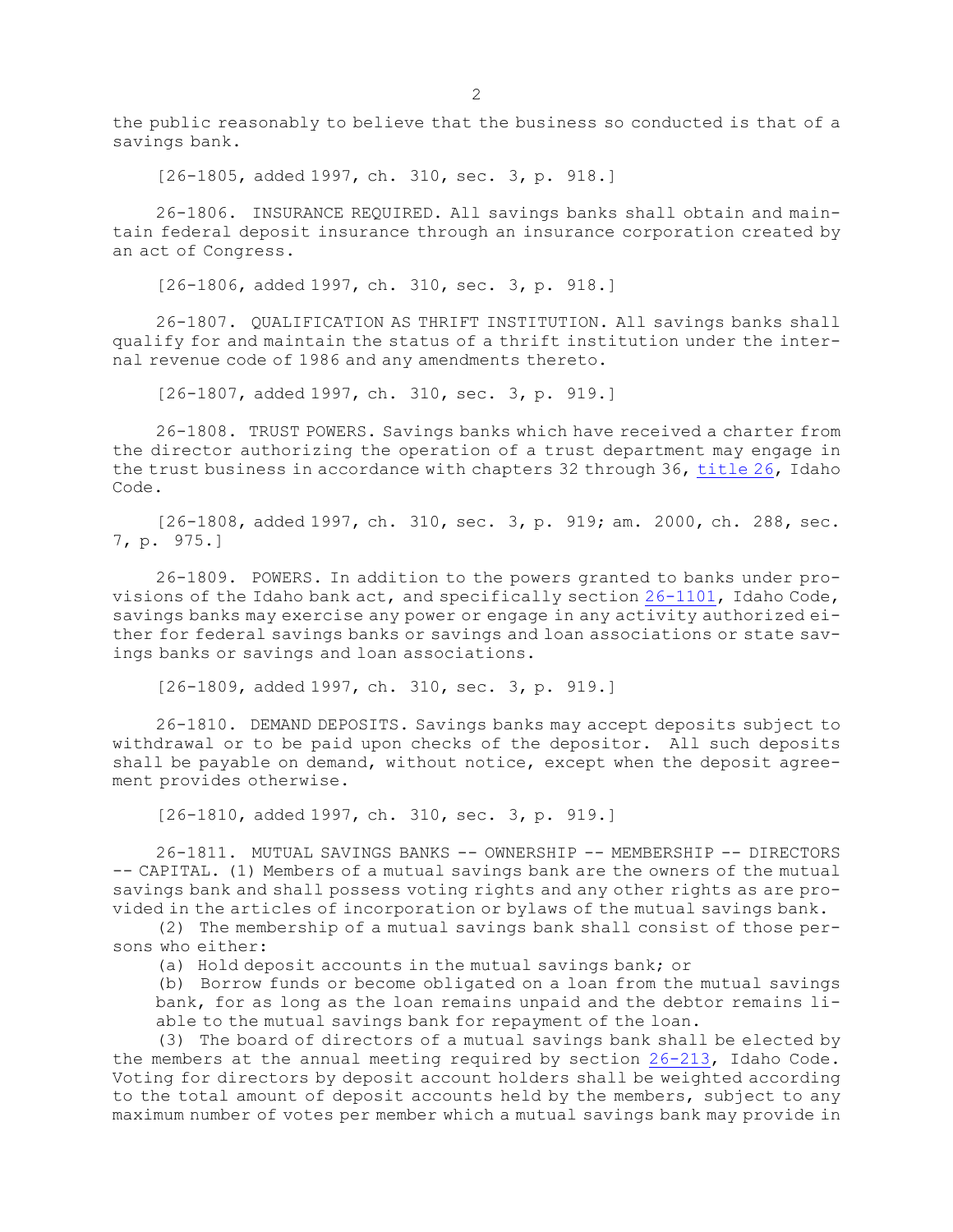its articles of incorporation. Voting rights for borrowers shall be fully described in <sup>a</sup> detailed manner in the articles of incorporation of the mutual savings bank.

(4) Mutual savings banks operating under this chapter shall at all times maintain capital at <sup>a</sup> level determined by the director to be adequate for the safe and sound operation of the savings bank. In addition to the capital plan required to be submitted to the director by section [26-1812](https://legislature.idaho.gov/statutesrules/idstat/Title26/T26CH18/SECT26-1812), Idaho Code, each mutual savings bank shall periodically revise its capital plan upon written request by the director. All capital plans are subject to the approval of the director. Either failing to maintain adequate capital or operating without an approved capital plan are both violations of this chapter and grounds for sanctions under [chapter](https://legislature.idaho.gov/statutesrules/idstat/Title26/T26CH11) 11, title 26, Idaho Code.

[26-1811, added 1997, ch. 310, sec. 3, p. 919.]

26-1812. CONVERSIONS. All conversions from one (1) form of charter to another issued by the department shall be approved in advance in writing by the director. All conversion applications filed with the director involving savings banks, including conversion applications under section [26-1813](https://legislature.idaho.gov/statutesrules/idstat/Title26/T26CH18/SECT26-1813), Idaho Code, shall include <sup>a</sup> plan for establishing and maintaining adequate capital to assure the continued safe and sound operation of the bank, savings bank or credit union. Capital plans shall be subject to the approval of the director.

(1) <sup>A</sup> federal savings and loan association or <sup>a</sup> federal savings bank, if organized on <sup>a</sup> capital stock basis, may convert its charter to that of an Idaho bank or <sup>a</sup> savings bank by proceeding in accordance with section [26-906](https://legislature.idaho.gov/statutesrules/idstat/Title26/T26CH9/SECT26-906), Idaho Code.

(2) <sup>A</sup> federal savings bank organized on <sup>a</sup> mutual basis may converts [convert] its charter to that of an Idaho mutual savings bank by filing an application in <sup>a</sup> form approved by the director.

(3) <sup>A</sup> savings bank may convert its state charter to <sup>a</sup> federal charter by complying with applicable federal law.

(4) <sup>A</sup> mutual savings bank may convert its form of organization to that of <sup>a</sup> stock savings bank by complying with section [26-1813](https://legislature.idaho.gov/statutesrules/idstat/Title26/T26CH18/SECT26-1813), Idaho Code.

(5) <sup>A</sup> mutual savings bank may convert its form of organization to that of <sup>a</sup> credit union by filing an application in <sup>a</sup> form approved by the director.

(6) <sup>A</sup> stock savings bank may convert its charter to that of <sup>a</sup> state bank by proceeding in accordance with section [26-906](https://legislature.idaho.gov/statutesrules/idstat/Title26/T26CH9/SECT26-906), Idaho Code.

(7) <sup>A</sup> bank chartered under the Idaho bank act may convert its charter to that of <sup>a</sup> stock savings bank by filing an application on <sup>a</sup> form approved by the director.

(8) <sup>A</sup> credit union organized under [chapter](https://legislature.idaho.gov/statutesrules/idstat/Title26/T26CH21) 21, title 26, Idaho Code, may change its charter to that of <sup>a</sup> mutual savings bank by filing an application on <sup>a</sup> form approved by the director.

(9) If permitted by federal law, <sup>a</sup> national bank may convert its charter to that of <sup>a</sup> stock savings bank by filing an application on <sup>a</sup> form approved by the director.

(10) If permitted by federal law, <sup>a</sup> federal credit union may convert its charter to that of <sup>a</sup> mutual savings bank by filing an application on <sup>a</sup> form approved by the director.

[26-1812, added 1997, ch. 310, sec. 3, p. 920.]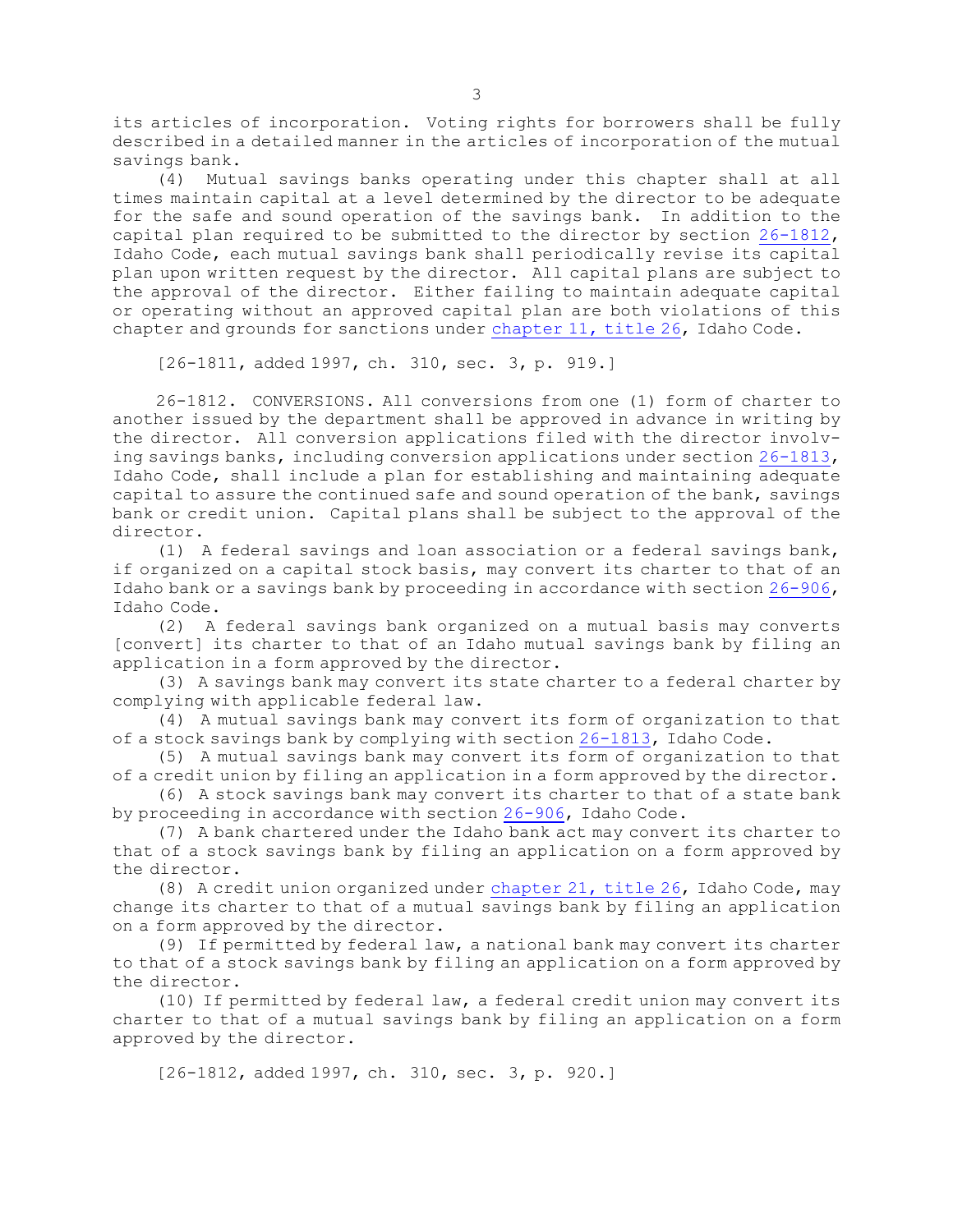26-1813. MUTUAL TO STOCK CONVERSIONS. <sup>A</sup> mutual savings bank may change its form of organization to that of <sup>a</sup> stock savings bank by filing an application with the director.

As part of the application, the savings bank will include <sup>a</sup> plan of conversion, which the director may approve, with or without amendment, if it appears that:

(1) After conversion the savings bank will be in sound financial condition;

(2) The conversion will be fair and equitable to the members of the savings bank and no person whether member, employee or otherwise, will receive any inequitable gain or advantage by reason of the conversion;

(3) The savings bank services provided to the public by the savings bank will not be adversely affected by the conversion;

(4) The plan has been approved by <sup>a</sup> vote of two-thirds (2/3) of the board of directors of the savings bank;

(5) All shares of stock issued in connection with the conversion are offered first to the members of the savings bank;

(6) All stock shall be offered to members of the savings bank and others under <sup>a</sup> formula and procedure that is fair and equitable and will be fairly disclosed to all interested persons; and

(7) The plan provides <sup>a</sup> statement as to whether stockholders shall have preemptive rights to acquire additional or treasury shares of the savings bank.

The plan shall be submitted to the members, but only after it has been approved by the director. After lawful notice to the members of the savings bank and full and fair disclosure, the substance of the plan must be approved by <sup>a</sup> majority of the total votes that members of the savings bank are eligible and entitled to cast. The vote by the members may be in person or by proxy. Any votes by proxy must be specific to the plan and not <sup>a</sup> general proxy. Following the vote of the members, the results of the vote certified by an appropriate officer of the savings bank shall be filed with the director. The director shall then either approve or disapprove the requested change in corporate form. After approval, the director shall supervise the conversion process and shall ensure that the process is conducted lawfully and under the approved plan.

[26-1813, added 1997, ch. 310, sec. 3, p. 920.]

26-1814. ACQUISITIONS. All acquisitions shall be approved in advance in writing by the director.

(1) <sup>A</sup> mutual or stock savings bank may acquire, as defined by section [26-2605](https://legislature.idaho.gov/statutesrules/idstat/Title26/T26CH26/SECT26-2605), Idaho Code, <sup>a</sup> savings bank organized in the same form.

(2) <sup>A</sup> stock savings bank may acquire or be acquired by either <sup>a</sup> state or national bank with the state or national bank being the surviving bank.

(3) <sup>A</sup> mutual savings bank may acquire or be acquired by <sup>a</sup> credit union, with the mutual savings bank being the surviving entity.

(4) <sup>A</sup> stock savings bank may acquire or be acquired by <sup>a</sup> national or state bank with the national or state bank being the surviving entity.

[26-1814, added 1997, ch. 310, sec. 3, p. 921.]

26-1815. FOREIGN SAVINGS AND LOAN ASSOCIATIONS. <sup>A</sup> savings and loan association or savings bank chartered and operating under the laws of another state which has received <sup>a</sup> valid permit from the director of finance to do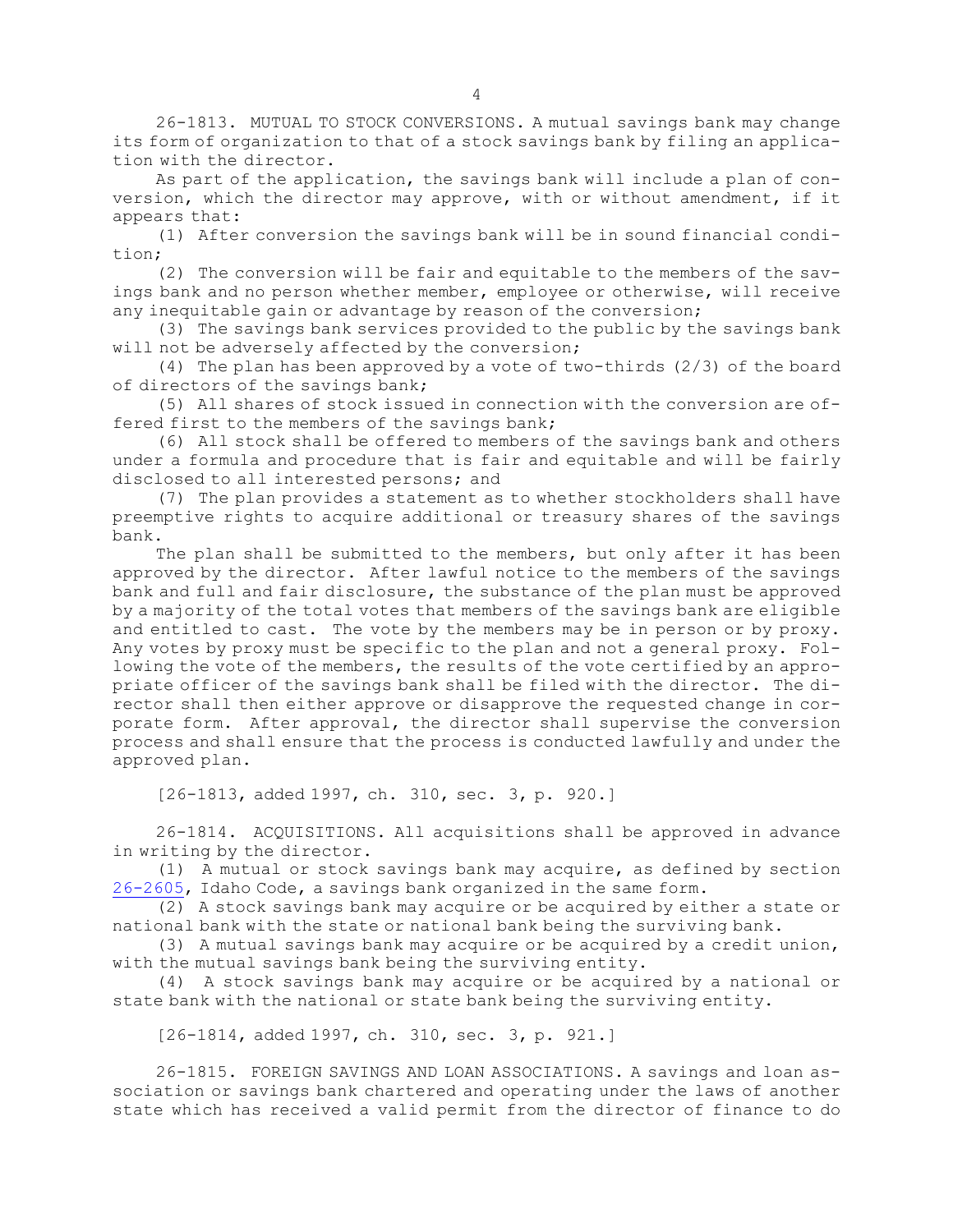business as <sup>a</sup> savings and loan association or savings bank within this state pursuant to an application filed with and approved by the director shall be authorized to conduct such business in this state.

[26-1815, added 1997, ch. 310, sec. 3, p. 921.]

CHAPTER 19 SAVINGS AND LOAN ASSOCIATIONS - OPERATION -- [REPEALED]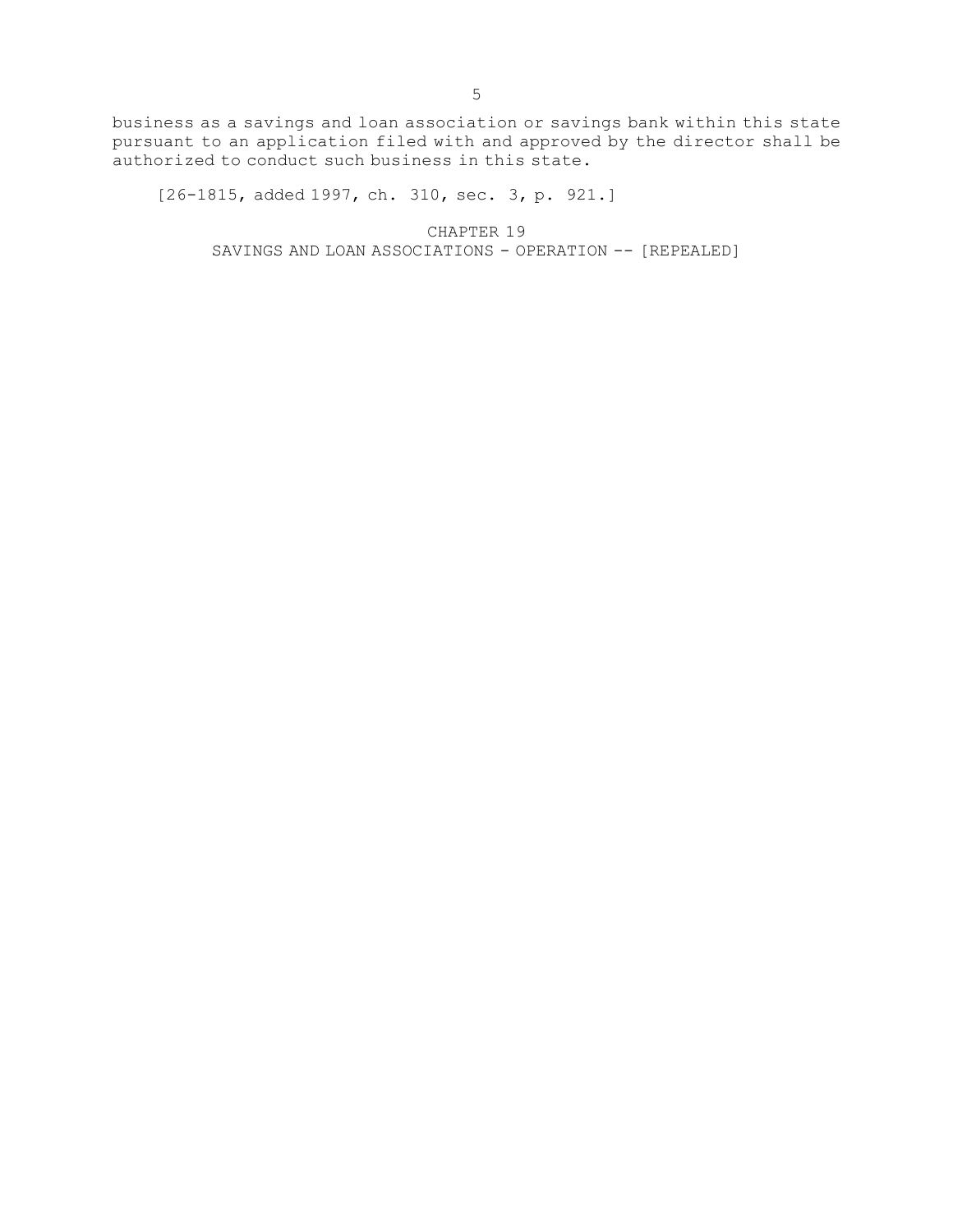### TITLE 26 BANKS AND BANKING

# CHAPTER 26 IDAHO INTERSTATE BANKING ACT

26-2601. SHORT TITLE. This chapter shall be known as the "Idaho Interstate Banking Act."

[26-2601, added 1985, ch. 185, sec. 1, p. 474; am. 1995, ch. 99, sec. 12, p. 316.]

26-2602. STATEMENT OF PURPOSE. It is the policy of the state of Idaho to allow acquisitions of Idaho financial institutions by out-of-state financial institution holding companies under the terms and conditions set forth in this chapter.

[26-2602, added 1985, ch. 185, sec. 1, p. 474; am. 1995, ch. 99, sec. 13, p. 316.]

26-2603. DEFINITIONS. As used in this chapter:

(1) "Applicant" means an out-of-state financial institution holding company which has submitted an application under section [26-2605](https://legislature.idaho.gov/statutesrules/idstat/Title26/T26CH26/SECT26-2605), Idaho Code.

(2) "Control." <sup>A</sup> person has "control" of <sup>a</sup> financial institution or financial institution holding company if the person:

(a) Directly or indirectly, owns, controls or has the power to vote twenty-five percent (25%) or more of any class of voting securities of the financial institution or financial institution holding company;

(b) The person, directly or indirectly, controls the election of <sup>a</sup> majority of the directors or trustees of the financial institution or financial institution holding company; or

(c) The person, directly or indirectly, directs or exercises <sup>a</sup> controlling influence over the management or policies of the financial institution or financial institution holding company.

There is <sup>a</sup> rebuttable presumption that <sup>a</sup> person has control of <sup>a</sup> financial institution or financial institution holding company if the person owns, controls or has the power to vote five percent (5%) of more of the voting securities of the financial institution or financial institution holding company. Owning voting securities in <sup>a</sup> fiduciary capacity does not constitute "control" unless the director determines, after notice and an opportunity for hearing, that the person exercises <sup>a</sup> controlling influence over the management or policies of the financial institution or financial institution holding company. No person shall be deemed to have control of <sup>a</sup> financial institution or financial institution holding company by virtue of the person's ownership or control of shares acquired by him in connection with his underwriting of shares in the financial institution or financial institution holding company which are held only for such period of time as will permit the sale thereof on an orderly and reasonable basis, and no person shall be deemed to have control of <sup>a</sup> financial institution or financial institution holding company by virtue of his ownership or control of shares acquired and held in the ordinary course of securing or collecting <sup>a</sup> debt previously contracted in good faith and which is held only for such period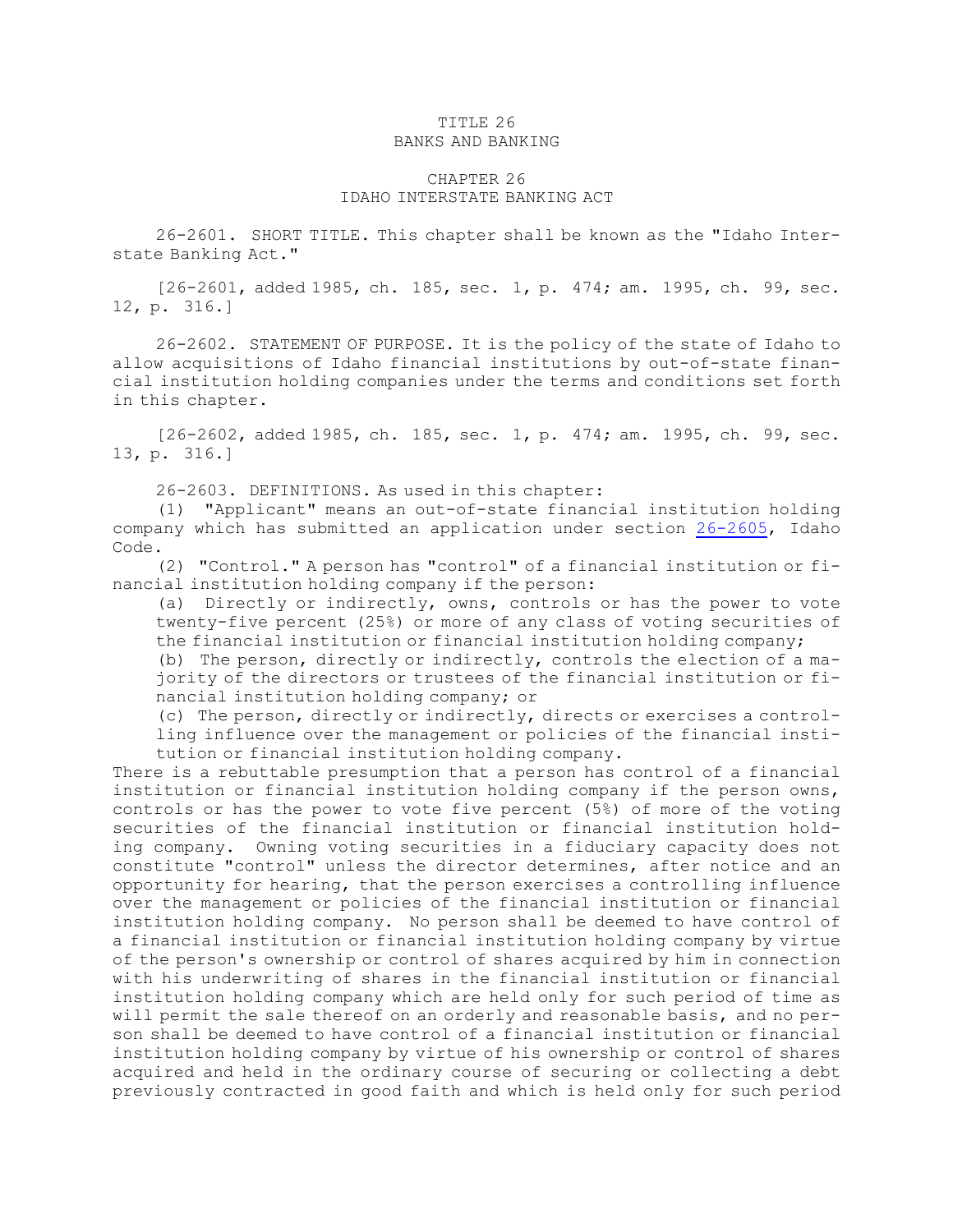of time as will permit the sale thereof on an orderly and reasonable basis, which period of time shall have <sup>a</sup> duration of no more than two (2) years.

(3) "Director" means the director of the department of finance.

(4) "Financial institution" means any state bank, national bank, trust company, savings and loan association, savings bank, federal savings and loan association, federal savings bank, or credit union, as those terms are defined in [title](https://legislature.idaho.gov/statutesrules/idstat/Title26/T26) 26, Idaho Code, or any federal credit union organized under the federal credit union act (12 U.S.C. section 1751, et seq.). The term also includes any other institution which holds and receives deposits, savings or share accounts; issues certificates of deposit; or provides to its customers any deposit accounts which are subject to withdrawal by check, instrument, order or electronic means to effect third-party payments.

(5) "Financial institution holding company" means <sup>a</sup> person, other than an individual, that has or acquires control over any financial institution.

(6) "Idaho financial institution" means:

(a) <sup>A</sup> financial institution chartered by or incorporated in the state of Idaho;

(b) With respect to financial institutions chartered by the federal government, those which have their main office located in Idaho.

(7) "Idaho financial institution holding company" means <sup>a</sup> financial institution holding company whose principal place of business is, and whose operations are principally conducted in, this state. "Idaho financial institution holding company" also means an out-of-state financial institution holding company which lawfully has control of an Idaho financial institution on the effective date of this chapter.

(8) "In danger of failing" means <sup>a</sup> financial institution is in danger of failing if: (i) the financial institution is not likely to be able to meet the demands of its depositors or pay its obligations in the normal course and there is no reasonable prospect for it to do so without federal or other governmental assistance; or (ii) the financial institution has incurred or is likely to incur losses that will deplete all or substantially all of its capital and there is no reasonable prospect for replenishing the financial institutions' capital without federal or other governmental assistance.

(9) "Person" means <sup>a</sup> natural person, corporation, partnership, association, cooperative association, unincorporated association, trust or any other legal or commercial entity.

(10) "Principally conducted." The operations of <sup>a</sup> financial institution are "principally conducted" in the state in which the total deposits of the financial institution are largest. The operations of <sup>a</sup> financial institution holding company are principally conducted in the state in which the financial institution holding company's financial institution subsidiary having the largest percentage of the total deposits of all of the financial institution subsidiaries of the holding company is located.

(11) "Out-of-state financial institution" means <sup>a</sup> financial institution whose operations are principally conducted outside this state.

(12) "Out-of-state financial institution holding company" means <sup>a</sup> financial institution holding company whose principal place of business is, and whose operations are principally conducted, outside this state.

[26-2603, added 1985, ch. 185, sec. 1, p. 474; am. 1987, ch. 294, sec. 1, p. 625; am. 1995, ch. 99, sec. 14, p. 316.]

26-2604. PROHIBITED ACQUISITION. Except as authorized in this chapter, [chapter](https://legislature.idaho.gov/statutesrules/idstat/Title26/T26CH16) 16, title 26, Idaho Code, and by the laws of the United States, no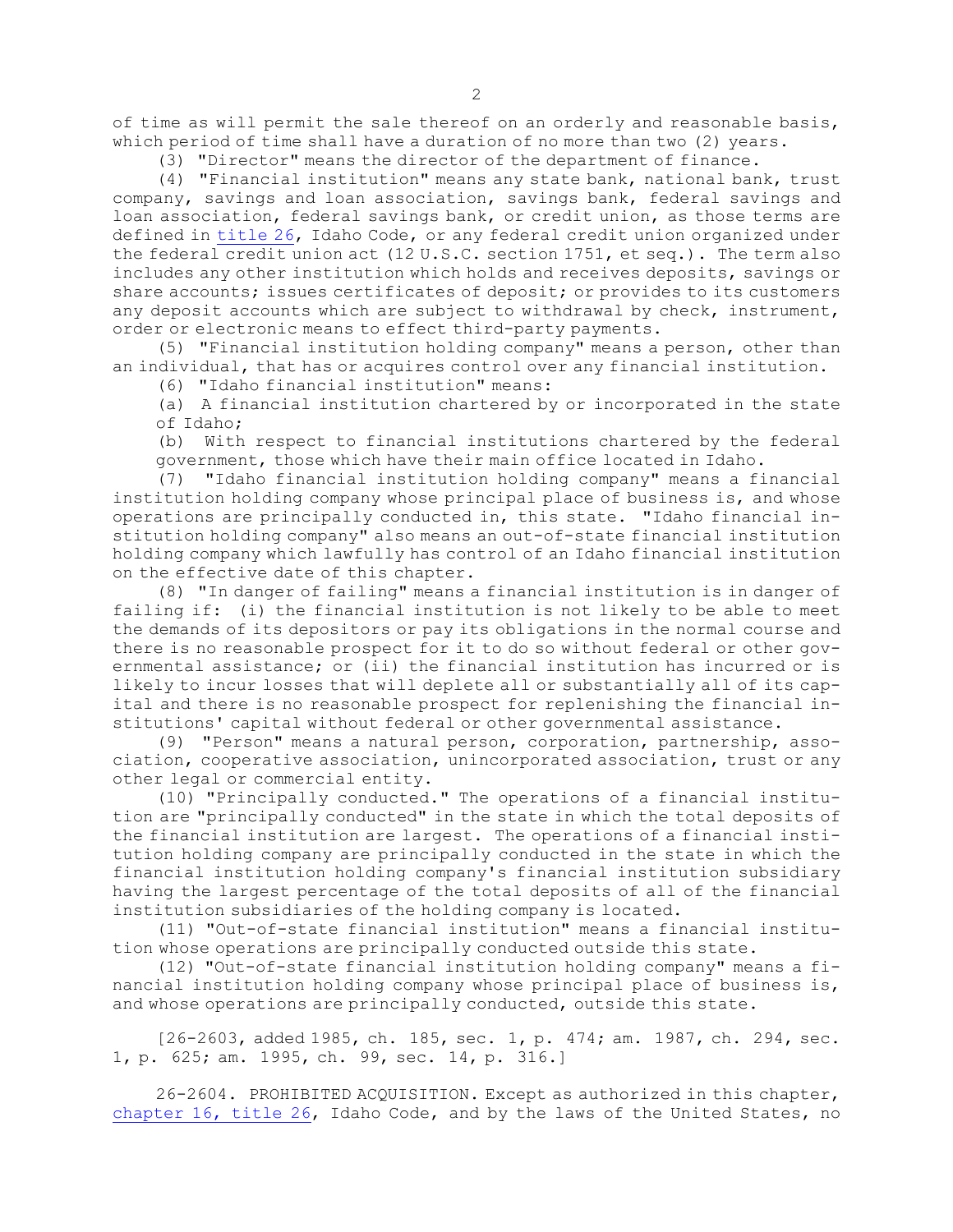out-of-state financial institution or out-of-state financial institution holding company, nor any subsidiary or affiliate thereof, may establish or maintain an office of, or conduct the business of, <sup>a</sup> financial institution in this state; nor may such out-of-state financial institutions or out-ofstate financial institution holding companies, or any subsidiaries or affiliates thereof, directly or indirectly, acquire control of, acquire substantially all of the assets of, merge with, consolidate with, or assume the deposit liabilities of an Idaho financial institution or an Idaho financial institution holding company.

[26-2604, added 1985, ch. 185, sec. 1, p. 476; am. 1995, ch. 99, sec. 15, p. 318.]

26-2605. ACQUISITION BY OUT-OF-STATE COMPANY. If an application has been submitted by such out-of-state financial institution holding company to, and prior written approval has been obtained from the director, pursuant to section [26-2606](https://legislature.idaho.gov/statutesrules/idstat/Title26/T26CH26/SECT26-2606), Idaho Code, an out-of-state financial institution holding company may:

- (a) Acquire control of;
- (b) Acquire all or substantially all of the assets of;
- (c) Merge or consolidate with; or
- (d) Assume the deposit liabilities of an Idaho financial institution.

[I.C., sec. 26-2605, as added by 1985, ch. 185, sec. 1, p. 474; am. 1987, ch. 294, sec. 2, p. 625; am. 1995, ch. 99, sec. 16, p. 318.]

26-2606. REQUIREMENTS FOR ACQUISITION. No person shall effect any of the transactions described in section [26-2605](https://legislature.idaho.gov/statutesrules/idstat/Title26/T26CH26/SECT26-2605), Idaho Code, or make any public offer to do so unless it shall first have complied with the provisions of chapters 5 and 9, [title](https://legislature.idaho.gov/statutesrules/idstat/Title26/T26) 26, Idaho Code, and this section.

(1) An applicant must request authorization to engage in any of the transactions described in section [26-2605](https://legislature.idaho.gov/statutesrules/idstat/Title26/T26CH26/SECT26-2605), Idaho Code, shall pay such application fee as the director may prescribe for such transactions and shall file with the director:

(a) An application in such form as the director may prescribe;

(b) Such other information as the director may require pursuant to any rule, or which he determines to be necessary to allow him to make the findings in the case of any specific transactions which are required in this section;

(c) Unless the applicant is an Idaho resident, <sup>a</sup> domestic corporation or <sup>a</sup> foreign corporation qualified to do business in this state, <sup>a</sup> written consent to service of process in any action or suit arising out of or in connection with said proposed action, said service to be on <sup>a</sup> resident of this state;

(d) <sup>A</sup> written undertaking on the part of the applicant to provide the director, if requested, the financial institution holding company examination records and any and all examination reports of such financial institution holding company subsidiaries as the director may designate.

(2) The director may, as <sup>a</sup> condition upon acceptance of an application as complete or upon approval of an application, require cooperation from the administrative regulator or regulators of the out-of-state financial institution holding company and its subsidiaries involved in the transaction.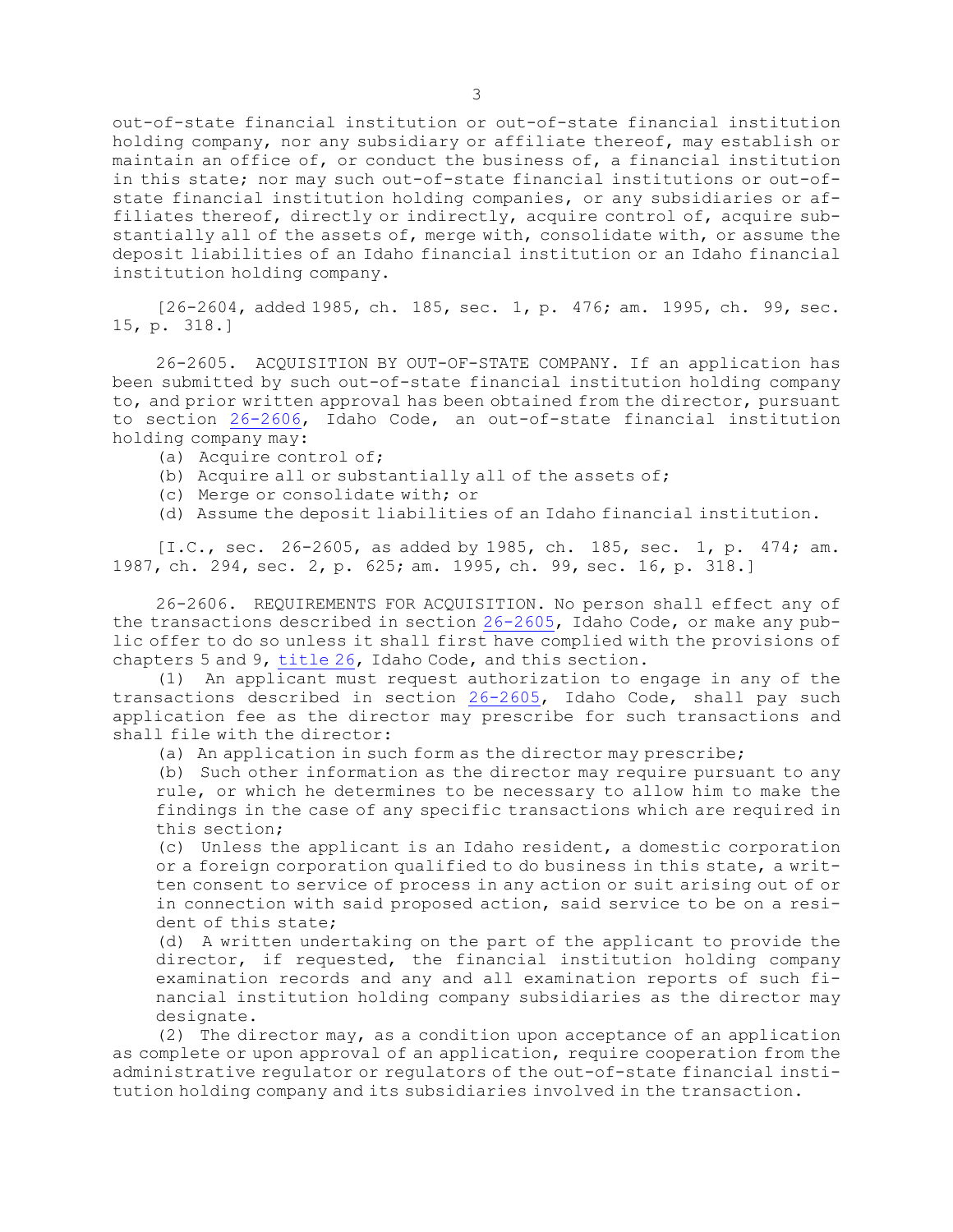(3) Within thirty (30) days of acceptance of the application as complete, the director shall act upon the application by approving or disapproving it and shall state in writing his findings of fact, conclusions and order. The director may approve an application subject to such terms and conditions as he may consider necessary to protect the public interest and carry out the purposes of this chapter. The director may not approve an application for <sup>a</sup> transaction in which the applicant is <sup>a</sup> foreign corporation which has not qualified to do business in this state under [title](https://legislature.idaho.gov/statutesrules/idstat/Title30/T30) 30, Idaho Code, and which is required to do so.

(4) The director shall disapprove any application filed under this section if he finds:

(a) That the proposed transaction would be detrimental to the safety and soundness of the applicant or to any Idaho financial institution or Idaho financial institution holding company which is <sup>a</sup> party to the proposed transaction or to <sup>a</sup> subsidiary or affiliate of that institution or holding company;

(b) The applicant, its executive officers, directors or principal shareholders do not have <sup>a</sup> record of sound performance, efficient management, financial responsibility and integrity such that it would be against the interest of the depositors, other customers, creditors or shareholders of an Idaho financial institution or an Idaho financial institution holding company, or against the public interest to authorize the proposed transaction;

(c) The financial condition of the applicant or any Idaho financial institution or Idaho financial institution holding company which is <sup>a</sup> party to or participant in the proposed transaction is such that the financial stability of such applicant or other institution or holding company might be jeopardized or the interests of depositors or other customers of such applicant or other institutions or holding companies might be prejudiced;

(d) The Idaho financial institution to be acquired has been chartered and actively engaged in business for less than five (5) years prior to the date of the application;

(e) The consummation of the proposed transaction will tend substantially to lessen competition within this state unless the director finds that the anticompetitive effects of the proposed transaction are clearly outweighed by the benefit of meeting the convenience and needs of the community to be served; or

(f) The applicant has not established <sup>a</sup> record of meeting the credit needs of the communities which it or its subsidiary financial institution(s) services.

(5) Subsection (4)(d) of this section shall not be construed as prohibiting either:

(a) The approval of the acquisition of any Idaho financial institution or Idaho financial institution holding company formed solely to facilitate the acquisition of all of the voting shares of an Idaho financial institution which itself has been chartered and actively engaged in business for five (5) years or more prior to the date of the application; or

(b) The acquisition of an Idaho financial institution holding company which has been in existence for less than five (5) years if each of the financial institutions controlled by the financial institution holding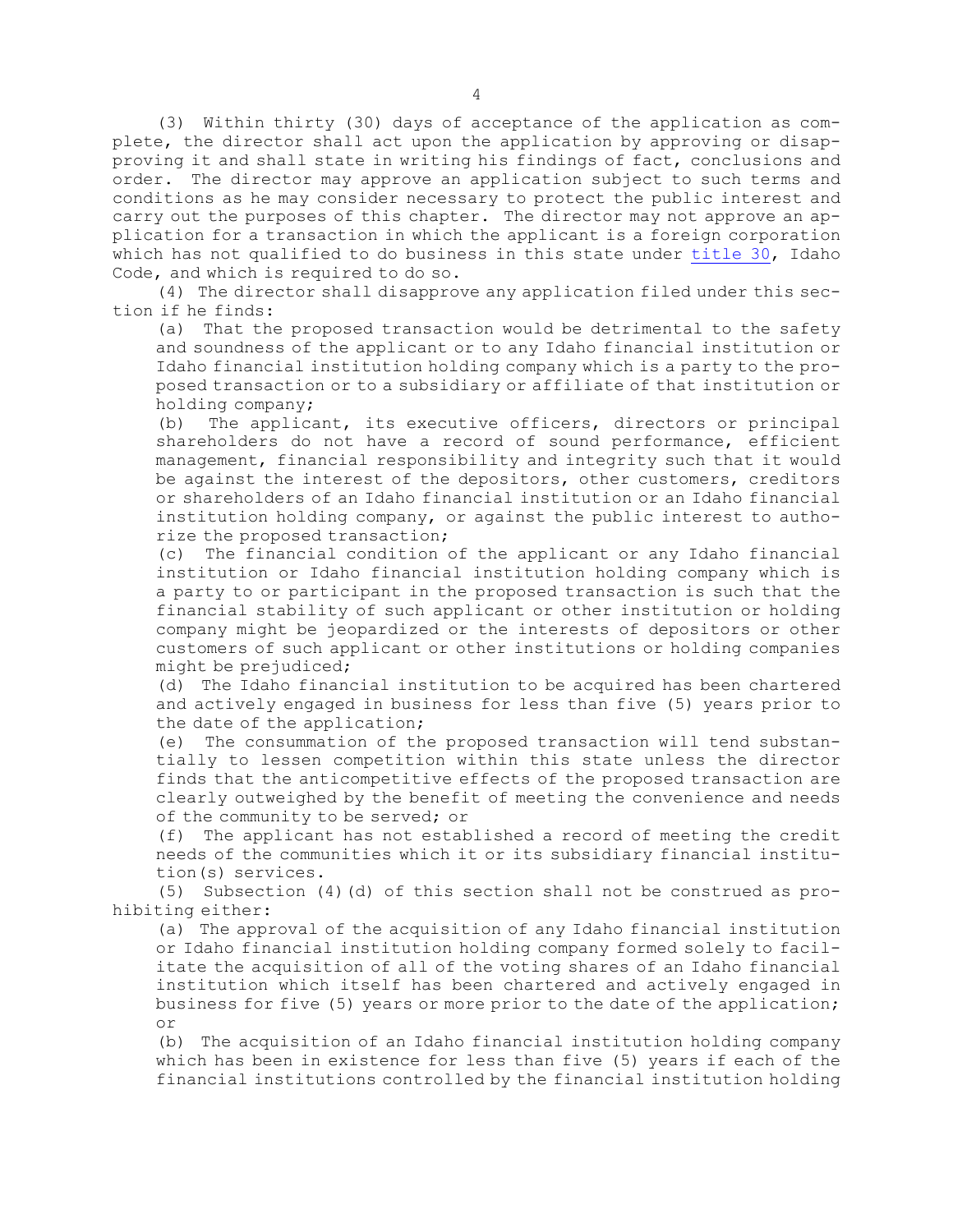company have been chartered and actively engaged in business for five (5) years or more.

[26-2606, added 1985, ch. 185, sec. 1, p. 477; am. 1995, ch. 99, sec. 17, p. 319.]

26-2607. ACQUISITION OF FAILING INSTITUTION. (1) Notwithstanding any provision of the laws of this state to the contrary, if the director determines, in his discretion, that an Idaho financial institution is in danger of failing, or takes possession of <sup>a</sup> failing Idaho financial institution pursuant to the provisions of [title](https://legislature.idaho.gov/statutesrules/idstat/Title26/T26) 26, Idaho Code, and if the director deems it to be in the public interest and necessary to protect depositors, creditors and other customers of that financial institution, the director may solicit offers from, and authorize or require the acquisition of such failing Idaho financial institution by <sup>a</sup> financial institution or financial institution holding company organized and operated under the laws of any state or the United States. Acquisition may be through merger, consolidation, purchase of all or substantially all of the assets and assumption of liabilities, or purchase of all or <sup>a</sup> controlling part of the shares of the acquired institution.

(2) The director may not, under this section, accept any offers from, or authorize or require any acquisition by <sup>a</sup> financial institution holding company as described in subsection (1) of this section, unless he finds that:

(a) The subsidiaries of the financial institution holding company have demonstrated an acceptable record of meeting the credit needs of the communities it serves; and

(b) The financial institution holding company and its subsidiaries have <sup>a</sup> record of sound performance, capital adequacy, financial capacity and efficient management such that the acquisition would not jeopardize the financial stability of the acquired institution and would not be detrimental to the interests of depositors, creditors, or other customers of the acquired institution or the public interest.

(3) To protect the interest of depositors, creditors and other customers of <sup>a</sup> failing Idaho financial institution, the director may waive any of the procedures set forth in section [26-2606](https://legislature.idaho.gov/statutesrules/idstat/Title26/T26CH26/SECT26-2606), Idaho Code, or in any rule of the department if he deems it necessary to implement the purposes of this section.

[26-2607, added 1985, ch. 185, sec. 1, p. 479; am. 1987, ch. 294, sec. 3, p. 628; am. 1995, ch. 99, sec. 18, p. 321.]

26-2608. CONDITIONS FOR APPROVAL. The director may make the acquisition of an Idaho financial institution by an out-of-state financial institution holding company subject to any conditions, restrictions, and requirements that would apply to the acquisition by an Idaho financial institution holding company of <sup>a</sup> financial institution or <sup>a</sup> financial institution holding company in the state where such acquiring financial institution holding company's operations are principally conducted, which conditions, restrictions and requirements would not apply to acquisitions by <sup>a</sup> financial institution or financial institution holding company all of whose financial institution subsidiaries are located in that state.

[26-2608, added 1985, ch. 185, sec. 1, p. 480; am. 1995, ch. 99, sec. 19, p. 321.]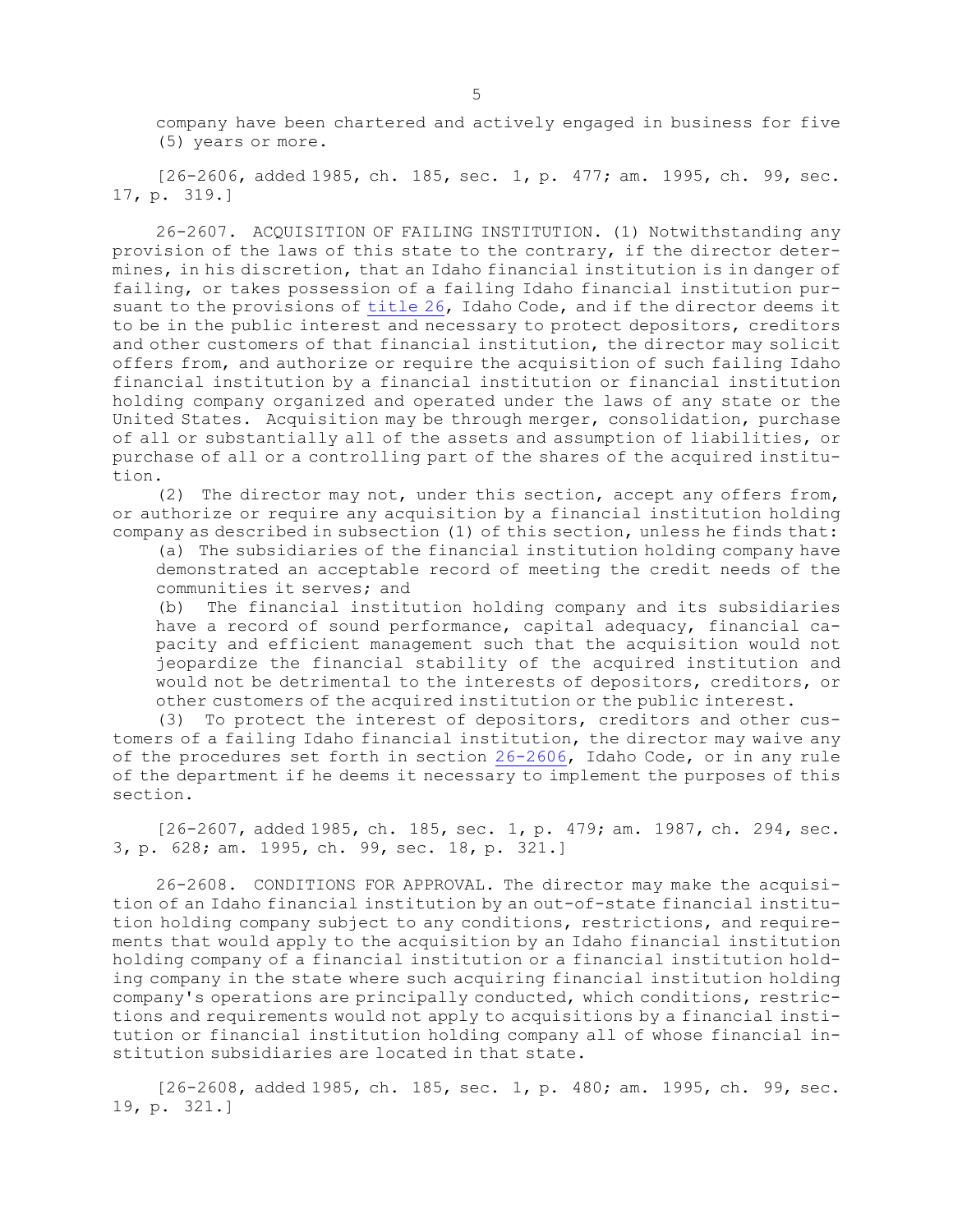26-2610. COOPERATIVE AGREEMENTS. (1) The director is authorized to enter into cooperative and reciprocal agreements with other financial institution regulatory agencies, both federal and state, and from bank supervisory authorities from foreign countries, to facilitate the regulation of financial institutions and financial institution holding companies doing business in this state. The director may accept reports of examinations and other records from such other agencies in lieu of conducting his own examinations of financial institutions controlled by financial institution holding companies located in other states. The director may share examination reports with such other agencies. The director may examine such institutions in Idaho, in the financial institution's home state or such other location as may be necessary. The director may take any action jointly with other regulatory agencies having concurrent jurisdiction over financial institutions and financial institution holding companies doing business in this state or may take such actions independently in order to carry out his responsibilities.

(2) The director may, in his discretion, enter into agreements with <sup>a</sup> professional association of which the department is <sup>a</sup> member. The purposes of such agreements may include the facilitation of examination of banks or bank holding companies operating in other states in addition to Idaho. Notwithstanding any other provision of law, such examination agreements may provide for the exchange of bank information, including examination reports, with such <sup>a</sup> professional association; provided however, that such communication shall not constitute <sup>a</sup> public disclosure of such records under [chapter](https://legislature.idaho.gov/statutesrules/idstat/Title74/T74CH1) 1, title 74, Idaho Code, nor <sup>a</sup> waiver of the statutory privilege in section [26-1111](https://legislature.idaho.gov/statutesrules/idstat/Title26/T26CH11/SECT26-1111), Idaho Code.

[26-2610, added 1985, ch. 185, sec. 1, p. 481; am. 1995, ch. 99, sec. 21, p. 322; am. 2015, ch. 141, sec. 44, p. 414.]

26-2611. NO REPEAL BY IMPLICATION. Nothing contained in this chapter, or any amendment thereto, shall be construed to amend or modify the provisions of any other chapter of this title governing the supervision or regulation of financial institutions and financial institution holding companies or the organization and powers of the department of finance and the director with respect thereto as may be provided in such other chapter.

[26-2611, added 1985, ch. 185, sec. 1, p. 481; am. 1995, ch. 99, sec. 22, p. 323.]

26-2612. SEVERABILITY. If any court of competent jurisdiction shall adjudge to be invalid or unconstitutional any clause, sentence, paragraph, section or part of this chapter, such judgment or decree shall not affect, impair, invalidate or nullify the remainder of this chapter, but the effect thereof shall be confined to the clause, sentence, paragraph, section or part of this chapter so adjudged to be invalid or unconstitutional.

[I.C. sec. 26-2612, as added by 1985, ch. 185, sec. 1, p. 474; am. 1987, ch. 294, sec. 4, p. 625; am. 1995, ch. 99, sec. 23, p. 323.]

26-2613. BANKS AS "ISSUING PUBLIC CORPORATIONS." Notwithstanding any other provision of law, banks chartered by the state of Idaho and bank holding companies as defined in section [26-501](https://legislature.idaho.gov/statutesrules/idstat/Title26/T26CH5/SECT26-501), Idaho Code, shall be considered